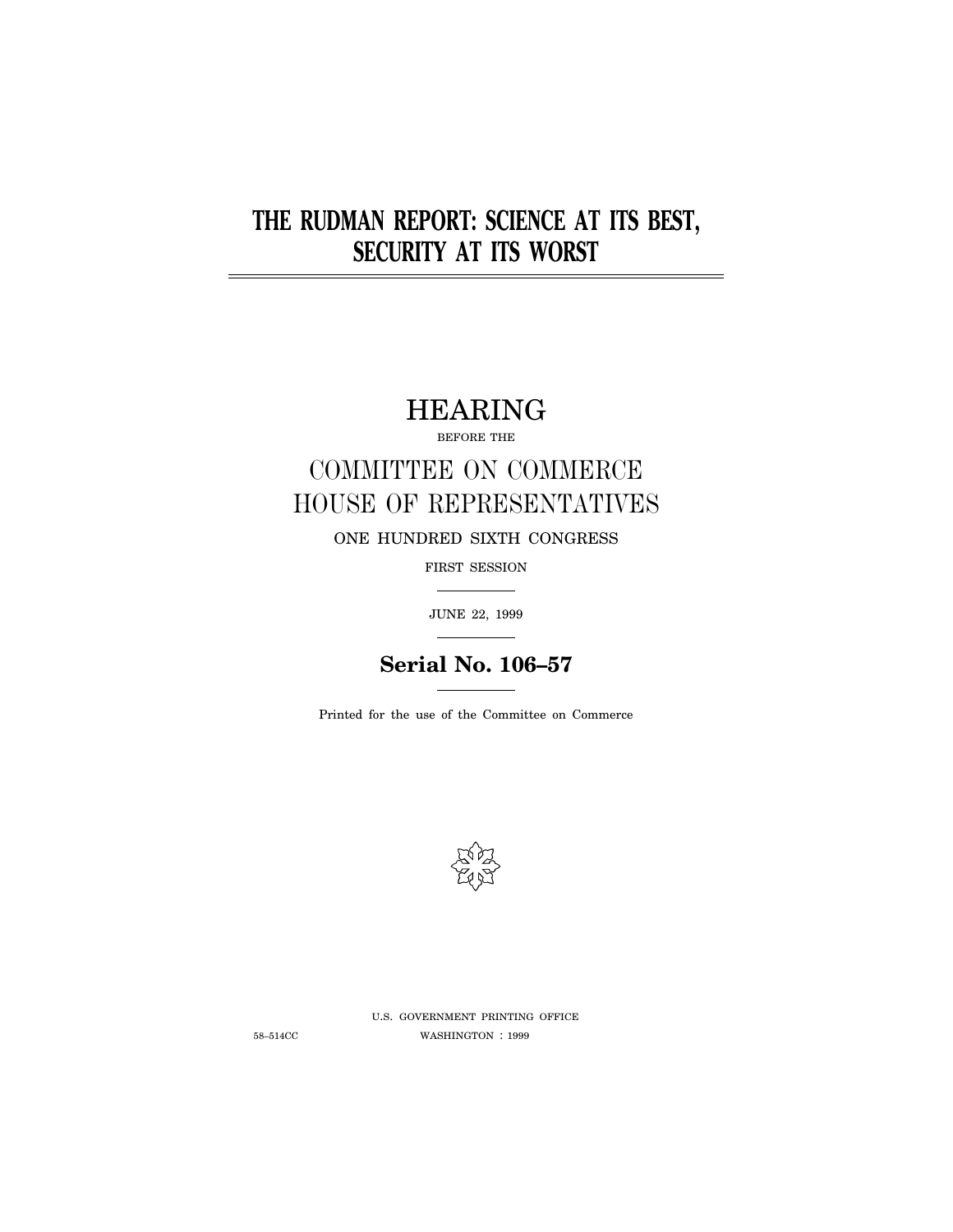## COMMITTEE ON COMMERCE

TOM BLILEY, Virginia, *Chairman* W.J. "BILLY" TAUZIN, Louisiana MICHAEL G. OXLEY, Ohio MICHAEL BILIRAKIS, Florida JOE BARTON, Texas FRED UPTON, Michigan CLIFF STEARNS, Florida PAUL E. GILLMOR, Ohio *Vice Chairman* JAMES C. GREENWOOD, Pennsylvania CHRISTOPHER COX, California NATHAN DEAL, Georgia STEVE LARGENT, Oklahoma RICHARD BURR, North Carolina BRIAN P. BILBRAY, California ED WHITFIELD, Kentucky GREG GANSKE, Iowa CHARLIE NORWOOD, Georgia TOM A. COBURN, Oklahoma RICK LAZIO, New York BARBARA CUBIN, Wyoming JAMES E. ROGAN, California JOHN SHIMKUS, Illinois HEATHER WILSON, New Mexico JOHN B. SHADEGG, Arizona CHARLES W. "CHIP" PICKERING, Mississippi VITO FOSSELLA, New York ROY BLUNT, Missouri ED BRYANT, Tennessee ROBERT L. EHRLICH, Jr., Maryland

JOHN D. DINGELL, Michigan HENRY A. WAXMAN, California EDWARD J. MARKEY, Massachusetts RALPH M. HALL, Texas RICK BOUCHER, Virginia EDOLPHUS TOWNS, New York FRANK PALLONE, Jr., New Jersey SHERROD BROWN, Ohio BART GORDON, Tennessee PETER DEUTSCH, Florida BOBBY L. RUSH, Illinois ANNA G. ESHOO, California RON KLINK, Pennsylvania BART STUPAK, Michigan ELIOT L. ENGEL, New York THOMAS C. SAWYER, Ohio ALBERT R. WYNN, Maryland GENE GREEN, Texas KAREN MCCARTHY, Missouri TED STRICKLAND, Ohio DIANA DEGETTE, Colorado THOMAS M. BARRETT, Wisconsin BILL LUTHER, Minnesota LOIS CAPPS, California

JAMES E. DERDERIAN, *Chief of Staff* JAMES D. BARNETTE, *General Counsel* REID P.F. STUNTZ, *Minority Staff Director and Chief Counsel*

 $(TI)$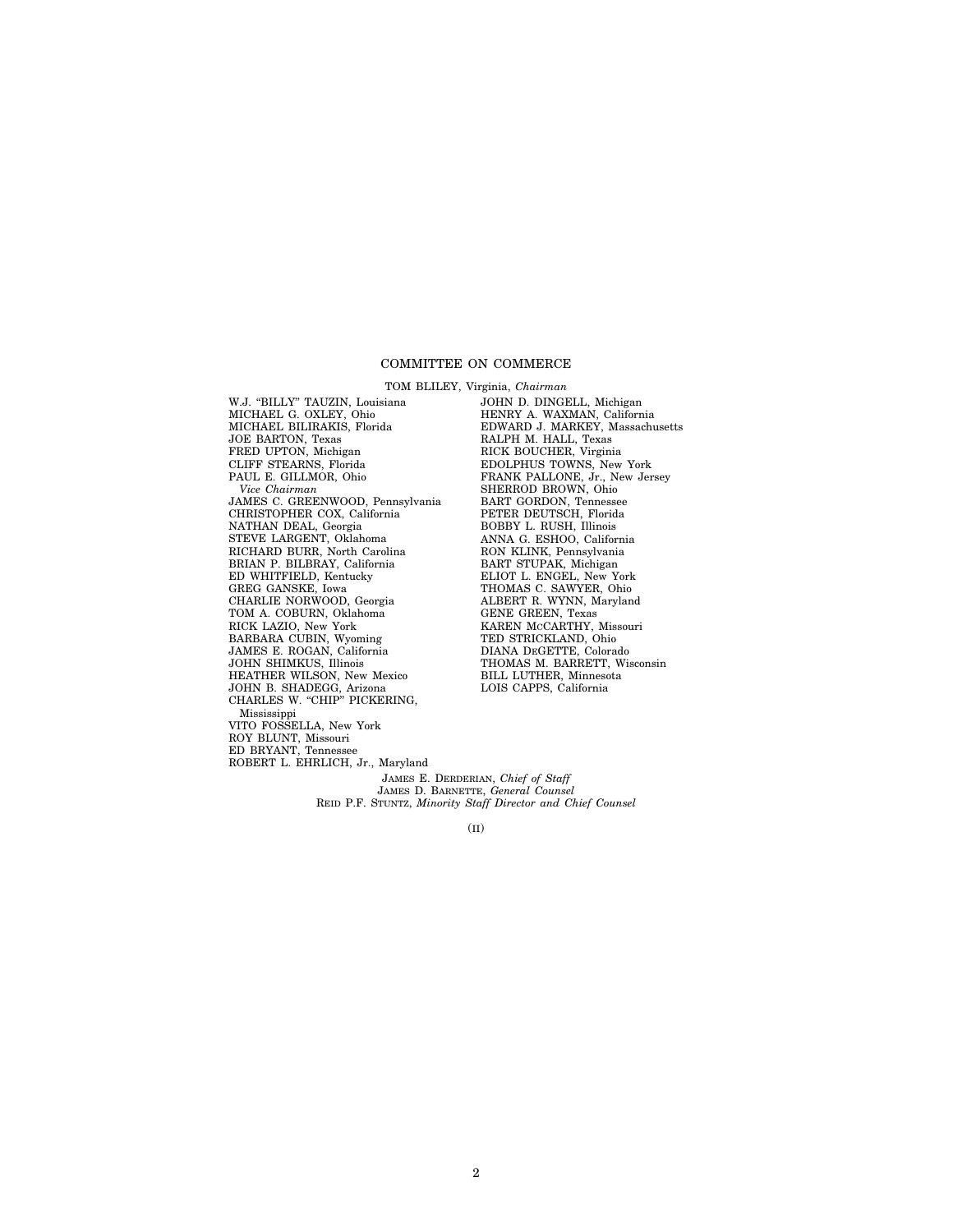## C O N T E N T S

|                                                                      | Page |
|----------------------------------------------------------------------|------|
| Testimony of:                                                        |      |
|                                                                      | 11   |
| Rudman, Hon. Warren B., Chairman, President's Foreign Intelligence   |      |
|                                                                      | 15   |
| Material submitted for the record by:                                |      |
| Dingell, Hon. John D., a Representative in Congress from the State   |      |
| of Michigan, letter dated June 25, 1999, to Hon. Warren B. Rudman,   |      |
|                                                                      | 84   |
| Richardson, Hon. Bill, Secretary of Energy, responses for the record | 78   |
| Rudman, Hon. Warren B., Chairman, President's Foreign Intelligence   |      |
| Advisory Board, letter dated June 30, 1999, enclosing response for   |      |
| the record.                                                          | 87   |

(III)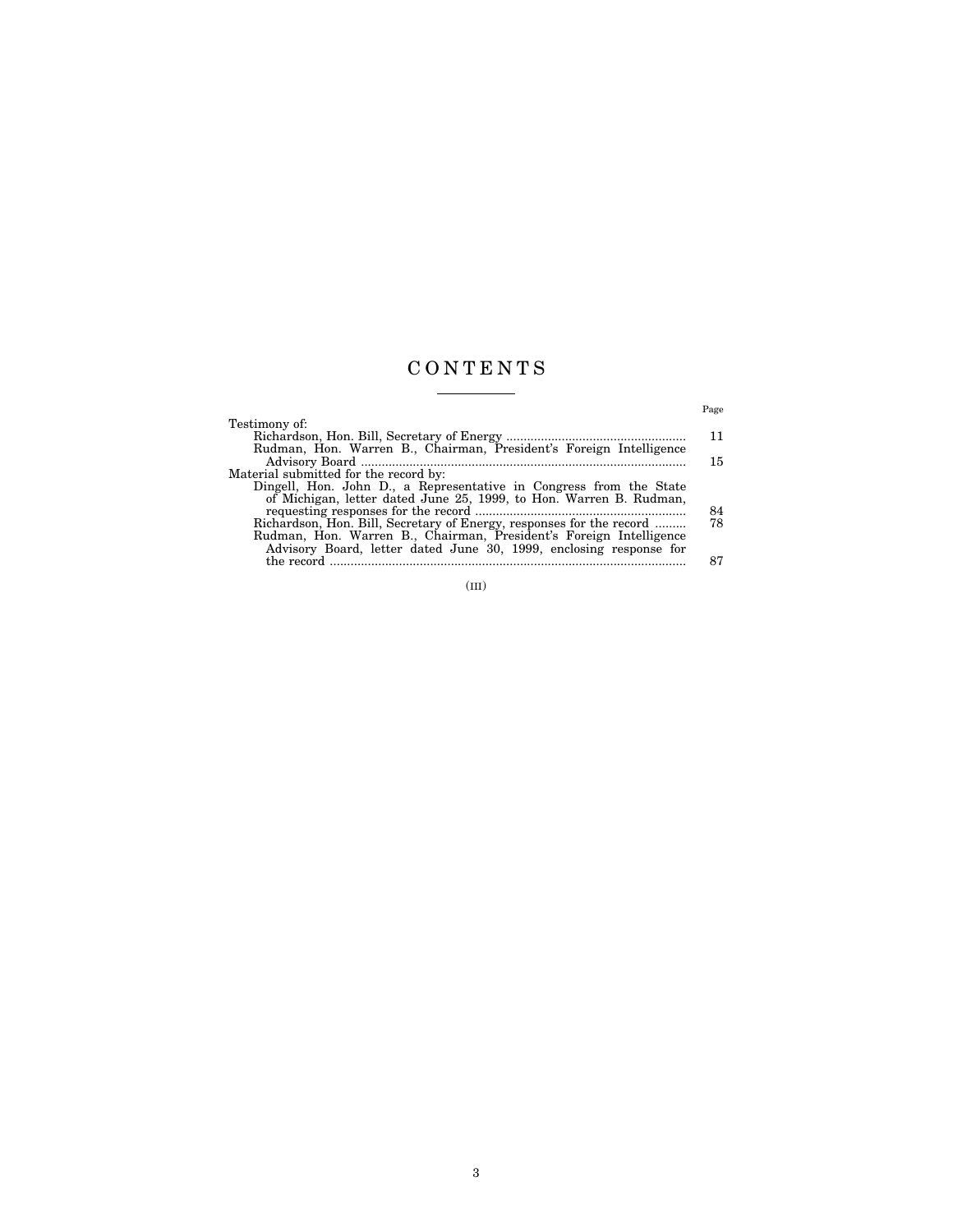## **THE RUDMAN REPORT: SCIENCE AT ITS BEST, SECURITY AT ITS WORST**

## **TUESDAY, JUNE 22, 1999**

HOUSE OF REPRESENTATIVES, COMMITTEE ON COMMERCE, *Washington, DC.*

The committee met, pursuant to notice, at 1 p.m., in room 2123 Rayburn House Office Building, Hon. Tom Bliley (chairman) presiding.

Members present: Representatives Bliley, Oxley, Barton, Upton, Stearns, Gillmor, Greenwood, Cox, Burr, Ganske, Rogan, Shimkus, Bryant, Ehrlich, Dingell, Markey, Rush, Klink, Stupak, Sawyer, Green, Barrett, and Luther.

Staff present: Tom DiLenge, majority counsel; Mark Paoletta, majority counsel; Kevin Cook, professional staff member; Anthony Habib, legislative clerk; and Edith Holleman, minority counsel.

Chairman BLILEY. The committee will come to order: I want to thank the Secretary and I want to thank Senator Rudman for being available today. I know they have been testifying this morning over in the Senate. I also know that Senator Rudman has a schedule to meet and a plane to catch and we need to be respectful of that.

As a result of that, I intend to make an opening statement and turn to our colleague, Ron Klink from Pennsylvania, for an opening statement and ask unanimous consent that all members may insert opening statements in the record so that we can get the testimony of the Secretary and the Senator Rudman and have as much time for questioning as possible.

Without objection that will be the order. The Chair recognizes himself for an opening statement.

Today, the full committee will hold this hearing on the report issued last week by the President's Foreign Intelligence Advisory Board—a report that speaks directly about the poor state of security at the Department of Energy's most sensitive nuclear weapons laboratories. The chairman of the board—the distinguished former United States Senator from New Hampshire, Warren Rudman will testify before us today, along with Energy Secretary Bill Richardson, to discuss those findings and the board's recommendations for structural reform at the Department.

Unfortunately for the American people, the Rudman Report confirms that the Department of Energy as currently organized, simply cannot be trusted with the awesome responsibility of protecting our Nation's most prized nuclear secrets. As I stated this past April at a subcommittee hearing on the topic, the Department's historical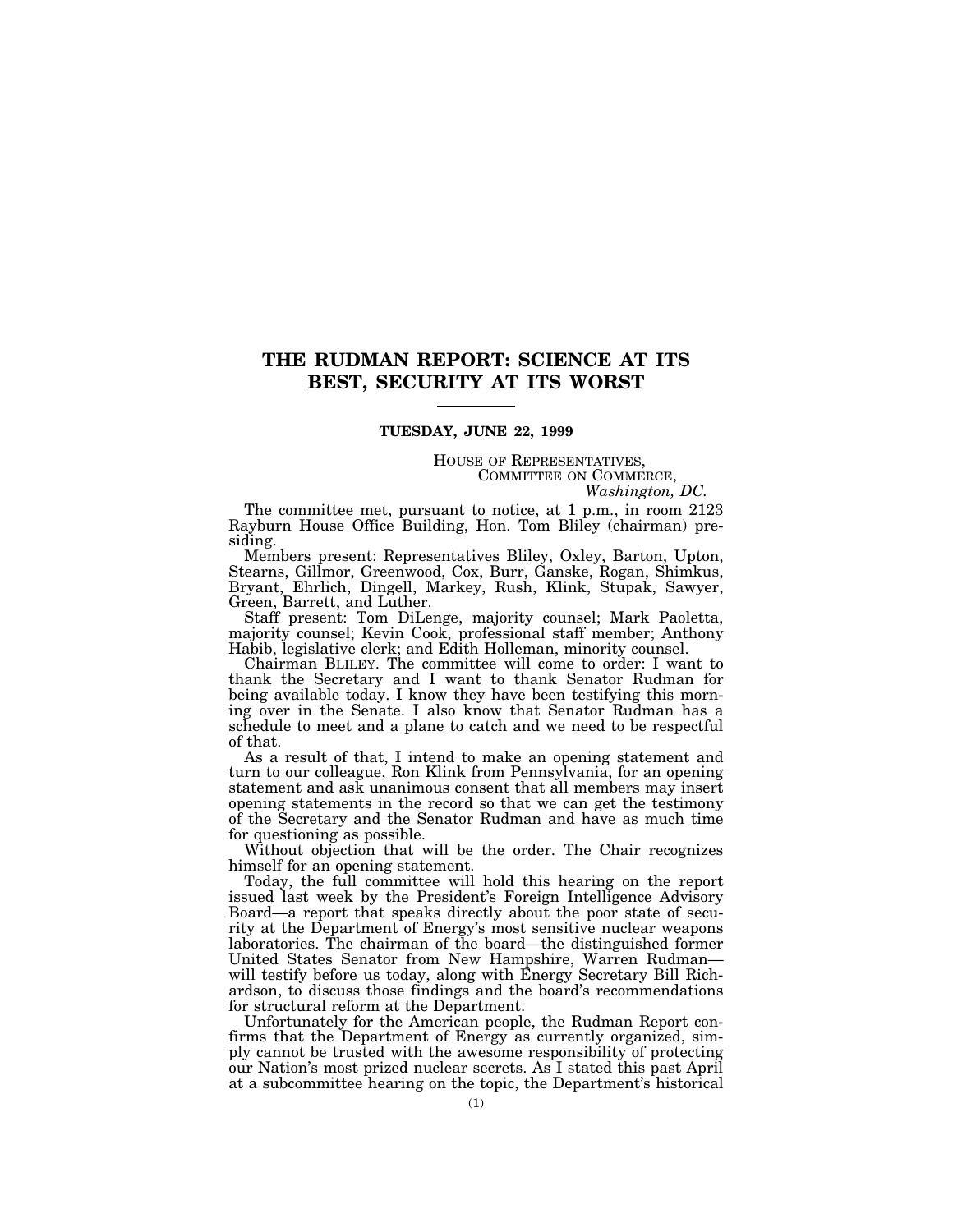pattern on security matters is all too clear: scandal or incident, followed by announcements from well-meaning department heads of "sweeping" reforms that are either never implemented by the bureaucracy or soon abandoned once the public spotlight fades or priorities change. Given this troubling pattern, I asked the General Accounting Office last fall to begin a review of the Department's implementation of security recommendations and to update its work on the status of nuclear security.

The Rudman Report describes this historical pattern in detail. Secretary Watkins, during the Bush administration, took aggressive steps to improve the Department's poor record on security establishing a high-profile counterintelligence office with FBI involvement, instituting mandatory background checks on foreign visitors, and creating independent security policy making and inspection units for the first time in the Department's history. I understand that Secretary Watkins personally took an active interest in security matters, and that both he and his senior staff received regular security briefings.

Yet, as the Rudman report found, just 2 years later, a new Energy Secretary came in and killed most of these initiatives. Counterintelligence was slashed and buried in the bureaucracy, background check waivers were granted to the labs' foreign visitors programs, the frustrated FBI officials packed their bags and left in disgust, and the Department's own security apparatus was shunted aside. No more secretarial or senior management briefings by the Department's independent security inspectors—they couldn't get time on the schedule. And numerous critical security reports and warnings from internal and external critics went unheeded.

While the current Secretary is the first since Admiral Watkins to pay attention to security matters, there are troubling indications that he may be paying attention to the wrong people within the Department. Ever since the latest security scandal broke several months ago, Secretary Richardson has been busy reassuring Congress and the American people that whatever had been broken is now fixed. When our Oversight Subcommittee held a hearing in April to put these claims of success in historical perspective and to raise continuing security concerns, the Secretary attacked us for, ''wallowing in old problems,'' and, ''exhuming the past.''

When the Cox report on Chinese espionage was released in May, Secretary Richardson dismissed its unanimous conclusion that security at the labs remained unsatisfactory, claiming that the report's 6-month-old findings were ''now outdated'' in light of his reforms. And when the Rudman report took direct issue with the Secretary's views on the current state of security, he accused the board of lacking evidence and relying on ''malcontents'' for information.

The truth, Mr. Secretary, is that your repeated public claims that our nuclear secrets are now safe and secure are simply not accurate, and all the evidence you should have needed on that point was right within your own Department. I fear that you are not being well-served by your advisers, and that you are overlooking important sources of information. I find it difficult to understand that for someone who claims that security is his top priority, you had never met with—indeed you apparently did not even know your Department's chief security inspector until 2 days before he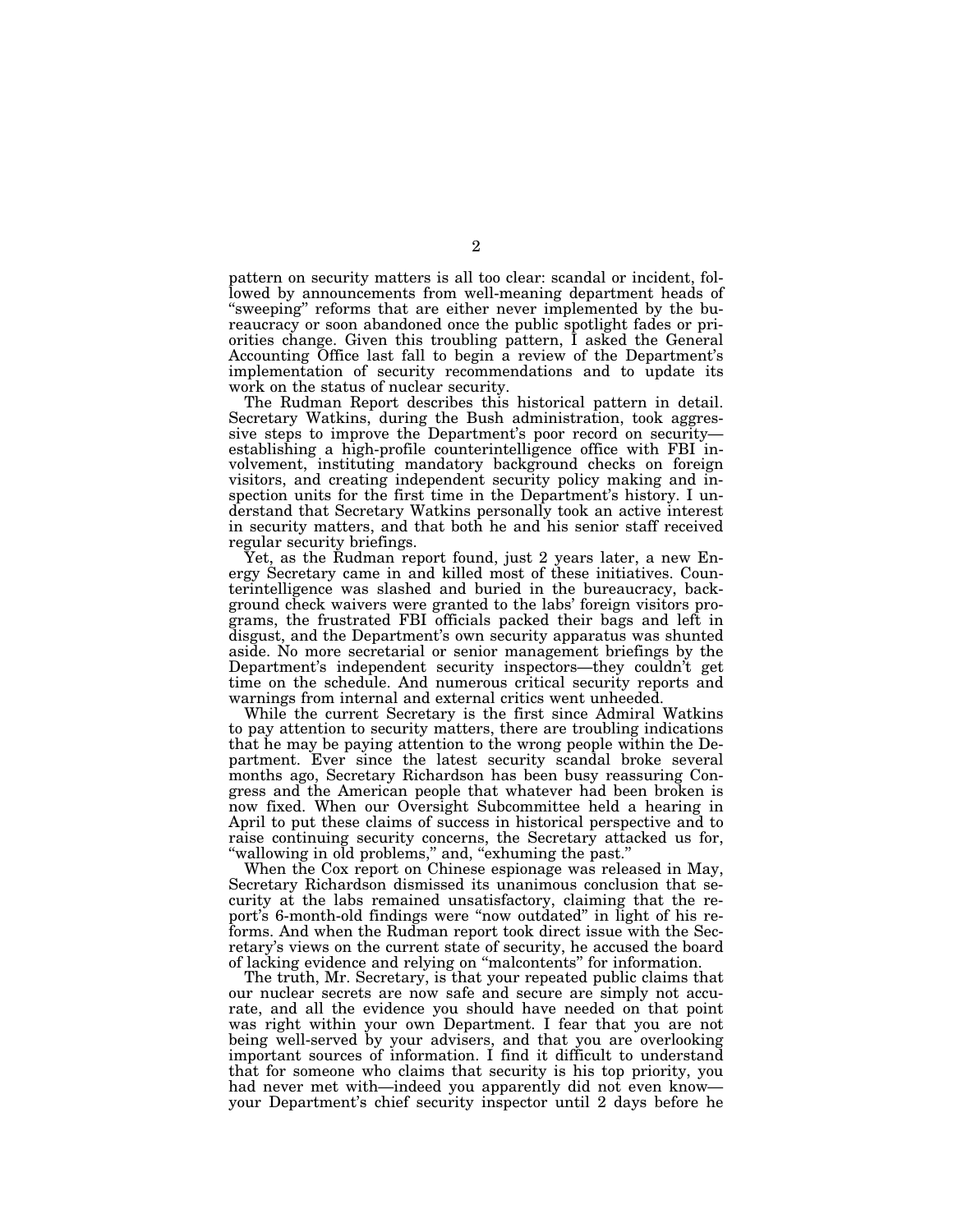was scheduled to testify before our Oversight Subcommittee in May. And when my staff requested a briefing last week on the Department's May 1999 security inspection of Lawrence Livermore National Laboratory—which I understand was not favorable in many important respects—your office blocked the briefing because you had not had a chance to be fully briefed on the subject yet.

None of this bodes well for your reform efforts. As with all things, the devil is in the details of implementation. The Rudman Report makes clear that Congress cannot solely rely on the Secretary—any Secretary—to make the type of lasting and effective changes in security that this Nation deserves. That said, I think the specific recommendations of the President's Advisory Board need to be carefully considered to ensure that we don't trade in old problems just to find ourselves with new ones.

I am particularly concerned with the board's apparent willingness to subordinate security policy and, more importantly, security oversight and inspections to what in essence would be a nuclear weapons program office. My experience in this area tells me that that would be a step backwards. I also have concerns about what would become of the independent environmental, health, and safety oversight that currently exists with respect to the Department of Defense and lab programs. But I agree with the board's view that the current management structure needs to be vastly simplified to ensure the most aggressive oversight and the highest standards of accountability—two things that have been sorely lacking for as long as the Department has been in existence.

I look forward to today's debate and future debates, on all of these issues. I will now recognize the distinguished ranking member of the Subcommittee on Oversight and Investigations, the gentleman from Pennsylvania, Mr. Klink.

Mr. KLINK. Thank you very much, Mr. Chairman. To call this an important hearing I think would be an incredible understatement. I thank you for holding it and I thank you for yielding me this time for an opening statement. As you, Mr. Chairman, know and Mr. Dingell knows far better than I, this is an area in which this committee has a long and frustrating history of conducting oversight and recommending changes to environment, health, safety and security at these facilities.

The Rudman report has spelled out in no uncertain terms the refusal of the weapons laboratories, to this very day, to make a full commitment to the security that equals the quality of their science.

Whether this has resulted in espionage at a level that is inferred by the Cox report, we do not know. We do know that security needs to be radically changed. But I remain extremely skeptical of the report's recommendation to lift the nuclear weapons program and its contractors out from under the control of any Cabinet-level officers and plunge it down under another name and expect the culture to miraculously change. Also this proposal makes no provision for the safety, health, and environmental management responsibilities at the labs, nor does it deal with the major security problem: the nuclear materials accountability for those materials now stored in other sites.

And, Mr. Chairman, I also am skeptical of the congressional proposals that would reward Defense Programs for its decades of arro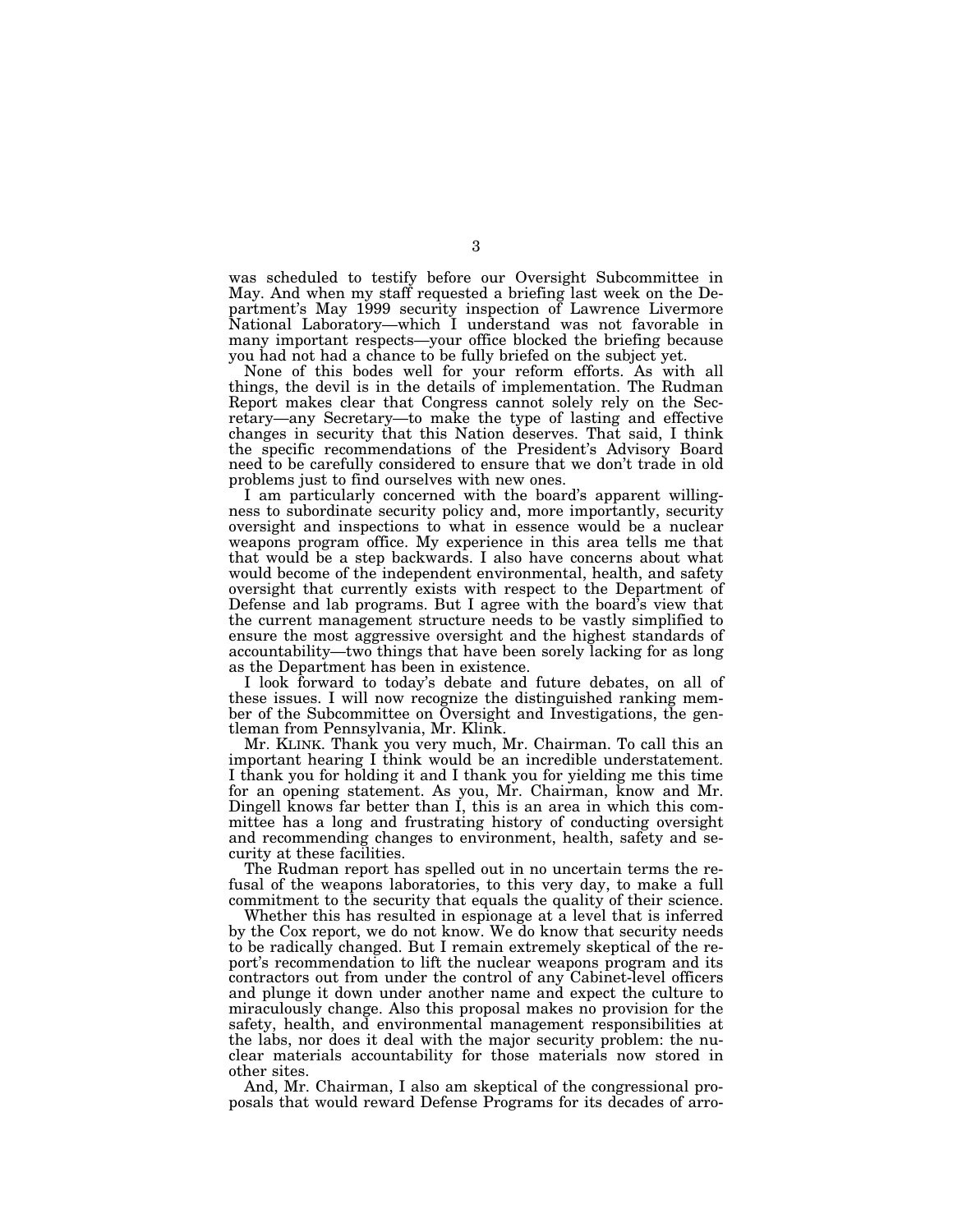gance by giving it a semiautonomous status in the Department of Energy, with even less control by anyone, including the Secretary of Energy, and no oversight structure of any type. This astounding provision is in the House defense authorization bill and is expected to be in the Senate's intelligence bill. This is something labs have wanted for at least 2 decades: a structure in which no one except their captive Federal bureaucracy can tell them what to do.

One thing that we in this committee know better than almost anyone else is that the culture of arrogance which pervades the weapons laboratories is not just in the area of security but it is everything that the laboratories do. It is not only because of scientific accomplishment but also because of political clout. In many ways the laboratories, often with the help of the field offices, have control of the Office of Defense Programs, the Assistant Secretaries who have headed it, and occasionally even the Secretary.

The Office of Defense Programs seems to view its job as getting to labs what they want. And we need to take some responsibility up here in Congress. The actions of the labs and the Defense Programs are often backed up by congressional members and delegation s in the States in which they are located. For these reasons, the labs have been able to thumb their noses at Congress and the DOE headquarters. Security, industrial and radiation safety, and responsibility for environmental management are viewed as major hindrances to their primary missions.

Even now we must note that no one has been punished at either the Defense Programs or the University of California which runs Los Alamos, the lab on which the Chinese espionage investigation has focused. As far as we can tell, the only adverse action taken has been against the director of the Office of Standards and Security for an alleged security infraction unrelated to the espionage investigation, an action that has yet to be appropriately explained.

The Office of Safeguards and Security is a policy office whose reports over the years pointed out numerous security concerns that angered the labs and Defense Programs. The unclassified version of those reports were cited six times in the Rudman report.

Let me give you just a brief example in the safety area of how the labs' clout works. Just last week, staff was told that the Lawrence Livermore National Laboratory in 1998 killed the Department's press release concerning a large fine assessed for safety for radiation safety violations. Because Congress has exempted the laboratories from actually paying the fines, the only real club that DOE has is bad publicity. The press release was dutifully prepared by a field office, was sent to the Secretary's office, and then disappeared. We are trying to find out what happened, but the Department is not being particularly forthcoming with staff of this information, and perhaps after this hearing we can get some assistance in finding out what happened to that press release.

Let me give you another example of lab clout. For over a year Mr. Dingell, Mr. Brown, the ranking member of the Science Committee, and myself and others have been investigating the largest CRADA or Cooperative Research and Development Agreement ever signed. It is between the Sandia, Lawrence Livermore, Lawrence Berkeley labs and Intel Corporation, and it will continue to work to develop a critical piece of equipment for the next generation of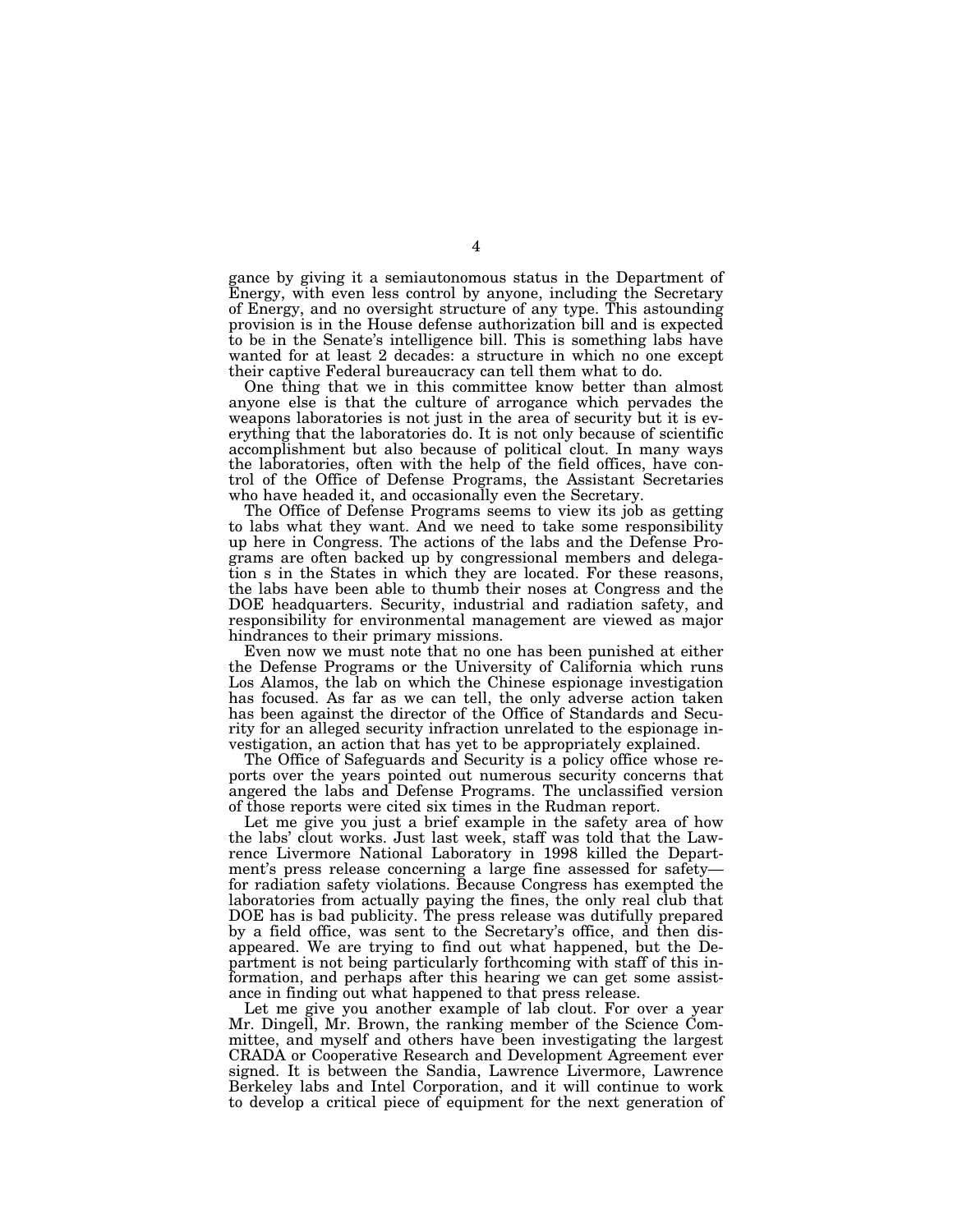computer chips. The labs got \$250 million. The only problem was that they and Intel want to manufacture all the equipment outside the U.S. Even though the technology was developed here. This meant that the lab researchers would have jobs but the high-paying skilled manufacturing jobs based on U.S. Technology would be located another country. That position was developed by the labs and the Oakland field office and was rubber-stamped by the Defense Programs. The headquarters staff hardly even knew the details of this enormous CRADA or that it violated our technology transfers law. At one point they intended to negotiate an agreement with a manufacturer in a single afternoon meeting. Only after great effort were Mr. Dingell and Mr. Brown able to convince DOE headquarters that American taxpayers had the right to get some actual benefit from the investment that they had made—or we think we convinced them.

DOE signed a very general agreement with a foreign manufacturing company that is supposed to guarantee manufacturing in this country but so far has refused to produce a copy of the agreement. From the little we know, it appears not to be binding and we would like some help with the Energy Department to find out about that.

Let me just say in full disclosure, Mr. Chairman, that the Secretary of Energy served with us on this committee, he is a friend of mine, someone I am sure is well-intentioned, and we will stipulate to that. But the question the Rudman report brings up time and time again is, what happens if the people within the Department of Energy don't listen to what the Secretary says, or even what the President says, or even what the Congress says. And what happens when Bill Richardson, our dear friend, the Secretary of Energy, is not the Secretary of Energy anymore? How do we know there is a continuation of policies which are to the best benefit of our Nation and to the taxpayer?

For all of these reasons, I think that it would be a major error to give more independence and power, with no meaningful oversight, to the Nation's nuclear weapons laboratories.

With that Mr. Chairman I yield back my time.

Chairman BLILEY. I thank the gentleman.

[Additional statements submitted for the record follow:]

## PREPARED STATEMENT OF HON. FRED UPTON, A REPRESENTATIVE IN CONGRESS FROM THE STATE OF MICHIGAN

Thank you, Mr. Chairman, for holding this very important hearing today. I believe that the issues raised by the Rudman Report and the Department's long-standing inability to get its act together on security matters warrant the prompt attention of the entire Committee, and I applaud you for convening us so quickly to address this problem.

As the new chairman of the Oversight Subcommittee, I have been very troubled by what I've learned over the past few months about both the history of security problems at the nuclear weapon labs and the current progress—or apparent lack thereof—that is being made in reforming this recalcitrant bureaucracy. I'm amazed by the Rudman Report's findings about continuing bureaucratic obstruction of Presidential and Secretarial reforms at the laboratory level. Secretary Richardson has boasted that he now runs the labs and they report to him, but the Rudman findings make me wonder who really is in charge here.

I think it is also self-evident by now that the Department still has a long way to go before it can claim confidently that sufficient reforms are in place—and, most importantly, are working effectively—to safeguard our nation's nuclear secrets. Just last month, the Cox Committee on Chinese espionage unanimously concluded that,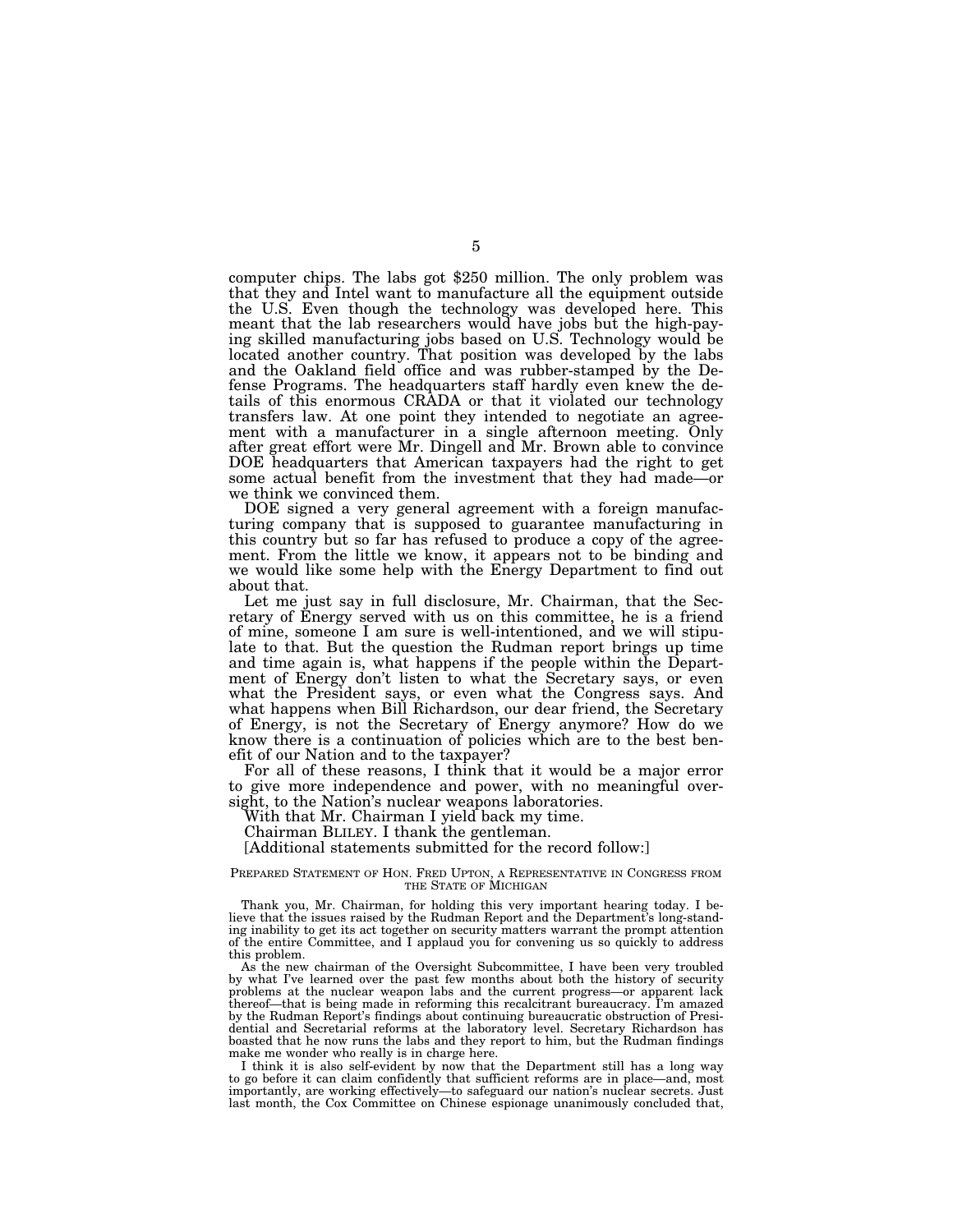even if all of the announced reforms are fully implemented, we cannot realistically expect that security will improve to a satisfactory level until next year at the ear-liest. Given the Department's history and the problems experienced so far in instituting the latest round of reforms, the Cox Report's conclusion appears well-founded.

The Secretary's repeated public comments to the contrary are baffling. Either he is misleading the American public—which I don't believe he would intentionally do—or he has less information available to him than the Cox Committee and the Rudman panel had available to them, which itself is a major problem. Indeed, our Committee staff has been receiving briefings from various Department employees over the past several months that indicate continuing problems with security at the labs and the implementation of the Administration's announced reforms. Apparently, everyone except the Secretary knew of these continuing problems, forcing him to repeatedly backtrack in public about this unfolding scandal.

The American people have a right not only to have their nation's most sensitive secrets fully protected, but also to get the most complete and accurate information about the status of that protection. I think, so far, the Secretary and the Department as a whole have failed in both respects. At the Subcommittee level, we plan to keep the pressure on the Department to live up to both of these reasonable expectations.

Thank you, Mr. Chairman.

### PREPARED STATEMENT OF HON. JOE BARTON, A REPRESENTATIVE IN CONGRESS FROM THE STATE OF TEXAS

Thank you, Mr. Chairman. I am glad you decided to hold this as a full Committee hearing, as this issue extends beyond just an Oversight and Investigations matter. Any legislative effort to reorganize the Department of Energy will have to come through the Commerce Committee, and it is essential that our Members understand the magnitude of the problem we are facing.

Senator Rudman and his panel deserve a lot of credit for producing a candid and hard-hitting analysis of the security problem at DOE facilities. When the Rudman panel describes the Department of Energy as a ''dysfunctional'' structure characterized by ''organizational disarray, managerial neglect, and a culture of arrogance,'' it hit the nail right on the head. During my four years as the previous chairman of our Oversight and Investigations Subcommittee, and even dating back to my days as a Presidential Management Intern assigned to DOE, I have seen abundant evidence of the entrenched bureaucracy at DOE. Numerous Secretaries have tried to make changes at the Department, only to be outwitted, or out-*waited*, by those resistant to change.

While Senator Rudman's panel did an outstanding job of characterizing the problem, I am not sure yet whether the proposed solution is the right fix for the problem. I believe it is necessary to relocate the functions of the labs completely out of DOE.

From a security perspective, a more serious problem arises from the fact that a number of other DOE facilities *not* considered by the Rudman panel also engage in weapons-related work. Examples include the Oak Ridge National Lab, the Pacific Northwest Lab, and the Savannah River Site. Whatever solution we propose for the security problems at DOE must address the entire DOE complex, not just the handful of labs and plants that are most strongly identified with weapons work. Here is where the idea of a single security "czar" for the entire Department might be more effective at policing the whole organization than the more limited fix recommended in the Rudman report.

There is one other area where I believe the Rudman panel may have missed the mark. All of my experience with DOE, both within the organization and here in Congress, tells me that the fundamental problem in the DOE organization is the dominant role that its contractors play. One cannot change the culture in DOE without addressing the role of these contractors. I believe that action should be taken where there is evidence of problems with the contractors.

Any meaningful change in the DOE organization must start with the government personnel, but must follow through with how the DOE contractors execute the direction provided by the government. Certainly the government is responsible for defining the scope of work to be performed, negotiating a fair contract price, and then exercising sufficient contract oversight to ensure the work is performed. But the contractor is not off the hook in this equation. Two of the most problematic labs— Lawrence Livermore and Los Alamos—are run by the University of California. This contractor shares a large part of the responsibility for this problem. It may be ex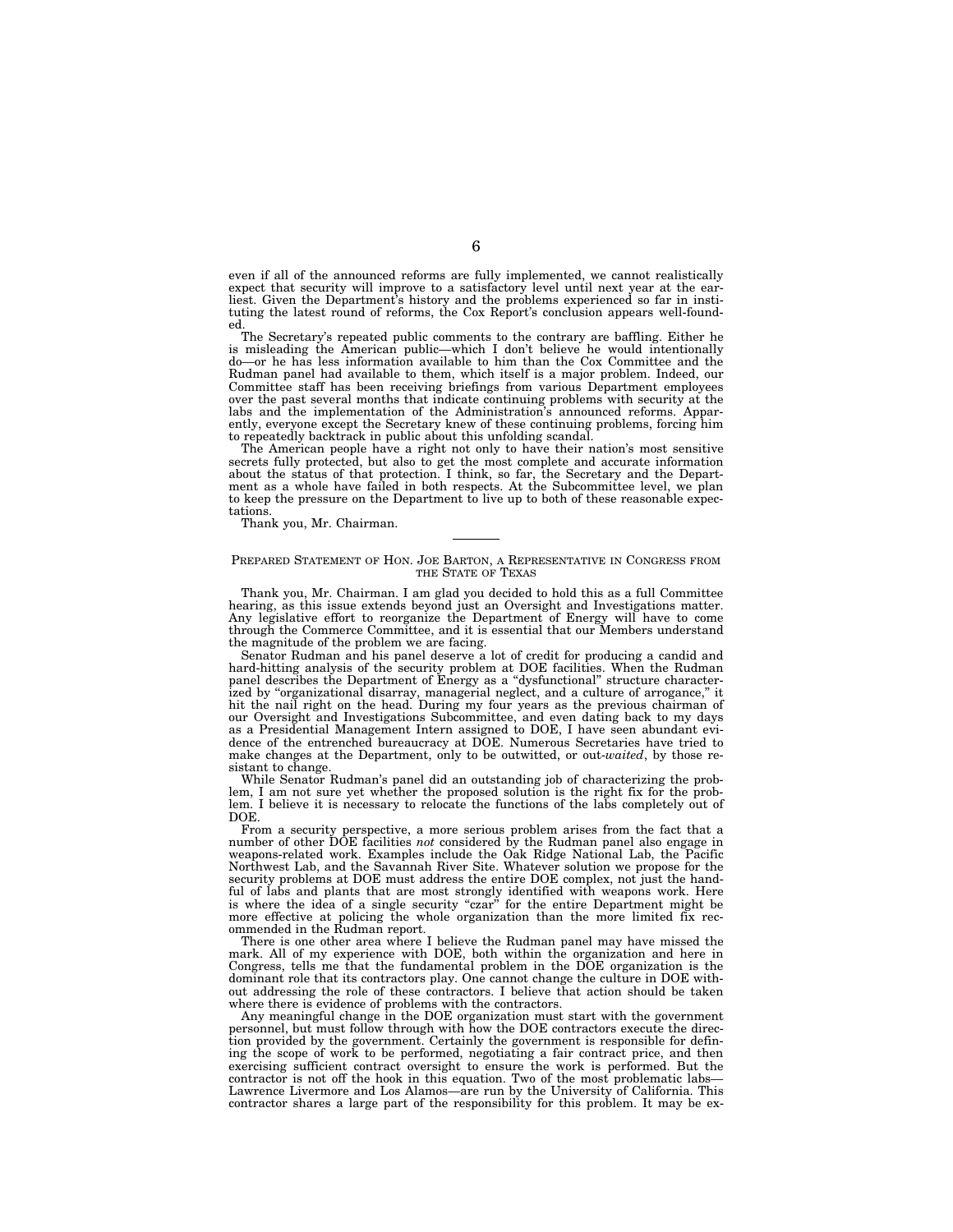pecting too much to ask an academic institution, whose philosophy is built around the free and open exchange of information, to operate effectively in the national security arena. I support terminating the University of California's contract because of their gross negligence in managing the Los Alamos lab where Chinese espionage on our nuclear weapons designs occurred.

And that is where Secretary Richardson comes in. Mr. Secretary, you have a responsibility to set the right security standards for your organization. When those standards are not met, as clearly they were not in the Los Alamos case, you have a responsibility to hold the appropriate government officials *and* contractor personnel accountable. I am not talking about just the Wen Ho Lee incident, but rather about the mounting evidence that something is seriously wrong in the management of these labs and in the security operation throughout your organization. You should be thinking about replacing not just the responsible DOE personnel at the field level and headquarters, but also the responsible lab directors and contractors.

Lastly, I think the Rudman report has it right regarding the limited ability of any one Secretary of Energy to change the system at DOE. No matter how well-intentioned Secretary Richardson may be about reforming the Department of Energy and correcting the security problems, there is no guarantee that subsequent Secretaries will bring the same priority to the job. And there is no guarantee that the existing bureaucracy of government personnel and contractor employees will implement your reforms, when they have resisted so many other reforms in the past. That is why this Committee must consider seriously the proposal to make a statutory change to the organization at DOE.

Mr. Secretary, you have promised this Congress and the American public that the problems that surfaced at Los Alamos are under control and cannot happen again.<br>The Budman wave data Los Alamos are under control and cannot happen again. The Rudman report says otherwise—that major security problems still persist in DOE. I hope we can all get past the natural instinct to defend the status quo and protect existing turf—we have to work together to do what's best for the country. This issue is too important to do anything less. Thank you, Mr. Chairman.

## PREPARED STATEMENT OF HON. CLIFF STEARNS, A REPRESENTATIVE IN CONGRESS FROM THE STATE OF FLORIDA

Mr. Speaker: After reviewing the Report of the President's Foreign Intelligence Advisory Board regarding the poor security at the Department of Energy Nuclear Weapons Laboratories and proposals for reform, I have come to the conclusion that I agree with Secretary Richardson's opposition to the recommendations of the Advisory Board to create a semi-autonomous agency or a separate independent agency and I agree with Secretary Richardson's opposition to a wholesale reorganization of the Department of Energy.

The only way to effectively deal with the repeated and critically damaging security lapses is through the *abolishment of the Department of Energy.*

I read with horror the Rudman Report and its notation that:

''Never have the members of the Special Investigative Panel witnessed a bureaucratic culture so thoroughly saturated with cynicism and disregard for authority. Never before has this panel found such a cavalier attitude toward one of the most serious responsibilities in the federal government—control of the design information relating to nuclear weapons... Never before has the panel found an agency with the bureaucratic insolence to dispute, delay, and resist implementation of a Presidential directive on security, as DOE's bureaucracy tried to do to the Presidential Decision Directive No. 61 (issued) in February 1998.''

The Presidential Decision Directive (PDD) mandated new counterintelligence measures at the labs, but the Advisory Board found that implementation of PDD 61 suffered from ''bureaucratic foot-dragging and even recalcitrance'' by DOE and lab officials.

The report further notes that, ''DOE and the weapons laboratories have a deeply rooted culture of low regard for and, at times, hostility to security issues, which has continually frustrated the efforts of its internal and external critics.

I personally do not believe that a reorganization or a shake-up of the Department of Energy and how it handles nuclear secrets will be sufficient in destroying the pervasive anti-establishment culture that exists in the Department and at the weapons labs, as detailed by the Rudman Report.

A cancer exists at DOE and the only way to rid the disease that is infecting our national security is through its removal of the Department's control of our nation's nuclear weapons. I believe the Department of Defense is much more capable of insti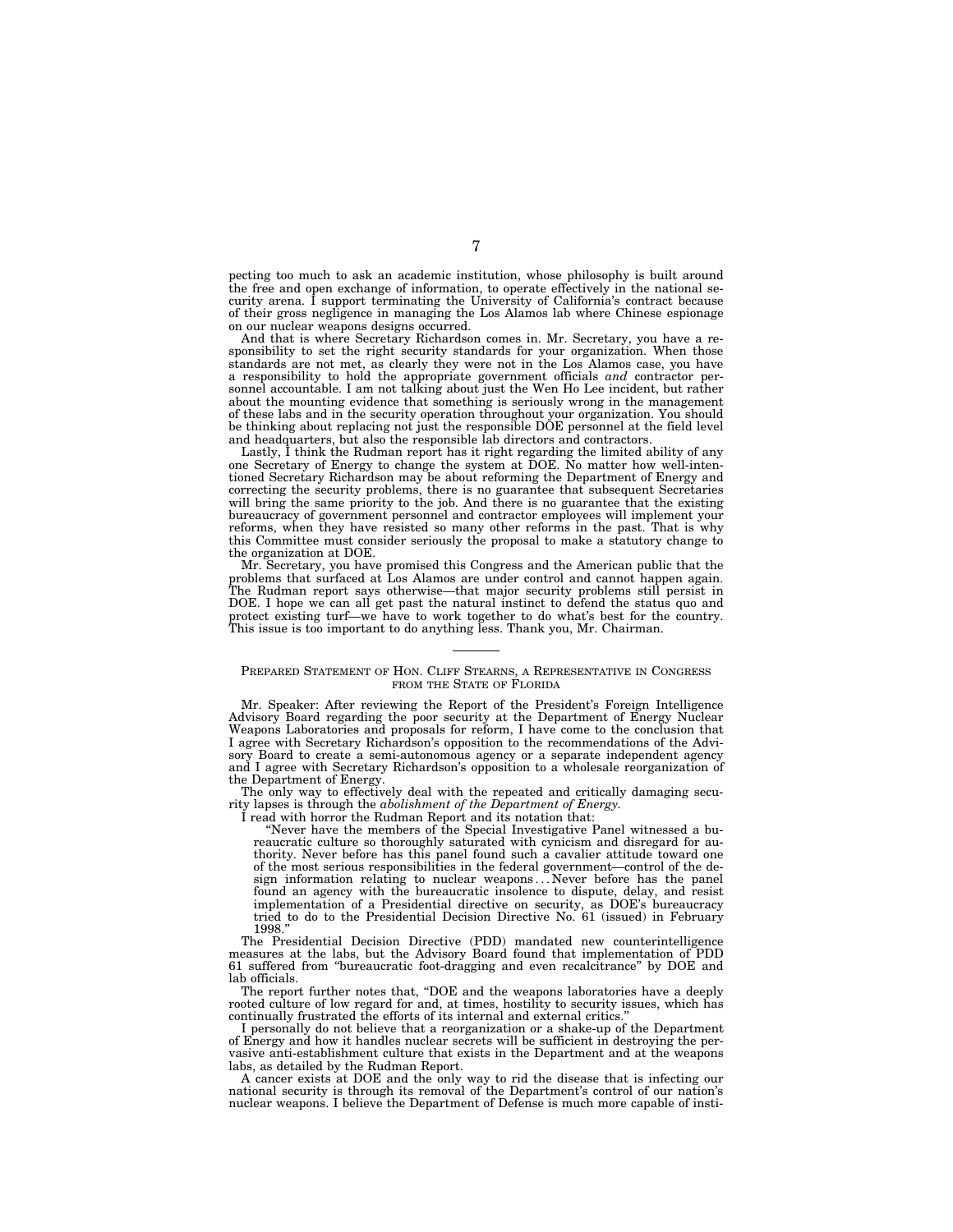tuting the necessary security measures that will bring discipline to weapons management. The non-military civilian functions of DOE and the weapons labs could easily be

rolled into a semi-autonomous agency within the Department of Commerce, such as NTIA.

I admire my former colleague and still good friend, Secretary Richardson, for his diligent work of trying to correct the serious problems at DOE. But, the Rudman Report clearly details the uncorrectable culture that exists and has existed at DOE.

Secretary Richardson, unfortunately, believes that the security problems that has led to overt espionage being committed against our nation has been fixed. The Rudman Report found new evidence of continuing problems despite the recent Presidential and Secretarial reforms, including poor control of restricted and classified data, inadequate monitoring of outgoing e-mails, and unsecure storage of nuclear weapons parts, to name a few of the ongoing problems.

The Rudman Report concluded that DOE is ''incapable of reforming itself—bureaucratically and culturally—in a lasting way, even under an activist Secretary.''

I want to compliment and thank Senator Rudman and the Advisory Board for their comprehensive work.

They accomplished in 90 days what National Security Advisor Sandy Berger could not and did not even try to accomplish in three years. In fact, Notra Trulock, the former Chief of Intelligence for DOE and one of Secretary Richardson's intelligence advisors, has stated that he informed Mr. Berger in April of 1996 about the dilapidated security conditions at DOE.

But Mr. Berger did less than nothing. He even waited over a year before notifying the President of the serious security problems. For nearly three years after Berger was notified and before Secretary Richardson came on board and before the Advisory Board was formed, nothing was done to correct these devastating problems at DOE.

And now Secretary Richardson says lower-level employees will be fired, even though the National Security Advisor and other political appointees deserve immediate removal.

The Department of Energy is a bureaucratic wasteland deserving of extermination.

Thank you Mr. Chairman.

## PREPARED STATEMENT OF HON. GREG GANSKE, A REPRESENTATIVE IN CONGRESS FROM THE STATE OF IOWA

A safe and secure Department of Energy, with its oversight over the most advanced computer and weapons technology in the world, is necessary for our national security. However, the General Accounting Office has been reporting security deficiencies at DOE laboratories for two decades.

The Report of the President's Foreign Intelligence Advisory Board is important because it alleges that the Department has been indifferent to security, institutional authority, and personal accountability.

GAO told us two months ago that the two main causes of DOE security problems were "a long-standing lack of attention and/or priority given to security matters by DOE managers and its contractors" and "there is a serious lack of accountability among DOE and its contractors for their actions.''

The Report before us today goes even further... "Accountability at DOE has been spread so thinly and erratically that it is now almost impossible to find'' and ''Never before has this panel found such a cavalier attitude toward one of the most serious responsibilities of the federal government—control of the design information relating to nuclear weapons.

Even more troubling is the reported attitude that DOE employees approach their security responsibilities with ''cynicism and disregard for authority'' and that ''DOE is still unconvinced of Presidential authority.

In light of the Rudman Report's analysis, I think it is valuable to repeat some of GAO's findings:

DOE Order 1240.2b requires that background checks be done for all foreign visitors from sensitive countries. In September 1997, GAO reported that at two of our nuclear laboratories, due to a special exemption to help those facilities cope with the high volume of foreign visitors, background checks were conducted on only 5 percent of visitors from sensitive countries. As a result of this failure to follow procedure, GAO was able to document 13 individual cases in which persons with suspected foreign intelligence connections were allowed access to DOE laboratories without background checks.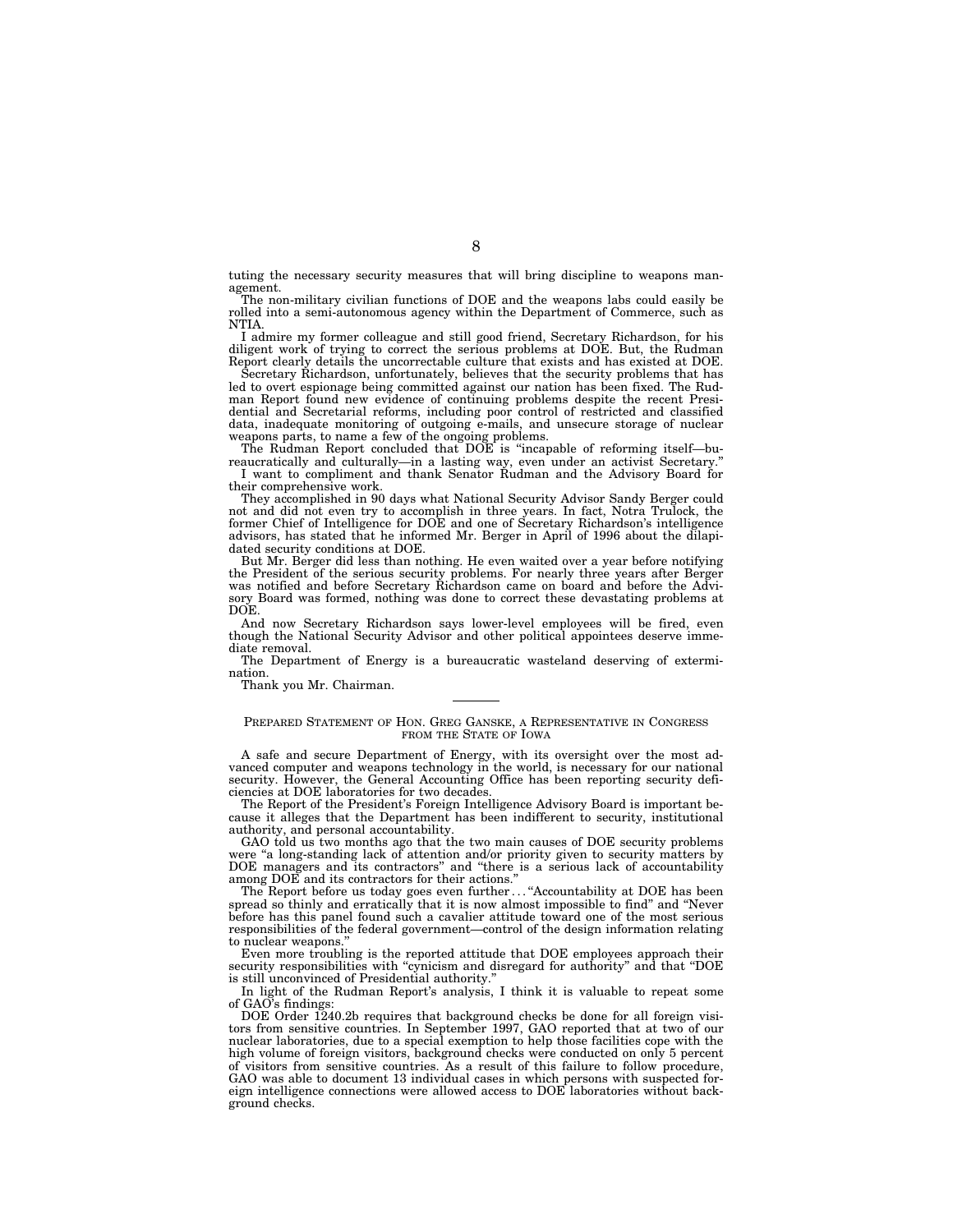Other reports detail foreign visitors allowed to roam secure areas after hours without supervision, a lab losing 10,000 classified documents, and a DOE security clearance database that was so outdated that 4,600 clearances should have been terminated.

The Rudman Report asserts that we *may* now be physically secure against armed infiltration. Even if this assessment is accurate, we currently face an even more dangerous and harder to control threat—electronic espionage. Computer hackers are very adept at circumventing firewalls and other protective devices. I would expect that we could construct a secure system.

The Rudman Report recommends changes to the Department's structure. Something needs to be done to change not only the regulations of the Department, but also the institutional culture within which DOE employees perform their duties. I agree with the security changes recommended by the President's Foreign Intelligence Advisory Board. DOE remains accountable not only to the President, but also to this Congress and the American people.

I would like to thank both Secretary Richardson and Senator Rudman for appearing here today. I look forward to your testimony and hope that you can help reassure this Committee that DOE is taking the necessary steps to ensure our national security.

## PREPARED STATEMENT OF HON. JOHN D. DINGELL, A REPRESENTATIVE IN CONGRESS FROM THE STATE OF MICHIGAN

Mr. Chairman, thank you for holding this hearing today. No Congressional committee has spent more time and effort on oversight of the Department of Energy's security efforts. During my tenure as Chairman of the Subcommittee on Oversight and Investigations, we conducted dozens of hearings over a decade. We looked at numerous security lapses, such as the inability to account for nuclear material, the lack of security at our weapons facilities, theft of property, and problems in the security clearance process, the handling of classified information, and the foreign visitors program. Now the rest of the country knows why we were concerned.

I have reviewed the report by Senator Rudman and the President's Foreign Intelligence Advisory Board, and I want to commend the Senator for an excellent report. It documents security lapses over the past several decades in a clear and comprehensive fashion. It is a wakeup call to the country that these problems are extremely serious and in need of correction.

Reports alone will not suffice. Nor will good intentions. I note with interest that on Sunday, Senator Rudman stated that bureaucrats at the Department of Energy are still balking at implementing a Presidential order on security. He said, ''The attitude of people within that department, in that bureaucracy, is astounding.''

To that I say, "Amen."

The question before us is what to do next. In his report, Senator Rudman gave good marks to recent actions by Secretary Richardson. He stated that more reforms are necessary. More importantly, he noted that even if the Secretary made all of the appropriate reforms, we need a statutory restructuring, because a future Secretary could undo the reforms.

Indeed, we have already seen reforms adopted by one Administration, such as an independent Office of Safeguards and Security Assessments, undone by the next Administration.

Yet Chairman Bliley and I share concerns about current legislative efforts to establish an autonomous or semi-autonomous agency in charge of nuclear weapons for precisely the reasons described by the Senator. We are concerned that those same bureaucrats and lab contractors, who are refusing to accept the President's security order, would be the ones running this agency, with even less oversight than is currently in place.

None of us wants to use these serious security problems as an excuse to put the inmates in charge of the asylum.

This concern is not hypothetical. It is real. In every investigation concerning problems at the DOE weapons facilities and labs, the individuals responsible for the operation of defense programs and their contractors consistently and repeatedly denied the problems, punished the whistleblowers, and covered up the problems to their superiors and Congress.

Unfortunately, two provisions that are currently before Congress—one in the House-passed Defense Authorization, and the other a pending amendment to the Intelligence Authorization in the Senate—would give these recalcitrant bureaucrats and contractors total control over these programs. I strongly oppose these provi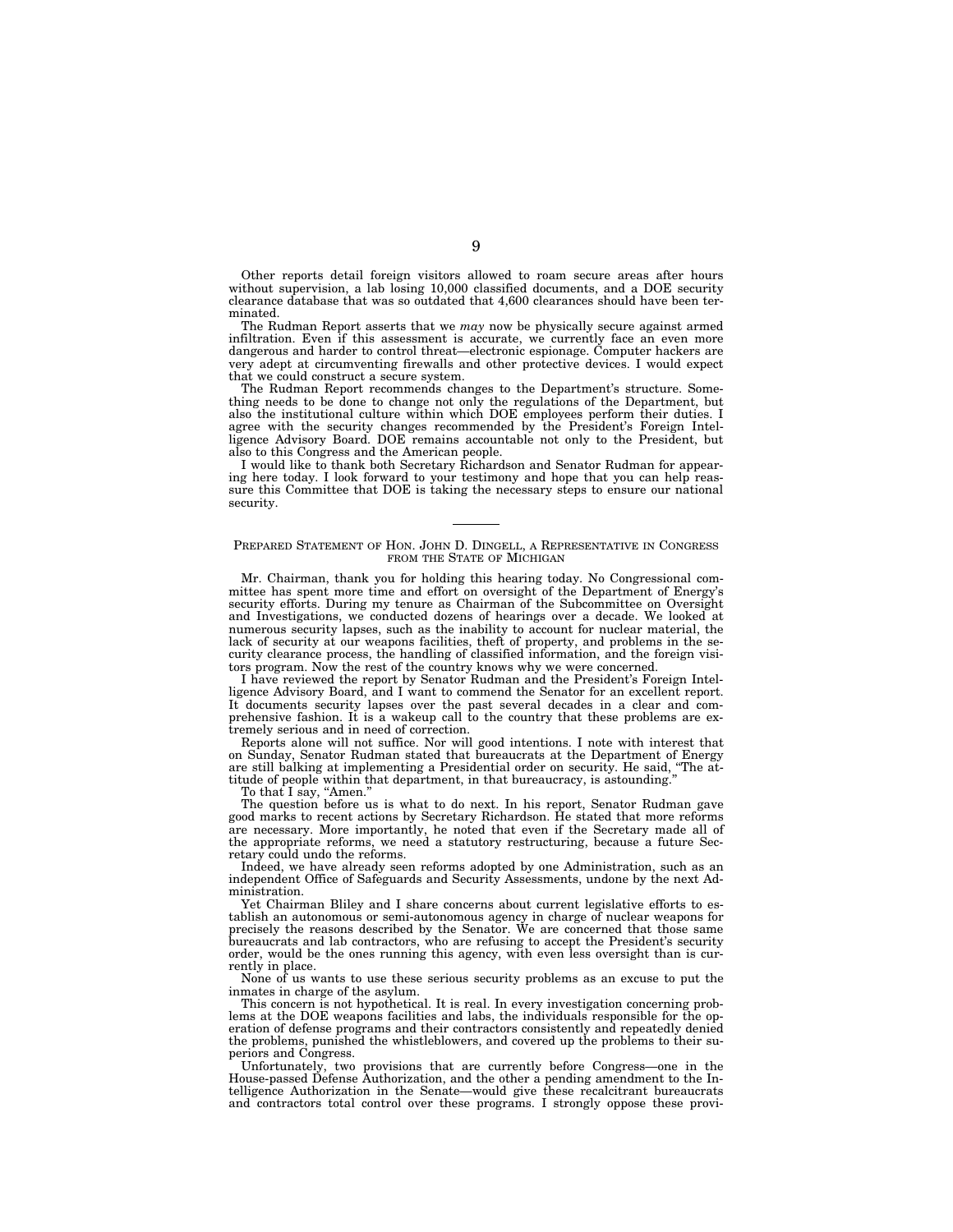sions. I was joined in my opposition to the House provision by Chairmen Bliley and Sensenbrenner, but we were not permitted to offer an amendment to strike it. I want to turn attention to an even greater problem. Senator Rudman's Panel's

report is entitled, ''A Report on Security Problems at the U.S. Department of En-ergy.'' As a report on security problems, it is excellent. But in crafting legislative solutions to security problems, we must not create other problems. I refer specifi-cally to safety, health, and the environment.

Throughout the report, I found no references to the safety and environmental problems at the DOE facilities, and I understand why: that was not the panel's mandate. However, some of the legislative proposals would certainly affect those activities.

I am taken aback by those who say, in effect, that we need to return to the days of the Atomic Energy Commission.

Do they want to return to the days when the operators of the Hanford facility put thousands of gallons of highly radioactive waste in steel drums and buried them in the ground, and then for years tried to hide the environmental damage that is now costing the country billions of dollars a year to clean up their mess?

Do they want to return to the days when safety was so bad at our weapons facilities that every plant had to be closed down, and we still do not have the capacity to produce tritium for our weapons?

Do they want to return to the days when radiation experiments were conducted on human guinea pigs, and then were covered up for decades?

The answer, of course, is "no." I am pleased that the Rudman panel report appears to recognize the need for independent oversight for security and counterintelligence. I note that the recommendations also expect the independent oversight board to ''monitor performance and compliance to agency policies.'' In my view, health, safety and the environment must also be subject to oversight that is independent of national security officials.

Mr. Chairman, I am sure that we will find that in the end, we are much more in agreement than disagreement. We all support the need to streamline the organizational structure and enhance accountability of agency officials. We all agree that independent oversight of sensitive areas, such as security, health, safety, and environment is required. We all agree that current proposals need to be significantly amended so that we do not repeat the problems of the past. We have in the past worked in a bipartisan manner to bring about reforms, such as the Cox-Dicks amendment to the Defense Authorization and the establishment of a Defense Facilities Safety Board. That same effort is required now—not in a hasty and haphazard manner on the Defense or Intelligence Authorization bills—but in carefully crafted bipartisan legislation.

## PREPARED STATEMENT OF HON. EDWARD J. MARKEY, A REPRESENTATIVE IN CONGRESS FROM THE STATE OF MASSACHUSETTS

#### Thank you, Mr. Chairman.

The Rudman report justly accuses the Department of Energy's Defense Programs of a ''culture of arrogance,'' of ''organizational disarray,'' of being a ''dysfunctional bureaucracy.'' The report then proposes to isolate this dysfunctional culture into a separate government agency that will be even less subject to outside oversight. It does not address how to change the culture at the nuclear weapons labs or at the contractors who run them.

The report traces many of the problems back more than 25 years. At that time, the weapons labs were under the Atomic Energy Commission, an *independent* agency. Because of the problems due to lack of oversight, the Commission was disbanded, with the labs transferred to the Energy Research and Development Administration, which later became part of the Department of Energy. Twelve years later, when the extent of environmental destruction hidden behind the walls of secrecy became widely known, the environmental cleanup and restoration functions were split off from the Defense Programs and an environmental czar was appointed. Ten years after that, when security problems became well-publicized, a security czar was appointed. Throughout this time, the same contractor, the *University of California,* has actually managed Los Alamos as well as Lawrence Livermore Labs.

Now we are being urged to reorganize the Department of Energy, to put defense programs back into a separate agency, to reanimate the corpse of the old Atomic Energy Commission. I fear this will take us back to the *bad* old days, when an agency focused on making bombs, hidden from public sight, caused environmental havoc and public health catastrophes. And once again the contractors who actually run the weapon labs go virtually unmentioned. Rearranging deck chairs on the Titanic will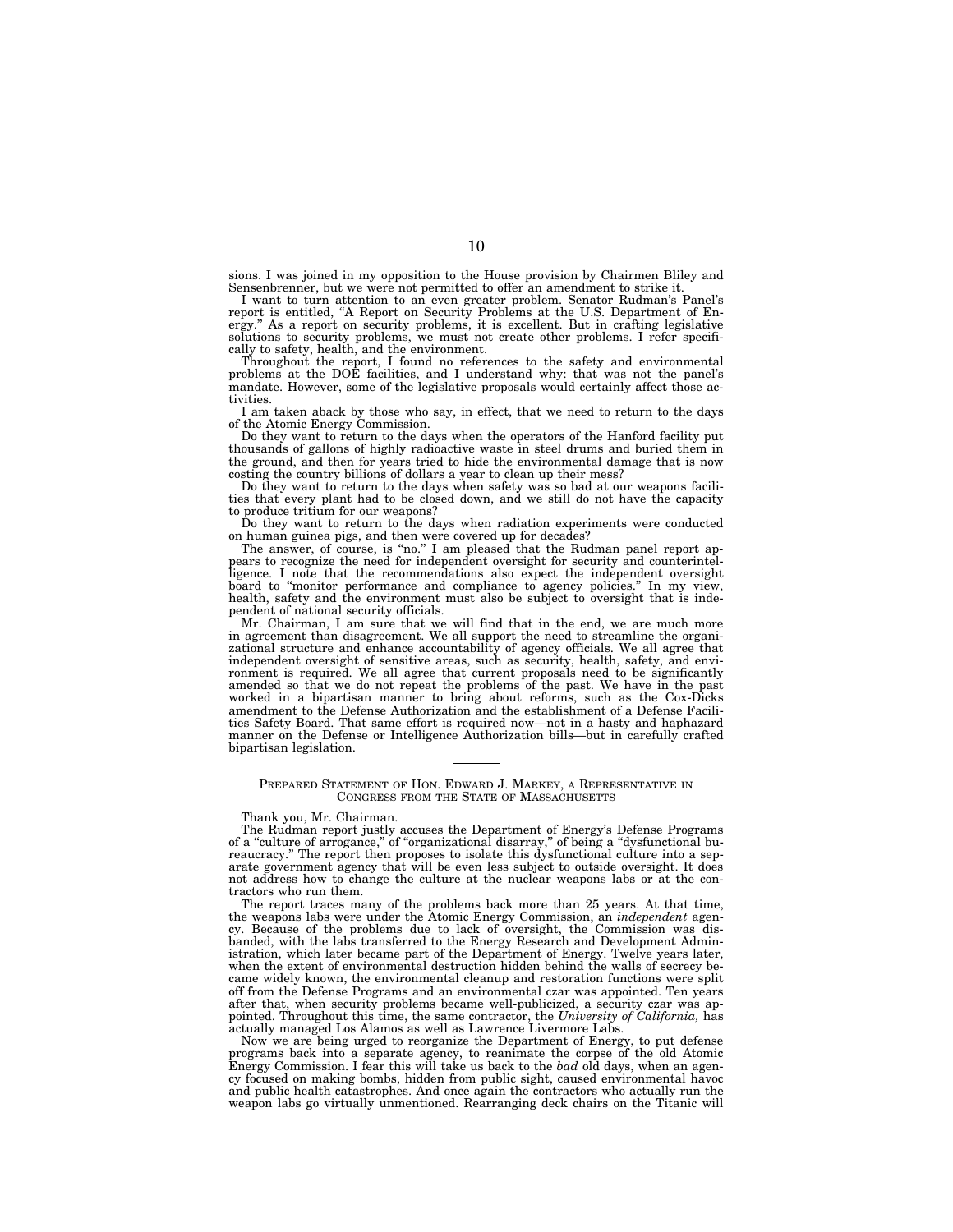not plug the hole the security iceberg at Los Alamos has opened up. There is a gaping security hole in our weapons laboratories, but rearranging government offices will not close it.

## PREPARED STATEMENT OF HON. GENE GREEN, A REPRESENTATIVE IN CONGRESS FROM THE STATE OF TEXAS

Mr. Chairman, I would like to start by thanking you for holding this important hearing. The findings in this report deserve the close scrutiny that only this committee can provide.

I would also like to thank our witnesses, Senator Rudman, and especially our former colleague and good friend, Secretary Richardson, for appearing before the Committee today.

It was clear to me, even before this report came out, that there were serious problems with security at these DOE laboratories. Since the early 1970s, this committee has held extensive hearings on this subject, closely following the efforts of the DOE to institute reforms.

Hopefully, this report, and the recommendations that it contains, will open a new chapter in our oversight of this problem. We need to move forward on solutions that will ensure the safety and security of both the information and technology that these labs produce and the personnel who work in these labs.

However, I have my concerns about some of those recommendations. For instance, if a new, semiautonomous agency is created within DOE, or if we move the responsibility for these labs outside of DOE, what will happen to the many other tasks and functions that these labs serve that are not weapons-related?

Also, it seems to me that part of the problem is the culture that has grown inside these labs over the years. If we streamline the chain of command or create a new agency, what will prevent that culture, that has contributed to the problem, from becoming established in this new entity?

Furthermore, these weapons labs are currently self-regulating on things like radiation exposure, safety and environmental issues. Since these are the types of issues that have been problems in the past, will we continue to allow the labs to police themselves?

Finally, we all know that these labs, for many years, ignored environmental concerns and focused simply on producing weapons. Who will be responsible for the environmental cleanup at these sites, especially if they are removed from DOE jurisdiction?

These are just a few of the questions that I hope we have the opportunity to hear the answers to today, Mr. Chairman. I look forward to hearing the responses from both Senator Rudman and Secretary Richardson.

Chairman BLILEY. Mr. Secretary.

## **STATEMENT OF HON. BILL RICHARDSON, SECRETARY OF ENERGY**

Mr. RICHARDSON. Mr. Chairman, members of the committee, thank you for the opportunity to discuss how to improve security and counterintelligence at the Department of Energy. I want to thank the committee for its flexibility which allowed me to testify before the Senate this morning. I truly mean that, because I know how busy members of this committee are.

No mission is more important to me than taking the actions necessary to ensure that America's nuclear secrets are well guarded. We have made considerable progress, but I won't admit perfection, as some of my colleagues have indicated. I am looking forward to working with this committee, the Congress, and Senator Rudman on ways to make things better.

Let me deal with Senator Rudman's report. This is a very important report. It is hard-hitting, it identifies the root causes of the long-standing security and counterintelligence problems at the Department of Energy: confusing organizational structure, lack of ac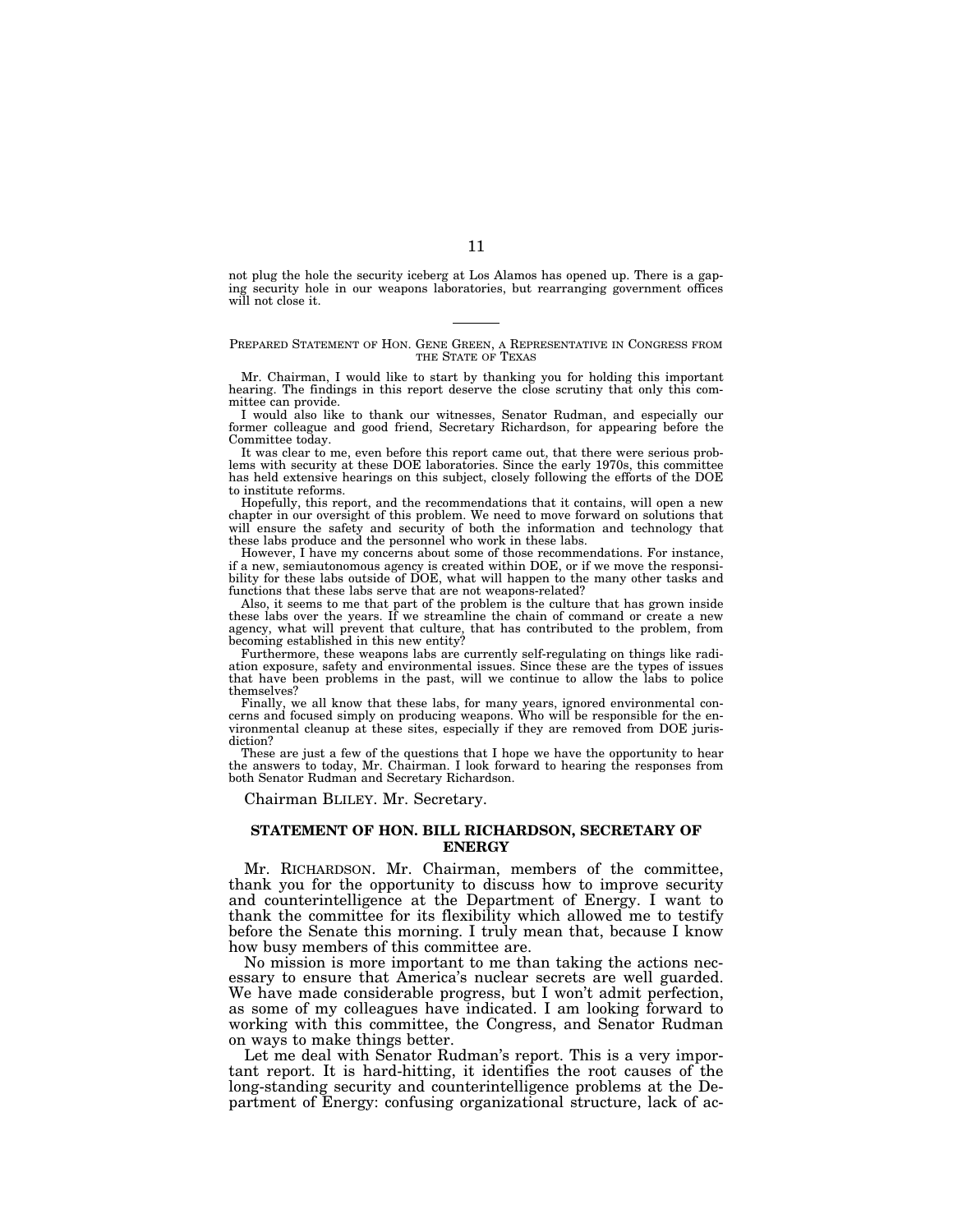countability, unclear roles and responsibilities, a lack of attention to security.

I want to thank the chairman, Chairman Rudman, and this panel for recognizing the aggressive steps we have already taken to address serious and systemic security problems at the Department's labs and for making additional recommendations that can help address the critical nature of the problems.

Chairman Rudman identifies a list of attributes that must characterize meaningful reform. I agree virtually with all of them, such as the needs of leadership, clarity of mission, and streamlined field operations. The Presidential decision directive and the reforms I have undertaken are based on some of the same basic principles about what is needed to address the underlying problems. After several months of wrestling with the problems at the Department, I think it is essential that any reform of the departmental organization ensure that certain criteria are met.

First we must ensure that there is a clear chain of command and accountability for implementing national security policy. I have already undertaken a major reorganization of the headquarters-tofield relationship which clarifies reporting lines and responsibilities across the complex. In my plan, the chain of command is clear, and accountability is established for the nuclear weapons program. The three weapons labs, and all of our nuclear weapons sites and facilities throughout the complex report to the Assistant Secretary for Defense Programs.

On those charts, Mr. Chairman and members of the committee, are the reorganizations of the Department of Energy. The left chart is the way that I have organized the Department. The chart on the right is the confusing maze that I think has caused us these problems because of lack of attention given to security.

Second, the second principle, we must raise and not lower the profile on authority of the nuclear weapons program to overcome the systemic and long-lived security problems identified by both the Cox and advisory board reports. From my experience, the Department needs more engagement from the Secretary of Energy and his or her office in the nuclear weapons program. I am concerned that fencing off the Nation's nuclear weapons program would blur the Cabinet Secretary's role.

Third, we must ensure that security and counterintelligence programs have a senior departmental advocate with no conflicts of interest. The only way to assure this is to have a separation between the office responsible for the nuclear weapons program and the office responsible for establishing and monitoring security and counterintelligence policies. That is the only way that you can assure that security decisions aren't shortchanged and that they are not competing for the time and attention of senior management as well as budgetary resources.

And fourth, we must ensure that stockpile stewardship doesn't lose its link to cutting-edge science. Our ability to ensure the safety and reliability of the nuclear deterrent depends upon cutting-edge science. An autonomous agency would partition the laboratory system and ultimately undermine the science on which our national security depends.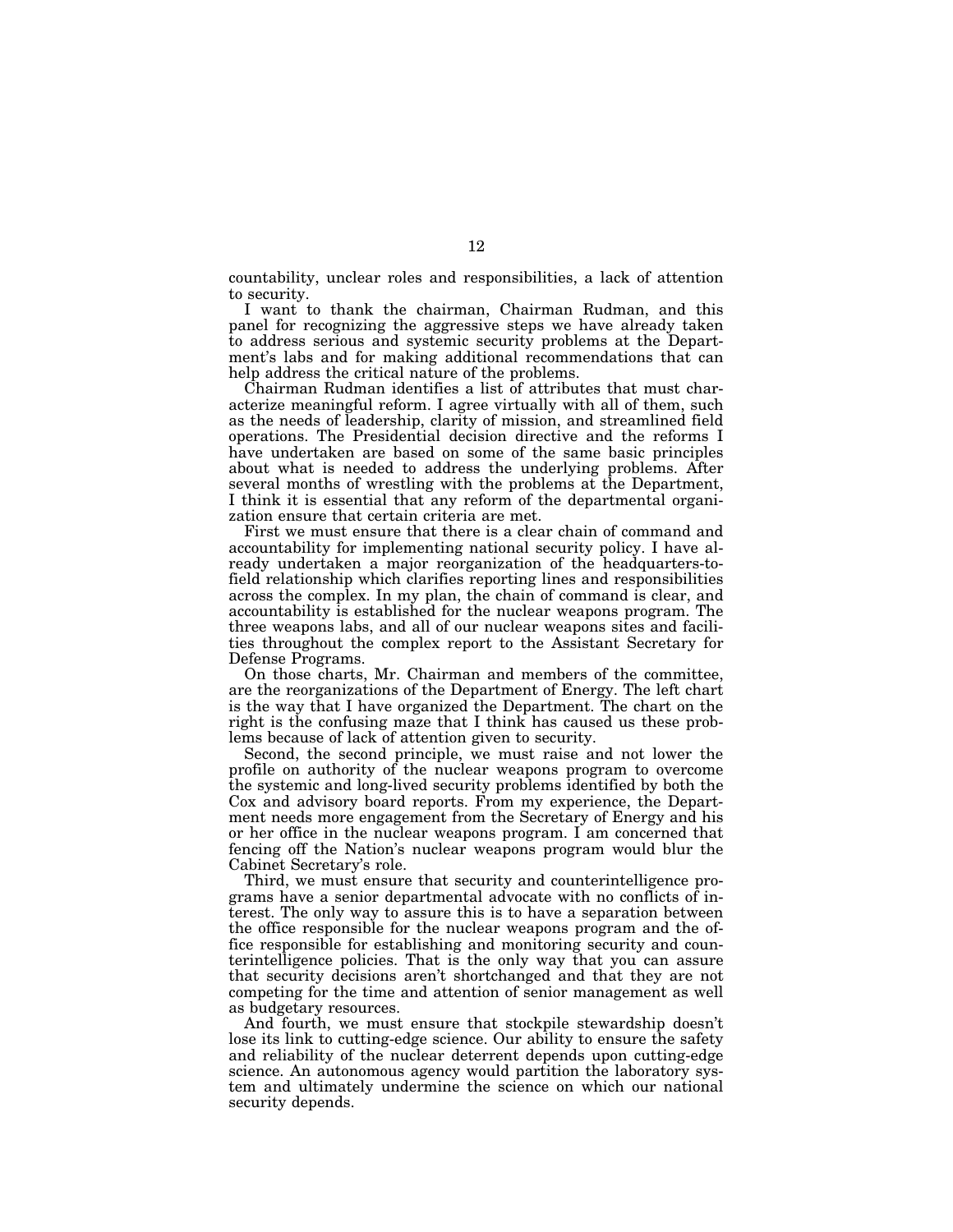A bureaucratic Berlin Wall between the weapons labs and the science labs would hamper the joint research that they perform and weaken the quality of basic science at the weapons labs. The nuclear weapons program depends on unclassified cutting-edge science, requires active engagement in the other national labs, and contact with the international community. It needs overall scientific excellence to recruit and retain the best and brightest scientific minds for the weapons program.

Let me just go through some reforms that we have taken. When I went through all the recommendations that Senator Rudman and his commission proposed, 43 in number, I found that my security plan embraces 38 of them. That is almost 90 percent. That is a lot of common ground in which we can work.

Let me quickly run through some of the reforms that we have already put in place. In counterintelligence, in February 1998, President's Clinton ordered that the Department of Energy improve its security dramatically and implement an innovative, comprehensive counterintelligence and cybersecurity plan. By November of last year, I approved the far-reaching aggressive new plan, improving background checks on visitors, document controls, use of poly graphs, and increases in our counterintelligence budget which has grown by a factor of 15 since 1996.

In March we took additional steps for counterintelligence upgrades, security training, and threat awareness and focused an additional \$8 million on further security, classified and unclassified computer network. When I was informed of the serious computer transfer issue at Los Alamos, I ordered a complete stand-down of the classified computer systems at our three weapons labs—Los Alamos, Livermore, and Sandia—to accelerate computer security measures already underway. The systems went back on line only when I was convinced significant progress had been made. As of today we have implemented 85 percent of the key recommendations in our counterintelligence action plan.

We deal with security. I know that this has been an issue of great interest to this committee, particularly Chairman Dingell, former Chairman Dingell. I came to the Department of Energy after having served 14 years on this committee, where I came to understand the magnitude of the security management problems facing the Department. And key members of this committee have held a few hearings on this subject. Important hearings.

One of the first steps I undertook was to figure out how to untangle the maze of illogical reporting relationships between the labs, the field offices, and headquarters, to clarify chain of command and establish accountability. That reorganization was completed April 21 and you can see it on the left.

Then on May 11 I took the next step needed to bring about accountability and put some teeth into the security operation, with the farthest-reaching security reorganization in the Department of Energy's history. We established the new high-level Office of Security and Emergency Operation; the security czar, gathering all departmental security function s in one place and answering directly to me.

Last Thursday, retired four-star General Gene Habiger accepted the position as the Department's security czar. General Habiger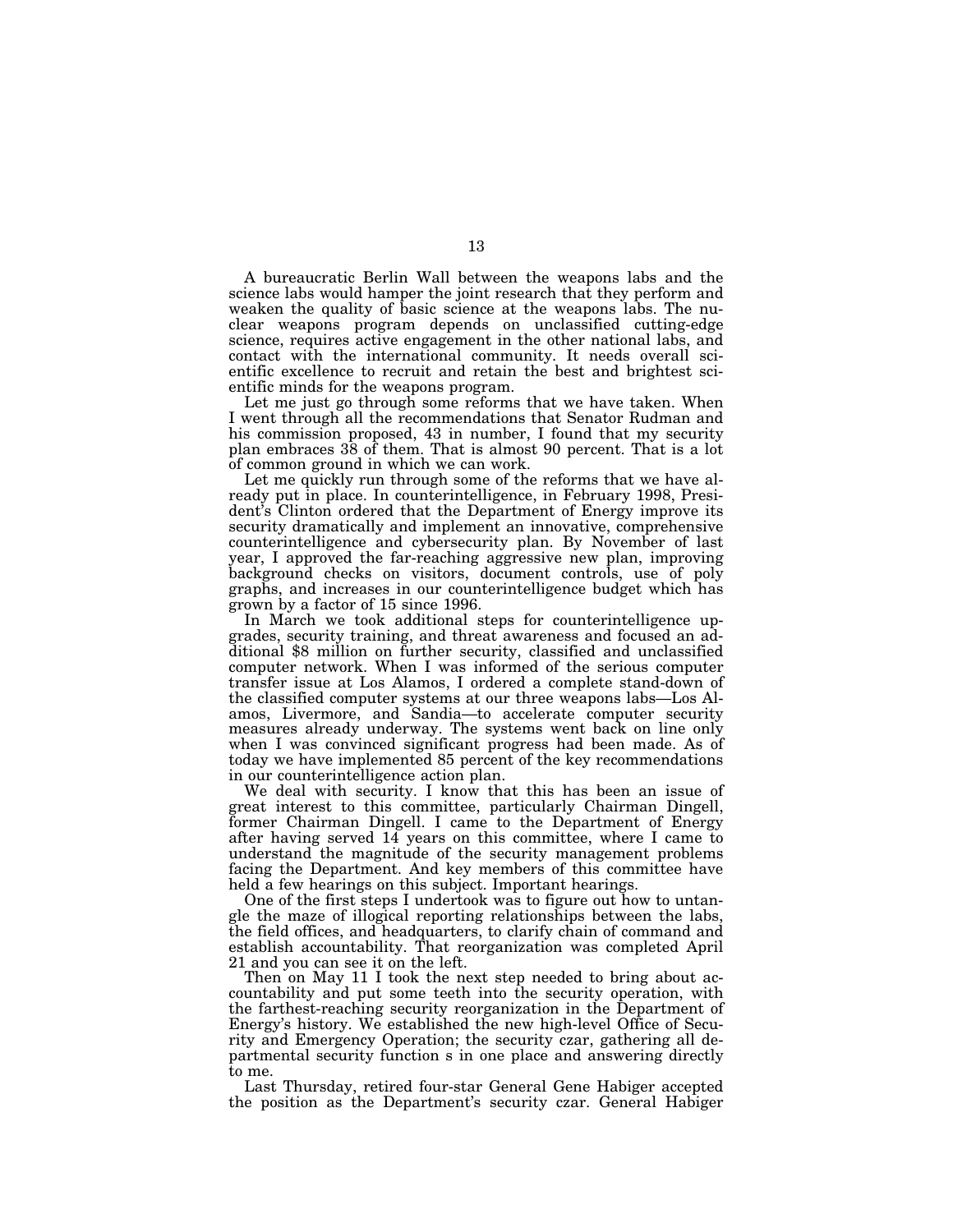brings to this job his experience as the Commander in Chief of Strategic Command, where he was in charge of nuclear forces. He is only 1 of 9 CINCs, and there is probably nobody better to deal with nuclear weapons than General Habiger, who is here with me, and who has come out of retirement to take this position.

As the security czar, the general will rebuild the entire Department's security, cybersecurity, and counterterrorism apparatus, as well as our emergency response operations. He will be the single focal point for security policy in ensuring that security is rigorously implemented across the Department complex. We all know that any organizational structure is only as its good as its people. We should all thank him for coming out of retirement to serve his country once more.

These are some of the measures we have already undertaken. I believe that these changes embody the attributes that the Rudman Commission identifies as critical to meaningful reform, and have already had a dramatic impact on the security of the labs.

But, clearly, more needs to be done. I am looking carefully at the recommendations in the Cox report and in this report of Senator Rudman. I have been meeting with Senators and Members of the House on ways to sort out what additional steps are needed and which of these changes are measures we should codify to ensure that the changes are institutionalized and last beyond the tenure of any one Secretary of Energy or committee chairman.

There is much common ground. I think we can work that common ground to build on what has already been accomplished and make even more sweeping Department reforms than the advisory board recommends. But I do have concerns, I do have concerns about the creation of an autonomous or semi-autonomous entity, especially if we are trying to solve the security and counterintelligence problems at the Department.

Security and counterintelligence problems cut across all of the Department's missions and are not limited to the weapons labs and productionsites. If anything, I think this has been the greatest contribution of this committee, to point out some of the problems that are in the entire complex, in the plutonium areas, at Rocky Flats, in other parts where the guns, bombs, some of the other parts of the Department have not been up to speed.

Chairman BLILEY. Mr. Secretary, could you——

Mr. RICHARDSON. Mr. Chairman, this is pretty important. I would appreciate the chance to be heard. We need to improve security at all sites, and fencing off the weapons complex is not the answer. Plutonium located at our environmental management sites demands the same level of security as plutonium at Los Alamos.

Mr. Chairman, since I am the person that inconvenienced the committee, I will now wrap up. Let me just say that this Commerce Committee is one of the most active oversight committees in the Congress. And the last point I am going to make is that I think it is very important that there be independent oversight of my Department by an independent oversight agency reporting directly to me.

This is something that was part of the Dingell Commission reforms that were adopted, but then previous Secretaries took out this office, put it in Germantown, Maryland, and I have brought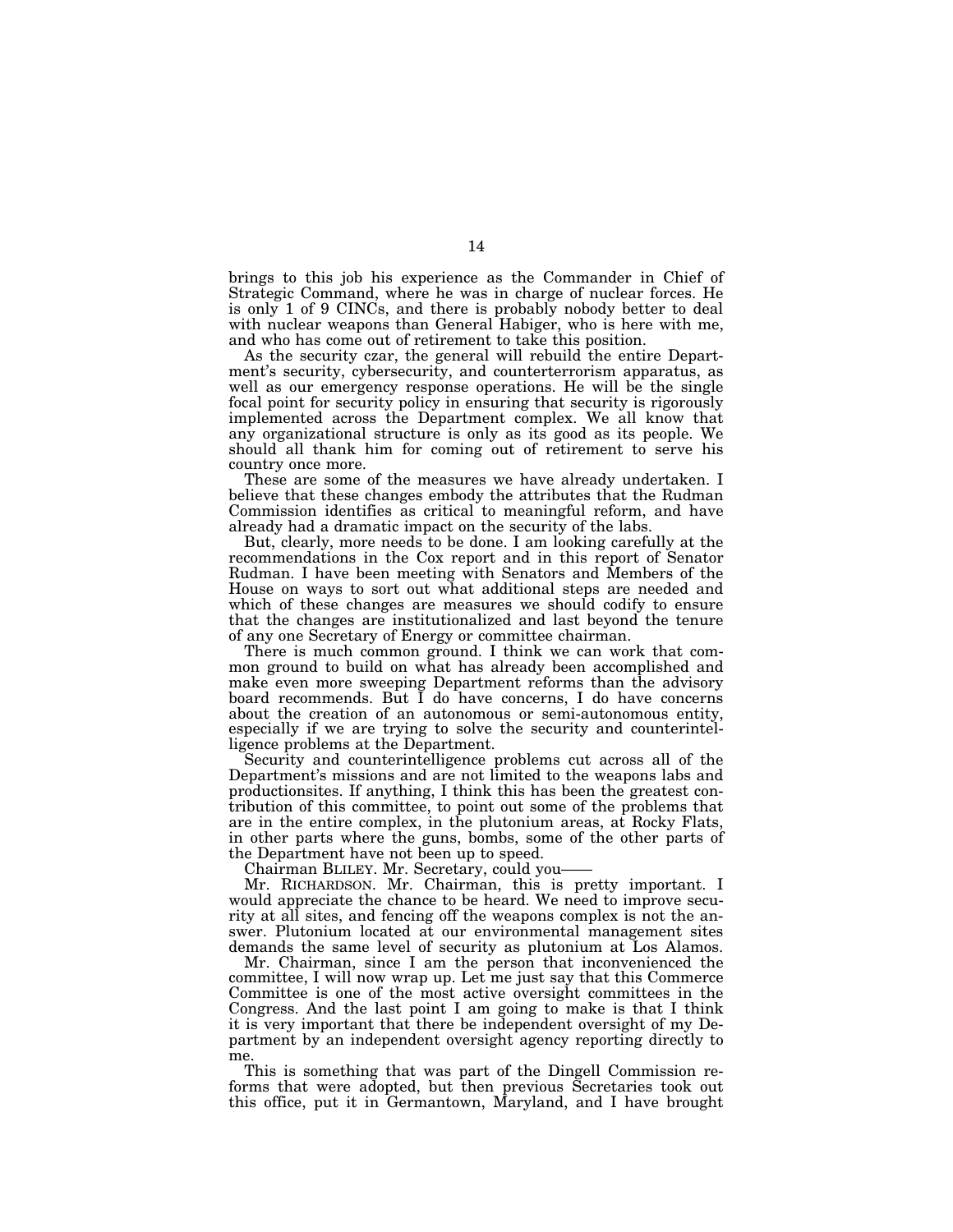this back because I think it is important to have this independent oversight.

I believe that with the Rudman recommendations, with the Cox recommendations, we can make a lot of progress. I am trying to fix a problem. I have been in the job 8 months. We are not perfect but we have made dramatic reforms. I need the support of this committee to ensure that we have those reforms in place.

Chairman BLILEY. Thank you, Mr. Secretary.

Senator Rudman.

## **STATEMENT OF HON. WARREN B. RUDMAN, CHAIRMAN, PRESIDENT'S FOREIGN INTELLIGENCE ADVISORY BOARD**

Mr. RUDMAN. Mr. Chairman, Mr. Dingell, first let me inquire of Mr. Chairman how long is that set for in opening statements, and I will try to stay within that time.

Chairman BLILEY. Well, since Mr. Secretary took about 10 minutes, you plan on taking that amount, too.

Mr. RUDMAN. All right. Let me try to do that. I will assume that members have at least read part of the report, if not all of it.

First let me tell you it is an honor to appear here. It has been a long time since I have been up here again. It is nice to see so many familiar faces. There is rarely enough time to discuss a report such as this in detail, so I will try to highlight what we did.

Our objective was to write a report that would stick, that would make a substantial difference, would help the President and the Congress and the Secretary effectuate reform, and that is essentially what we have produced. Let me point out to this committee that has had a long record of oversight over this agency, that we were not asked to look at management generally, we were not asked to look at other issues. Our charge at the present was quite narrow and direct: Look at security at these agencies, historically, present, future; make a recommendation; back it up with facts. That is what we have done. I cannot comment on other parts of this Department because we did not study them. And I must tell you I have never served on a committee in the Congress that had oversight directly over the Department of Energy, for which I express some degree of luck.

I had our staff sit down and add up the number of reports that have found problems with security at DOE for the past 20 years. There are 29 reports from GAO and 61 from inside DOE; more than a dozen reports from special task forces and various ad hoc panels. We wanted to cut through the fog of the bureaucratic jargon and somewhat wishy-washy language of some of those reports, so we have written a fairly direct and blunt report.

I want to advise the committee that I did not do this alone. I had people familiar to this panel, certainly one of the preeminent nuclear physicists of this country, Sid Drell, who I am sure has appeared over here, who knows these laboratories better than anyone I have ever spoken to; Ann Caracristi, former number 2 at NSA, long-time government employee; Stephen Friedman, who, since his retirement from business, has done a lot of intelligence assignments for several administrations. So this is a group effort. And I have had a great staff, much of it loaned by agencies, some PFIAB staff.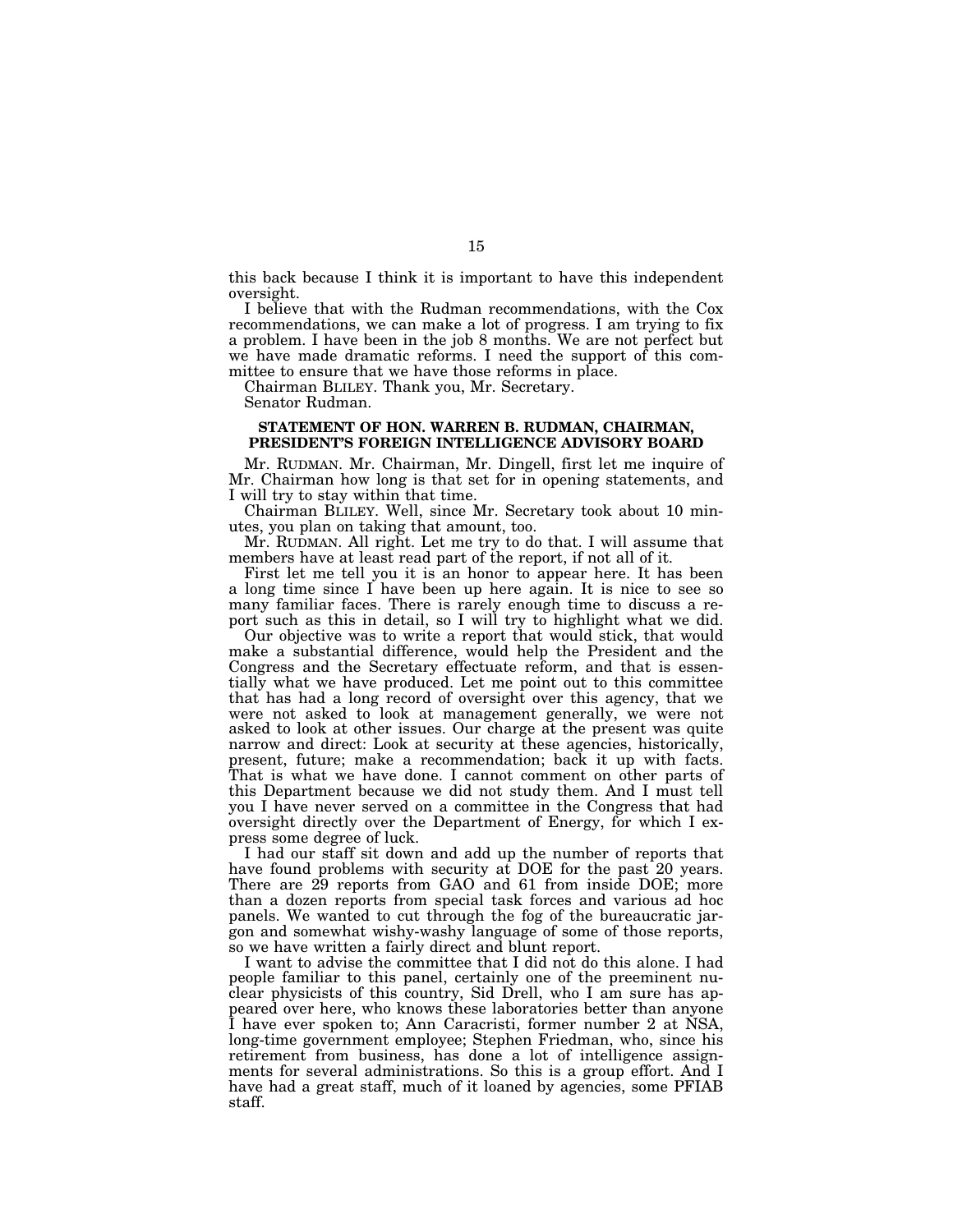There is an old saying among farmers from New Hampshire, and probably Chairman Bliley would say it is Virginia, but we have all heard it, and the saying is, you know, if it ain't broke, don't fix it. Well, I have a corollary, and my corollary is if it is broken so badly as this is, don't even try to fix it, do something to kind of replace it. And that is about where we come out.

It comes down to this: This is really not about security. That is what we finally decided. This is about what, frankly, former Chairman Dingell talked about in a series of reports written by him when he was chairman. This is about accountability. This is about a chain of command that works. And counterintelligence, security are merely symptoms of a problem of accountability.

Let me say a word about the root causes. These laboratories are not only, in our opinion, the crown jewels of the United States scientific establishment, they are the crown jewels of the world's scientific establishment. Nothing we say in this report should be construed as criticism of the extraordinary contribution these laboratories have made to this Nation's security. In fact, we chose the title with some care, Science at Its Best, Security at Its Worst.

And we don't have any comments about the work they do. We have a lot of comments about improving their security.

We found evidence and heard testimony that was appalling, and I use that word deliberately. Now, you hold a lot of hearings here, and I held a lot of hearings over in my career at the Senate. It is fascinating what you can do in a closed hearing which you don't have the luxury to do that. It is as fascinating to invite people in who are not on the record, who are not subject to retribution by their agency, and have them tell you frankly what is going on. And what we heard was astounding. We can back up every allegation in this report with solid, uncontrovertible, confirmed fact.

We found six areas, security and counterintelligence and management, and planning, physical security, personnel security, information security, nuclear materials accounting, and foreign visitors.

The striking thing about this is—and this is known to this committee better than to us; I mean, after all, you have been doing this for years—there have been report and report after report that has come to the Congress, and I expect people have tried to do things. I don't quite understand why this bureaucracy seems to be able to defend itself against almost anything. I brought a few along for those of you that are lawyers. We often talk about the weight of the evidence; well, this is pretty heavy. There are a hundred of them. I brought six, just to remind you of some of the work that has been done mainly by DOE at your request and by the Senate committee's request, but more by this committee: 1986, DOE management of safeguards and security needs to be improved; 1988, GAO, major weaknesses in foreign visitor program at nuclear labs; 1993, done by DOE, lack of accountability for implementing security requirements; 1996, Defense Nuclear Facilities Safety Board, impediments to resolving problems as a result of lack of understanding, experience and personal involvement by upper echelons of DOE management; 1997, DOE Office of Security Affairs, fragmented and dysfunctional security management in place at DOE; 1999, DOE's bureaucratic complexity is so great that it can conceal otherwise obvious and easily detected flaws. The variety of rela-

16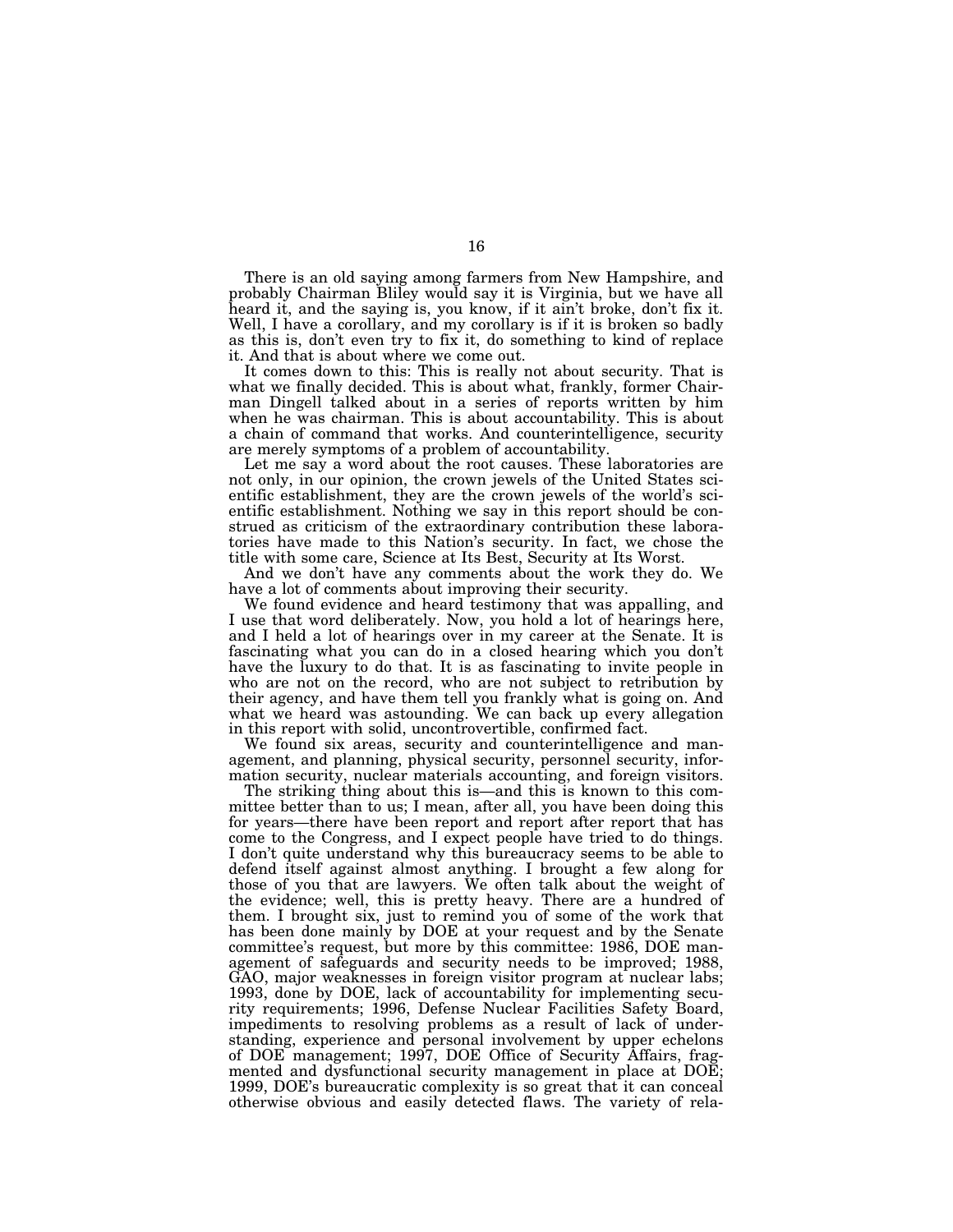tionships that exist between field offices, headquarters and contractors will continue as a root cause for complexity, confusion and lack of efficient, effective performance. And finally 1999, mandated by this Congress, the Chiles report, which you are all familiar with, I am sure, says a thorough revamping to institute streamlined, efficient management would send a strong signal throughout the complex that DOE takes its weapons programs seriously.

Now, also this year in 1999, GAO, I believe at the request of this committee, "In the final analysis security problems reflect the lack of accountability.''

Now, I go through that not for dramatic effect, but to impress on this committee that this is not a security issue. This is not a counterintelligence issue. Those are only symptoms. This is totally dysfunctional unless you change it; no matter the caliber of the people that Bill Richardson brings in, it will happen again.

Let me go through the remaining 8 or 10 pages without repeating myself. I believe that Congress and the President have an opportunity to do what no one has done before, and that is because of the environment in which this all takes place. I want to say to you that as a former Member of the Congress, I think you would all agree with me we are a lot like a fire department. We tend to respond to the latest fire. Had it not been for the New York Times breaking this story, had it not been for Chris Cox and Norm Dicks and the excellent work that they did, I daresay that the President would probably not have asked PFIAB to do this. I wouldn't be here today, and business would go on as usual.

That is a troubling thing to me. It shouldn't take the press to galvanize our own institutional responsibilities. And I use the word 'our" because I still in my way feel as an alumni of this great legislative institution called the U.S. Congress.

You certainly have enough evidence here. I don't understand. Maybe Chairman Dingell, Chairman Bliley will understand why something didn't happen before. Maybe people tried. But we found evidence of this bureaucracy managing to fight off every major reform that was tried until the man on the left, and I have high regard for what he has done, and I want to put that on the record.

Now, let me first talk about the models. We have just come from 3 hours over at the Senate, and we are able to disagree without being disagreeable. Why we recommend a semiautonomous agency is no accident. This was nothing that we came up with just suddenly a flash of lightning. We looked at agencies that had very interesting scientific and technical responsibilities contained within larger departments that had dissimilar functions, and we found four, and they work. The National Security Agency is part of DOD, yet the Secretary of defense has total responsibility and authority to run that agency. Defense Advanced Research Projects Agency, DARPA, huge, does extraordinary scientific work, part of the Department of Defense, but a separate agency; NOAA, part of the Department of Commerce, responsible to the Secretary; and finally the NRO, which we can't talk about much in unclassified session, but which does extraordinary work, very similar in some ways in terms of contracting and research, but with a totally different management structure and none of the problems that we have seen here. That is why we made this recommendation.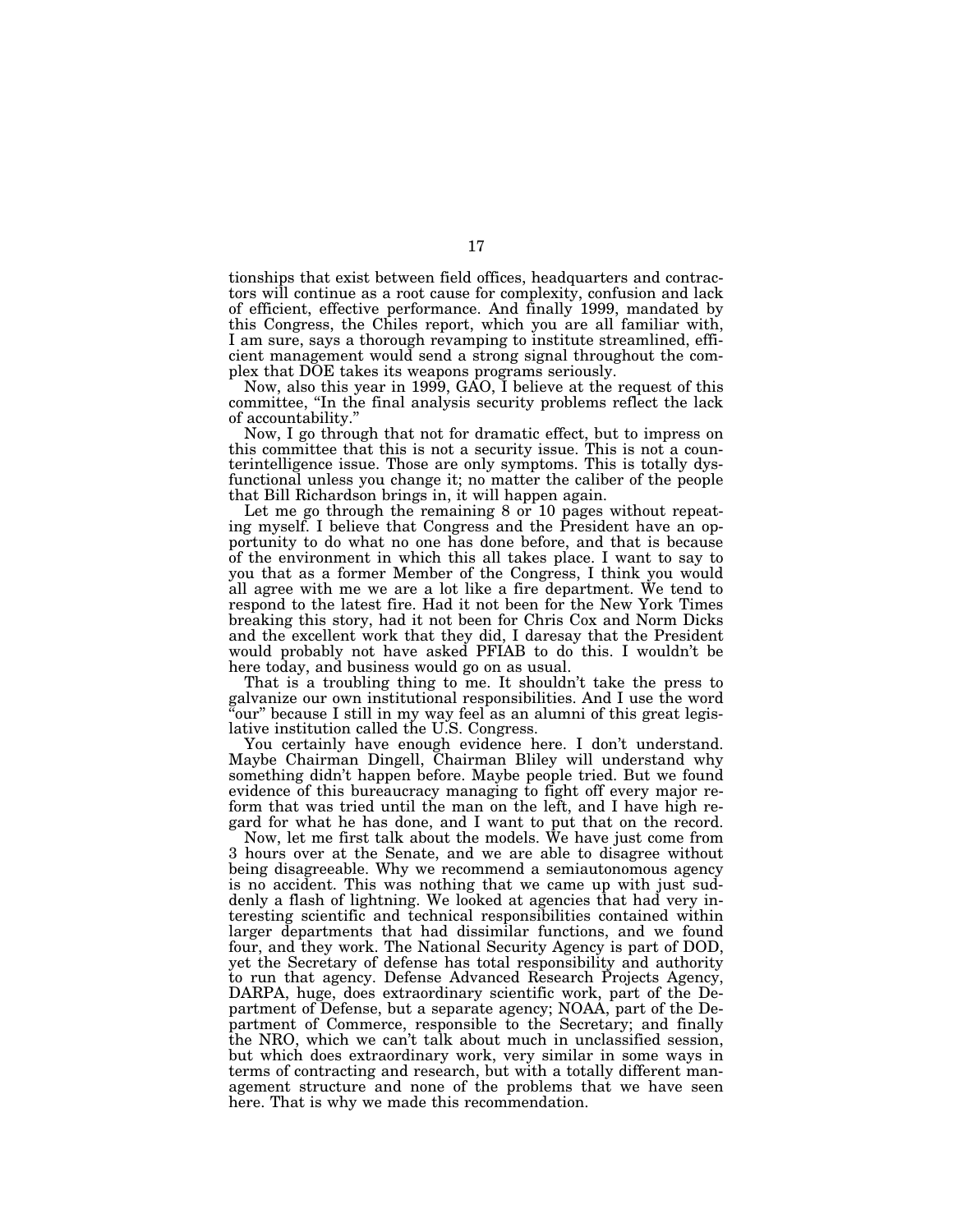Let me say one other thing and just put this prepared text totally aside because I want to wind up in time. A question has been raised by former Chairman Dingell in a letter that was written to this committee in response to the Kyl-Domenici proposal. That letter was written before our proposal ever was published by a matter of weeks. One of the things that Dr. Drell pointed out to us—and if you look at our organizational chart—was a very strong point made by several people here, and I want to just assure you of what we are doing. You can't separate science of the Department of Energy from these labs. They do biological research, they do mathematic research, they do computer research, many other things. So we maintain a strong link. That is why although you will find in our report there are two models we give you, one like NASA, which take it separately, pull it out of DOE, make it directly accountable to the President, or make it a separate agency, or, if you will, administration, directly responsible to the Secretary, but still within DOE.

We opt, I opt, for the second one because of the incredible science that is done, and you ought not to separate that. But what you have now is a dysfunctional bureaucracy. And what we have put together is what we have modeled after those bureaucracies within this government that work.

Finally, the most incredible thing that we came across was this IDA, Institute for Defense Analysis, report, which this Congress authorized, this Congress appropriated money for. This is a superb report. It mirrors much of what we have said, and yet it appeared to go in some dust bin. And I would just say to you, Mr. Chairman, that there is not much disagreement between the Secretary and myself except he continues to say, I don't want a semiautonomous agency. And I said to him privately and publicly I don't really understand that. The language we recommend in this semiautonomous agency is, notwithstanding any other provision of this law or act, the Director of the Agency for Nuclear Stewardship, who also serves as an under Secretary of Energy, shall report directly to and be responsible directly to the Secretary of Energy, which shall be the Director's immediate superior. That is not our language. That is the language from the existing agencies around this government.

So, Mr. Chairman, I will stop right there.

[The prepared statement of Hon. Warren B. Rudman follows:]

## PREPARED STATEMENT OF HON. WARREN RUDMAN, CHAIRMAN, PRESIDENT'S FOREIGN INTELLIGENCE ADVISORY BOARD

Distinguished members of the House Commerce Committee. Let me first say thank you for the invitation to appear here today.

I know there is rarely enough time to discuss all the issues that are raised in a report such as this, so I would like to make just a few introductory comments, give you a brief synopsis of the PFIAB panel's report, and then move straight on to the questions and answers.

#### *Introduction*

Let me say first that we had one major objective with this report. There is nothing more important to America's long-term national security interests than security of our nuclear secrets. And that security has been atrocious for a long time. But report after report has been tossed up on the shelf to gather dust. So our objective was to write a report that would stick, that would actually make a substantial difference in the way that security at the labs is handled.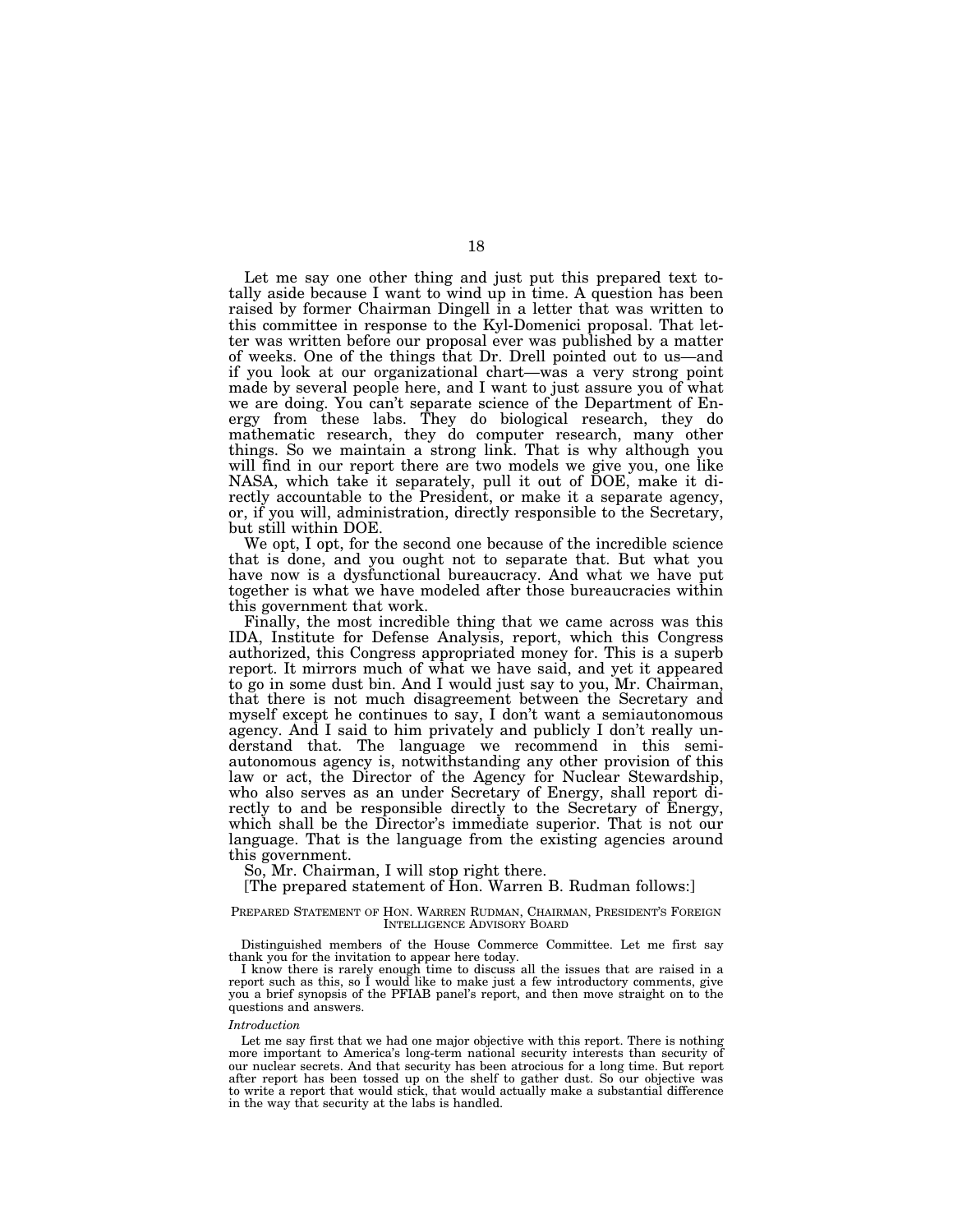I had our staff sit down and add up the number of reports that have found problems with security at DOE for the past 20 years. The numbers are astounding. 29 reports from the General Accounting Office;

61 internal DOE reports; and,

More than a dozen reports from special task forces and ad hoc panels.

Altogether that is *more than 100 reports,* or an average of 5 critical reports a year for the past two decades. And here we are, 20 years down the road, still battling with the same issues. That's unacceptable.

Even more unacceptable to our panel would be adding this report to that list of more than 100 reports.

We wanted to cut through the fog of the bureaucratic jargon and wishy-washy language that has worked to protect the status quo over the years.

So our objective was to take the major security issues one-by-one, and address them directly and forcefully. We did that. And I want to commend my colleagues— Ann Caracristi, Stephen Friedman, and Dr. Sidney Drell—for working with me to do that. This was not an easy report to put together. But they, and the members of the PFIAB staff and adjunct staff, put in long hours to get it right, to make sure it was rock-solid on the facts, and to get it done on time. And I think they did an extraordinary job.

That is also why I think President Clinton also deserves a great deal of credit. We had some very tough words for the Administration in this report. But he agreed to release it to the public—something that has never been done in the history of the PFIAB—and put this issue on the table. And I must say that when we briefed him, he was very appreciative of the work that we had done, because he recognizes how important it is.

### *Restoring Accountability*

There's an old saying among New Hampshire farmers. They say: ''If it ain't broke, don't fix it. I have a corollary: ''If it's badly broken, don't fix it—replace it!''

This report finds that the Department of Energy is badly broken. And it is long past time for half-measures and patchwork solutions. It is time to fundamentally restructure the management of the nuclear weapons labs and establish a system that holds people accountable.

That's what it comes down to. It's not just about security. If you've ever been to one of these labs, you know they put up one heck of a fence. And it's not just about counterintelligence. It's about whether we are going to have a system of management that holds each and every person responsible for the security of these labs.

No President or Energy Secretary or Committee Chairman can guarantee that the laws on the books are going to provide absolute security. But when management of these labs is on our watch, we can and should demand absolute accountability. So that's what our report has proposed: alternatives that we think will help the leadership impress the seriousness of this responsibility on the people within the organization.

## *Background and Root Causes*

Let me say a word about what we found.

We found that these labs are not only the crown jewels of the *U.S.* scientific establishment. They are the crown jewels of the *world* scientific establishment.

We visited several of the labs, and I can tell you that their work is truly phenomenal. And I want to be clear that nothing we say in this report is intended as criticism of the scientific research and development at the labs. Nor do we want to do anything to undermine their effectiveness. We want to improve their security, their counterintelligence, and the accountability that allows them to continue to do their *job*.

We found that maintaining security and strong counterintelligence at the weapons labs, even under ideal circumstances, is challenging. Part of the difficulty comes from the inherent character of the work at the weapons labs:

- an *international* enterprise;
- requiring *collaboration* across *bureaucratic* lines;
- involving *public/private* cooperation;
- amid a *culture* of scientific research.

The inherent problems have been made *worse* over the years because the weapons labs have been incorporated within a huge bureaucracy that has *not* made security a priority. The Department has been distracted by other national imperatives, such as the cleanup of radioactive waste and DOE's role in the national drive for clean and efficient energy, etc.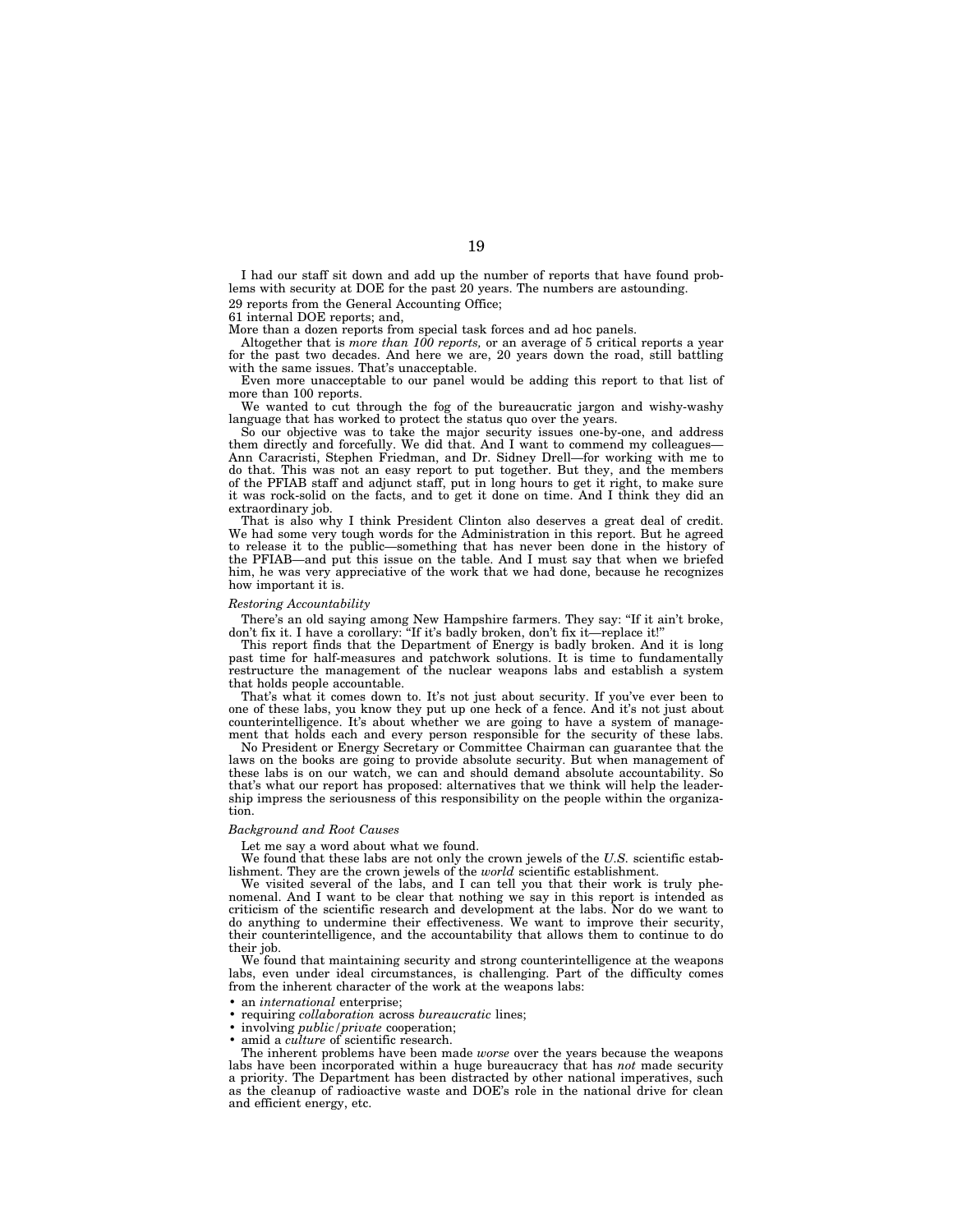## *Recurring Problems*

We found evidence and heard testimony that was appalling in six critical areas: security management and planning; physical security; personnel security; informa-tion security; nuclear materials accounting; and foreign visitors (counterintelligence).

There has been report after report of serious security failings; here are but a few

We found recent cases of:

- 
- 
- 
- 
- Foreign scientists visiting labs without proper background checks and monitoring.<br>• Classified computer systems and networks with innumerable vulnerabilities.<br>• Top-level bureaucrats who could not say exactly to whom the from which we may never know.

And as you can see from the chart that shows how long it took to fix even the very basic security problems, some of the evidence that we found simply boggles the mind.

How can it be that it took less than three years to construct the first weapons labs and build an atomic bomb, but in our time it takes nearly four years for someone to fix the lock on a door protecting nuclear secrets?

## *Responses and Responsibilities*

There is not a person in this room—and I would add there's probably not a person in the Department of Energy—who, when confronted with that kind of record would say that this is tolerable. It is not. It is intolerable. In fact, it is a disgrace to the nation.

If that is the case, then why have these things been allowed to go on, year after year? DOE has had so many overlapping and competing lines of authority that people are rarely held accountable for failures. Just to give you an example, I want you take a look at a chart that I brought.

A couple of years ago, the Defense Department made an honest attempt to track the chain of responsibility for protection of the nuclear-related operations at the Department of Energy. This is what they came up with.

If anyone in this room can make sense out of this management structure you ought to be a brain surgeon instead of a Member of Congress.

Let me be clear: there is plenty of blame to go around. No administration can claim it gave this problem sufficient attention, let alone took the proper steps to solve it.

Several Secretaries have tried some type of reform at one time or another. And there *were* attempts to try to improve management effectiveness and account-ability—but *within* the confines of the DOE bureaucracy. The problem is that the DOE bureaucrats and lab employees have been able to wait out the reform initiatives and then *revert* to form.

Because of the overwhelming weight of damning evidence of security failures, and the profound responsibility that comes with the stewardship of nuclear weapons technology, it is time to *fundamentally restructure* the lines of authority so that the weapons labs and their security are ''Job Number One'' within a *substantially* autonomous agency.

Even in the current uproar over the Cox Committee report (and related events), PFIAB found as late as *last week* indifference and ''business as usual'' at some levels at the labs. For example, there has been incomplete implementation of computer security measures and foot-dragging on implementation of a good polygraph program.

*Just yesterday*, there were reports of "strong opposition" to the use of polygraphs at the weapons laboratories.

If the current scandal, plus the best efforts of Bill Richardson are not enough, *only* a fundamental and lasting restructuring will be sufficient

## *Looking Ahead*

The Congress and the President have an *opportunity* to do what none of their predecessors have done: step up to the plate and make a *lasting* reform through a fundamental restructuring of DOE

PFIAB offers two alternatives that will make accountability clear and streamline reporting channels: A semi-autonomous agency; and, A completely independent agency.

I would like to note, parenthetically, that we call for the integration of the DOE Office of Naval Reactors into the new Agency for Nuclear Stewardship. We recommend this because we believe that the ANS should be the repository for all de-

## 20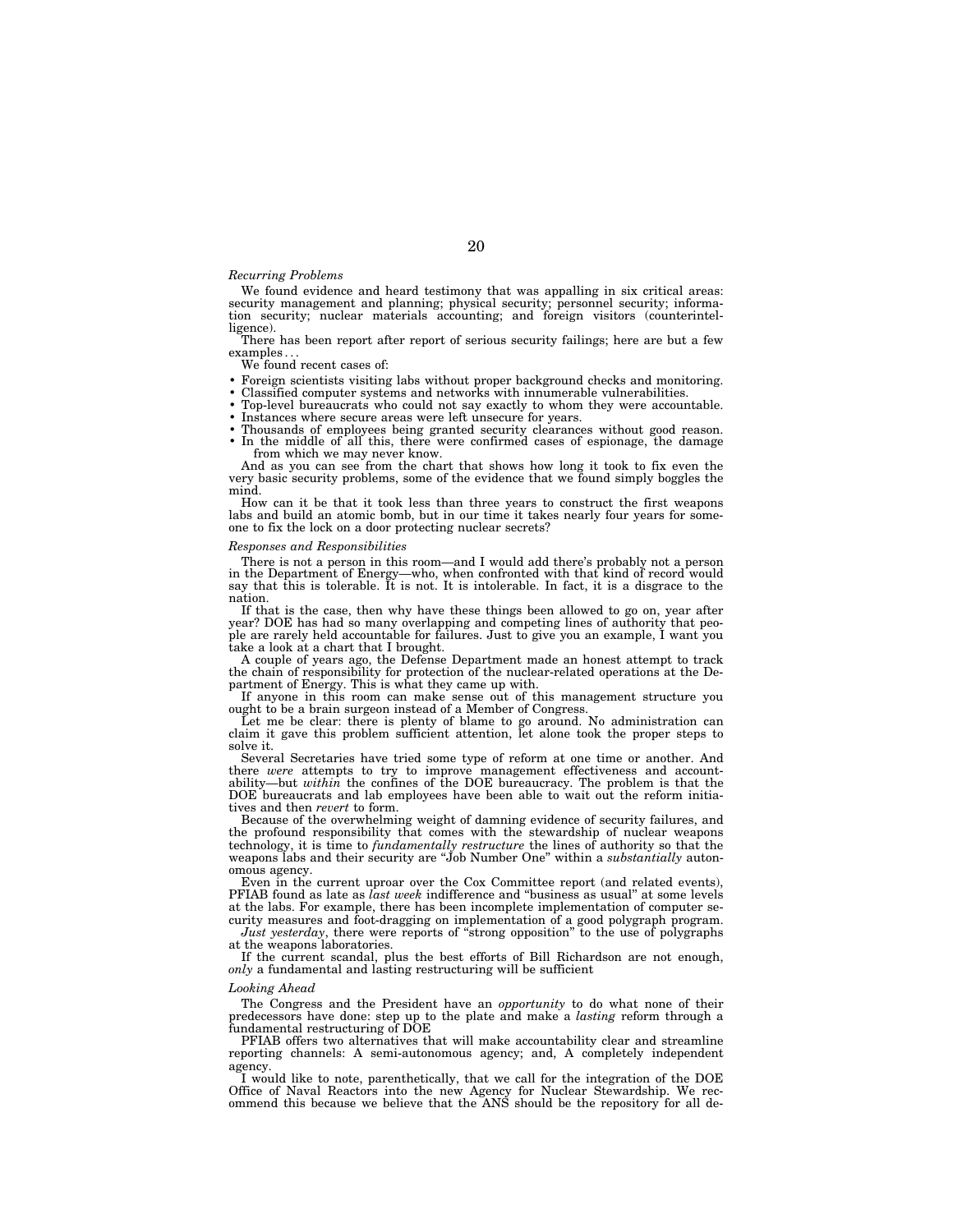fense-related activities in the DOE. However, we believe the Office of Naval Reactors must retain its current structure and legal authority under which its director is a dual-hatted official of both DOD and DOE.

Our panel debated the merits and demerits of these reorganization proposals. But we came down in full agreement on one principle and from that principle we will not deviate: the nuclear weapons labs need to be semi-autonomous from the Department of Energy as a whole, and that change needs to be substantial and codified.

It is *not* enough to change policy from the top, we have to change the *culture, pri-orities,* and *implementation* at the ground level.

That will require very strong leadership plus an organization that allows people to be held *fully and directly accountable for their actions.*

## *Response to Hint about Cooperation*

Someone asked me if it was merely a coincidence that the PFIAB panel's recommendations for a semi-autonomous agency were similar to those proposed by some in Congress.

Foremost, I will state unequivocally and for the record that there was *no collaboration* with the Congress on our findings or our recommendations.

Second, I would remind people that we did *not* endorse a single solution, although I would have much preferred to do so. We sketched two alternatives and, as a panel, purposely did not favor one over the other.

Finally, none of the conclusions that we reached or alternatives that we considered are new. After looking at the 100 or so of these critical reports, the fact that we reached similar conclusions was not a matter of coincidence. *It was destiny.*

Just look at the record.

In 1976, federal officials studied the operation of the weapons labs and considered three possible solutions: placing the weapons labs under the Department of Defense, making them a freestanding agency, or leaving them within the Energy Research and Development Administration. They opted for the status quo.

In 1979, an internal management audit of DOE found that its top management was poorly organized, its planning was spotty, and its field structure was not integrated into headquarters staff. When asked who was in charge of the field offices, the Secretary of Energy at the time said he would have to consult an organizational chart. One employee said that DOE was ''about as well organized as the Titanic was in its 11th hour.'' But again, the status quo prevailed.

In 1981, the incoming Reagan Administration, led by OMB, evaluated whether to dismantle the Department of Energy and place its nuclear operations with an independent agency. The idea was dead in less than a year.

In 1985, the Reagan Administration appointed a blue-ribbon panel appointed to study DOE's security and organization problems. Again, Congress and federal officials weighed whether the weapons labs should be transferred to the Department of Defense or DOE should be restructured to be given more autonomy to the labs. The status quo prevailed.

In 1995, the Galvin report said that it was ''hard to reach any other conclusion than that the current system of governances of these laboratories is broken and should be replaced with a bold alternative.'' That report recommended ''an alternative structure...that achieves greater independence.'' But the status quo prevailed.

In 1997, the Institute for Defense Analysis issued a very detailed report.

This was a report that was proposed by Congress. You authorized it. And you paid for it. You must have paid a lot of money for it, because it was very thorough. Its conclusions were very clear and very similar to those of our panel. *Nothing happened.*

Every time a President or Energy Secretary or Congress has run up against the DOE bureaucrats, the bureaucrats have won. They are fully aware of that fact. And if you let them, they will win again in the future.

It reminds me of what a current DOE official told our panel just a few weeks ago. He said that the attitude of the people deep inside the bureaucracy is ''WE-BE.'' Their attitude toward the leadership is ''WE BE here when you came, and WE BE here when you're gone. So we don't have to take you seriously.

That is arrogance. That is the type of arrogance that enables DOE bureaucrats to ignore a direct order from the highest authority in the Executive Branch. In other words, their response to a direct order from the President of the United States was not "Yes, sir" or even "Yes." It was "maybe.'

I have yet to meet a general who believed he could win a war with soldiers who will not obey orders and are never punished for failure to do their duty. That is what we have in DOE. This is not a security or counterintelligence problem. It is an accountability problem.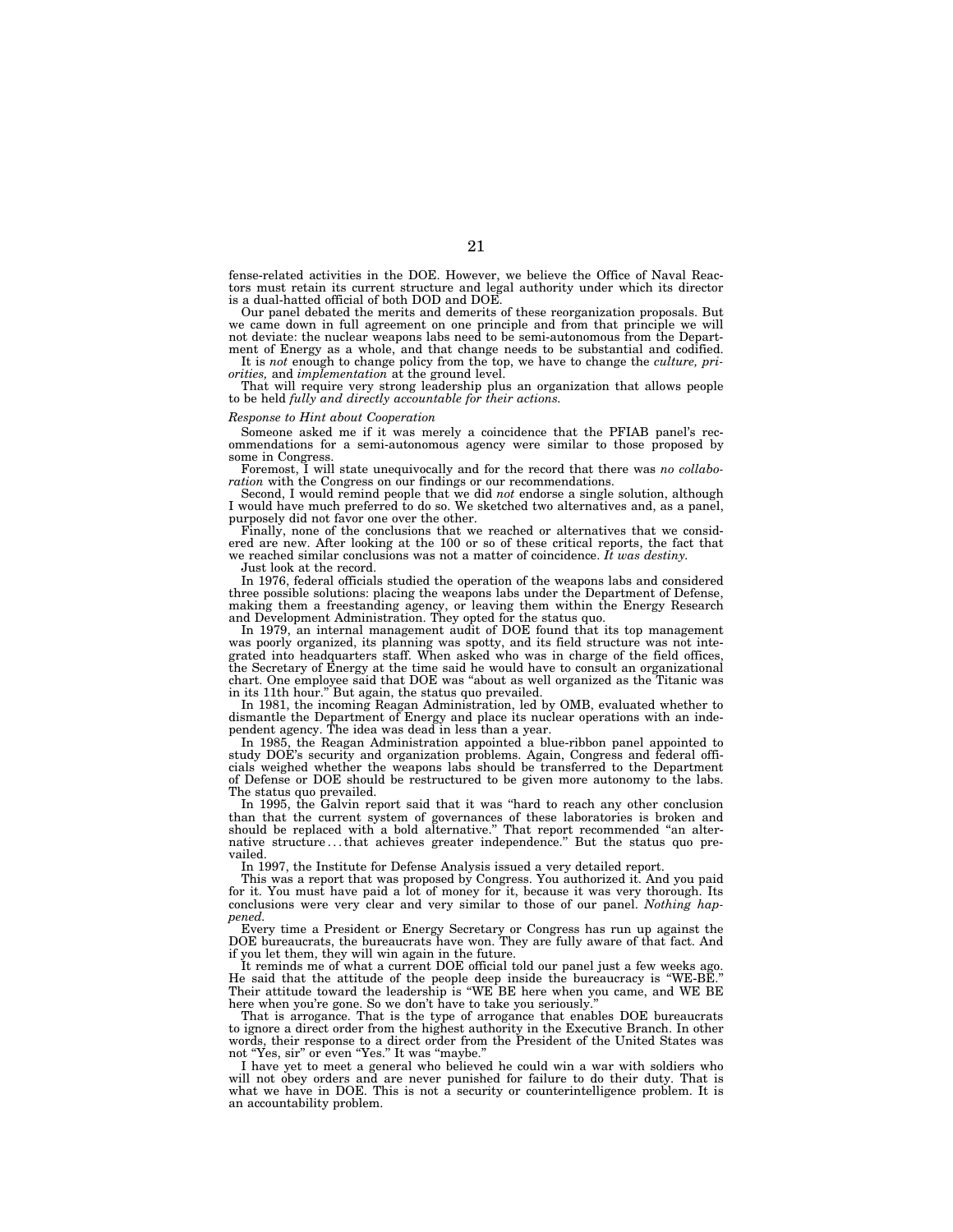## *Secretary Richardson*

I think it would be useful at this point to say a word about Secretary Richardson's recent initiatives.

I have a high regard for Secretary Richardson and I think that he has been working very hard to carry out his duty—as he perceives it—to address these problems. I would also like to commend the Secretary for bringing both Ed Curran and General Habiger in to address the problems at the labs. Both have impeccable credentials and a no-nonsense approach to getting things done.

But as good as Ed Curran and General Habiger are, they cannot make up for the culture of arrogance, the pervasive disregard for security and counterintelligence issues, and the lack of accountability in the Department.

The problem, as we see it, is that Secretary Richardson will be gone in 18 months, and it is not clear that these two very capable men, under a new secretary, will be allowed to remain indefinitely.

Most of the events that precipitated this current uproar occurred before Secretary Richardson arrived on the scene in 1998. Because he has been at the tip of this sword, he has been sensitized to these security problems and has worked very hard at them.

But one thing is certain: the next Secretary will have different priorities and be pulled in a different direction by other emergencies.

Secretary Watkins, for example, had excellent credentials on security issues. But when he became Energy Secretary he was immediately besieged by the public outcry over the handling of environmental issues. Congress also diverted its attention to address these issues—and rightly so.

Unfortunately, the reality is that the American body politic works like a fire department. It responds to the latest fires.

That is why Congress and the President must institutionalize these changes in the Department of Energy by embedding them in the statutes and implementing them at every level.

Regardless of whatever issue is occupying the Congress or the Executive Branch, the people in charge of security and counterintelligence at the nuclear weapons labs need to have the tools and the structure that allow them to do their jobs.

The fundamental issue of accountability and how well it is instilled in the attitudes and actions of individuals within the labs is going to remain regardless of which President, which Energy Secretary, or which Congress is in office at any one time.

### *Conclusion*

So I hope that you, in this Congress, and the President can work together on this. Nothing about this is politically easy. Jobs are at stake. And it is hard for people who have so much vested in the existing system to admit that it simply does not work. But I do hope that the Congress and the President can reach an accord. This is a matter of tremendous gravity for our national security. And I think everyone here will agree that it should be above partisan politics.

I also believe that solving these security and counterintelligence problems within DOE will ultimately help the Department to better address its many other missions.

I want to commend Congressman John Dingell, in particular, for his steadfast efforts over the past two decades to try to remedy so many of the problems at DOE. Our panel agrees with the Congressman that the pervasive lack of accountability undermines not just security and counterintelligence, but the work of the Department in many areas.

For example, the Congress, in restructuring DOE, should also look at the contractual relationships and evidence that the contractors have impeded and resisted federally mandated reforms.

Thank you again for inviting me to come up here. And I will be more than happy to take any questions you have.

Chairman BLILEY. Thank you, Senator.

The Chair will recognize each member for 5 minutes for questions. I would ask that we not ask for extension of time because, as I said at the outset of this hearing, that Senator Rudman has a tight schedule, and we want to get everybody a chance to ask their questions.

Chair recognizes himself for 5 minutes.

Mr. Secretary, according to press accounts, the November 1998 intelligence report provided to you and other top administration of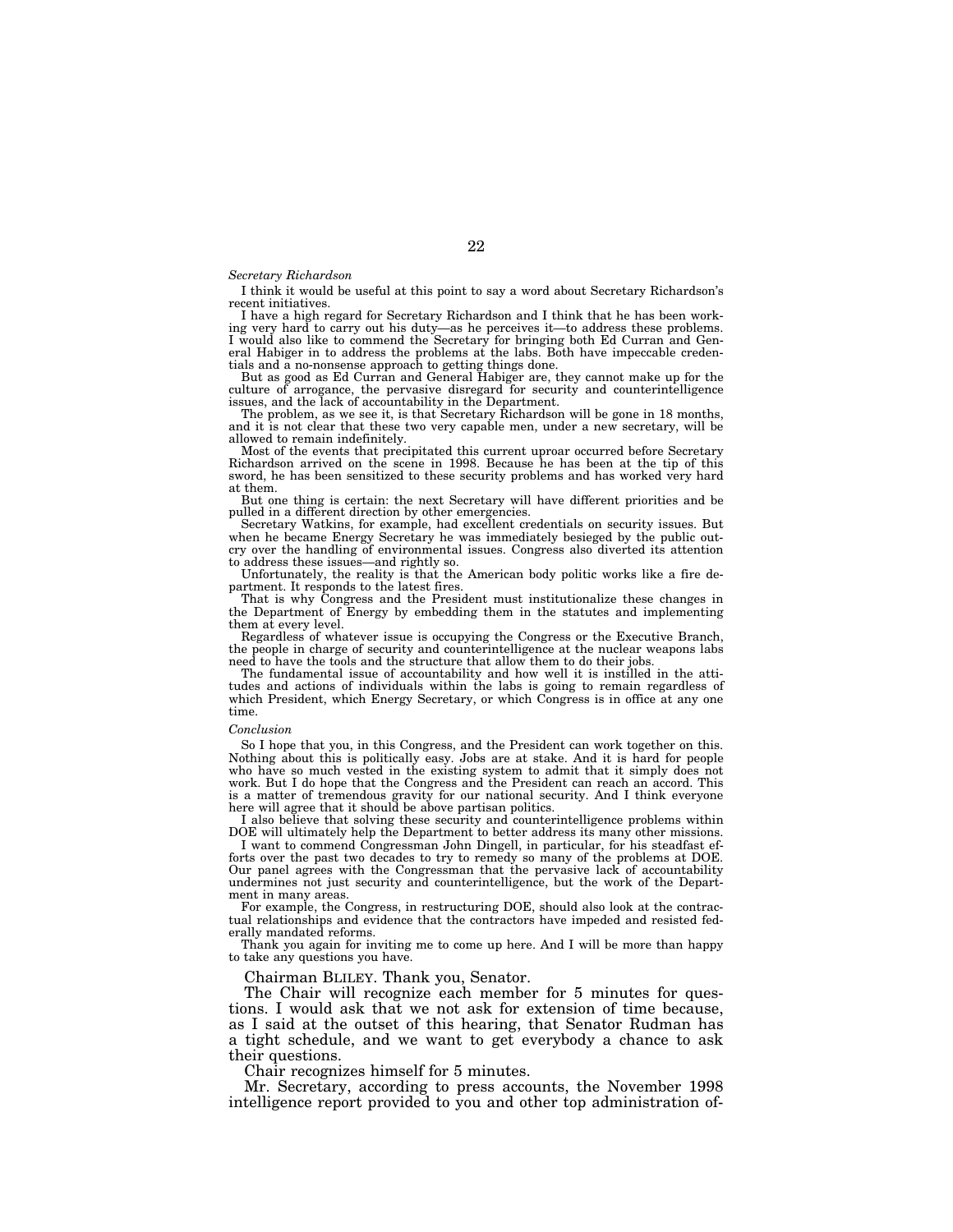ficials noted that 37 Chinese intelligence officers had visited or been assigned to the labs or other Department sites over the last 5 years. GAO testified before our oversight subcommittee in April that often the Department knew its foreign visitors were spies, but felt that they could adequately monitor their access to sensitive materials or had other defensive mechanisms in place.

You say that you are now doing 100 percent background checks on foreign visitors to the labs, but given the history here, I am not sure whether that means scientists whose backgrounds suggest ties to intelligence agencies will actually be barred from the labs or whether they will be permitted anyway on the theory that they can be adequately monitored.

What exactly is the Department's policy on foreign visitors with suspicious backgrounds, and will you commit to us today that no known or suspected intelligence officers from sensitive countries will ever again be permitted to have any contact with their labs or their employees?

Mr. RICHARDSON. Mr. Chairman, I can commit that to you. I can assure you that we have the best counterintelligence person in the government in Ed Curran, who has had 37 years experience in the espionage cases. We now have at this very moment 100 percent capability to do background checks on scientists from sensitive countries. That is a list includes Russia, China, India, Pakistan, several others. We think our foreign visitors program—it has been tightly controlled. We are monitoring it closely. We have individuals from the lab accompany some of these scientists to classified areas.

We have rejected potential visitors who raised suspicions, a criteria that is important as these scientists have ties to intelligence agencies. As I said, we have rejected groups and people, and it is working well. And Mr. Curran can provide further details if you so choose.

Chairman BLILEY. Thank you, Mr. Secretary.

Mr. Secretary, I have some questions about your proposal for a new security czar to coordinate the disparate security functions of the Department. I have seen reported that the czar would have control over the now cross-cutting 800 million security budget, which I believe would be essential to effective reform. But I note that in the Department's recent press release announcing the hiring of the czar, there is no mention of whether he will, in fact, have this power which now resides with each Assistant Secretary and lab director.

What are your plans in this regard? Will the czar have total budget control and authority to order and pay for security upgrades, or will the labs and the Assistant Secretary still be able to block reforms?

Mr. RICHARDSON. I created a czar, Mr. Chairman, to precisely ensure that security is given a higher priority than it was before. And it certainly was not given a higher priority before. General Habiger for the first time—all the security budgets will be formed separately from the rest of the program budgets. And we are talking about \$800 million.

What we talk about in cross-cutting budgets is General Habiger will work with all the relevant Assistant Secretaries throughout the whole complex and make sure that security is given a budget,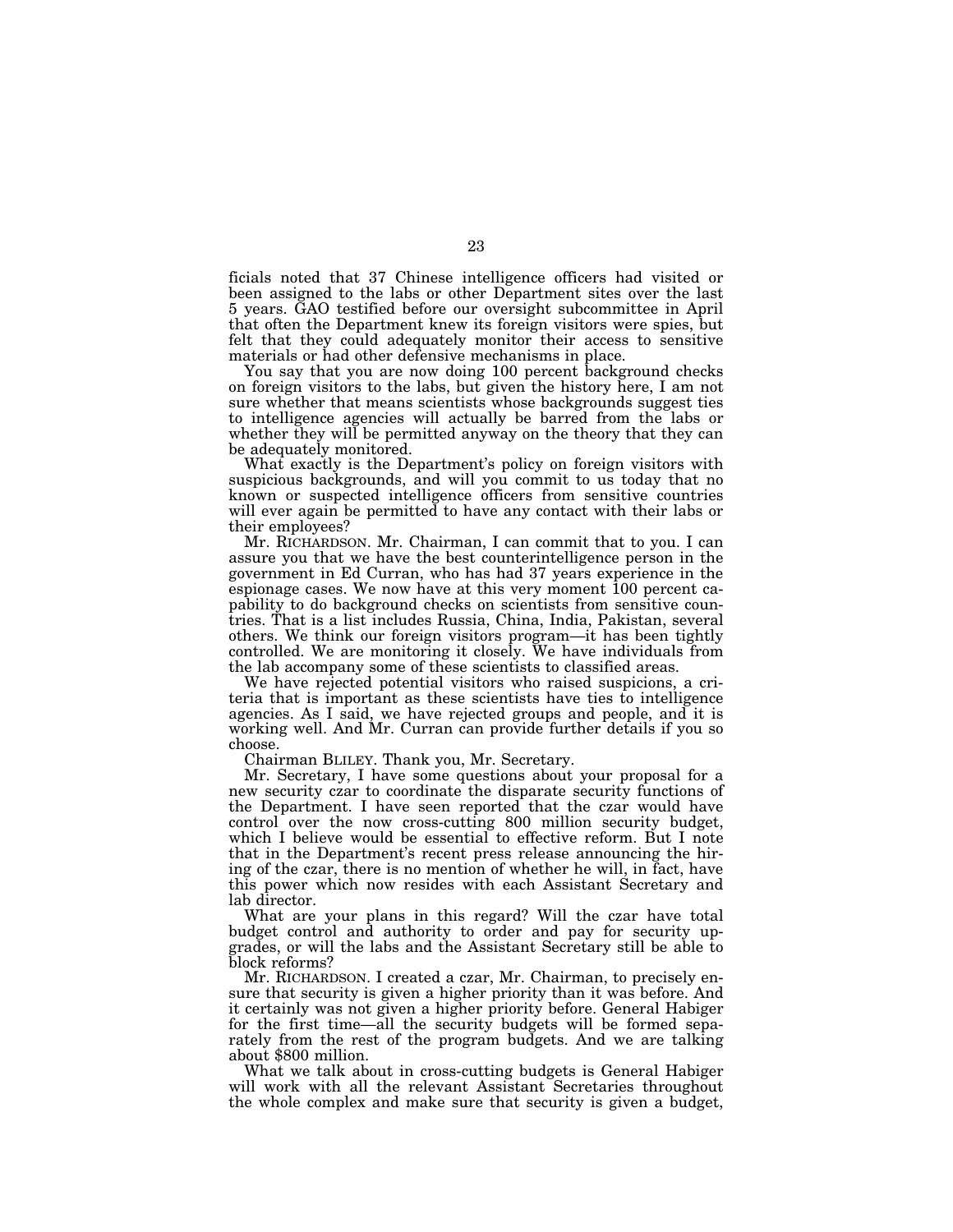that it is properly administered, that it is handled, that it is not siphoned off. In the past what you saw was security budgets siphoned off the programs. If you are a program director, you spend it on your program and not security.

Chairman BLILEY. Well, who is going to have the final say if he says, I need this security at Lawrence Livermore, and the lab director says, well, we think that is too much, we don't think you need that, and I am the Assistant Secretary?

Mr. RICHARDSON. The security czar will have the ultimate say because he will have my backing, and he will determine the security budgets.

Chairman BLILEY. All right. Well, thank you very much.

Senator, your report is quite candid, and I commend you for it. I know that before it was issued, you briefed the President and other White House officials on your findings and recommendations. What was the White House reaction, and did anyone over there indicate to you whether the President was prepared to accept your reform recommendations?

Mr. RUDMAN. Mr. Chairman, it was a strange event. This was not to be released until last Thursday. I got a call in New Hampshire on Sunday the President wanted to be briefed on it Monday morning last. So I flew back here, got the staff to get it together, got it printed overnight, and saw him at 9 in the morning. He had a call coming from Mr. Yeltsin following that. So we finished our briefing. He thanked us, told me he appreciate what we have done, would read it very carefully, and the phone rang. So I have no idea what he thinks about it.

Chairman BLILEY. Thank you. I see my time has expired.

Now, I would like to recognize the gentleman from Michigan, the ranking member, Mr. John Dingell.

Mr. DINGELL. Mr. Chairman, I thank you. Mr. Chairman, I ask unanimous consent my opening statement be inserted in the record.

Chairman BLILEY. Without objection all opening statements will be inserted in the record.

Mr. DINGELL. Mr. Chairman, I wish that 5 minutes were enough to express the high regard that I have for Senator Rudman and to welcome him back, and also to welcome our old friend, a former member of this committee, the Secretary.

Senator, the laboratory directors at Los Alamos and Lawrence Livermore labs are employees of the University of California, not the Department of Energy. The lab directors have day-do-day responsibility for security and computers, physical security, other types of security. The government basically employs the University of California as a contractor to manage employees and lab facilities.

You talked in your report of the culture of the defense laboratories, regarding it as arrogant, fractious, saturated with cynicism and disregard for authority. You stated that to this day the laboratories are fighting security changes. You—shouldn't we fire a contractor who behaves this way?

Mr. RUDMAN. This was not within the ambit of our charge, but I am never one to avoid a direct question, Congressman Dingell, so I will answer you. I think that the Secretary ought to look real hard at every contractor that deals with DOE.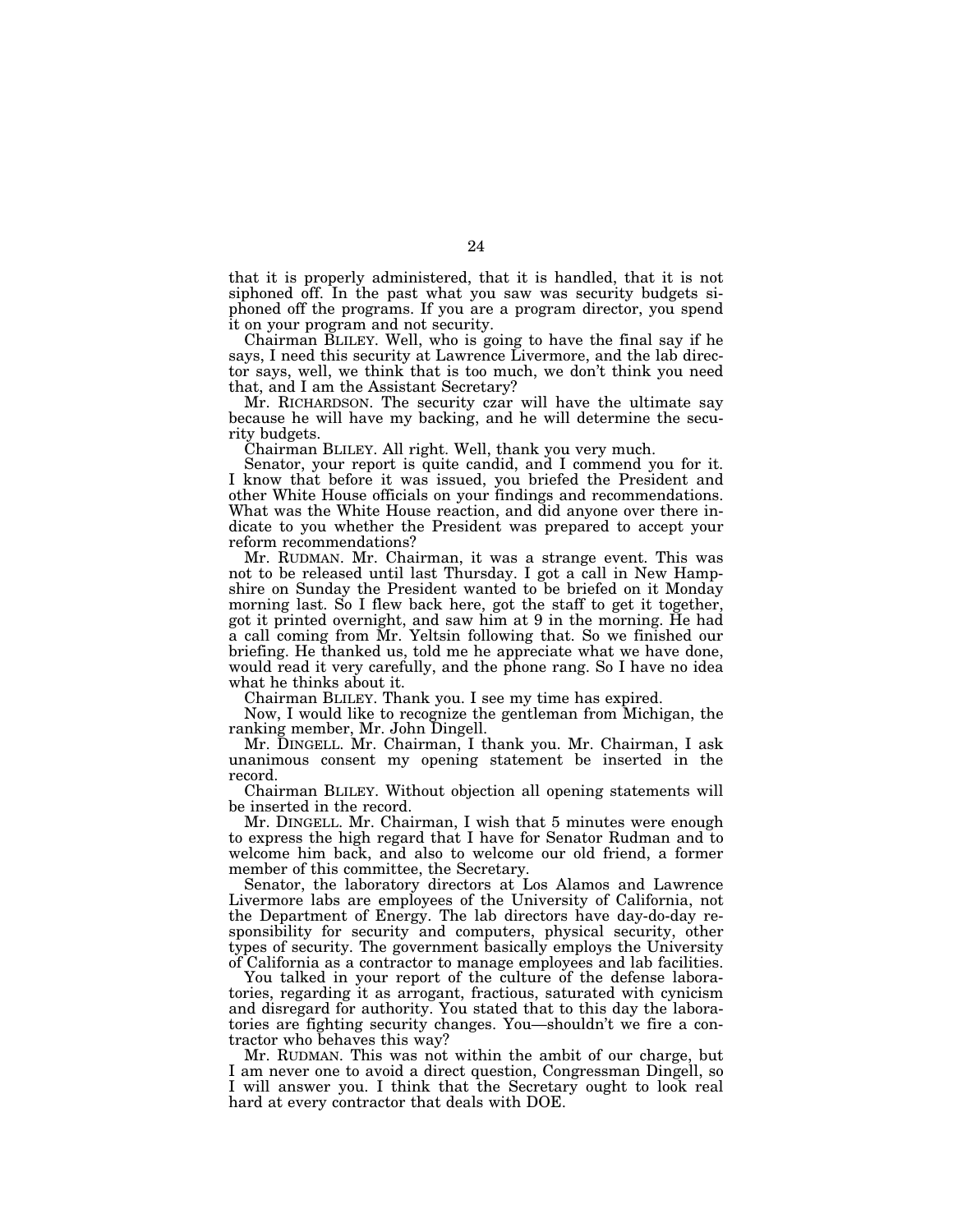Now, let me say from a scientific point of view you cannot beat what they have done so far. I think they are extraordinary.

Mr. DINGELL. But they provided a good bit of it to the Chinese.

Mr. RUDMAN. I did not have that in mind, but of course you are correct. But I would make the observation that certainly the Secretary is going to have to look at all its contractors, which, if I am correct, the Secretary's predecessor fired a contractor at Brookhaven for misdeeds and replaced that contractor. I think you have got to be very careful changing contractors. These people do very good work.

As you know, I am not from California, Mr. Dingell, I am from New Hampshire, so I have no constituent interest. But it seems to me that they not only have to do good science, but they have to do good security.

Let me tell you something that may surprise the Secretary. I was going to tell him this right after the hearing this morning, but he left and headed over here, and I just missed him. I read a report last evening, we have good sources at PFIAB, from an employee at one of these laboratories who thought that the idea of computer security training today was nothing but—to use a polite word—hogwash, and he would not attend.

Now, let me just say that there better be some discipline in this process or—it is one thing to lay down rules; it is something else to get these people to obey these rules, which is one of the reasons we want to see this thing carved out a bit.

Mr. DINGELL. Well, I would like to do a little carving on my own, but it would probably take place on the persons of some of the people who have been violating security.

Mr. Secretary, why don't we fire these contractors if they behave the way the Senator and his commission say? Why do we keep people on who are security risks and who are arrogant, haughty and resist change?

Mr. RICHARDSON. Congressman, I have set a new policy with contractors. In most every case since I have been on board, we have recompeted contracts. We think that this is a good use of taxpayer money. This is in line with what the Congress wants to do and gets us a better bang for the buck. I will reassess—I personally get involved in look looking at every contract. I will look at the lab contract. I will say that we have had dramatic improvement in the attitude of the lab employees in terms of observing security procedures.

What Senator Rudman mentioned is that I ordered a stand-down the last 2 days after reading the Rudman report. A stand-down at the nuclear weapons labs is—basically I shut them all down for 3 days—2 days, so that we look at all security, cybersecurity, computers and see where we are.

Now, I would wish you would tell me about this employee. I will say one more thing.

Mr. DINGELL. My time is limited, Mr. Secretary, and I do this with all respect. We have talked about a semiautonomous or independent or semi-independent agency. Frankly, we have seen this kind of structure. It is call the Atomic Energy Commission. It didn't work. It had no accountability. Every place it dealt with is now a cesspool of contamination, atomic and otherwise. It dripped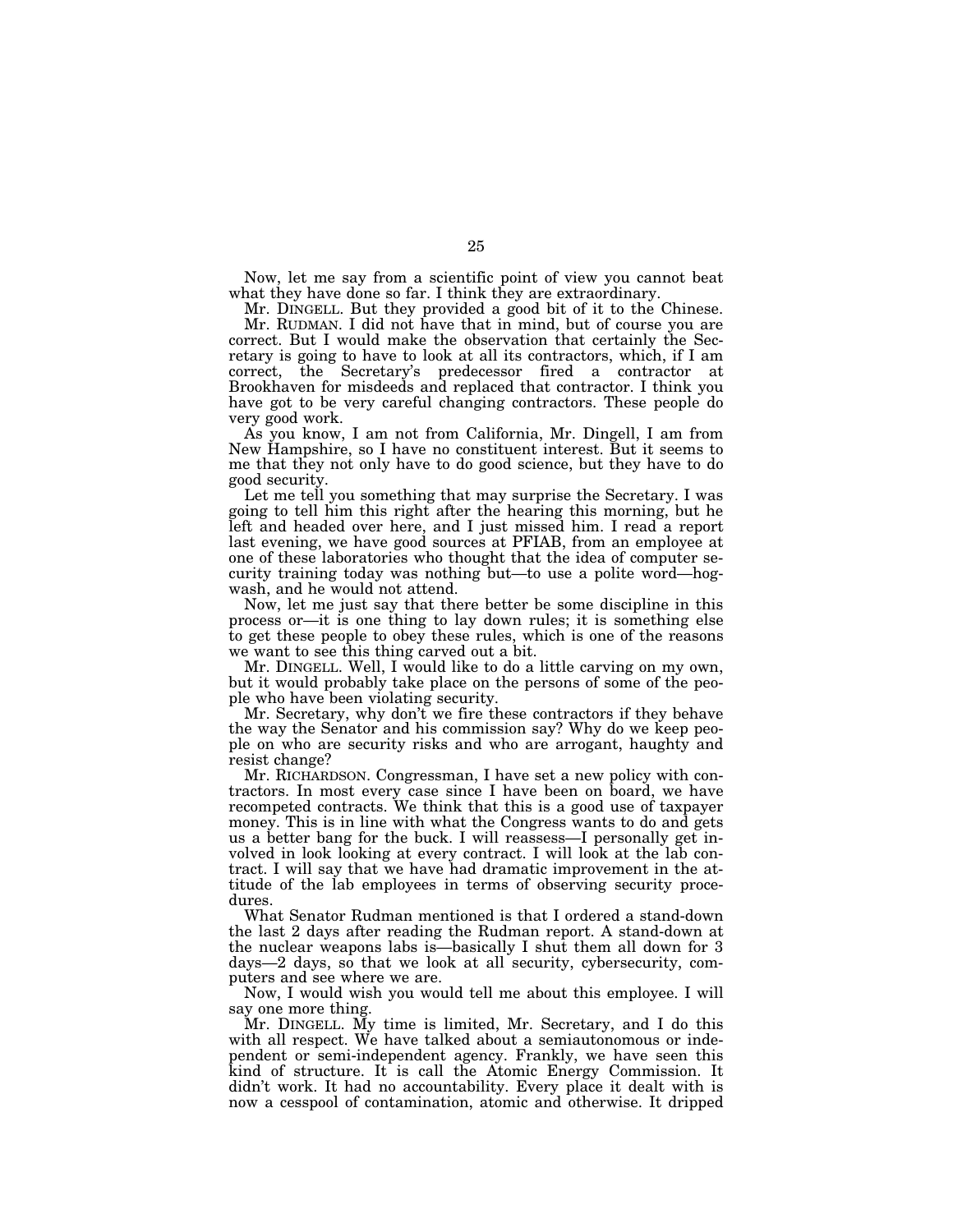abuses, and it was run not by the U.S. Government, but by the contractors.

How is it we can expect a semiautonomous agency to behave any better than the AEC did in times past?

Mr. RUDMAN. Fair question, Mr. Dingell. Let me simply say that that is why we think it should not be—even though we gave the Congress two independent kinds of looks at it, one totally autonomous, like NASA—we looked back at the AEC experience, the folding in of all these agencies, we believe it needs Cabinet-level supervision. That is why we believe it ought to be within the DOE as an agency or an administration. As a matter of fact, as the Secretary I am sure will tell you, his latest proposal almost mirrors ours with some exceptions, but does not make it semiautonomous, creates an Under Secretary. We believe that because this gentleman will not be there more than another 18 months, unless he is truly a glutton for punishment and wants to serve another 4 years, I assume that General Habiger might be there or might not be there, I assume Mr. Curran might be there or might not be there, we are concerned about the future. That is why we want to carve it out, if you will, semiautonomous.

I don't think the AEC is a good example. NSA is a much better example.

Mr. DINGELL. I ask unanimous consent to be permitted to send written questions to our two witnesses and they be inserted into the record.

Chairman BLILEY. Without objection, all members, since time is extremely limited today, will be able to send written questions to the witnesses.

At this time I would like to recognize the gentleman from Texas, the chairman of the Energy and Power Subcommittee, Mr. Barton for 5 minutes.

Mr. BARTON. Thank you, Mr. Chairman. And I am basically going to give a statement, then if I have a chance ask a question or two, and be around for the second round. I think this is the most serious issue that has come before our committee in the time that I have been on it. I was chairman of the Oversight and Investigation Subcommittee the last two Congresses and has been pointed out I am now chairman of the Energy and Power Subcommittee.

I am going to read some of the comments that were in the Rudman report; talks about a feckless system of control of classified documents, underfunded and poorly trained counterintelligence programs, security methods that were naive at best and dangerously irresponsible at worst. That is a direct quote. It also talks about the fact that these problems, when they were highlighted, were blatantly and repeatedly ignored; placed the blame on organizational disarray, managerial neglect and a culture of arrogance both at DOE headquarters and at the labs themselves. Furthermore, the Rudman report states, and I quote again, the Department of Energy and the weapon laboratories have a deeply rooted culture of low regard for and at times hostility to security issues, which have continuously frustrated the efforts of internal and external critics.

Finally the report says, never have the members of the special investigative panel witnessed a bureaucratic culture so thoroughly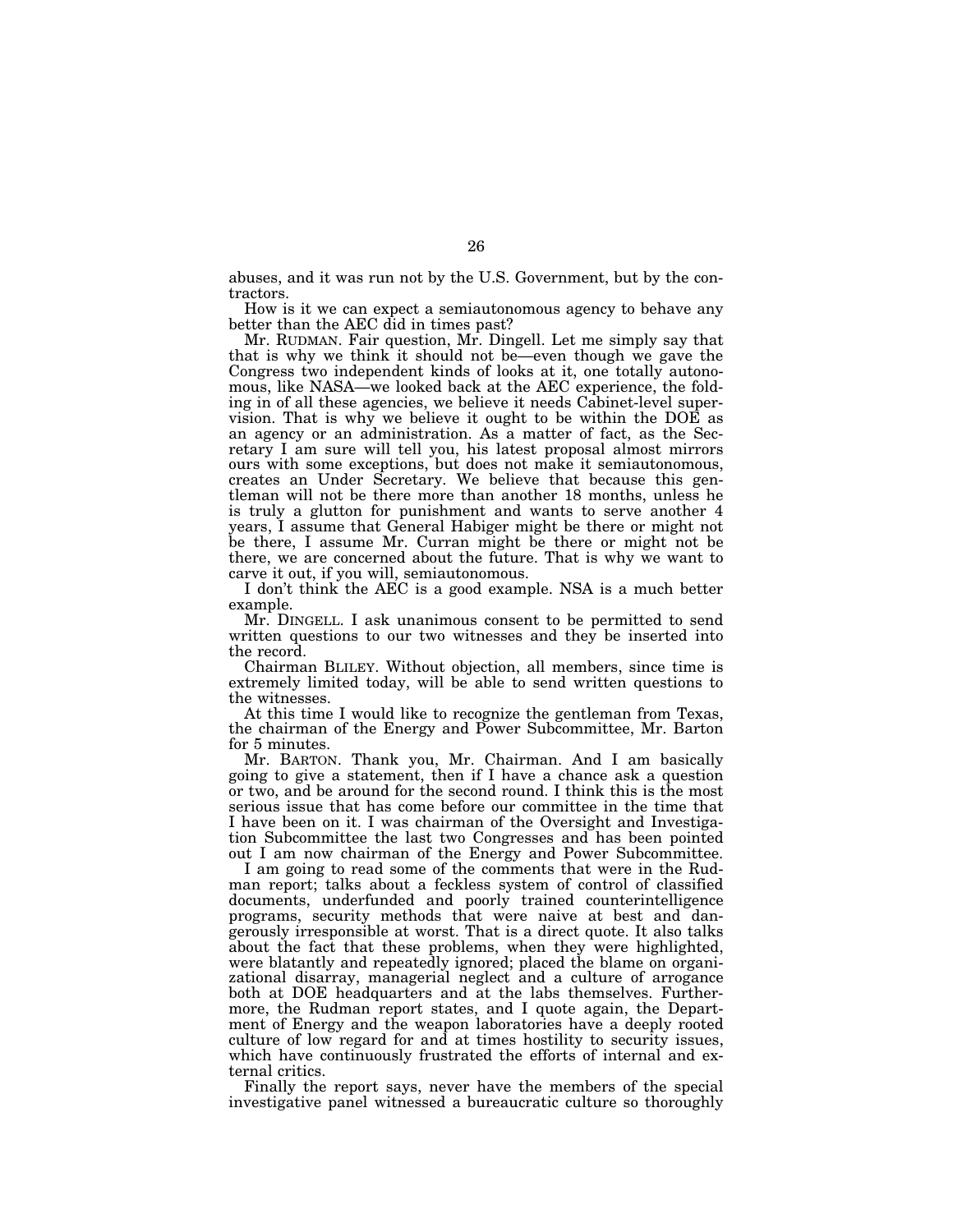saturated with a cynicism and disregard for authority. Never before has this panel found such a cavalier attitude toward one of the most serious responsibilities in the Federal Government, control of the design information relating to nuclear weapons. Never before has the panel found an agency with the bureaucratic insolence to dispute, delay, and resist implementation of a Presidential directive on security as the Department's bureaucracy tried to do to the Presidential Decision Directive Number 16 issued in February 1998.

It doesn't say this in the report, but staff has indicated to the members of the committee that since we have been attempting to correct some of these problems, that same elitism and arrogance and cynicism apparently is still in the laboratory.

So here are my recommendations, and they are not members of the committee, they are not members of the subcommittee, but if I were the Secretary of Energy, and if I were the new czar that is sitting out there behind the Secretary, I would immediately take whatever steps are necessary to terminate the contract with the University of California, period. I would do that. I think they are the root of the problem.

I would centralize or ask for legislation to centralize the jurisdiction over the weapons laboratories within the House of Representatives. Currently they are between the Science Committee, the Energy and Commerce Committee and the Armed Services Committee. That is too many bosses. I think we need to take steps to centralize that.

I think if it is possible under the Federal service rules, every member of the weapons laboratory that it can be shown has exhibited this arrogance and indifference should be terminated. I think they should be asked to resign at a minimum. And if they won't resign, I think they ought to be terminated.

I think the weapons bureaucracy should be downsized by statute if necessary, by administrative action if possible.

And I think long term we should pass legislation to take the weapons laboratories out of the Department of Energy. I don't think the Department of Energy ever effectively managed them. I think it is an impossible task. I think we should take them out, put them in within the Department of Defense, the National Security Administration, or some other Federal agency. Some may say that that somehow violates the decision made after World War II to keep weapons developments in civilian hands, but I would point out that the Secretary of Defense is a civilian and is appointed by the President of the United States.

So, in short, Mr. Chairman, I think this is a very serious issue. I don't think it can be swept under the table. I don't think we can spin-control it. I think it needs to be addressed immediately, effectively, and comprehensively by the House and the Senate and with the full cooperation of the Secretary of Energy and Senator Rudman and his panel and General Habiger, if he is the man that is in charge of this.

So that is really not a question as much as it is a statement. I guess my question to the Secretary would be do you think we can terminate the contract at the University of California?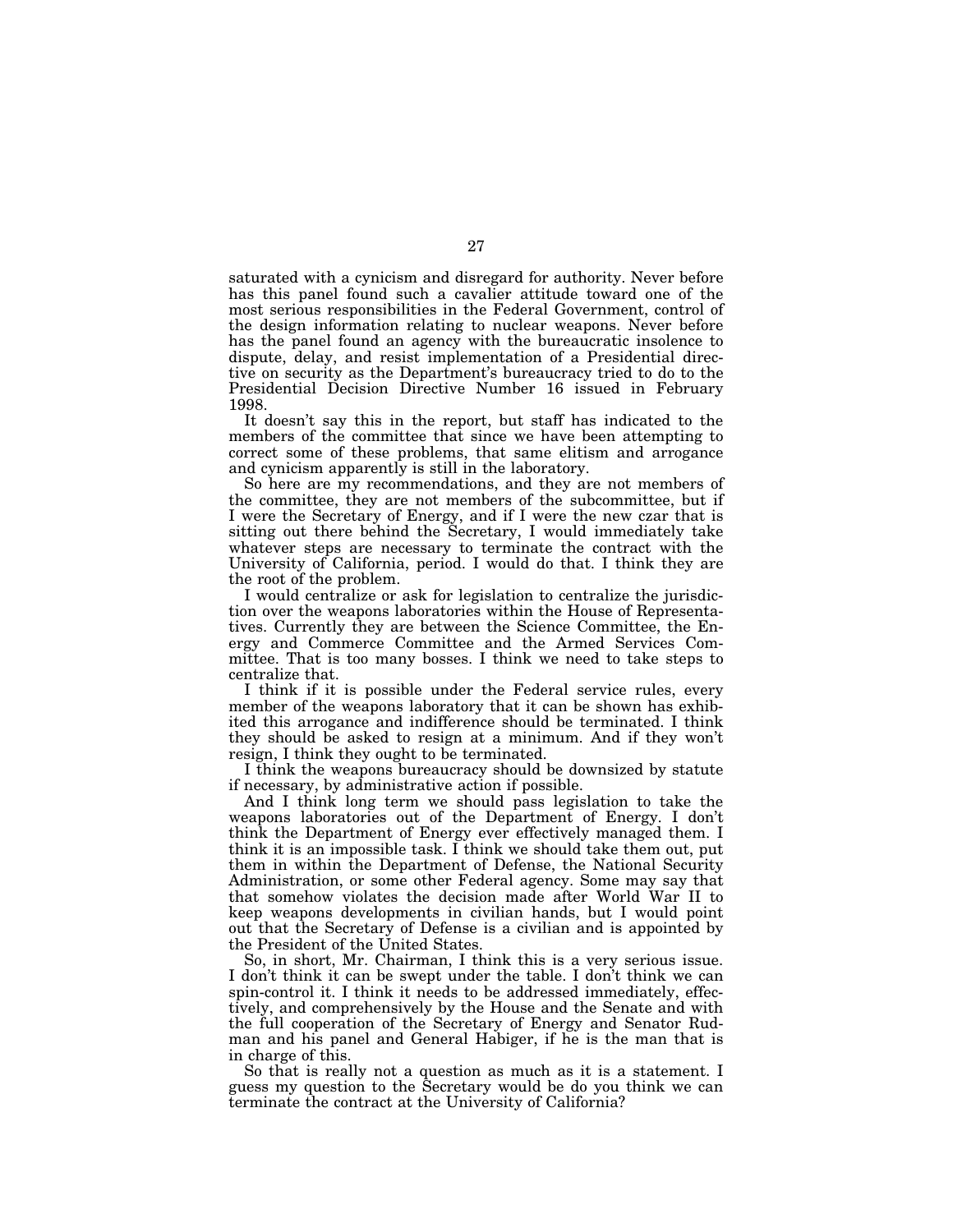Mr. RICHARDSON. Congressman, I will make that decision after I assess their performance, their improvements. As I said, I have a policy of recompeting almost every contract, and I will apply the same standards at the University of California.

Mr. BARTON. My time is expired, but let me simply say when that came up several years ago, a decision was made by your predecessor not to recompete the contract, and it was given to the University of California again on a noncompetitive basis.

Thank you, Mr. Chairman.

Chairman BLILEY. The time of gentleman has expired. The Chair now recognizes gentleman from Pennsylvania, Mr. Klink.

Mr. KLINK. Thank you, Mr. Chairman. I am sitting here, and, of course, I have read, Senator Rudman, your report. I am still left with some blanks here. I hope you can help me fill them in.

Mr. RUDMAN. I will try.

Mr. KLINK. My problem is I don't see how exactly we can change that lab culture that you referred to in the report if the contractor is the same, the management is the same, the employees are the same. You cited that stack of reports, and Congress, and GAO and everybody else has done these reports, the Energy Department, various agencies within it have done these reports saying there are problems. Why in the world would this new administration pay any more attention to someone else when the defense program has ignored all of those reports, the DOE inspector general, General Accounting Office, all of the reports that you have cited? You said there were a hundred of them. You state that this group of people is even unconvinced of Presidential authority. So I can't understand why the same people in a new agency would all of a sudden become convinced of Presidential authority, in particular when an administrator would have a 5-year irrevocable term. Why would they be all of a sudden convinced to do what is right and see the light of God and bow to the altar?

Mr. RUDMAN. Let me try to answer that if I can. First they would not necessarily be the same people; and number 2, there would be a lot less of them.

I think that one of the most extraordinary things that has been written on this was written yesterday in the Wall Street Journal by a scholar at Brookings, Paul Light. Mr. Light did a little different analysis than we did and found the following: In 1979, there were 10 layers of senior bureaucracy with 56 senior executives. In 1998, there were 18 layers with 143 senior executives. It takes 15 to 25 layers to get from the top of the Department to the top of Los Alamos. So what we say is take a broom and sweep that intermediate bureaucracy out, put accountability in directly from a position where if something goes wrong, you know who to blame. We are not talking about the moving the deck chairs, Congressman, we are talking about really changing this organization.

Mr. KLINK. What I am really talking about is at the labs. You still—how do we know that we are going to have new people or we are going have the same shrinkage of bureaucracy at the labs themselves? We understand there are going to be changes at DOE, but what is going to happen at the labs? Are we not going to have the same people there who have looked at science only and not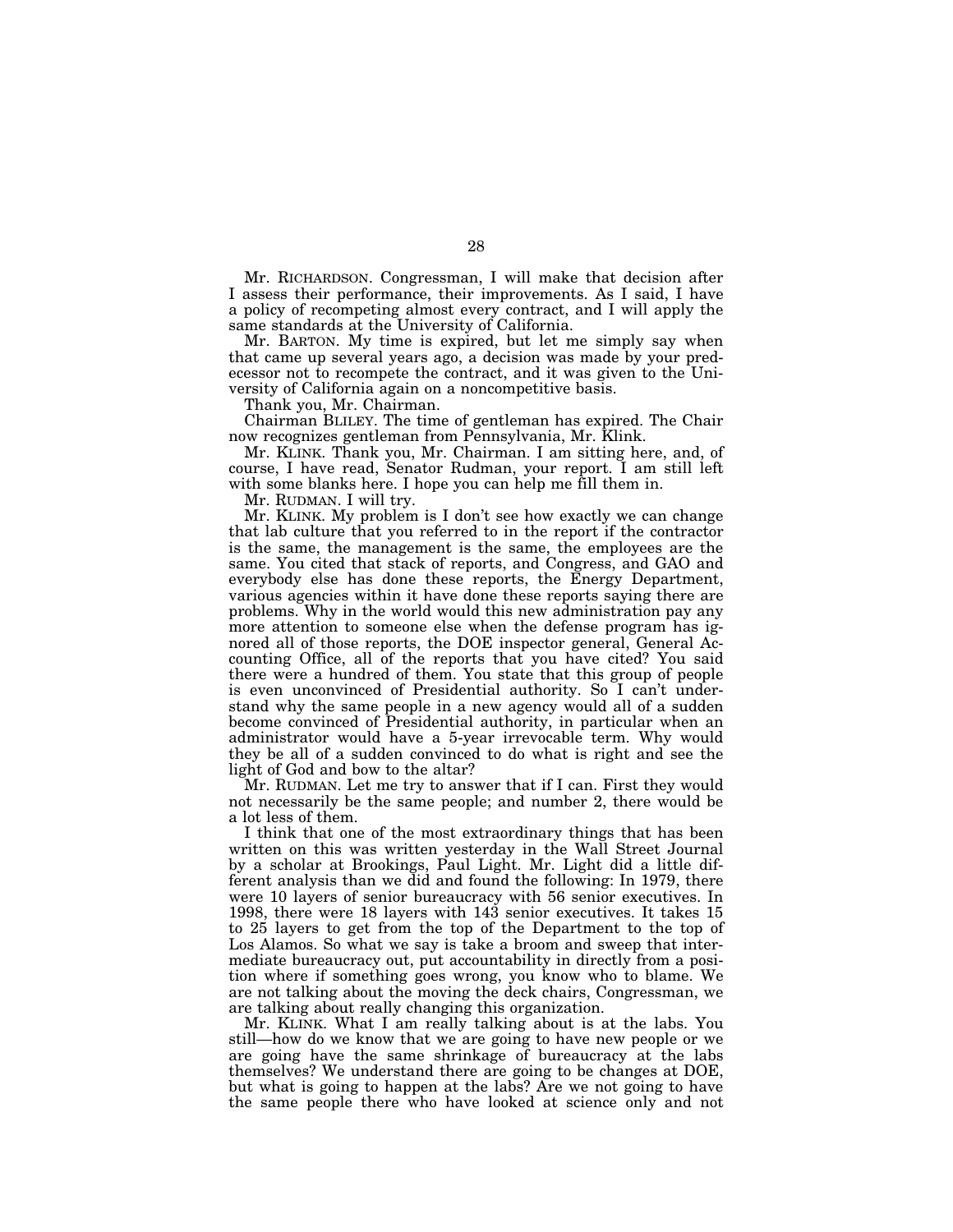looked at environment, have not looked at security, have not looked at safety issues?

Mr. RUDMAN. Congressman, let me answer that question, which is a very good one. If there is accountability and strong leadership without intermediate layers of bureaucracy, and these organizations refuse to do as they are told, then I assume the Secretary would replace them. This is, after all, U.S. Taxpayer money even though they are being done by private universities or, in one case, a private contractor.

What we are saying is that there has been no way for this bureaucracy to work with these labs in an effective way because there has been no straight-line accountability. Too many people have had the responsibility to these labs, including an intermediate structure, which boggles the mind. And I submit that your staff ought to show the staffing of area offices, regional offices, field offices, laboratory offices. I mean, if anybody wants to avoid responsibility in this structure, they can.

Now if you are saying that the identical people that are there won't change, well, if you are right, then under the structure we are recommending, I guess they will be replaced.

Mr. KLINK. Mr. Secretary, what do you plan to do to defense programs? What changes do you have in mind for defense programs?

Mr. RICHARDSON. Well, Congressman I have addressed Senator Rudman's very accurate claim. I have put lines of responsibility that are very clear. Under defense programs, you will eliminate some of the middle layers. You give the Assistant Secretary for Defense Programs direct responsibility. You make that person accountable. You have the field offices that are responsible for defense programs report directly. Headquarters policy comes from Washington, it comes from me, and that is very clear.

I think one of the things that we need to do is acknowledge that there have been some reforms, and also to say that the labs don't look at health, don't look at safety, don't look at security. With all due respect, I will defend my lab employees. These are patriotic, these are strong-willed people, they are scientists, but the culture is changing.

How do you do that? By enforcing accountability, by having zero tolerance policy for leaks, by telling them who is the boss, defense programs and me.

I am ready to look at some of the Senator's very good recommendations, upgrade the defense programs, create an Under Secretary for Nuclear Stewardship. We are ready to do that, to strengthen that, to better deal with security, to better deal with many of the issues that you have asked.

Mr. KLINK. But, Mr. Secretary, do you agree with the comment of the reporter with Senator Rudman that you have this bloated bureaucracy and that there are, in fact, too many people doing too many things, and if that is the case at the top of defense programs, the top level of the defense level, not the intermediate level, the top level, are you going to get rid of some people, narrow that down to fewer bodies, more direct responsibility, or are we still going to just shuffle the bodies around?

Mr. RICHARDSON. I don't accept the claim that we have too many people. This Department has downsized 25 percent in the last 3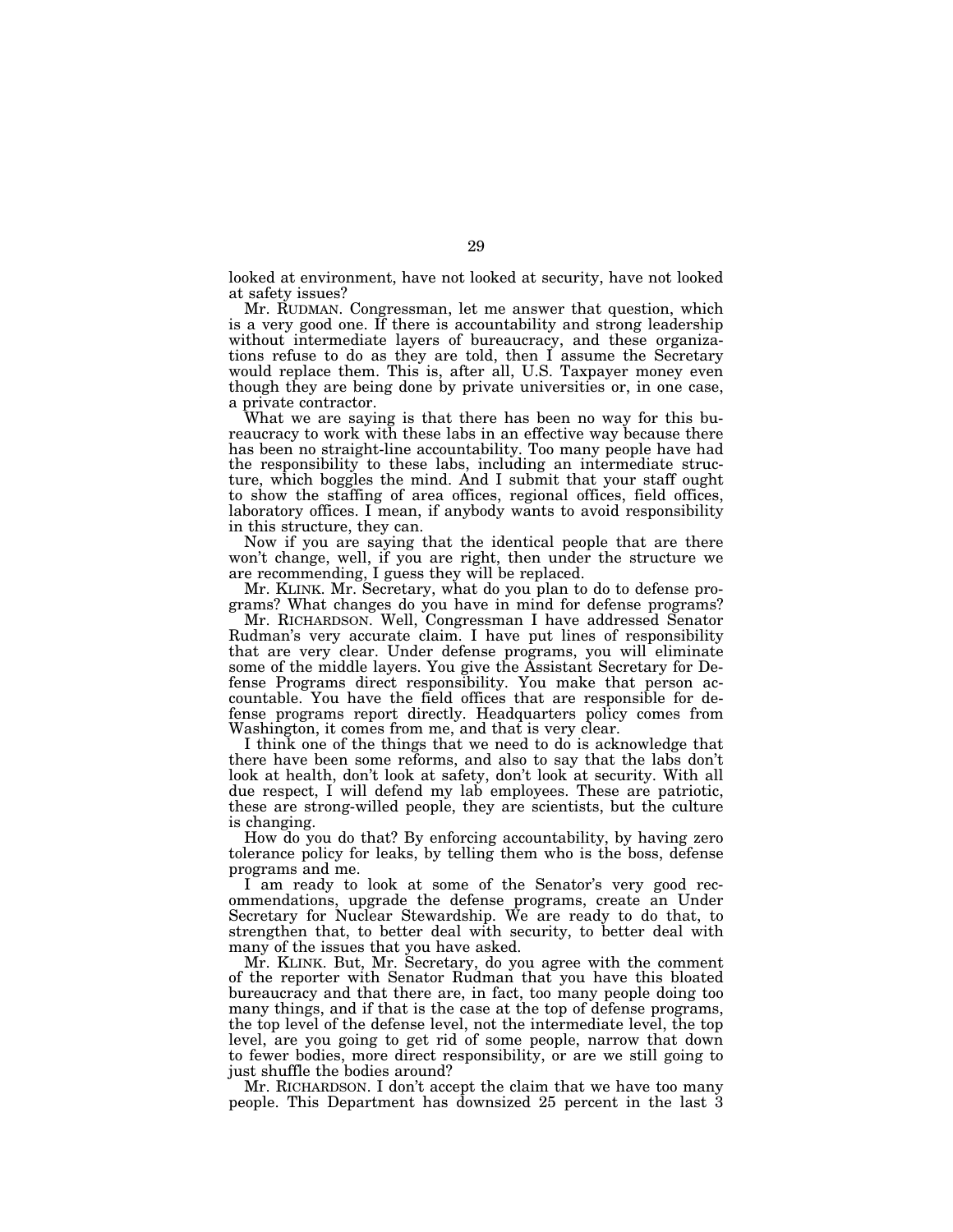years, and I need strong people and plenty of good people to deal with the defense programs. We are talking about nuclear weapons here. If I need more security people, I am going to ask you for them. So I am not necessarily—I am changing the boxes around to eliminate the layers of bureaucracy, that is what I am doing with defense programs, to have more accountability.

The problem is that Los Alamos and Sandia felt that they were these independent operators, and they didn't have to answer to anybody. That has changed. And I think we have to acknowledge that that is happening. And I can tell you right now that the security stand-down that we are doing with Los Alamos and Sandia this very day, where everything has stopped, is working, and we are getting our act together. And I think to just say that we are beyond help or dysfunctional is not going to correct the problem.

Chairman BLILEY. The time of the gentleman has expired. The Chair now recognizes the gentleman from Ohio, Mr. Oxley.

Mr. OXLEY. Thank you, Mr. Chairman.

Welcome, Senator Rudman and our old friend Bill Richardson.

Senator, you mentioned in your report the culture of arrogance. Is that arrogance on the part of the DOE bureaucrats or on the part of the contract researchers?

Mr. RUDMAN. About equal.

Mr. OXLEY. And you also described the DOE relationship with the FBI counterintelligence experts up to the mid-1990's, quote, strained at best. Where does that relationship stand now? Is DOE making effective use of the FBI's capabilities?

Mr. RUDMAN. I believe Secretary Richardson has made major progress in the areas of counterintelligence and security, including relationships with those agencies and asking them for help, reaching out try to reorganize things. We commend the Secretary. Had I had a chance to give my entire statement, which, because of time, I realized I couldn't, you would have found a section in there that talks about what the Secretary has done.

We don't have a problem with that. We think he has done a great deal. But we have serious concerns that this bureaucracy has nine lives, and when Bill Richardson is off in New Mexico, wherever he goes after his tenure, and Mr. Curran and General Habiger are doing something else, and the new Secretary of Energy is faced with a different kind of an issue, like Secretary Watkins was when we had the problem with nuclear waste, environmental pollution, I submit to you that there isn't anything in the record of a hundred reports that convinces me that anything that the Secretary of Energy does here or that the Congress does that does not radically reform the organization of this, you will fail and fail once more. I will quote one of the finest corporate executives in America. Mr. Galvin, Motorola, was asked to do an independent study. What did he say, what, 4 years ago, 3 years ago? He said, unless you radically restructure this, it won't work.

Now, I understand bureaucracies. They are extraordinarily good at perpetuating themselves. And this one may after we are all done. PFIAB has no constituency, we have no obligation other than as citizens. We reached this conclusion inescapably after reading 50 other reports. I have high regard for the Secretary and the people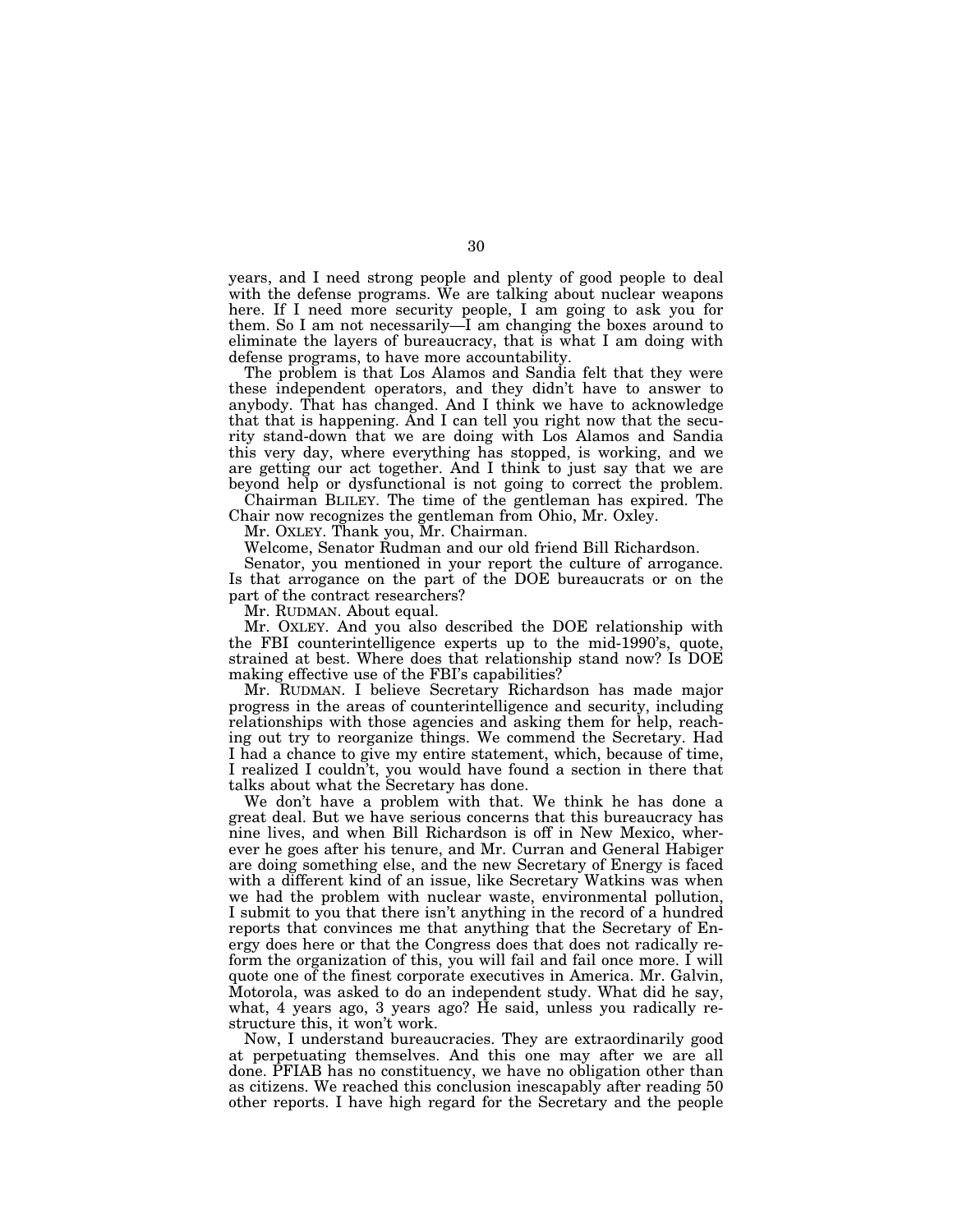that he kept. I have no confidence that that will continue once he is gone.

Mr. OXLEY. Thank you.

Mr. Secretary, I would like you to respond to that particularly in relation to how this culture of arrogance or this strained relationship over the years came to exist between the FBI counterintelligence operations and your employees.

Mr. RICHARDSON. Well, Congressman, I know you have experience with law enforcement and the FBI, so I want to be particularly precise. Counterintelligence in the past, in this past administrations, in yours and mine, were not given the priority they deserved at the labs. Counterintelligence types were dismissed, security was not considered important, we are a science lab, et cetera. That has changed. And I can assure you that my relationship with Louis Freeh on many of these law enforcement issues, issues relating to the suspect, issues relating to the counterintelligence plan, is excellent.

I have an FBI agent running the counterintelligence program at all of our labs at DOE. It is Ed Curran, 37 years experience, has been involved in the Ames and Nicholson espionage cases. He is the best in the business. And I believe that our plan is working. Our counterintelligence budget has quadrupled. It is close to \$50 million thanks to the help of the Congress. We have FBI and counterintelligence people at each of the labs. We are not perfect. We can use some improvements, but we have got a good relationship right now.

And I want that counterintelligence director to report directly to me, to have direct access to me. And I have some concerns about that counterintelligence person reporting through another entity. But I think this is something that we can work out.

Mr. OXLEY. What other entity?

Mr. RICHARDSON. Well, under a semiautonomous agency, I just want to make sure that the counterintelligence chief has direct access to me and reports directly to me.

I want to make one final point, Congressman Oxley. We have said we are ready in the administration to codify many of these changes sugggested by Senator Rudman and by Congressman Cox and Dicks' committee. Many of you all already voted in the armed services bill for some codification in the counterintelligence area, provisions that we think are quite good.

Mr. OXLEY. Thank you, Mr. Chairman.

Chairman BLILEY. The time of the gentleman has expired. The Chair now recognizes the gentleman from Ohio, Mr. Sawyer.

Mr. SAWYER. Thank you, Mr. Chairman.

Thank you both for being here and for your candor today.

Mr. Secretary, the recommendations that have been made by Senator Rudman's panel have focused on certainly the highest risk arena of the work that you do in terms of nuclear weapons. But let me ask you, are there other arenas that demand security that are unaddressed by the report as you understand it?

Mr. RICHARDSON. Yes. And this is why I want a security czar that deals with the entire complex. We have security problems in our nuclear materials in fissile materials. For instance, Rocky Flats contains nuclear materials. It wouldn't be covered under this very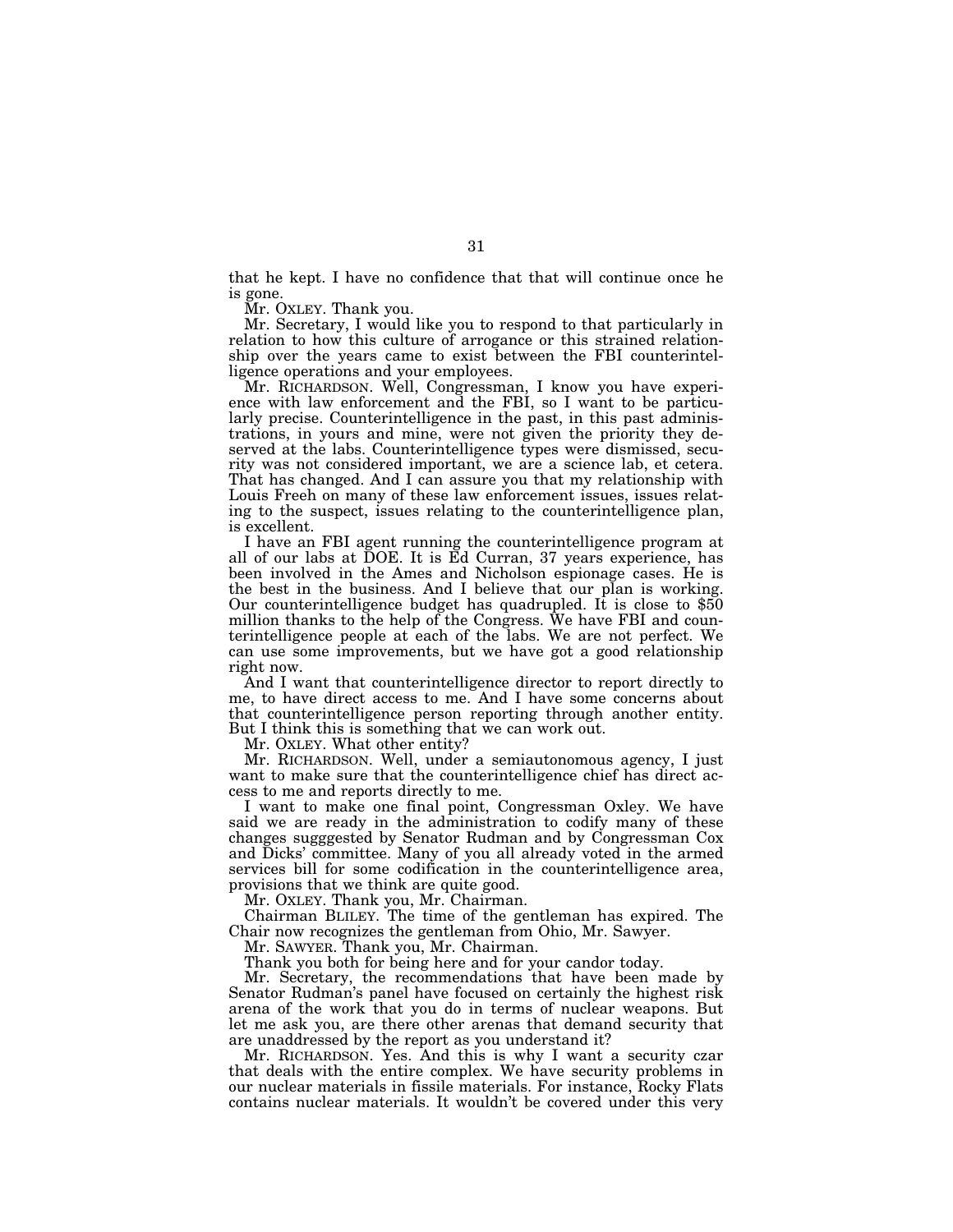good reorganization that the Senator has proposed. And what I am simply saying is let's go beyond his security concerns for the nuclear weapon complex. Let's deal with security at science labs, too. You have sites in Ohio that deserve better security. And so what I want to do is have a comprehensive approach to security. This is why we have General Habiger as the security czar, a czar that would control and be able to deal with security across the complex.

Mr. SAWYER. Let me offer another thought that underlies, I think, a great deal of what both of you are saying. The culture of science, it seems to me, has always been made as rich as it has been in the United States by its openness, by the culture of peer review, of sharing ideas, leaving them open to competition and letting them be criticized.

That is clearly in direct conflict and in deep tension with the kind of work that is done in weapons labs and in the settings where the science that underlies weapons technology is developed. It seems to me that part of our problem is to try to retain the richness of that scientific interaction and the capacity to question one another at the same time we are protecting the security of the technology. Would either of you care to talk about that and the consequences of the two different structures that you have offered for that particular tension between science and technology and weapons?

Mr. RUDMAN. Mr. Sawyer, I will be brief. You have just eloquently essentially stated one of the things that we state in our report. In fact, we say in the report, and probably not as well as you said it, with either proposal it will be important for the weapons labs to maintain the scientific contact on a nonclassified scientific research with other DO labs and the wider scientific community. To do otherwise would work to the detriment of the Nation's scientific progress and security over the long run. This argument draws on history. Nations that honor, advance freedom of inquiry have fared better than those who have sought to arbitrarily suppress and control the community of science, which is what you have said.

I happen to think that you could do it quite well in either model that we have advanced. Certainly the current model promotes that, but unfortunately it allows other things to happen.

Mr. SAWYER. Mr. Secretary, could you talk to that point as well?

Mr. RICHARDSON. I think we have a little bit of a difference, because if you look at these labs, you go to Los Alamos, Sandia, Livermore, right next to each other you have nuclear weapons work and life sciences. You have environmental science. And I am concerned, by giving such separation, that you are going to cutoff the essential science work from the weapons work. It is not a very big difference that we have, because I think we could accomplish both by acknowledging that the weapons labs, at least the nuclear weapons labs, their major mission is national security work. And we are ready to create an Under Secretary that gives them priority, that gives them strength. What I don't want to do is blur the lines of authority that I would have between the two science and national security components.

Mr. RUDMAN. I would simply say, Congressman Sawyer, if you look at page 47, in the interest of time I am not going to read it,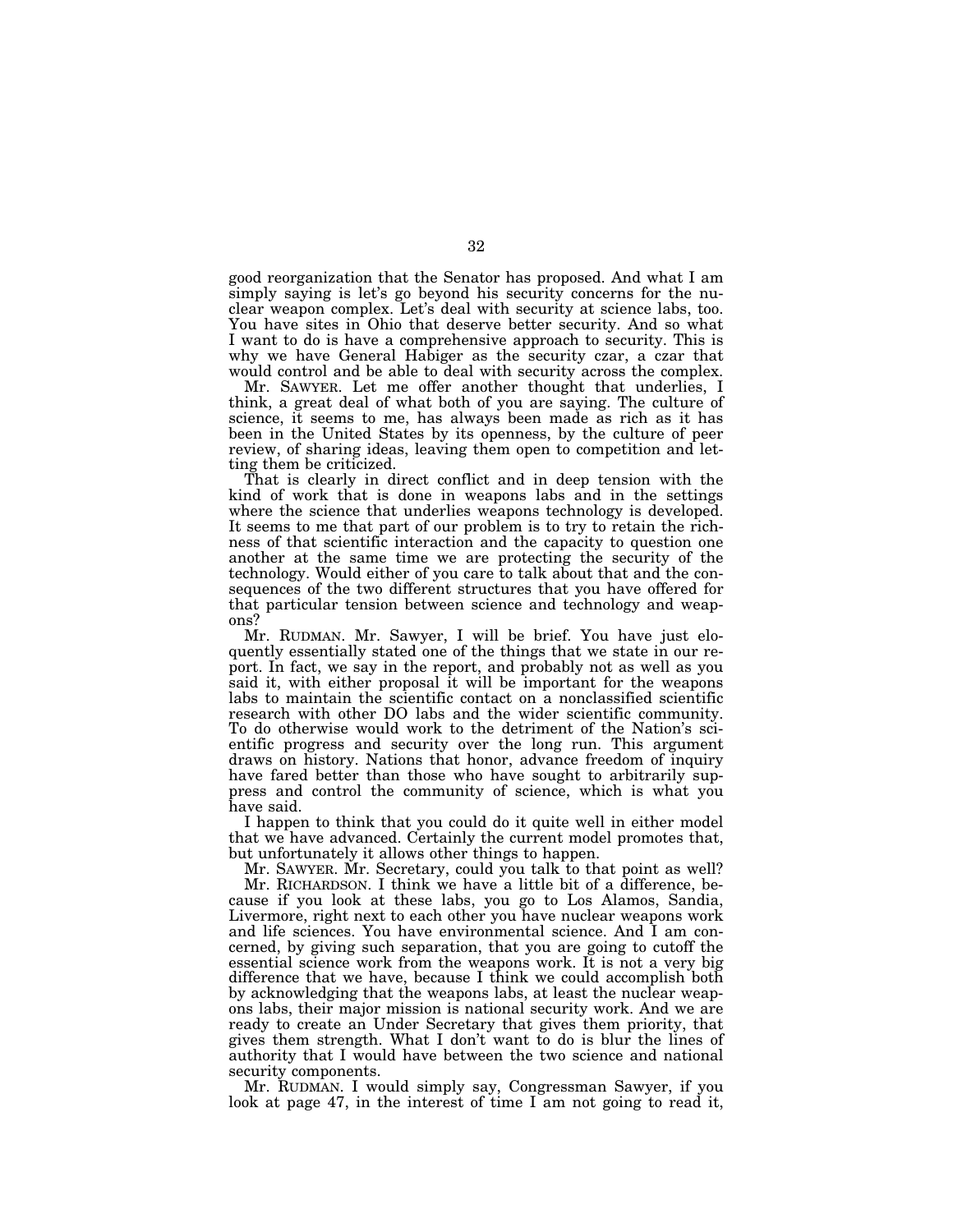the very point that you have just addressed with the Secretary is covered there. We agree with you totally, and we think we have addressed it in this report. The middle of page 47.

Mr. SAWYER. Mr. Chairman, I see my time has expired.

Chairman BLILEY. The Chair now recognizes the gentleman from Michigan, Mr. Upton.

Mr. UPTON. Thank you, Mr. Chairman.

And welcome to you both, our two witnesses today.

As I have begun to look at the Rudman report, and I have looked over a number of the GAO reports and talked to folks at DOE, I know that there is no more important a job than security at these labs. As I talk to constituents across the country, they want to make sure that, in fact, these labs are safe. And they are appalled, as you indicated, Senator Rudman, in your testimony over some of the details that have been shed in the New York times and other reports.

And, Secretary Richardson, I notice back in May, on May 25, you said, I can assure the American people that their nuclear secrets are now safe at the labs. Yet when I see and read the Rudman report and enormous backlogs of security, background checks that haven't been undertaken, the polygraph tests, we look at some of the labs in terms of, you know, the hogwash item that Senator Rudman raised, it doesn't seem like it all comes together. And it almost goes back to 5 Senator Rudman's comments at the very beginning when he said that there were folks that wanted to just delay and delay and fight off every major reform, and in the end nothing happens, and afraid that a few years from now the same report will be back. How do you put the two comment s in sync?

Mr. RICHARDSON. Well, first of all, I think if you read Senator Rudman's report—and I will let him speak for himself—he does acknowledge that progress has been made in security and counterintelligence measures. He does say he doesn't think we have gone far enough. But I think progress is acknowledged.

Second, what I meant in that statement was that we were addressing the security lapses with our best efforts at counterintelligence, our best efforts at security. I can say to you that the Presidential directive of February 1998, his counterintelligence measures are in place. I think that is acknowledged in the report; second, that 85 percent of the top tier recommendations are in place, we have a polygraph plan in place. You got to do it carefully. You can't just polygraph anybody. It has got to be done on substance, not on life-style. It has got to be prepared properly because they are controversial. And we are one of the few agencies that is doing it.

Our foreign visitors program, I believe Mr. Curran will tell you, 100 percent of the background checks are taking place.

Mr. UPTON. So that is happening now; the background checks on all foreign visitors are happening now?

Mr. RICHARDSON. Yes.

Mr. UPTON. Is that for folks that are staying here more than 30 days or less?

Mr. RICHARDSON. This is any scientist from a sensitive country, 100 percent of the background checks are being done now.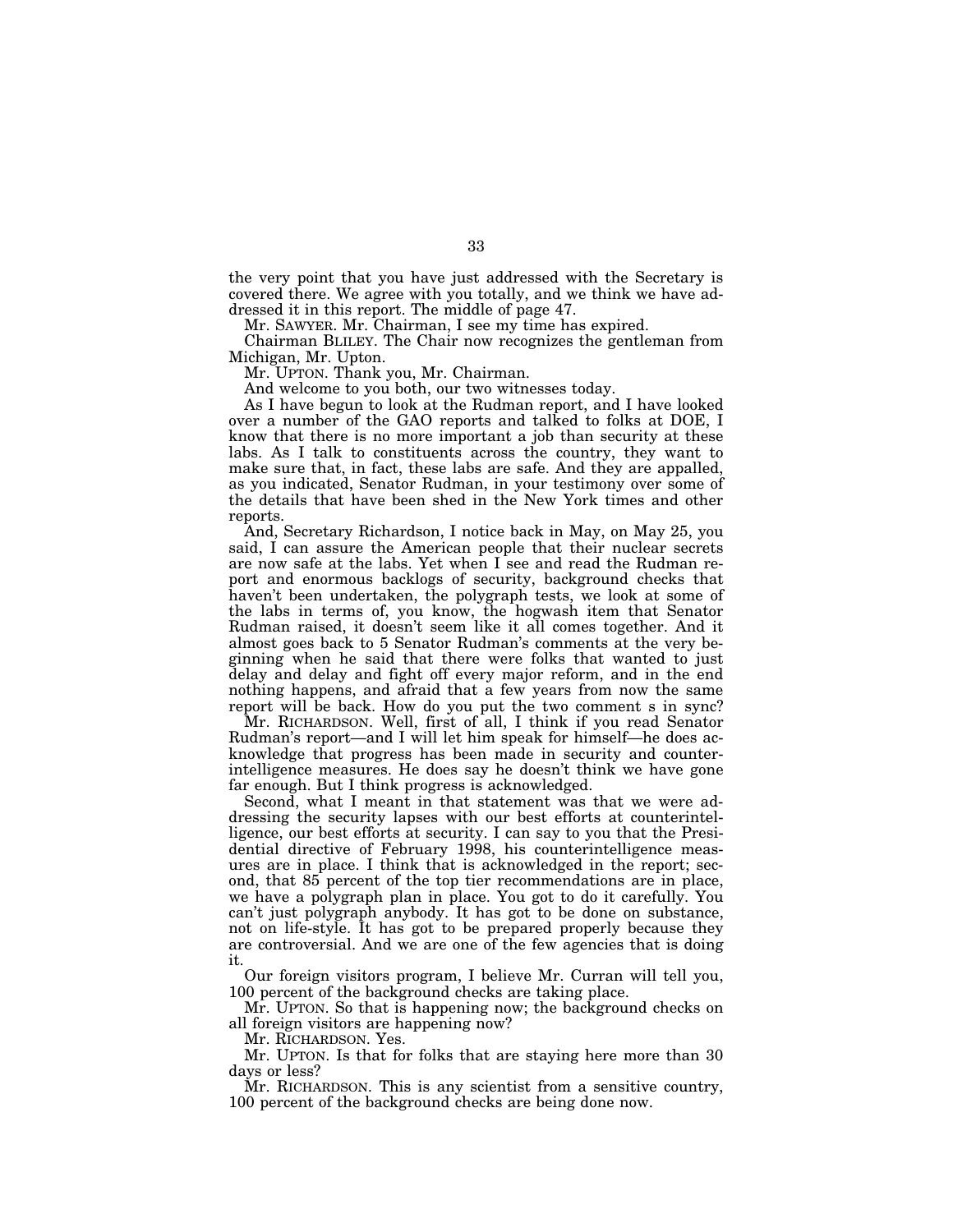They are happening. And I have said—I have been on the record on this before, but what I want, Congressman, is if there is a problem and somebody says, all right, your statement is not 100 percent correct that the nuclear secrets are not safe and secure, I want to see the evidence. Show me who is not observing counterintelligence and security policy. Give me some concrete examples, and I will take action.

I am the one out in the trenches doing this, and I want to hear directly. I think Senator Rudman has pointed out some areas that we need to work on. We are doing that. Congressman Cox's report did, too. But I need direct evidence so I can correct the problem. There have been some that say, well, you know, the security is not happening. I want to see tangible proof of violations of problems so I can act on them.

Mr. UPTON. Now, you said—Secretary Richardson, you said in your opening statement that the Rudman report was hard-hitting and thorough, yet you told Los Angeles Times last week, I want to see evidence from the malcontents he has been talking to, referring to Senator Rudman; I want to see evidence of nuclear security problems.

How does last week fit with this week?

Mr. RICHARDSON. Well, very clearly.

Mr. UPTON. Other than the fact that you are here today.

Mr. RICHARDSON. Well, very clearly. A lot of malcontents went to Senator Rudman. I want those malcontents to come to me and tell me where these problems are. You know, I am ready to talk to dissidents and malcontents, and I have done so, but I want the evidence. I want to see where we are weak. That is what I meant.

And I encourage the process of whistle-blowers, from those who see problems. As part of these reforms, there is an independent commission that is being proposed by Senator Warner of Virginia. I am ready to accept it, outside scrutiny, independent oversight, something this committee has always wanted, independent oversight so we can send somebody to the labs on a moment's notice unannounced to see if there are problems. I am ready to undertake that scrutiny.

Mr. RUDMAN. May I just have one brief response? There was something said there I cannot leave. I am not sure the Secretary meant it the way it came out; at least I hope he didn't. We didn't have any volunteers come to see us. We didn't have a bunch of malcontents, you know, coming in from New Mexico and Oakland and Ohio and saying, let me tell you about this horrible place that I work. We carefully selected who we invited to come in to an intense session before the PFIAB, behind closed doors. And a lot of those folks, I will tell the Secretary, were fairly high-level folks in your Department or across the country, former Secretaries, former deputies, current people with high positions. They weren't malcontents. They were people who had concerns.

I want to just correct that mischaracterization.

Chairman BLILEY. Thank you.

The Chair now recognizes the gentleman from Wisconsin, Mr. Barrett.

Mr. BARRETT. Thank you, Mr. Chairman, and welcome to you both. It is a pleasure to have you here. You will have to excuse me.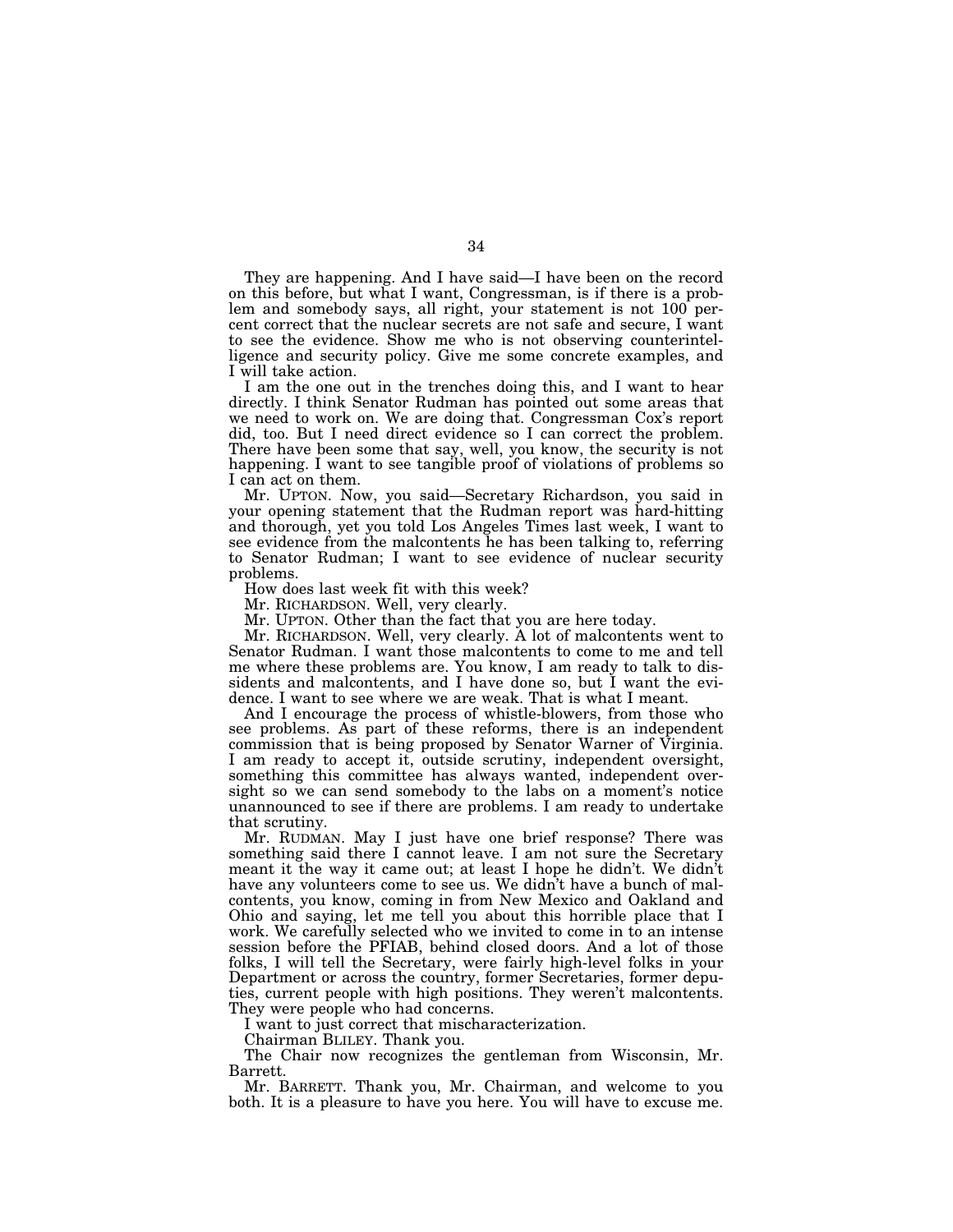I just came in late, and, frankly, I am just trying to get up to speed on this, so some of my questions might be pretty elementary. They pretty much relate to the whole issue of external regulation, and I know, Senator Rudman, that you were the one who basically chaired the report or put the report together.

In preparing this report did your panel make recommendations as to whether the Department's nuclear programs should be subject to external regulation?

Mr. RUDMAN. Would you define "external regulation" for me?

Mr. BARRETT. No, I won't. I am not saying that to be flippant. I am just curious so I have a better understanding as to whether you did look at the whole issue of external regulation.

Mr. RUDMAN. We did not. That was not within our charge at all. We looked at security issues alone. And the answer is no.

Mr. BARRETT. Okay. Just because it wasn't part of the charge.

Mr. RUDMAN. It was not at all.

Mr. BARRETT. I may be showing you my ignorance, but I want to be sure I understand exactly what the panel did.

The Defense Nuclear Facility Safety Board, what do you see as its role, and what did the panel see as its role?

Mr. RUDMAN. Well, they are an oversight group. There are several others. We seriously question whether they have been working the way they should work. We believe that one of the reasons none of these oversight groups works very well is it is too much bureaucracy to layer.

I will disagree with an earlier statement that the Secretary made. I don't argue with the fact that you might need more security people, more FBI people, but I will tell you when you look at the slots, and all of the offices leading up above the laboratories all the way to the Secretary, I think it is so cumbersome up there, and that was the point of an interesting piece by a scholar at Brookings yesterday that was in the Wall Street Journal. I think you have got to slim the place down.

Mr. BARRETT. I understand that, but, again, so I understand the role of your panel, did it gauge the performance at all of that board?

Mr. RUDMAN. We did not particularly look at the performance of the board. We did not. We looked at the performance of another board, I think, with another name.

Now, what is the name of that one?

The Security Management Board, which was supposed to solve some problems, only met, I don't know, two or three times over a long period of time, and some of the members felt that they didn't accomplish very much, and I guess they were right.

Mr. BARRETT. Okay. And under your proposals would the defense board continue to exist? What role do you foresee?

Mr. RUDMAN. We have left that open. That is up to the Congress to decide. We believe that Senator Warner has made a pretty good proposal on the Senate side. It was made before the report was written, so we embodied it in this report as an independent oversight board. Now, the Secretary might want other oversight boards, but I would think one good one over this part of the agency would suffice.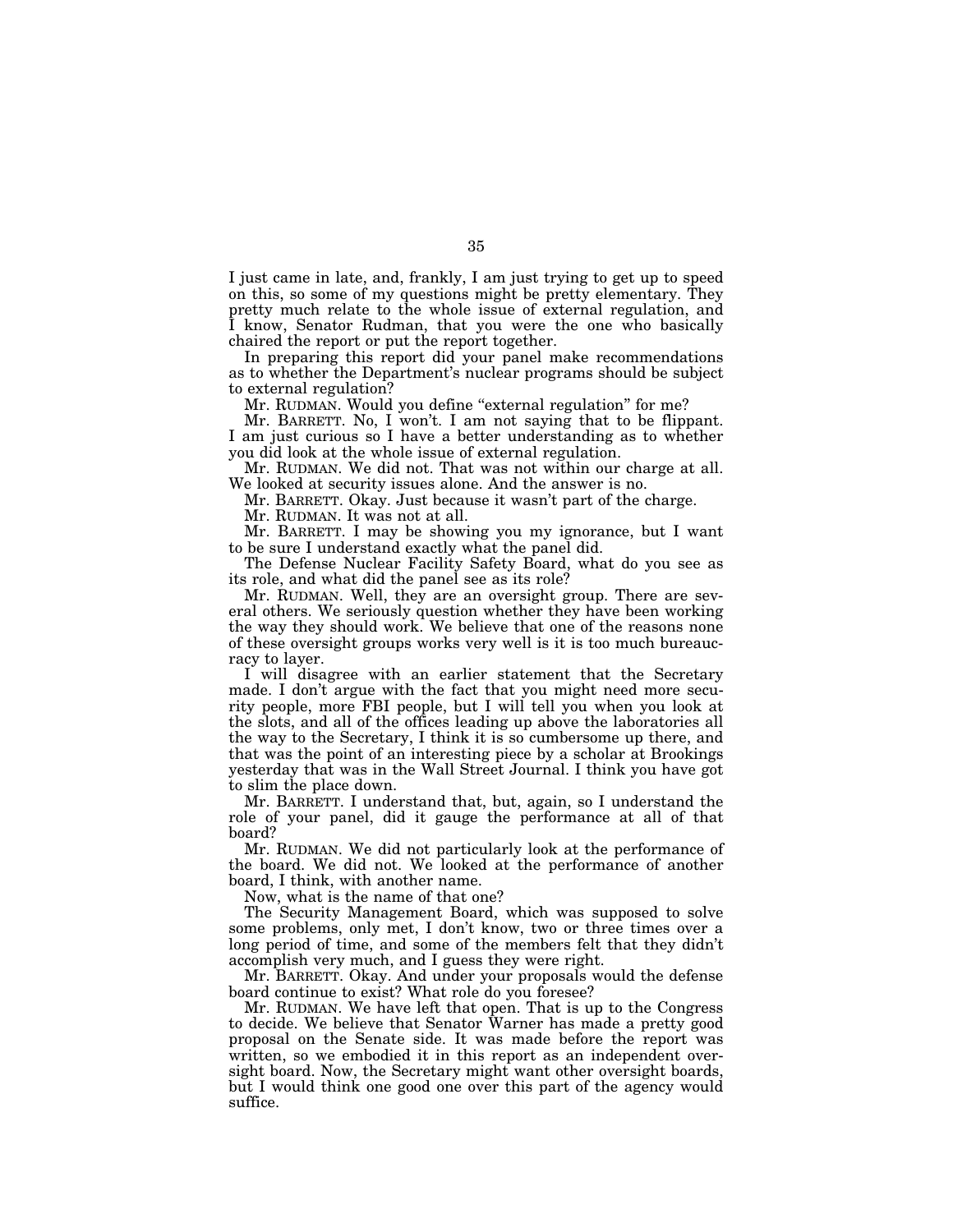Mr. BARRETT. Would your recommendations about a new oversight agency, is that—again, is that driven by the security concerns?

Mr. RUDMAN. It is driven by a history that there has not been sufficient oversight. And let's face it, Secretaries of departments as big as this one have a lot of other responsibilities. If you have a good independent oversight board that reports directly to you, made up of outsiders that you pick carefully, they can be of enormous help. I might point out that is precisely what the PFIAB is of the President of the United States.

Mr. BARRETT. The reason I ask you about security, there are other issues with nuclear facilities like health and safety. Who would oversee those issues?

Mr. RUDMAN. The Secretary is better to answer that question. We did not address that.

Mr. BARRETT. Okay. Mr. Secretary, again, if the defense board were not to exist, what would be the—who would be responsible for the health and safety concerns at the facilities?

Mr. RICHARDSON. Well, under my reorganization, health and safety are given top priority, and I think they should be. We have an Office of Safety, an independent oversight board and Office of Safety that exists today. Safety has to be a top priority. I think that every entity should be subject to health standards. I don't think anybody should be immune just because you are a nuclear weapons complex. I think that there should be independent oversight across the board.

Now, I am willing because of the importance of nuclear weapons work, because of the security concerns that have been raised, to give the nuclear weapons area an Under Secretary, an organization of some kind, to better streamline. But I am wondering whether we are excluding from proper oversight an entity that like anybody else, like me, like you, should conform to certain safety and health standards.

Mr. BARRETT. Thank you, Mr. Chairman.

Mr. UPTON [presiding]. Thank you.

Mr. Cox.

Mr. COX. Thank you very much.

I would like to pick up on the topic that was under discussion a moment ago, and that is the malcontents, the people that are coming in and talking to you, because I know that the Secretary feels that he needs more evidence that these problems exist or that otherwise we are—actually I ought to let you tell me what you think about why you are saying you need more evidence. What do you mean by that, Mr. Secretary?

Mr. RICHARDSON. Well, what, Congressman Cox, I will do is go straight to your—the claim in your report that you made, and that was that there were serious severe security problems remaining. And I didn't get the sense in your report that the—which was completed in December—that you had acknowledged the number of measures that we have made, and that was my reference. Now, again——

Mr. COX. I mean today. By the way, as you know from having read the classified as well as the unclassified report, and now enough of this has been made public that we can state is it here,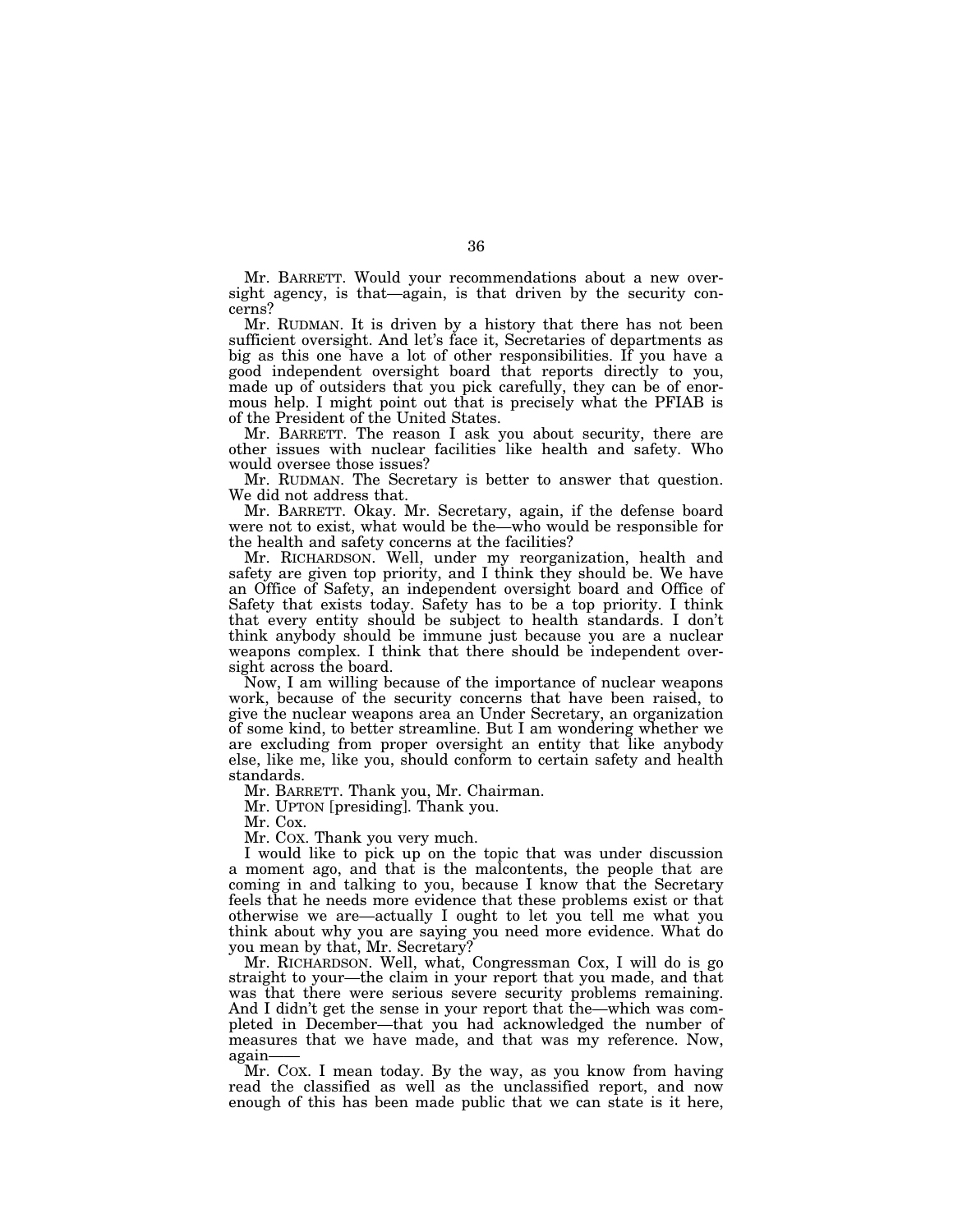the source for that is Ed Curran, who testified under oath, and we quoted from him with quotation marks around what he said in the transcript.

Mr. RICHARDSON. But very clearly to you in open testimony amended that to say-

Mr. COX. No. No, it was not testimony, it was on a Sunday news show months later.

Mr. RICHARDSON. Well, he very clearly stated that at this point we had achieved 85 percent of our reforms.

Mr. COX. No, what he told us under oath it was going to be sometime in the year 2000 before we could get around to this.

Mr. RICHARDSON. I wish Mr. Curran were here, but he contradicts what you are saying.

Mr. COX. Well, he never did.

Mr. RICHARDSON. Well, I think you should ask him.

Mr. COX. Let me not argue with you here, because I think the problem we are having is that we have now, the President's advisory board coming to us, and they did a very fine job, and their criticism of them was much more harsh than what was in our select committee report. And what they are saying is that they listened to people in a setting that permitted them to let their hair down. These weren't malcontents that walked in.

I guess my question is what would happen if we said instead of PFIAB, the President's Foreign Intelligence Advisory Board, giving people that they selected the opportunity to come in and say, you are not going to be terminated for what you tell us, there is no transcript made of what you said, we are not going to in any way interfere in the process of taking your testimony with what it is you have to say; what if instead we had to wait until somebody in a much more formal way had to come in and talk to you, the Secretary. Would we ever know anything?

Mr. RICHARDSON. I have not discouraged this process of either of you or Senator Rudman talking to anybody he wants. In fact, I have rewarded somebody who I felt was a whistle-blower who made a difference, who persisted, a man by the name of Mr. Trulock, who provided a lot of evidence to your committee. So I don't care who talks to you. I don't care what scrutiny you put me under. All I want is if you have evidence of problems, that you tell me about those problems; and second, if there is progress being made, if there are changes being made, if these changes are working, as Mr. Curran and others are trying to implement, that you acknowledge it. That is all I am asking. And I fail to see that acknowledgment of the dramatic steps that we have taken.

Mr. COX. As you know, our report was written in December 1998, and it was accurate as of that date. So I would ask the chairman of the Investigative Task Force and the president of the President's Foreign Intelligent Advisory Board, who is with us today, who I wish to commend for your work, what has changed, and do you discount the evidence that you heard in these interviews that you conducted? Is there enough change now that we are in June that we can say these problems are behind us?

Mr. RUDMAN. No, of course not. And I don't think the Secretary it seems like ships passing in the night. I don't think the Secretary is testifying here today that everything is safe and secure. I think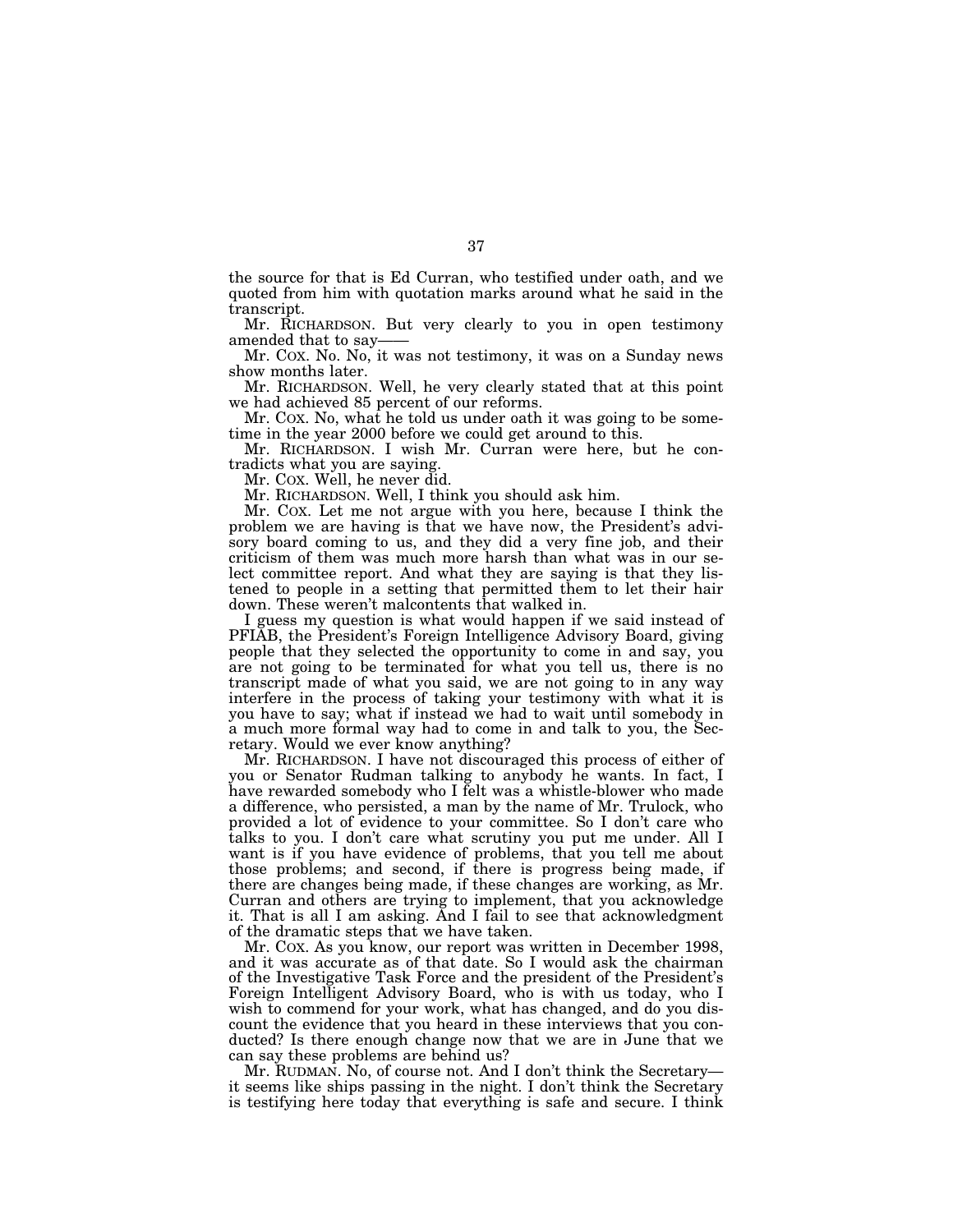the Secretary is probably saying they put a lot of things in place to try to make that happen. I will tell you unequivocally I don't believe that no matter what they do, with all the—if you passed a bill tomorrow, the President signed it, you did exactly what we said, created an agency within the Department, kept counterintelligence reporting to the Secretary, did all of that, it will take a couple, 3 years before you can have an assurance that you got a safe situation out there. Counterintelligence, poly graphing, all of this takes enormous amounts of time.

No, I don't think that it is safe now. I don't think the Secretary does. But let me just disagree with one thing so everybody knows where I am coming from. There is not a question of whether or not you can prove that the Cox committee's findings were all right, or some were right and some were wrong. You and I have discussed this, Congressman Cox. We say in our report, we agree with a lot of it; we don't agree with all the conclusions. And people can disagree on the same intelligence analysis.

What we do say is that it is the opportunity for espionage that your committee essentially reported on, that Mr. Trulock reported on, that was of extraordinary importance to the country, is the opportunity—it is the opportunity for further mischief that we are concerned about. We think the one way that you get that changed is by streamlining this agency and making it very, very functional and reporting directly to the Secretary. That is what we think.

Mr. COX. My time is expired. I wonder if I might just ask for a brief update on very important issue in your report. In the President's Foreign Intelligence Advisory Board report, you state that remote dial-up access to unclassified networks without any monitoring by the lab is possible at least as of the date of your report. Is that still possible? Do we still have problems with-

Mr. RUDMAN. I have someone here who is an expert in that area from the Intelligence Community. If you will give me 30 seconds, I will answer your question.

We cannot give you any more information that is more current than 13 days ago; 13 days ago that statement stands. Possibly something has done to change it. That was true 13 days ago.

Mr. COX. With your permission I would ask the Secretary then to respond.

Mr. RICHARDSON. I think it applies to unclassified systems only.

Mr. COX. Yes. We are talking about the unclassified network, such as the network to which the millions of lines of nuclear codes were transferred.

Mr. RICHARDSON. I understand that there is a firewall up, and the only thing that is accessible is the Web pages and the unclassified provisions. So there is a firewall.

Mr. COX. Has that changed in the last 13 days?

Mr. RICHARDSON. Yes. In the last month.

Mr. COX. I just wonder if you are talking about before or after the 13 days ago date that Mr. Rudman is talking about.

Mr. RUDMAN. Congressman, let me just say—and we are in an open session, and you know this is—PFIAB deals with these issues all the time. This is something I know something about. I don't take any confidence whatsoever from the statement I just heard, that the Secretary may believe it, but I suggest he talk to some ex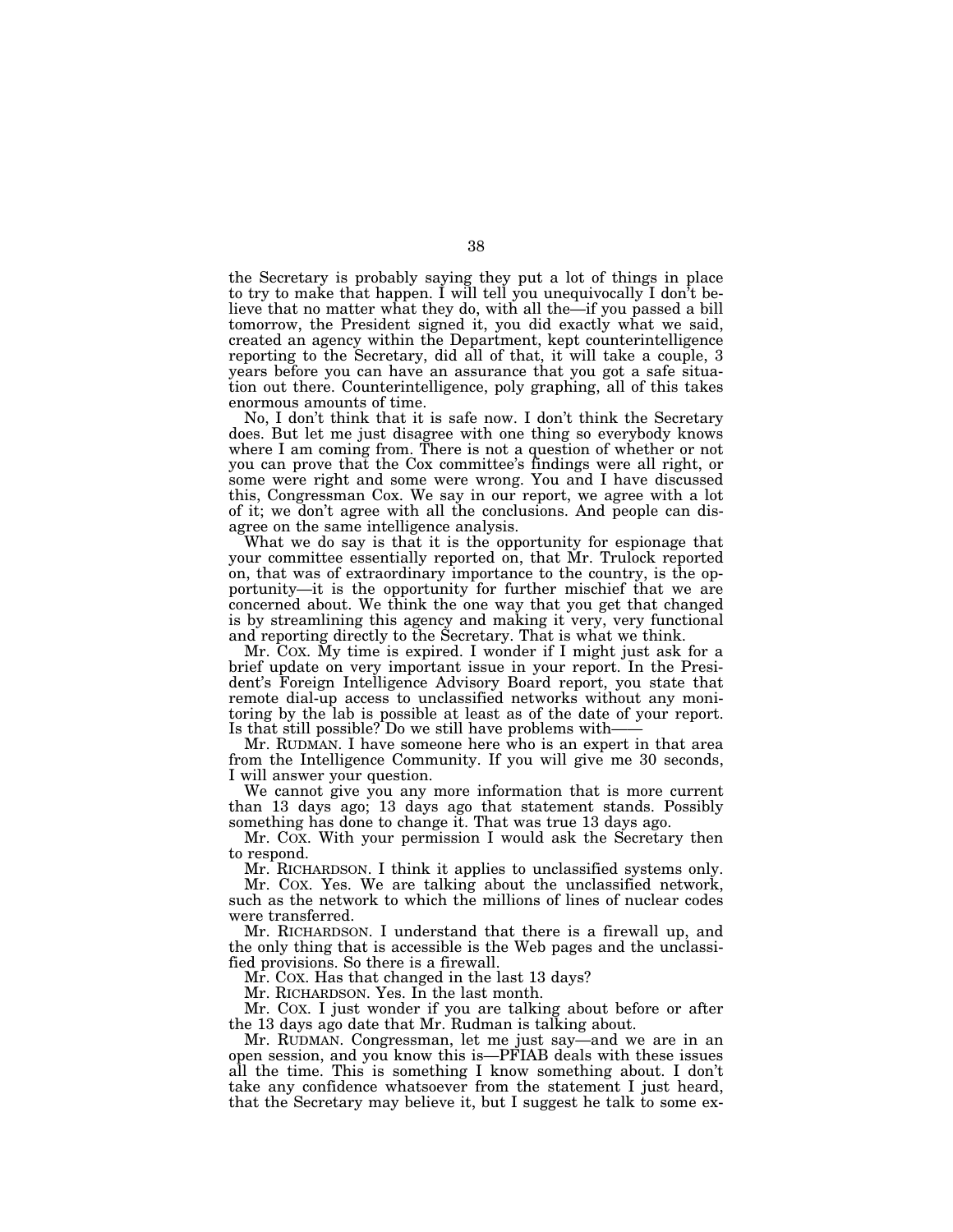perts in cyberpenetration. These firewalls are penetrated all the time, and that is all I want to say. But it has got to be looked into very closely. And quite frankly, we have people that we have talked to that are the world experts on this issue, and I expect you could talk to them, too. I am sure the Secretary will.

I just don't think we ought to give people assurances about things we are not certain of. This did not happen on Bill Richardson's watch. He is not responsible for what happened, he is trying to fix it, and I don't think he ought to try to defend something that he can't defend. That is my honest opinion. I will tell you what I think here.

Mr. RICHARDSON. I am not trying to defend it. You asked me a question whether firewalls have been set up, and I answered yes. Are they perfect in the unclassified area? No. The firewalls that deal with security and classified information, we are going through a stand-down right now to determine that. My people tell me that they are. Again, we need time to do this right. And that is exactly what we are doing.

Mr. COX. Mr. Chairman, I thank you, and I wish again to thank both of our witnesses, which I should have done at the outset of my time, for the energy and work that have you been in here, and notwithstanding what I take to be a little defensiveness on the part of the Secretary, we do recognize the work that you have done, and I publicly recognize it and wish to do so here again today.

And insofar as Mr. Curran is concerned, I think it is pretty clear that what he was telling our committee he was telling us in real time at the end of 1998, and what he has said subsequently is that that situation has been changed, and I think it is your point here today that you are trying to accelerate that process where we were at the end of 1998, when our committee was investigating this, was that we were off in the year 2000. And you hope now you can accelerate that. And obviously the purpose of this oversight is to help accelerate that process, and we take very seriously the expressions of Senator Rudman that we shouldn't have to wait for a newspaper account or media reports or what have you in order to do our job up here, and the extent of our job here today is to continue to focus white heat on this. That is what we intend to do. I thank the chairman.

Mr. UPTON. Mr. Burr.

Mr. BURR. Thank you, Mr. Chairman. Mr. Secretary you have used some words over and over again. One of them is ''polygraph.'' let me just ask you, the Washington Post yesterday reported that the first DOE employees to be polygraphed under the new program, and the only ones so far, are 57 of the 60 members of the counterintelligence staff. Is that an accurate report in the Washington Post?

Mr. RICHARDSON. Yes, because we are the source of that. I think it is close to 60 now.

Mr. BURR. Let me ask you, do you know Stu Nagurka? Am I correct?

Mr. RICHARDSON. Yeah. He is my press Secretary.

Mr. BURR. Is he here today?

Mr. RICHARDSON. I don't see him.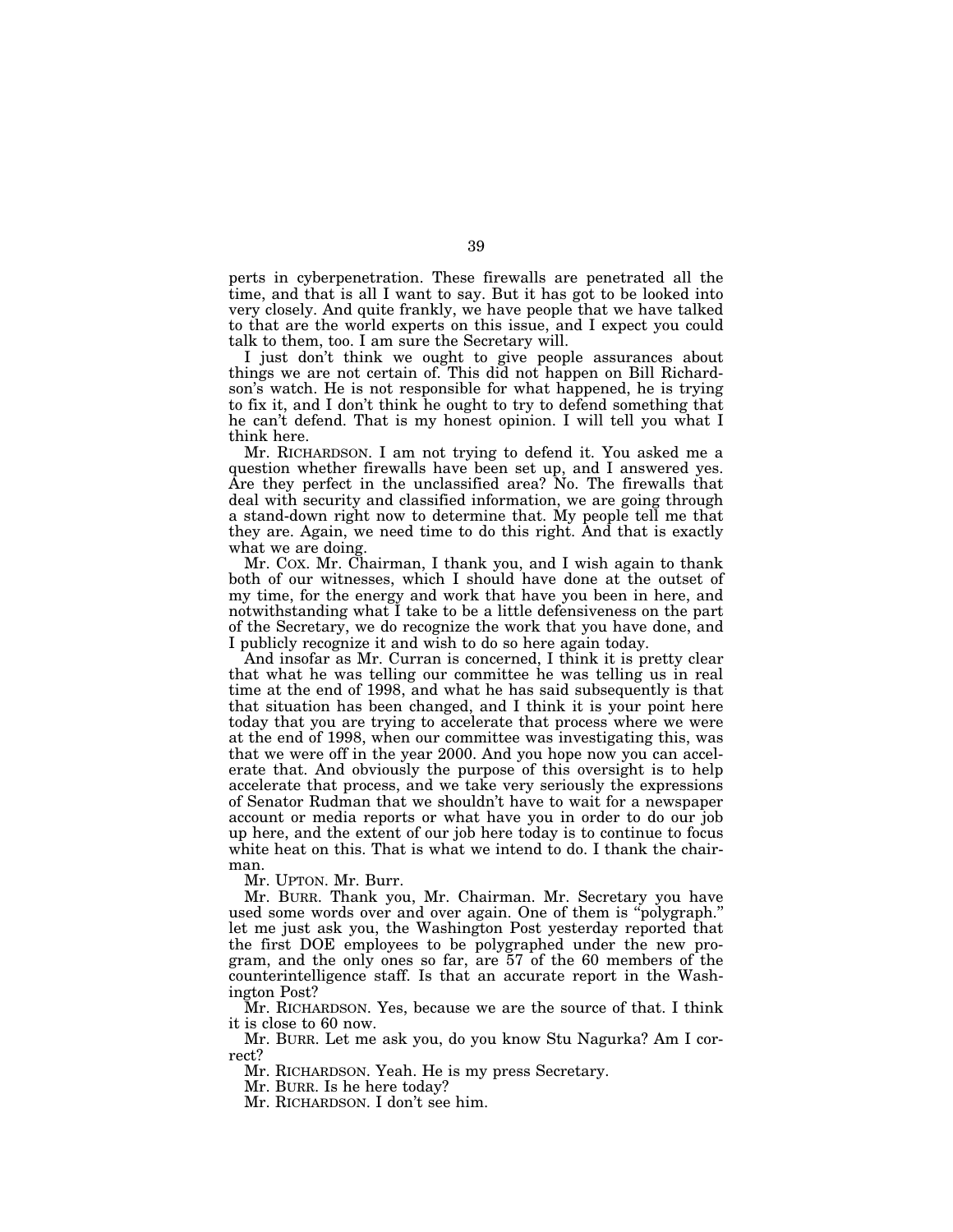Mr. BURR. Let me read a statement that he made on May 30 to the Sacramento Bee. The Energy Department spokesperson said orders have gone out for a large number of Department scientists to be subjected to periodic lie detector tests. I know they have begun, Nagurka said.

Is that an inaccurate statement on his part that, in fact, poly graphs had begun with Department scientists?

Mr. RICHARDSON. His statement is accurate. He said order.

Mr. BURR. No, his statement says, I know they have begun. They have gone out, I know they have begun.

Mr. RICHARDSON. The orders have begun.

Congressman, let me just tell you about poly graphs, because this was a very controversial provision that I approved amidst great opposition within the labs, within the bureaucracy, within the government, within civil liberties groups. If we are going to do poly graphs—and by the way, they began in April, I believe the 27th. When we have polygraphs, you have got to be careful how you do them. They have to be based on national security.

Mr. BURR. So all scientists are not going to go through a polygraph.

Mr. RICHARDSON. That is correct.

Mr. BURR. Let me ask you about the contract, if I could. You stated earlier that you would consider the University of California contract based upon the facts. And I would like to look at some of those facts. Does the contract as written currently require the University of California to carry out the security directives that are set by the Department of Energy?

Mr. RICHARDSON. Yes. All our contracts have—ensure that security and other aspects are adhered to, yes.

Mr. BURR. Did you in 1995 in a letter to Secretary O'Leary ask her to open up the bidding process so that people could bid against the University of California for the Los Alamos contract?

Mr. RICHARDSON. Yes, I did.

Mr. BURR. To your knowledge, has the university ever been penalized through a fee deduction based upon their annual evaluation rating that is done by the Department of Energy?

Mr. RICHARDSON. The policy now is that the subcontractor is penalized, and I believe at the time when I was a member of this committee, which has been my policy, which is that there should be open competition for all contracts.

Mr. BURR. In fact, is there not an annual evaluation rating that is done by the Department of Energy on all their contractors?

Mr. RICHARDSON. No, not on every contract. For some contracts the University of California contract—there is at least a yearly component, yes.

Mr. BURR. In fact, one of those components is an evaluation performance on safeguards and security. And one was done last year on the University of California where they received a rating of excellent by the Department of Energy. Given what you know today, did somebody at the Department of Energy make an inaccurate evaluation?

Mr. RICHARDSON. I don't know about that test. I do know that——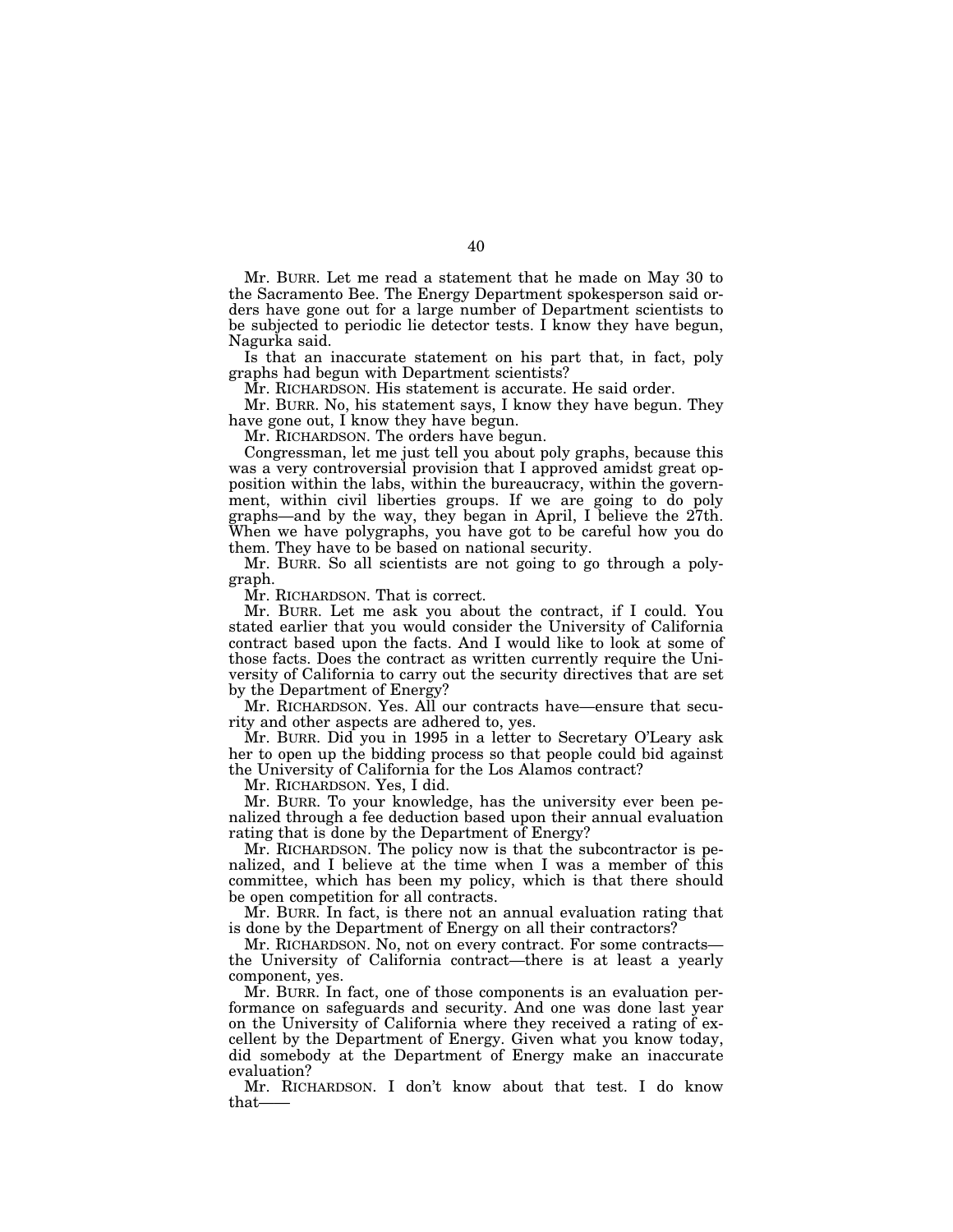Mr. BURR. These are the ratings that DOE gives their contractors based upon their performance.

Mr. RICHARDSON. I don't know if that is accurate. I have never heard of that excellent rating. When I recently conducted very extensive security reviews in Los Alamos, which is the University of California, main contractee, did not receive an excellent rating. In fact, it was marginal. It was marginal. So I don't think your report is up to date.

Mr. BURR. I would challenge you to go back and look at the internal evaluation done for the purposes of whether there was a deduction of their fee based upon their lack to reach a good or above rating.

Let me ask you again, given what you know today, would you consider—not asking you for a definitive answer—would you consider a cancellation in their contract?

Mr. RICHARDSON. I can't give you that answer. I will make a judgment at the end of the term, and it is going to be based on whether they have performed well on security, whether they have achieved their scientific goal.

Mr. BURR. Do you believe they have fulfilled their security requirements based on——

Mr. RICHARDSON. Congressman, I don't want you to blame the University of California for the security problem. You should blame the Department of Energy personnel. You should blame Los Alamos. It is a collective blame. To set up the University of California as a straw man I don't think makes sense. Now, that doesn't mean that we shouldn't look at every contract, as I have, and I have generally recompeted almost every one, despite a lot of political pressure to the contrary. When the University of California contract comes up—and it is not up for a year, year and a half-

Mr. BURR. It is not up until 2002, and with all due respect to you, I certainly appreciate the effort that you have made. Part of my questions are to distinguish—if I could, Mr. Chairman—are to distinguish whose responsibility it is. We have tended to watch a process that I think Senator Rudman's committee has said that there is a tremendous lack of confidence that exists with the current DOE employees to carry out any internal revamping of the security measures at these facilities. Clearly that is substantiated if the DOE internal performance rating was an excellent on security and-

Mr. RICHARDSON. Congressman, that was before I came, and I don't know who did that. That is one of the reasons we need to reform the Department, because you get these ratings that are obviously wrong. That is what I want to change.

Mr. BURR. So your statement would be then, it is the Department of Energy's responsibility, it is not the University of California?

Mr. RICHARDSON. The Department of Energy contracts with the University of California. It should be a collective responsibility. It is not just one or the other. The University of California needs to do better on security. That is painfully evident. I am not taking that out. I am also saying to you, which maybe you are having difficulty accepting, is that we have made dramatic progress on security and counterintelligence with the labs, with the University of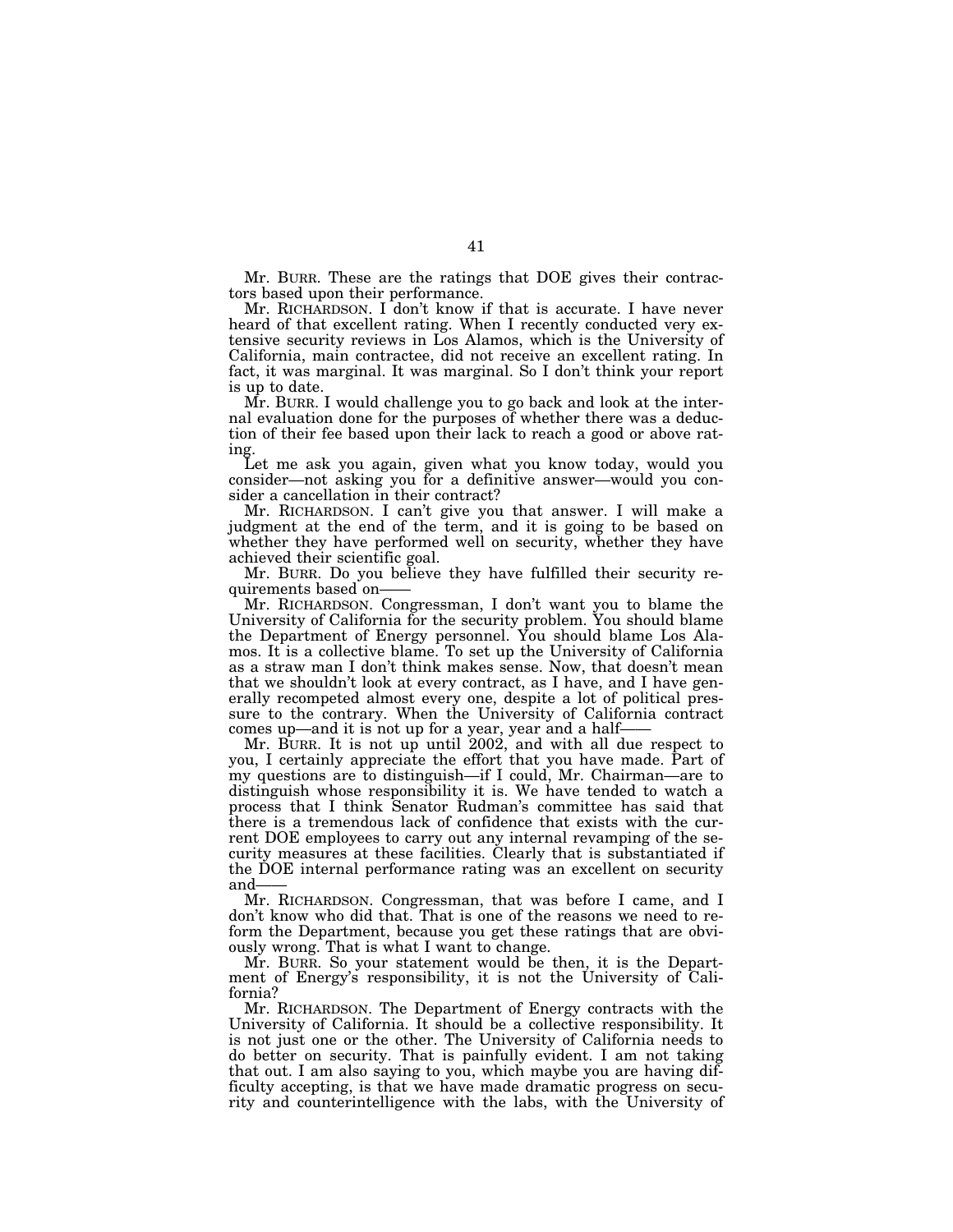California. The University of California has just undertaken a review of their own. Nobody is disputing that there have been security lapses. We are trying to fix it.

Mr. BURR. I appreciate the chairman's indulgence and would, just for the record, make the Secretary aware that the current contract runs out in 2002, but based upon the requirements, if the government were to open the bid process, the Secretary would have to notify the university by the end of next year. And my question didn't deal with the whether we would open the bid process, it dealt about would the Secretary, based upon his findings, consider cancellation of the current contract, which is certainly within the purview of the Secretary. And I yield back.

Chairman BLILEY. The gentleman from Pennsylvania, Mr. Greenwood.

Mr. GREENWOOD. Mr. Chairman, Secretary Richardson, I think my constituents would be a little bit surprised had they been aware of the fact that there were so many thousands of visitors going through these weapon laboratories. I think they would even be a little more surprised to learn that a lot of them were foreign visitors; might be shocked to learn that those foreign visitors were from countries like China. They would probably be knocked over if they knew that some of those Chinese visitors were intelligence officers, and they just wouldn't believe it at all if we told them that some of them were known spies. But all that seems to have been the case.

It is my understanding that the Department's Inspector General reviewed the last two Department status reports to the President of nuclear security, one in 1997 and one in February of this year. And the IG recommended that the security risk posed by the foreign visitors' program be upgraded in the reports and flagged for the President. But DOE, as my staff tells me, didn't do that, and at least once under your tenure that was the case.

Can you help us understand why the Department did not concur with the IG's recommendations for flagging this issue for the President?

Mr. RICHARDSON. Well, I don't know where your staff is getting this information. I do not believe I ever received any report like that. I can tell you that we have dramatically upgraded the foreign visitors' program. This was part of President's Clinton's Presidential Decision Directive 61.

Mr. GREENWOOD. I am told—if I may interrupt—the answer to your rhetorical question was from the Inspector General in the Department of Energy.

Mr. RICHARDSON. Well, you know, this is news to me. I believe very strongly that we have upgraded the security of this program. You know, I can say to you that the majority of the Congress has agreed with me, to keep the foreign visitors' program. Some of the measures that are in the armed services bills such as moratoriums, are a bad idea and other very strong controls over the foreign visitors' programs are good, and we will go further. But I am not aware of the inspector general saying anything to me or giving me a report about flagging the President on anything.

[The following was received for the record:]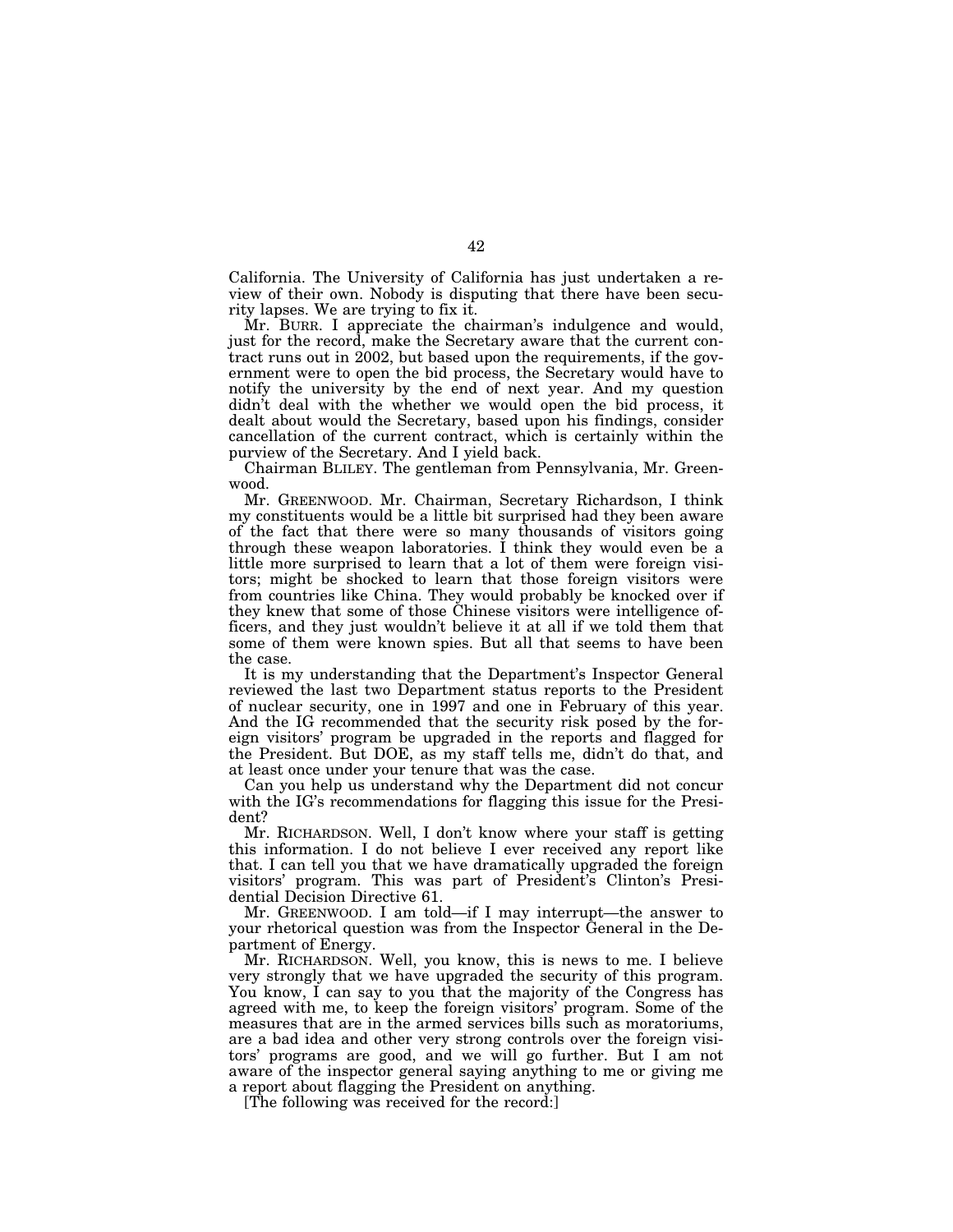As indicated by the actual Accountability Report excerpted below, the President has been fully informed of counterintelligence matters at the Department and had as a result, on February 11, 1998, issued a national security directive (PDD-61) to the Depamment to make improvements in this area. As the Report also indicates, the Department was reporting its progress in implementing these improvements as an emerging issue, including, as stated in the Report, the preparation and submission of an action plan to the President's National Security Advisor. This action plan was submitted to the White House on November 13, 1998. Although the Inspector General criticized the Department for not further elevating these issues in the Accountability Report, the Department believed that these counterintelligence matters had already been reported to the President through other communications, as evidenced by the President's issuance of PDD-61. Consequently, the Department did not agree with the Inspector General recommendation.



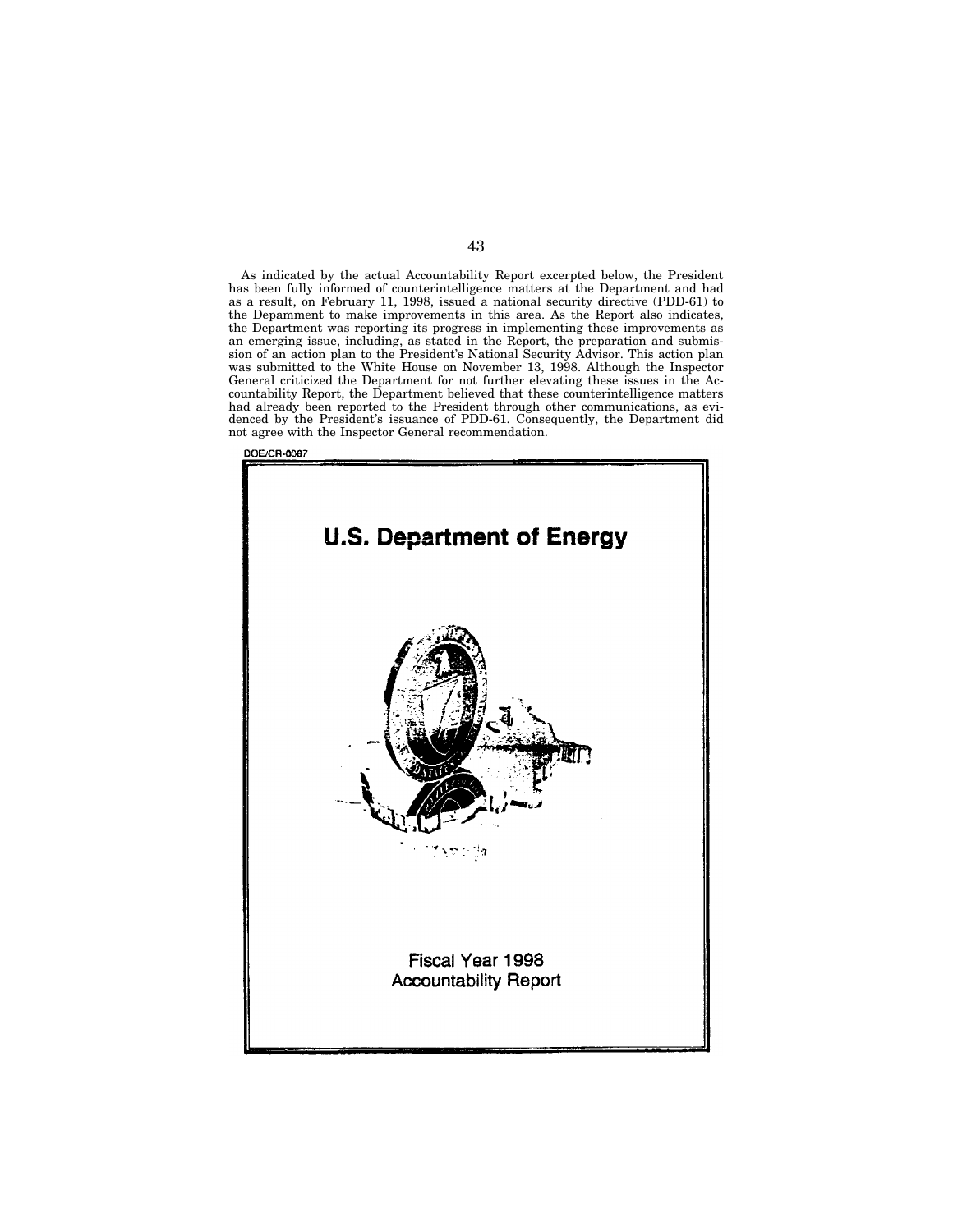Department of Energy FY 1998 Accountability Report



National Ignition Facility

NS 2: Replace Nuclear Testing with a Science-Based Stockpile Stewardship und Management Program

Since the United States stopped nuclear testing in 1992, the Department of Energy has been working on replacing underground testing with a science-based program of stockpile stewardship. The Accelerated Strategic Computing Initiative is a program being developed to help maintain our existing aging stockpile through advanced simulation and modeling. In FY 1997, a major milestone was achieved with the installation of a one trillion operations per second computer system. In 1998, DOE developed a three-triliion operations per second computer system which will provide weapons simulations that are larger and more complex than ever before. DOE's objecuve is to have a 100 inliion operations per second capability in place by 2004.

The National Ignition Facility, an experimental physics facility, is now under construction at the Lawrence Livermore National Laboratory in California This facility will enable scientists to achieve the highest possible temperatures and densities analnable in a laboratory, simulating those that occur in the detonation of a nuclear weapon. Completion of the new facility. which was on schedule and on cost at the end of FY 1998, is planned for October 2003 although the first experiments are expected to be conducted in the facility by 2001. Project activities in FY 1998 included final site preparation, the award of two building construction contracts, and the establishment of manufacturing capacity at optic vendors.

Subcritical experiments are providing an improved understanding of certain dynamic material properties of plutomum, the fissile material in most nuclear weapons primaries, and are considered essential for assessing nuclear warhead reliability and safety in the absence of nuclear testing. These experiments also make a significant contribution to maintaining nuclear testing readiness. Only two experiments were conducted in FY 1998 although extensive preparatory work was completed for additional experiments expected to be executed early in FY 1999.

Management considers the Department successfully on track toward meeting this strategic objective.

NS 3: Ensure the Vitality of DOE's National Security **Énterprise** 

Meeting nanonal security requirements in this post Cold-War era has required the Department to reevaluate its nuclear weapons complex. Downsizing and modernization activities at several DOE sites will ensure that the U.S maintains an appropriately-sized, costeffective, safe, secure, and environmentally sound national security enterprise. Two key activities were underway in FY 1998. The first, the reestablishment of the Pit Production Program at the Los Alamos National Laboratory, is on schedule, and in February 1998, the first early development unit pit was successfully produced. A cerufied war reserve W88 pit is scheduled to be available in FY 2000 to meet DoD requirements. The second activity, the resumption of Enriched Uranium Operations at the Y-12 Plant in Oak Ridge, began in FY 1997. Scheduled activities in FY 1998 were partially delayed until FY 1999 when the final phase of the resumption is expected to be completed.

## Counterintelligence

In 1998, President Clinton mandated



immediate and significant changes to the Department's Counterintelligence Program. This mandate was the result of over half a dozen substantive studies critical of the Department's policies and procedures for handling foreign national presence at the national laboratories and our measures to counter the threats posed by these visitors. In response to the President's mandate, the Department created an independent Office of Counterinteiligence and launched a mayor initiative to enhance the protection of sensitive technologies against foreign intelligence

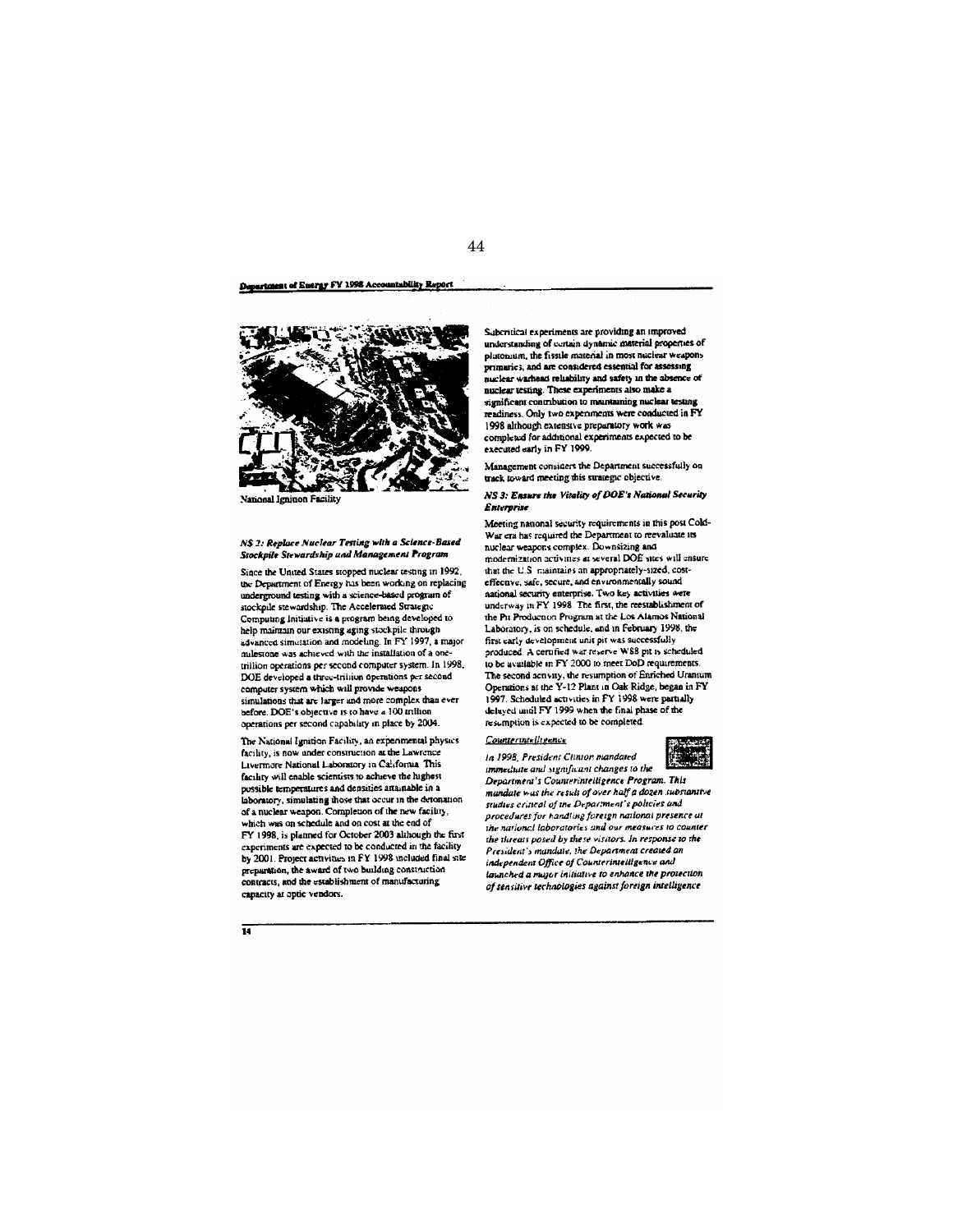45

National Security

and terrorist attempts to acquire nuclear secrets and other sensitive information from DOE laboratories. A 90-Day study conducted in FY 1998 resulted in a classified report with major findings and recommendations focused on:

- 1) accountability of laboratory directors for counterintelligence activities at their locations:
- 2) organization and management of the counterintelligence program:
- 3) security programs that support the counterintelligence mission;
- 4) weaknesses related to foreign visits and assignments:
- 5) the counterinselligence-cyber threat; and
- 6) FBI and intelligence community relationships.

The Department has delivered an action plan to the Assistant to the President for National Security Affairs that commits to achieving significant improvements in its counterintelligence program by adopting virtually all of the report recommendations.

Maintaining the capability to resume nuclear testing. consistent with Presidential direction, requires DOE to maintain test facilities and equipment at the Nevada Test Site and the nuclear testing skills of personnel at both the test site and the nuclear weapons laboratories Subcritical experiments, two of which were conducted this year at the Nevada Test Site, and specially designed test readiness exercises maintain test readiness stulls. In September 1998, a major exercise, that simulated a mass venting of an underground nuclear test at the site, exercised emergency response systems that could be needed during a nuclear test. Hundreds of experiments were conducted at weapons laboratory facilities during the year which exercised testing related skills and technologies

The Department's Emergency Response program provides a national capability to respond to any radiological emergency or nuclear accident within the<br>United States and abroad. During FY 1998, DOE radiological emergency response assets participated in 32 U.S. and Overseas exercises and 17 real-world events. Radiation accident management training was provided to 399 health professionals, and there was response to 224 calls for medical assistance.

Management considers our efforts in meeting objective NS3 to be on track.

NS 4: Reduce Nuclear Weapons Stockpiles and the Proliferation Threat Caused by the Possible Diversion of Naclear Materials

The Department takes an active role in reducing the global danger from weapons of mass destruction by reducing inventories of surplus weapons-usable fissile materials worldwide. Such efforts entail reducing our own weapons stockpite as well as international cooperation to dispose of surplus fissile materials, place excess materials under safeguards of the international Atomic Energy Agency, and reduce the demand for highly enriched uranium in civilian programs.

Since 1993, the U.S. has dismantled a total of 6,942 nuclear warheads that have been removed from the U.S. nuclear weapons stockpile. During FY 1998, 1,062 nuclear watheads were dismantied, meening our detailed dismantlement schedules in a safe and secure manner.

On the international front, DOE has been working closely with Russia to dispose of surplus Russian plutonium that is a potential threat to global security In

**Dismantiement of Nuclear Warheads** 

|                  |       |   | Actual |                    |   |      |     | Projected |            |      |          |    |    |
|------------------|-------|---|--------|--------------------|---|------|-----|-----------|------------|------|----------|----|----|
|                  | o     | м |        | ورست<br><b>IBC</b> | d | i de | 100 | ok.       | <b>CAM</b> | 1000 | $-0.000$ | жů | xx |
|                  | 200   |   |        |                    |   |      |     |           |            |      |          |    |    |
| i in the control | 400   |   |        |                    |   |      |     |           |            |      |          |    |    |
|                  | 800   |   |        |                    |   |      |     |           |            |      |          |    |    |
|                  | acc   |   |        |                    |   |      |     |           |            |      |          |    |    |
| Die Vallen of    | 1.000 |   |        |                    |   |      |     |           |            |      |          |    |    |
|                  | 1,200 |   |        |                    |   |      |     |           |            |      |          |    |    |
| 医腹泻              | 1,400 |   |        |                    |   |      |     |           |            |      |          |    |    |
|                  | 1,000 |   |        |                    |   |      |     |           |            |      |          |    |    |
|                  | 1,500 |   |        |                    |   |      |     |           |            |      |          |    |    |
|                  | 2,300 |   |        |                    |   |      |     |           |            |      |          |    |    |

FY 1998, 24 metric tons of Russian highly enriched uranium were converted to low enriched uranium under DOE monitoring. Monitoring trips to Russian facilities, where U.S officials observed facility operations subject to our agreement with Russia, have been successful.

 $\overline{\mathbf{15}}$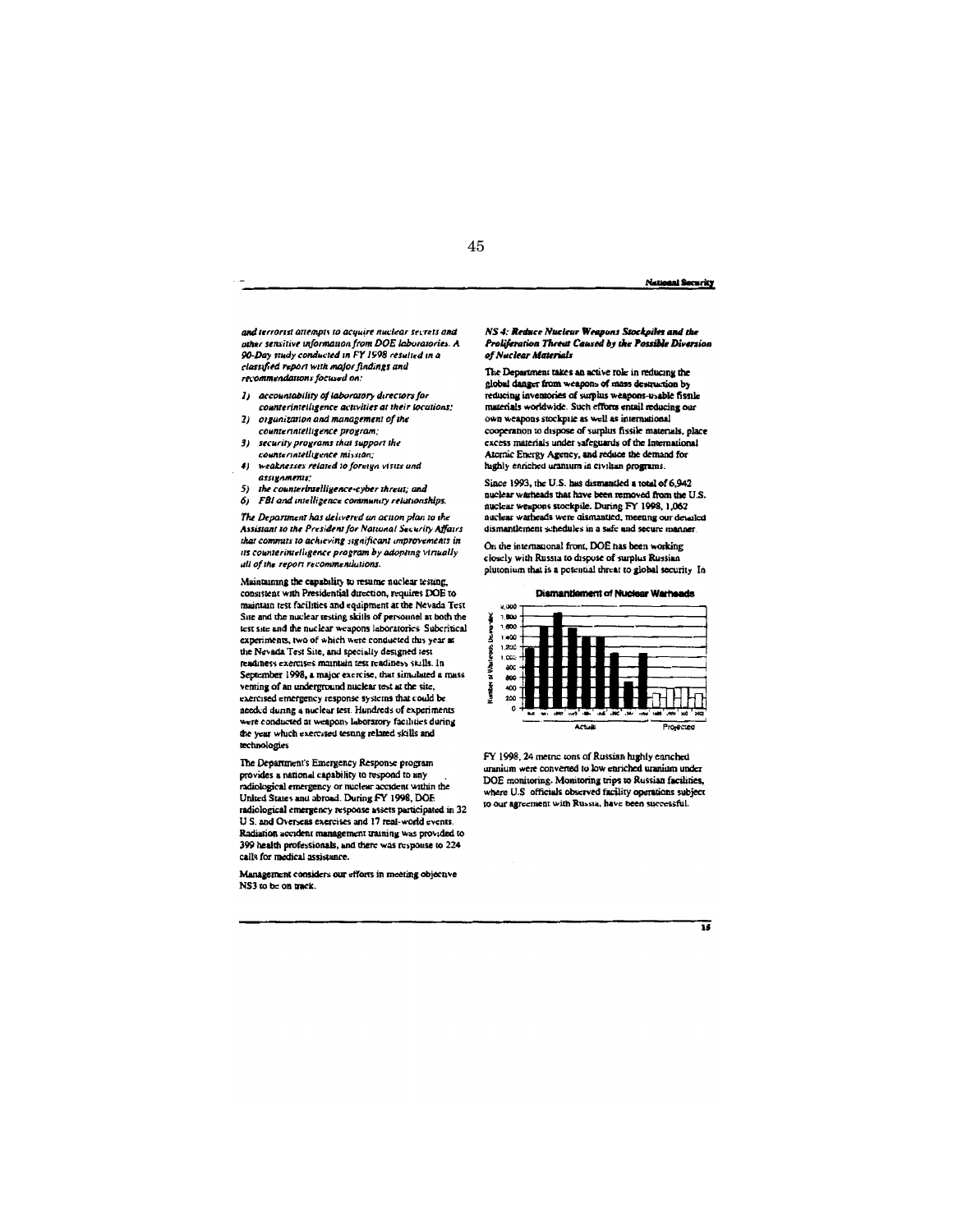

## **Department of Energy** Washington, DC 20585

February 12, 1999

THE SECRETARY

Federal Managers' Financial Integrity Act Audit Report Subject: Audit Report No.: CR-L-99-01

Dear Secretary Richardson:

We reviewed the Department of Energy's progress in implementing the Federal Managers' Financial Integrity Act of 1982. The review was made to assist you in determining whether the evaluations of the systems of management, accounting, and administrative controls were carried out in a reasonable and prudent manner by the Department for Fiscal Year 1998.

The Department's evaluation of its control systems was examined for compliance with requirements of the Federal Managers' Financial Integrity Act, the General Accounting Office's, "Standards for Internal Controls in the Federal Government," Office of Management and Budget Circulars A-123 and A-127, and Department of Energy Order 413.1, "Management Control Program." The results of the Department's evaluations of control systems have been included in an Accountability Report format, which is expected to be required by Office of Management and Budget in the future. This report, due annually no later than March 1, is intended to streamline reporting by providing critical financial and program performance information in a single report.

Our review was made in accordance with generally accepted Government auditing standards, which included tests of internal controls and compliance with laws and regulations to the extent necessary to satisfy the audit objective. Because our review was limited, it would not necessarily have disclosed all internal control deficiencies that may have existed at the time of our audit. We assessed the draft Accountability Report and Assurance Memoranda along with supporting documentation filed by selected Departmental organizations to determine whether the results of their evaluations were accurately reported. Follow-up work was also performed to determine what corrective actions the Department took on the problems reported for Fiscal Year 1997.

The Department was generally realistic in reporting deficiencies, and the Assurance Memoranda of key organizations were more timely this year than in the past. However, the draft Accountability Report classified the counterintelligence area as an emerging concern. This classification was selected even though the Department identified control weaknesses in this area, and extensive Presidential and congressional attention has been focused on the counterintelligence program. In addition, the report did not clearly indicate the nexus between the management statement on reasonable assurance and the 10 reportable problems challenging the Department.

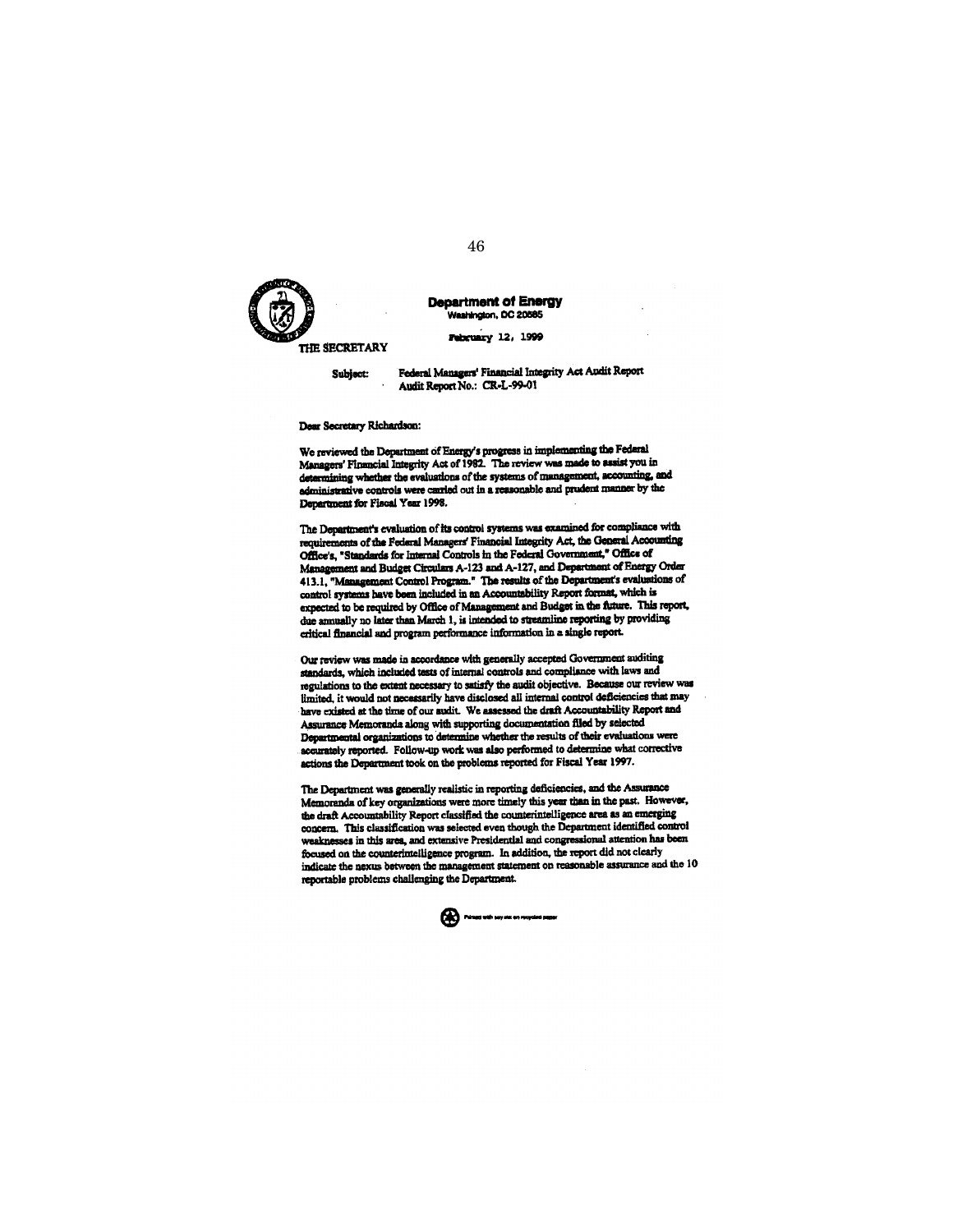Over the past several years, the Department has experienced dramatic changes. These included reductions in Federal staffing levels, budget restrictions and program redirections imposed by the Congress, continuing efforts to redefine the way in which the Department manages its management and operating contractors, and the adoption of performance-based contracting approaches. Implementation of these actions continues to represent significant changes in the internal control environment within the Department and warrants continued vigilance by management.

The Department was also in the process of remediating Year 2000 computer problems.<br>While a number of actions to refocus the Department's efforts in this area have been undertaken, continuing high-level management attention is necessary to ensure that these efforts are successful. To aid management, we have issued a number of Advisory Memoranda addressing problems such as project management, systems testing, embedded systems, contingency planning, and data exchanges. Management has generally committed to addressing these issues. As emphasized in our Memoranda, we believe that adoption of a risk-based approach is necessary to protect workers and members of the public from consequences associated with unanticipated failures of systems related to health and safety or national defense.

In making the review, we coordinated closely with the Department's Office of Chief Financial Officer. A summary of our observations and analysis is enclosed.

Sincerely,

Gregory H. Friedman Inspector General

Enclosure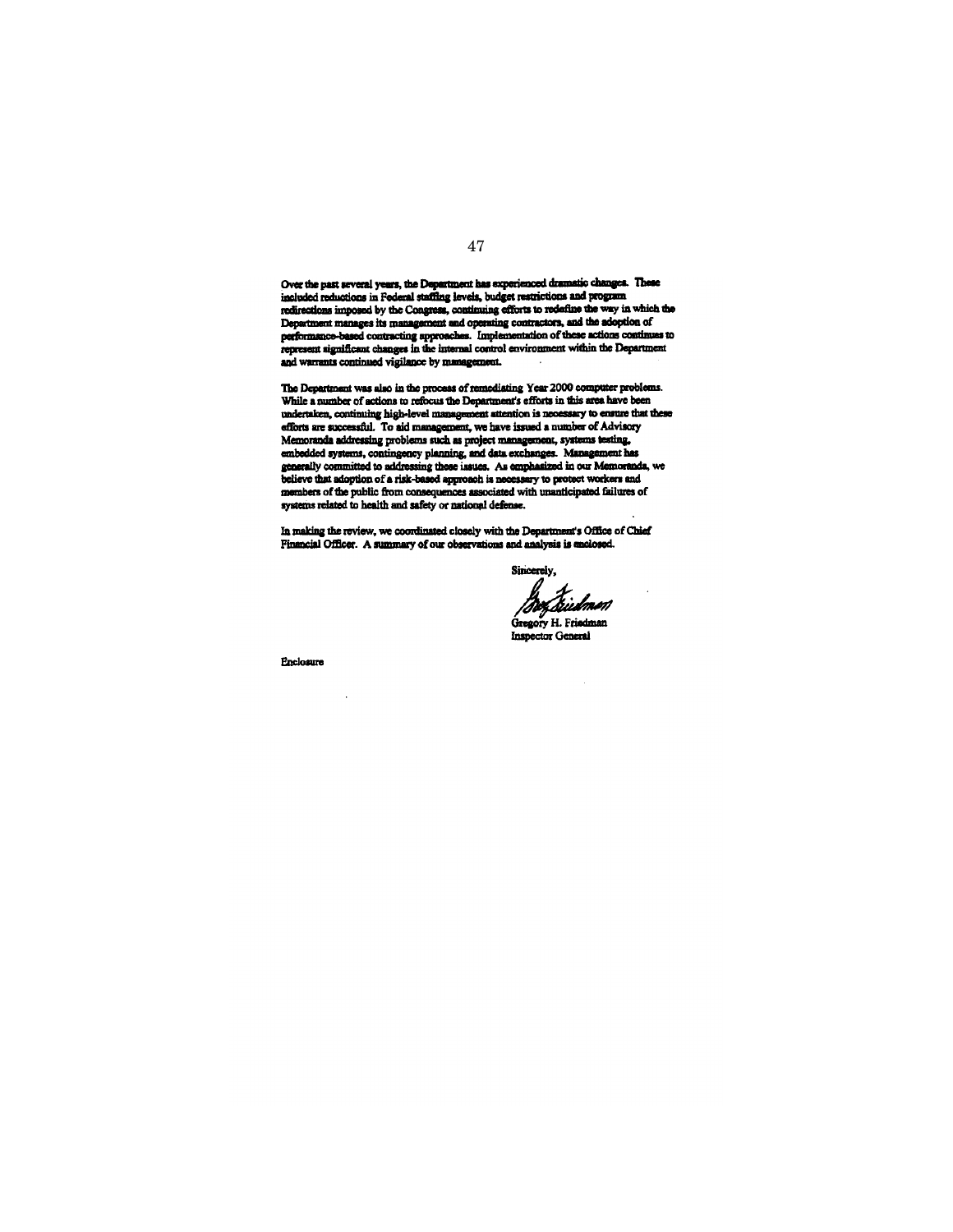Enclosure Page 1 of 3

Audit Report No.: CR-L-99-01

## <u>FEDERAL MANAGERS' FINANCIAL INTEGRITY ACT</u> ASSURANCE MEMORANDUM OBSERVATIONS CONCERNING THE MANAGEMENT CONTROL EVALUATIONS PROCESS

The Department of Energy has conducted the required Federal Managers' Financial Integrity Act (Act) evaluations and implemented Office of Management and Budget requirements. Generally, the results of management's evaluations were accurately reflected in the Assurance Memoranda of the Departmental elements. These evaluations were positive steps in establishing and maintaining a strong management control environment within the Department.

Presented below are our observations on the Department's management control evaluation process and the progress in correcting and identifying reportable problems, as well as areas of concern relating to the results of our review.

## **PROGRESS**

During Fiscal Year 1998, the Department continued to make progress in correcting previously reported problems. Fiscal Years 1997 and 1998 reportable problems are set forth in the Appendix. Through the issuance of a final rule on personal property and the integration of facilities management activities and improvement of financial and project systems, the Department has closed two problems previously reported: Property Controls and Infrastructure. Additionally, there has been improvement in the timeliness of Assurance Memoranda preparation and submission by key Departmental organizations this year.

# **AREAS OF CONCERN**

#### Counterintelligence

Over the last 10 years, at least six substantive studies have been issued on various aspects of the Department's Counterintelligence Program. These reports have been critical of the Department's policies and procedures for handling foreign national presence at the national laboratories and the counterintelligence measures in place to counter these threats. The Department reported this issue in the Secretary's Federal Managers' Financial Integrity Act Report for Fiscal Year 1997 as an emerging issue.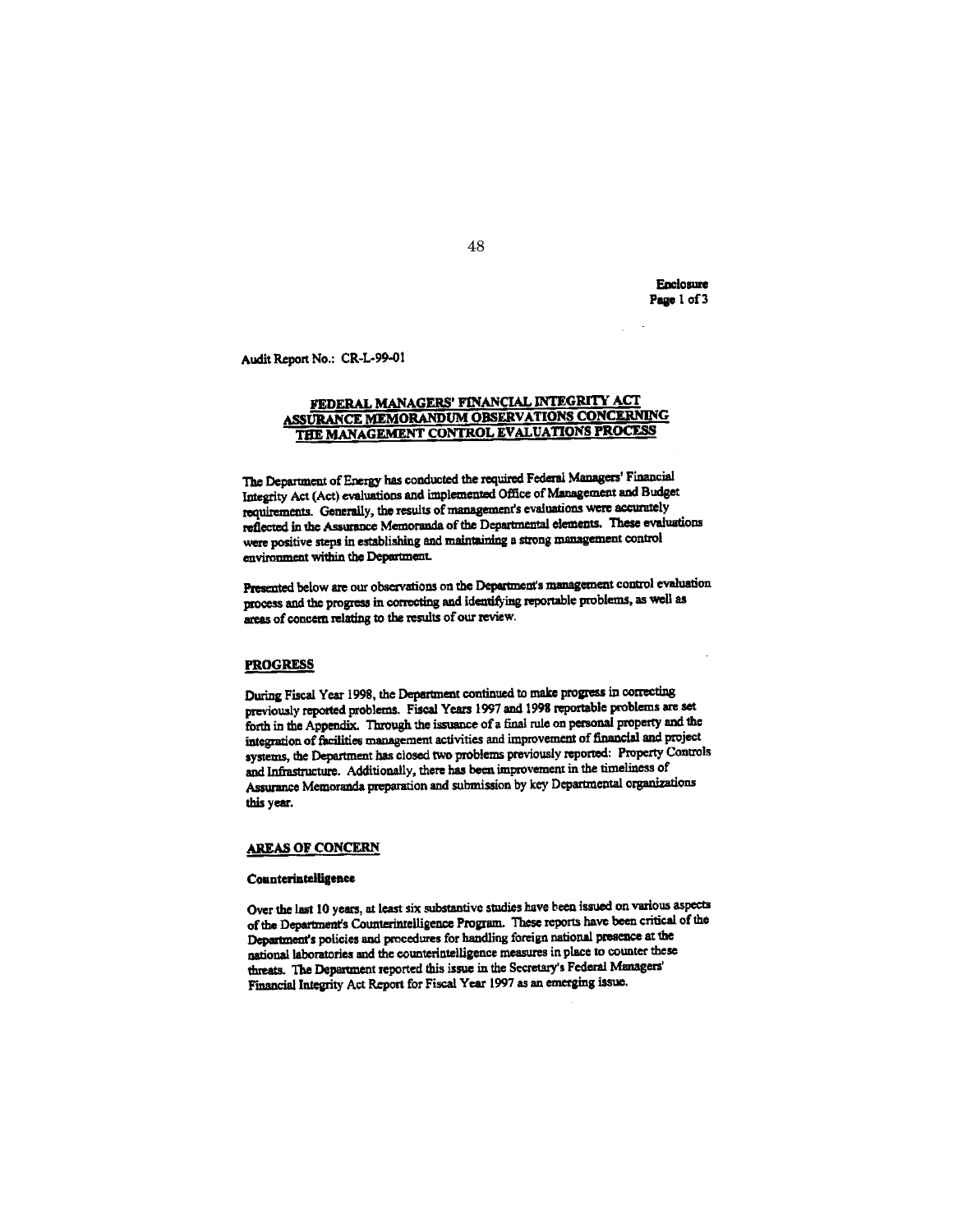Enclosure Page 2 of 3

On February 11, 1998, Presidential Decision Directive/NSC-61, "U.S. Department of Energy Counterintelligence Program," was issued and required specific improvements and due dates for actions to strengthen the Department's counterintelligence program. As a result of the Presidential mandate, the Department established the Office of Counterintelligence as an independent office and a comprehensive review of the Department's counterintelligence activities was conducted. An action plan addressing the problems identified by the review was sent to the Assistant to the President for National Security Affairs. In addition, the General Accounting Office testified twice in October 1998, to congressional subcommittees, on the persisting problems with the Department's foreign visitor program.

Although the Department's Accountability Report has disclosed counterintelligence as a continuing emerging issue, we believe it to be a reportable problem. Departmental and congressional reviews have identified internal control weaknesses in this area that. if not reported and corrected, could adversely affect the Department's credibility and adversely reflect on management's integrity. In our view, this situation meets the criteria of a reportable problem under the FMFIA process.

## **Accountability Report**

In the Department's Accountability Report, 10 problems were identified by management as challenges that require attention. These challenges are areas where management controls have not provided reasonable assurance that program and administrative functions were performed in an economical and efficient manner consistent with applicable laws and that assets were safeguarded against the potential for waste, fraud, abuse or mismanagement. Under the Act, the Department is required to report to the President areas of vulnerability and the corrective actions taken. The draft report that we reviewed could be clarified by indicating that "the Department has reasonable assurance that it has management controls in place to ensure its operational activities are efficient and effective and comply with laws, except for the ten problems representing Departmental challenges that are described in this report".

## **OTHER MATTERS**

The Department has experienced extensive changes in mission, resources, and management in recent years. These changes involved reductions in Federal staffing levels, budget restrictions, the redirection of many of the Department's programs, and continuing efforts to redefine the way in which the Department manages its management and operating contractors including the adoption of performance-based contracting. This represents significant change in the internal control environment within the Department of Energy. For example, many of the personnel who were separated during this period possessed invaluable institutional knowledge regarding key components and functions of the Department. Continued attention needs to be given to assess the impact of these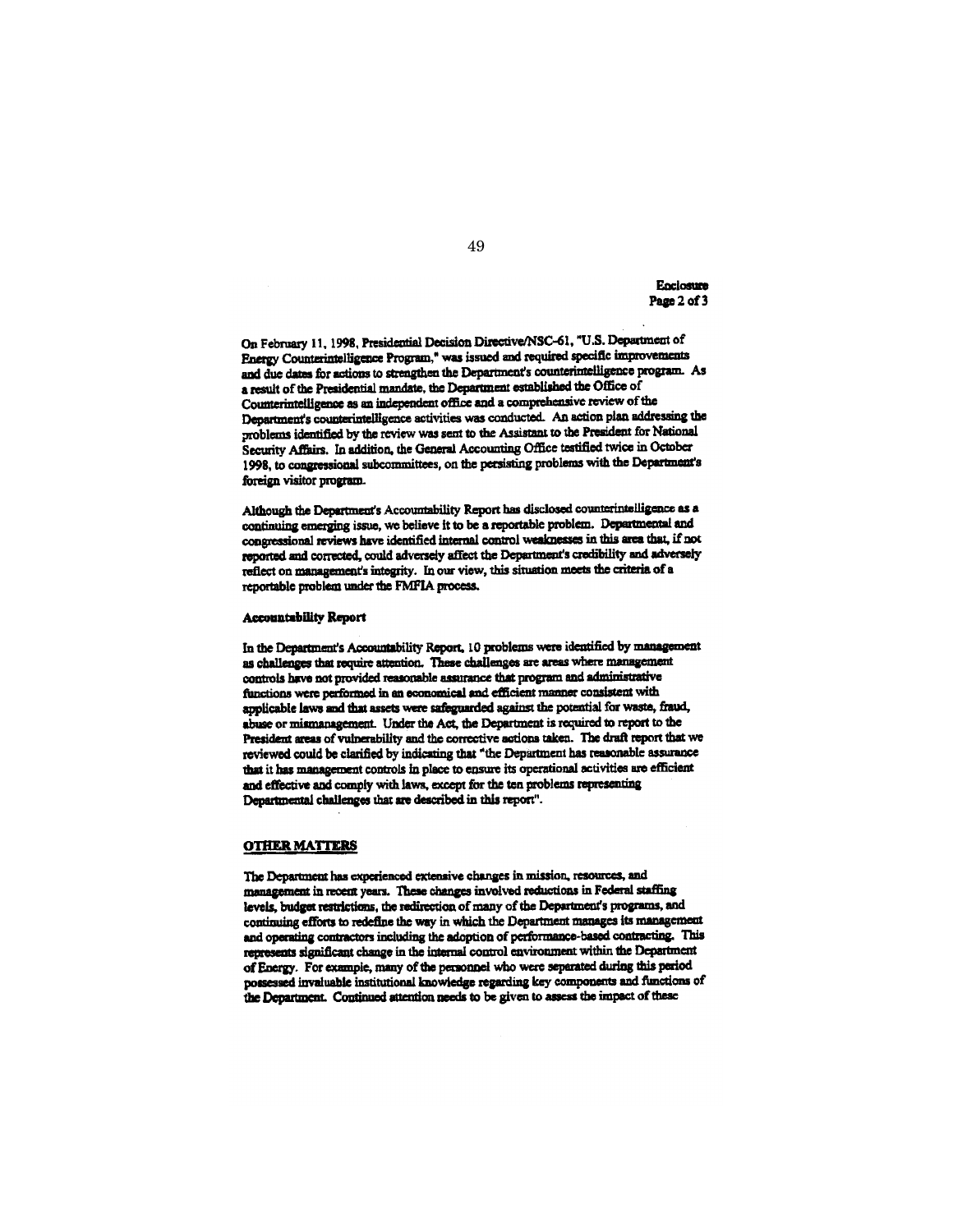Enclosure Page 3 of 3

changes to the Department's management controls and accountability and make adjustments as appropriate.

The impact of the Year 2000 on Federal computer systems is another important government-wide issue. Due to the seriousness of this issue, our office conducted special reviews on the Department's Year 2000 compliance. These reviews found problems with the Department's remediation efforts related to project management, contingency planning, data exchanges, mission critical systems, and embedded systems. The Department has included a detailed status report on Year 2000 compliance in the Accountability Report. While there has been significant progress made in this area, continuing high-level management attention is necessary to ensure that the remediation efforts are successful.

## **APPENDIX**

## FY 1998 Reportable Problems

- 1. Surplus Fissile Materials (Previously identified as Materials Inventory Management.)
- 2. Environmental Compliance
- 3. Waste Isolation Pilot Plant (Previously identified as Nuclear Waste Storage and Disposal.)
- 4. Yucca Mountain (Previously identified as Nuclear Waste Storage and Disposal.)
- 5. Safety and Health
- 6. Contract Management
- 7. Project Management
- 8. Inadequate Audit Coverage
- 9. Unclassified Computer Security

## FY 1997 Reportable Problems

- 1. Environmental Compliance
- 2. Safety and Health
- 3. Nuclear Waste Storage and Disposal
- 4. Contract Management
- 5. Materials Inventory Management
- 6. Infrastructure
- 7. Inadequate Audit Coverage
- 8. Property Controls
- 9. Project Management

FY 1997 Reportable Nonconformance Continued in FY 1998

Financial Management System Improvements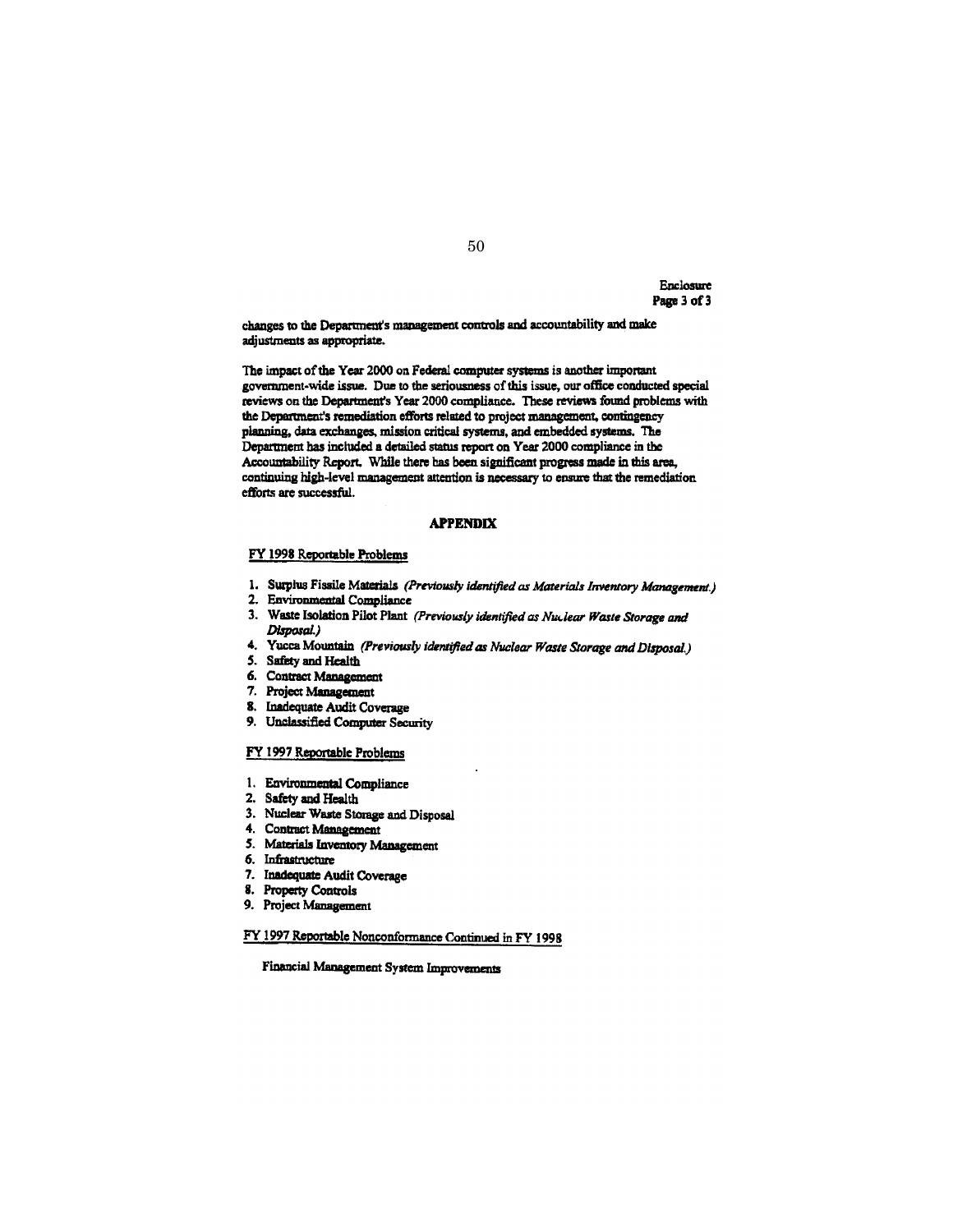Mr. GREENWOOD. Okay. The Rudman report also mentioned that there was an incident where there was an illegal wiretap that was discovered in the lab, and that the responsible employee confessed, but was not prosecuted. If this question hasn't been asked in my absence, and I apologize if it has, was the tap discovered in a classified area of the lab?

Mr. RICHARDSON. We have no knowledge whatsoever about this report. And I directed my counterintelligence people to find out about it, and they gave me this answer, too.

I will say to you that there was a—there was a nonespionagerelated incident that was presented by the FBI to the Special U.S. Assistant Attorney for Prosecutorial Action, a nonespionage-related incident. The special assistant declined to prosecute. The DOE then pursued prosecution under New Mexico State law as the act violated the New Mexico Law Code. The subject of the investigation pled guilty in court, was sentenced to a fine and probation. And the Department of Energy took administrative action against the subject that included the suspension of his Q clearance, reassigned him to an area that required no classified access. Based on the reassignment action, the subject was forced to accept an estimated \$30,000 reduction in annual salary. So this was a nonespionage incident.

Mr. GREENWOOD. I think we are all a little curious up here. What sort of information was which employee trying to gain through a wiretap? Is this a romantic issue?

Mr. RICHARDSON. I don't know.

Mr. GREENWOOD. Senator Rudman, did you want to comment on either?

Mr. RUDMAN. I would not comment on either one of them. They are both law enforcement matters. We illustrated them only to show the incredible things that were happening in these laboratories long before the Secretary became Secretary, and for which no apparent tough measures were taken.

Now, if I understand it correctly, one of the reasons we cited it is this individual—and, again, this is before this current administration—was reassigned. I think I am correct about that, he was reassigned, but his security clearance was taken. I don't understand how anybody who attempts to wiretap a government facility isn't fired on the spot and just shipped out. It would happen in any private company I know.

But there was such a permissiveness in this place about everything, and we illustrated that. There were other examples, but not in open session can they be talked about.

I mean, again, why the Secretary and his staff defend those kind of actions, if they are, is beyond me. They didn't do them.

Maybe there is something in the water over there. Maybe once you work in the Department of Energy, you defend it to the death, even if the people 10 years before were damn fools, as many of them were. I mean, this was foolishness. This person should have been fired.

Your constituents, told that somebody wiretapped and suddenly got their clearance jerked, but went back to work and got their pension and health care, they wouldn't believe it. They would get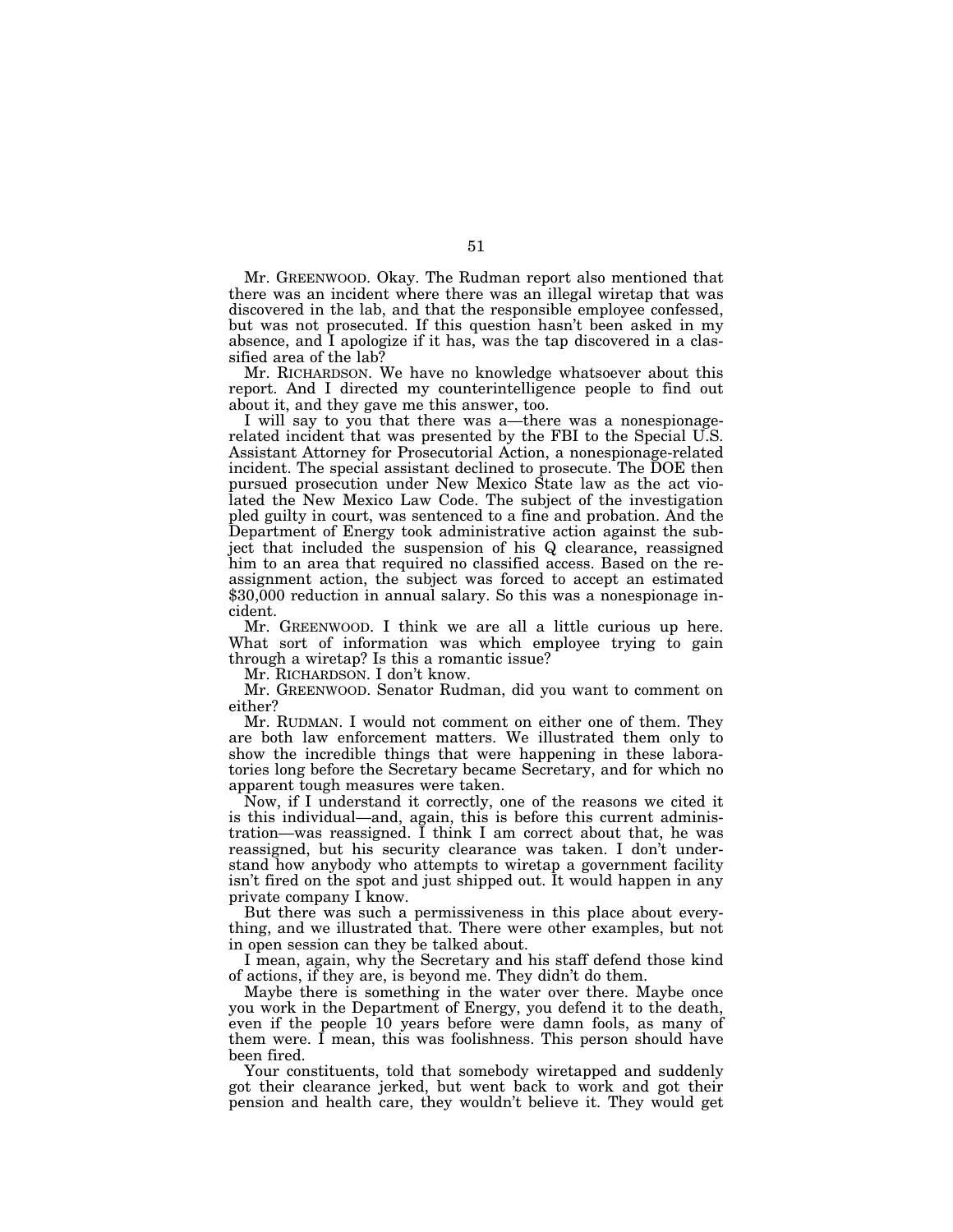fired from their job from wherever you are from in Pennsylvania with alacrity.

Mr. RICHARDSON. Congressman, I guess I just have a different way of facing things. If there is a problem, I try to fix it. I don't like to say, well, I wasn't here.

I gave you an answer, and the answer was the facts as I know them. I am not trying to defend that. I am not saying it was right. But, you know, to say, look, this was on the Republican watch, and, you know, there is a lot of incidents on the Republican watch, on the Democratic watch, it is a pervasive problem—we are talking about 20 years of problems—you asked me a question, and I am answering it. I am not defending anything, but I just have problems with the perception that just because it didn't happen on my watch I shouldn't try to fix it.

Mr. GREENWOOD. Well, perhaps—it is my understanding, Mr. Secretary, that—I need to yield back now—but that you are not aware of the details of this particular incident, and I asked you what information he was obtaining or she was obtaining through this illegal wiretap. Would you supply this committee with the answer to that question?

Mr. RICHARDSON. Either myself or the FBI would do that for you.

Mr. GREENWOOD. I appreciate it. Thank you very much.

[The following was received for the record:]

On April 28,1997, a male Los Alamos National Laboratory (LANL) employee admitted to rewiring the telephone and recording telephone conversations of a female LANL employee while at work. He allegedly had an affair with the female employee and recorded the conversations for personal reasons.

On May 7, 1997, the facts of the case were presented to Assistant United States Attorney (AUSA) David N. Williams. AUSA Williams declined federal prosecution of this matter due to the personal nature of the recordings and the fact that the female employee did not work in a classified area or have access to classified information at the time this incident occurred.

Mr. GREENWOOD. Thank you, Mr. Chairman.

Mr. UPTON. The gentleman from Illinois, Mr. Shimkus.

Mr. SHIMKUS. Thank you, Mr. Chairman.

Senator, first for you, I really appreciated that stack of documents on reports. What do we need to do so this report is not just another one that gets thrown in the stacks and then 2 years from now, instead of—what did you have six, six reports, or eight? I can't remember how many, but then you have seven or nine that you just say, and here is a report——

Mr. RUDMAN. There are actually 100.

Mr. SHIMKUS. [continuing] from June 1999 listing these problems again.

Mr. RUDMAN. What has to be done?

Mr. SHIMKUS. Yes, sir.

Mr. RUDMAN. I would say several things. No. 1, I hope whoever is elected President's in the year 2000 selects a Secretary of Energy that has some national security background and some, hopefully, technical background. I think it is a very important place.

Obviously, Secretary Richardson certainly has substantial national security background, and a lot of technical background from serving on this committee.

No. 2, I would hope that the Congress will adopt some sort of a major reorganization and streamline this agency.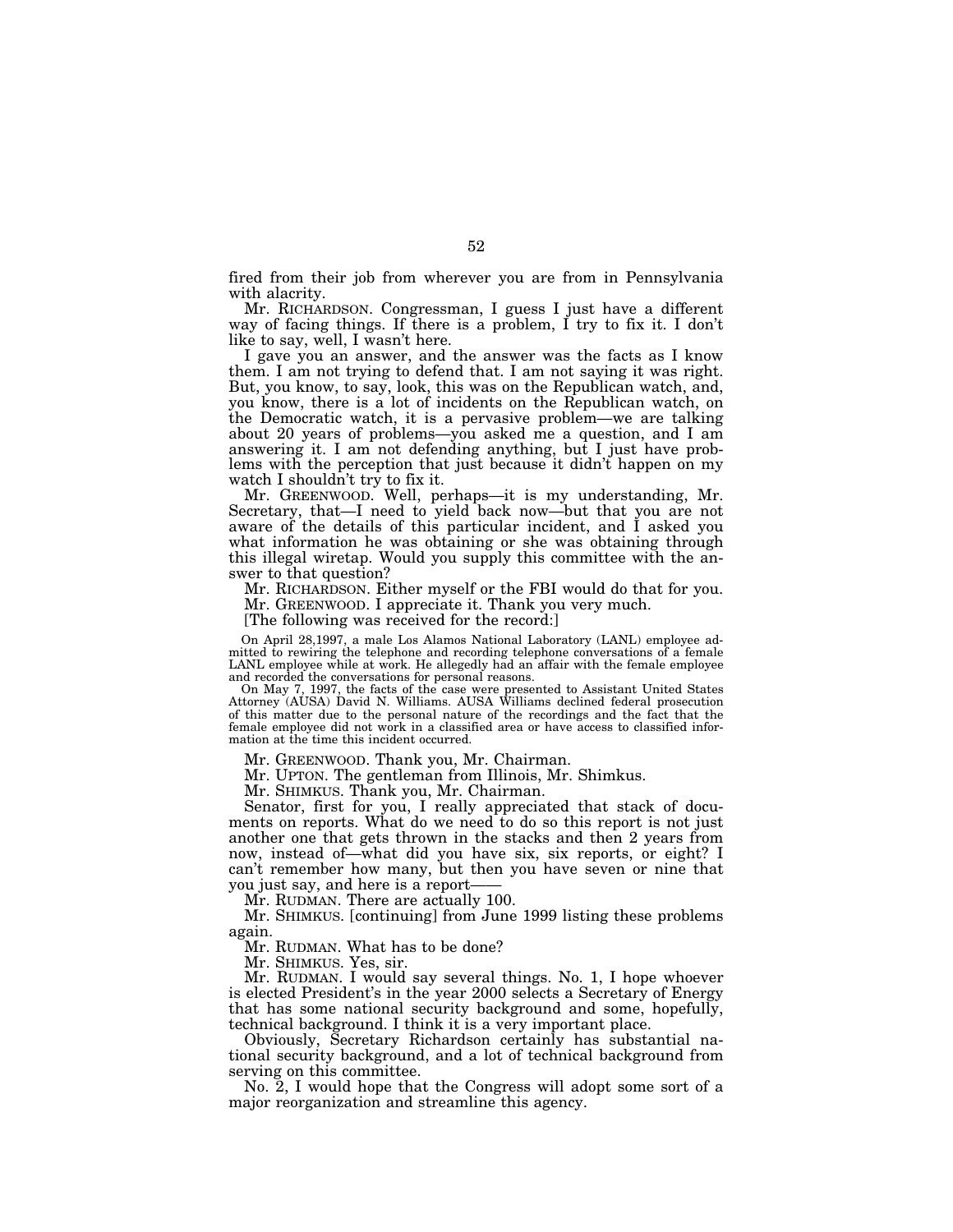No. 3, I hope the oversight, both within the agency and the Congress, is vigorous; and I mean vigorous. That is what I believe.

Mr. SHIMKUS. Thank you, Senator.

In part of your report, some of the DOE complex would not fall within the new entity that you proposed. Do you think that those other areas and their security concerns could fall under the proposed security czar as the Secretary has mentioned? Or how do you—how do we deal with those elements?

Mr. RUDMAN. This morning before the Senate, we had quite a discussion about that. I don't have a problem at all with some modifications of our proposal in terms of staffing of the semiautonomous agency. Certainly the Secretary makes a good case that security probably belongs up at the top with reporting to him, setting policy, with some adjunct to that office located in the new Department or agency. I don't have a problem with that at all.

Counterintelligence, I think we still disagree. I think he can have counterintelligence policy at the top level. I don't disagree with that. You have to have strong counterintelligence down within the unit, and I don't think we really disagree with that. So there is a lot of agreement here.

The fundamental disagreement we have seems to be that the Secretary is having a hard time accepting an agency or an administration within a Department, which is fairly common at DOE and at Commerce and a couple of other places, I am told. But, you know, you will have to work that out with the Secretary.

I want to point out here that the PFIAB, this is an unusual role for the PFIAB. We don't have any great pride of authorship. We try to do a public service. It is up to Members of Congress, members of the appropriate committees who do this all the time with your staffs and the people on the Senate side, work with the Secretary and get this done.

But I surely hope that when you get it done, you don't leave it so that some future Secretary or some future Director of Security or some future Director of Counterintelligence cannot realize what everybody went through in 1998 and 1999 on this issue, which, by the way, is what normally happens in government. It is the next crisis that people pay attention to.

Mr. SHIMKUS. Well, I appreciate those comments, and I think that is reiterated in those other reports that you addressed; a new administration coming in in 18 months and another new wave.

I am also really struck by the testimony and your report on corporate culture. That is what we are really getting at, for lack of a better word. The corporate culture at the Department of Energy, especially on the issue of security, seems to be, based on a report of—and I want to choose my words carefully—really a failure, and your report recommends a way to break out of that corporate culture. I guess you said it great in your opening comments, the old saying we need a new wheel, and I would hope that this committee in its oversight, and if we can continue working with the Secretary and as we continue to move forward, keep this close at hand so that we can help rebuild the wheel for national security's sake.

With that, I will yield back my time.

Mr. UPTON. Thank you.

Mr. Stearns.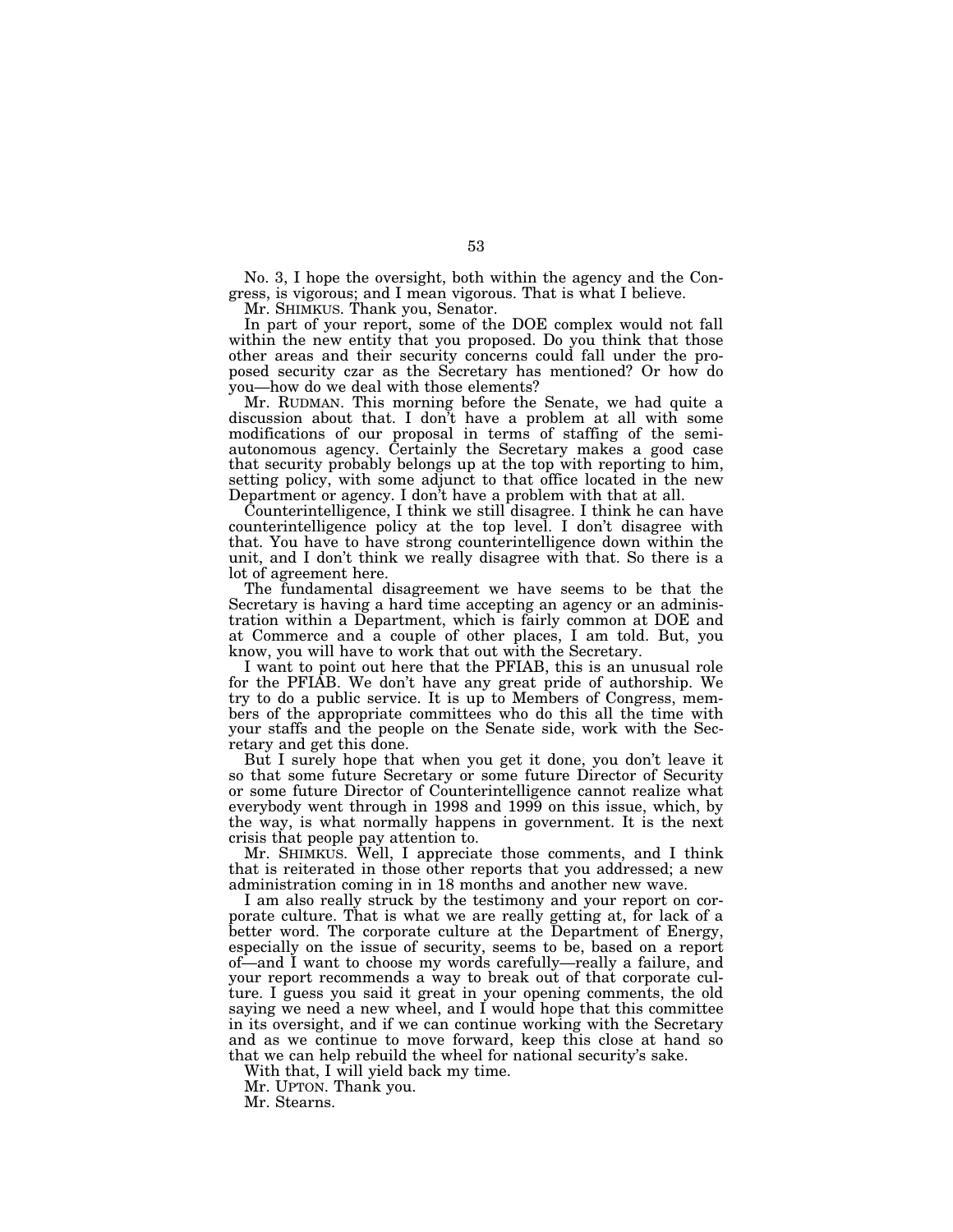Mr. STEARNS. I thank the chairman.

In all deference to you, Senator Rudman, I think any CEO of any Fortune 500 company could come in and straighten this out in 90 days or 6 months. It would not take 3 years to do this.

Mr. RUDMAN. Congressman, I am sorry, but I cannot hear. It is probably me and not you.

Mr. STEARNS. Okay. I am just saying, Senator Rudman, I don't think it would take 3 years to straighten this out, like you indicated. I think any CEO of any middle management company could do it in 90 days to 6 months. I think the taxpayers just won't tolerate a 3-year process on this.

The Secretary of Energy had indicated earlier that he didn't think the Department of Energy, or in this case the Department at Los Alamos, was top-heavy. But yesterday's Wall Street Journal talked about the bloated bureaucracy, indicating that in 1979 there were sort of 4 major departments with 10 layers and 56 senior executives, and then last year they exploded to 18 layers and 143 senior executives.

I mean, obviously I think most of us think there is a lot of topheavy bureaucracy in that area, and I hope the Secretary will look at it more carefully.

My second concern is, Mr. Secretary, you indicated that you talked about—you have ordered a 2-day complete stand-down in the labs to renew instructions for staff about security practices. Now, obviously, this costs a lot of money to taxpayers.

When we try to understand what this 2-day complete stand-down is, we understand that basically all it is is employees are told to read the Rudman report, to attend to some old replayed videos on security in the afternoon. We are told that virtually no manager attended these sessions and that employee attendance for the afternoon session was roughly 20 percent. I think this whole idea of this 2-day complete stand-down doesn't seem to be that effective.

And this is a question for Senator Rudman. Back in April, the Secretary of Energy ordered the computer systems at the three nuclear weapons labs shut down for 2 weeks in April in order to brief all the employees on it and to drive home the importance of computer security. In response to the release of your report last week, you ordered complete shutdowns, as I mentioned earlier, for 2 days. I mean, based upon your report and your inspection, do you think there is any value to the Secretary's 2-week, so to speak, lab shutdown, and what do you think of this whole 2-day complete standdown he did just recently?

Mr. RUDMAN. I am not sure I am qualified to answer the question.

Mr. STEARNS. Did you find any impact from this great 2-week shutdown that he ordered in April? Did you find any segment of this influencing the Department at all?

Mr. RUDMAN. I am not sure that I can answer that question, because I want to be honest and fair here, and I don't want to answer about things that I don't know.

You are asking for a factual answer. I have a lot of opinions, but lately I don't have too many facts. You know, there is an old saying, I am entitled to my own opinions. I am not entitled to my own facts. So I don't think I can answer the question.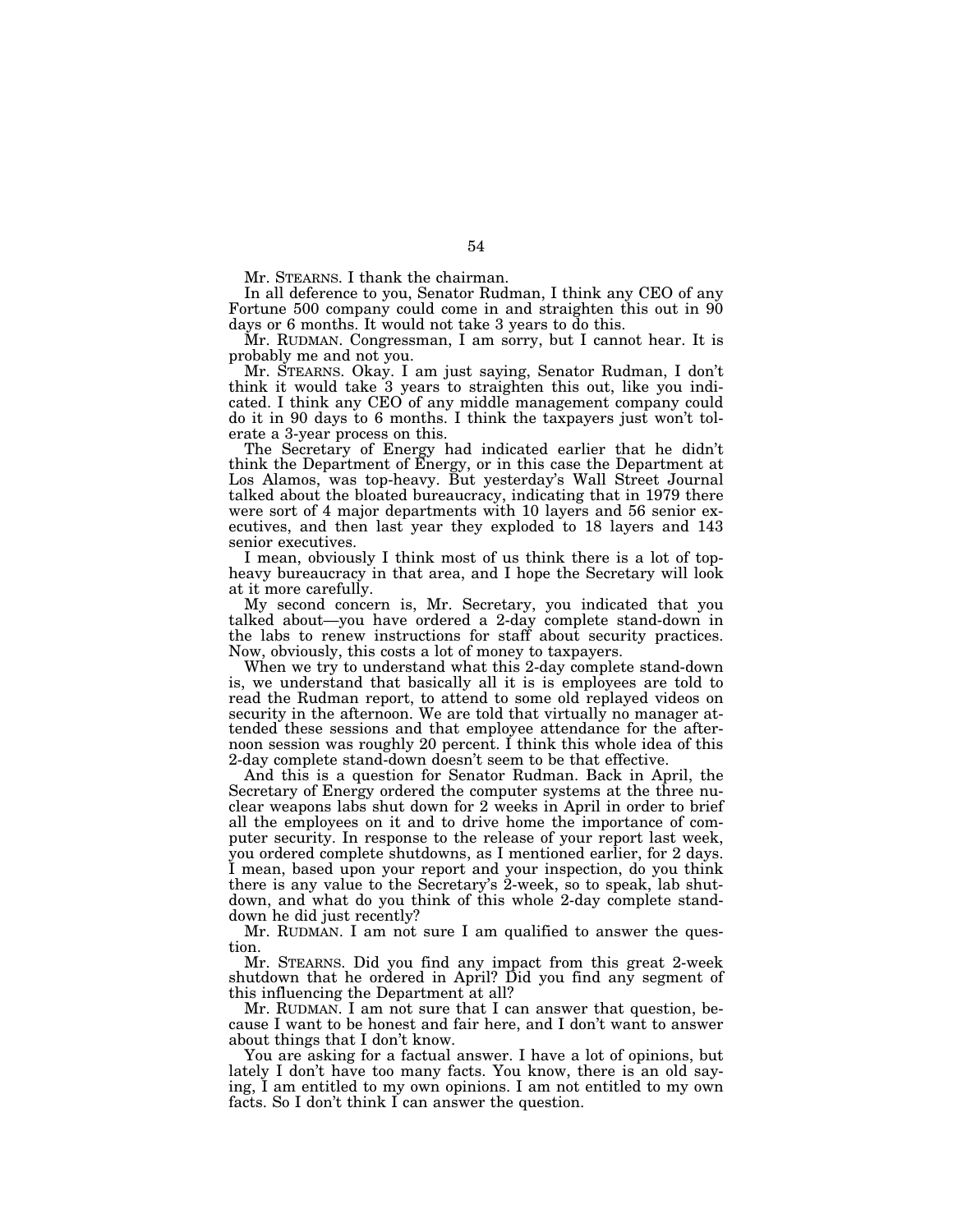But let me just say this to you: I think the Secretary, and I know that he will and his staff, now check and see if what you just said was accurate. If this stand-down was a mock exercise, then there ought to be hell to pay for it, frankly.

Mr. STEARNS. I would think so.

Mr. RUDMAN. That is all I would say.

Mr. STEARNS. Did you see any attitude change in the employees? I don't think you saw any attitude change as a result of this 2 weeks in April, big shutdown to discuss security and talk about security stand-down. I mean, you didn't see any attitude changes at all?

Mr. RUDMAN. Well, to answer your question, we met with a number of employees, some of whom are at levels quite high, others middle, and I would say that they were very concerned about the perception that they were doing a terrible job at security; that they had an arrogance and a culture that was unacceptable. I think there was a lot of concern about that. I think some of that came out of that stand-down.

Now, I don't know much else about it because we have not done a postaudit of what the Secretary has done, so I don't want to answer that question because it will be unfair.

Mr. STEARNS. But the fact that no managers attended this recent stand-down session and the employee attendance for the afternoon session was roughly 20 percent I think says it all.

Now, Senator Rudman——

Mr. RICHARDSON. Congressman, am I asked to respond to totally unfounded allegations?

Mr. STEARNS. Well, let me just continue.

Mr. RICHARDSON. On a stand-down that isn't even over and you have the results, I find that very curious.

Mr. STEARNS. Mr. Chairman, can I have my time? I would like to continue.

Mr. RICHARDSON. The stand-down is not even over yet, and you have its conclusions. I find that strikingly interesting.

Mr. STEARNS. I have a question for Senator Rudman.

Mr. UPTON. The gentleman's time has expired. If we can just get an answer, we are going to have enough time for another round of questions.

Mr. STEARNS. Okay. Can I ask this last question, Mr. Chairman, ask unanimous consent?

Mr. UPTON. He can respond to the question that you asked.

Mr. STEARNS. I mean, this is a question for Senator Rudman.

Mr. UPTON. Go ahead.

Mr. STEARNS. Okay. Mr. Berger, the national security advisor, was notified in 1996 about severe security problems in the Department of Energy, and the President was notified in 1997. Shouldn't the administration bear some responsibility and criticism for security lapses in regard to this Chinese espionage?

I know on the Senate side you indicated that it was Congress' fault, but I mean shouldn't the President take some responsibility?

Mr. RUDMAN. Well, what I said, I said that there was enough fault to go around, including the Congress, including the President, several Presidents, and several Secretaries. I got a note from someone who didn't like that, but that is the way I feel.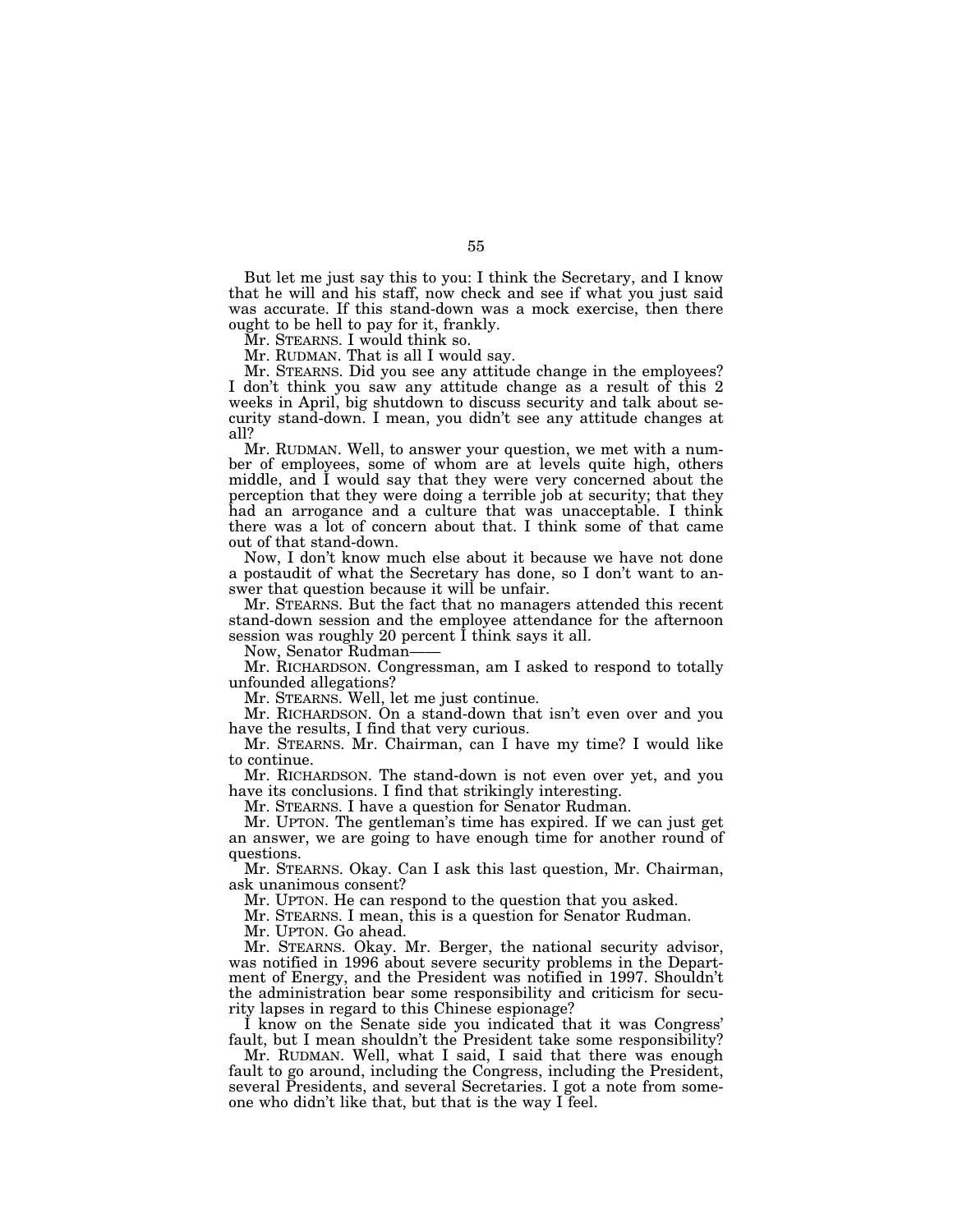Let me answer your question from my report. If you look at page 37 of our report, you will find that we say the following: Although the national security advisor was briefed on counterintelligence concerns by DOE officials in April 1996—that is the bottom of page 37—we are not convinced that the briefing provided a sufficient basis to require initiation of a broad Presidential directive at that time. We are convinced, however, that the July 1997 briefing, which we are persuaded was much more comprehensive, was sufficient to warrant aggressive White House action. We believe that while the resulting PDD was developed and issued within the customary amount of time, these issues had such national security gravity that it should have been handled with more dispatch.

That is a very direct statement. Told the President of that last Monday. That is kind of a good news, bad news story. The good news is that the Presidential Decision Directive that they issued to the Department of Energy was far-reaching, well thought out, and formulated by the FBI, the CIA and the Department. That was the good news.

The bad news is that for a long time nobody paid any attention to it.

Mr. UPTON. The gentleman from Maryland, Mr. Ehrlich.

Mr. EHRLICH. Senator, I love your style.

Mr. Secretary, I like your style, too. I know you have a tough position. I think a lot of us who have been in government can have some sympathy with respect to where you are right now.

Let me ask you, particularly with respect to the issue of polygraphs, my friend from North Carolina had begun a line of questioning, which I am an attorney, but I am not an expert in polygraphs, and I think he was referring to the observation made in yesterday's papers that not a single scientist had yet been subjected to polygraphs, University of California scientists.

Let me ask you, or whomever is the appropriate person on your staff, what the status of the law is with respect to polygraph testing.

Now, you made an earlier statement that the issue of probable cause comes into play as to the identities of those who are subject to polygraph, and I understand this is a legal land mine with all sorts of potential lawsuits and the whole 9 yards. Can you tell us right now what the present status is with respect to the law, how it applies to contractual employees, let alone Department employees, and particularly in the context of the observation that someone has made that it would take the initial round of polygraphs—for those who are supposed to take it, it would take  $\overline{4}$  years? I know that is a wide-ranging, multifaceted question. Let me throw it open to you and ask you to respond to all of those questions.

Mr. RICHARDSON. Congressman, on March 17 of this year, I signed notice DOE 472.2, use of polygraph examination. This is what it does: It identifies those DOE programs subject to the polygraph and the general provisions for conducting polygraph exams of DOE Federal employees. Since its issuance, the DOE has polygraphed many Federal employees who are covered by the notice, as well as some of its contractors who have volunteered to be polygraphed.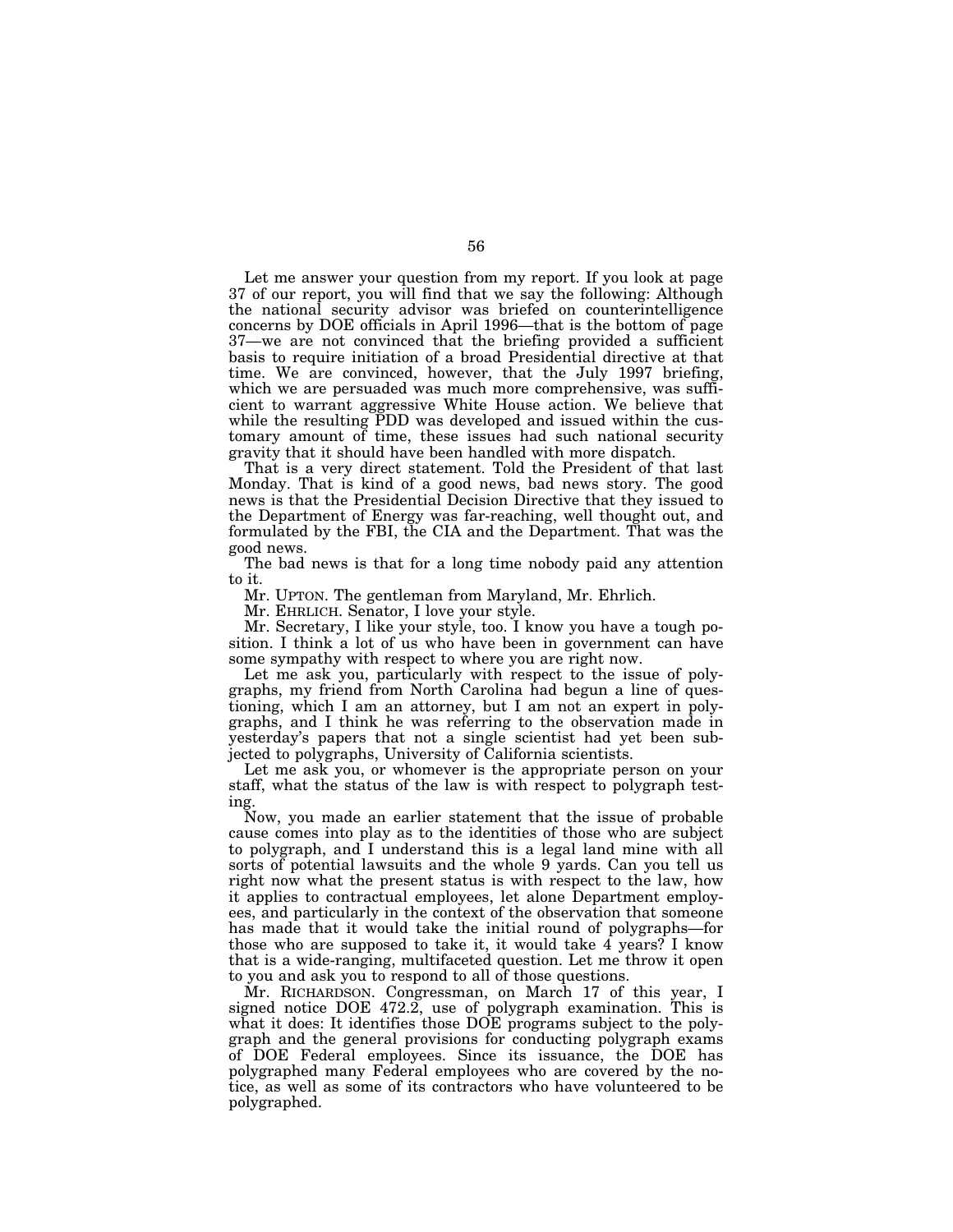We are at the time undertaking a rulemaking process, and I haven't waited for the rulemaking process. I have gone forward with the policy initiative of doing polygraphs.

We are undertaking a rulemaking process which will expand DOE's counterintelligence polygraph program to include its contractor employees as well Federal employees.

Now, the polygraphs are based on counterintelligence, on espionage, on national security grounds. They are carefully drawn. They don't involve life-style.

This is, as you know, a scientifically questioned procedure. They can refuse, but they would be removed from sensitive work, and there would be no need for probable cause.

Mr. EHRLICH. Let me interject, if I may, just for a second. You had said with respect to contractual employees, at this point in time the ones who have volunteered have been polygraphed. That leads me to believe that others have not volunteered.

Is it your opinion that you have the authority with respect to those contractual employees who have not volunteered that if they are asked and decide not to take the polygraph, that they can be removed from any sensitive areas?

Mr. RICHARDSON. Yes, I would have the authority—once I get the rulemaking, and we are going to get it, I would have the authority to polygraph the contractors, too.

Mr. EHRLICH. Do you need any statutory changes in the law that we need to know about to implement what you believe needs to be done with respect to polygraphs generally?

Mr. RICHARDSON. Congressman, I don't think so, because I think this rulemaking is imminent. I think I have the existing authority.

The tough decision was doing polygraphs. Only two other agencies do it: the National Security Agency and the CIA.

Mr. EHRLICH. Thanks. I appreciate it. I yield back.

Mr. UPTON. Thank you.

Mr. Klink.

Mr. KLINK. Thank you, Mr. Chairman, for allowing me to go first. I am going to try to get to the floor.

First of all, Mr. Secretary, I just want to follow up on one question on Mr. Cox's line of questioning. Currently can employees still download classified information——

Mr. RICHARDSON. No.

Mr. KLINK. [continuing] into their own disks? Can they download classified information currently onto their own disks, and then take it out of the laboratory?

Mr. RICHARDSON. They cannot take them out of the labs. They cannot download on classified disks.

Mr. KLINK. I am sorry. I don't understand. They can what?

Mr. RICHARDSON. They cannot download on classified disks, and they cannot take the disks home.

Mr. KLINK. How are you to enforce them not taking that disk home?

Mr. RICHARDSON. We have a two-person rule. We have what is called a two-person rule, and intrusion devices. The two-person rule involves two individuals giving approval whenever you transfer classified to unclassified.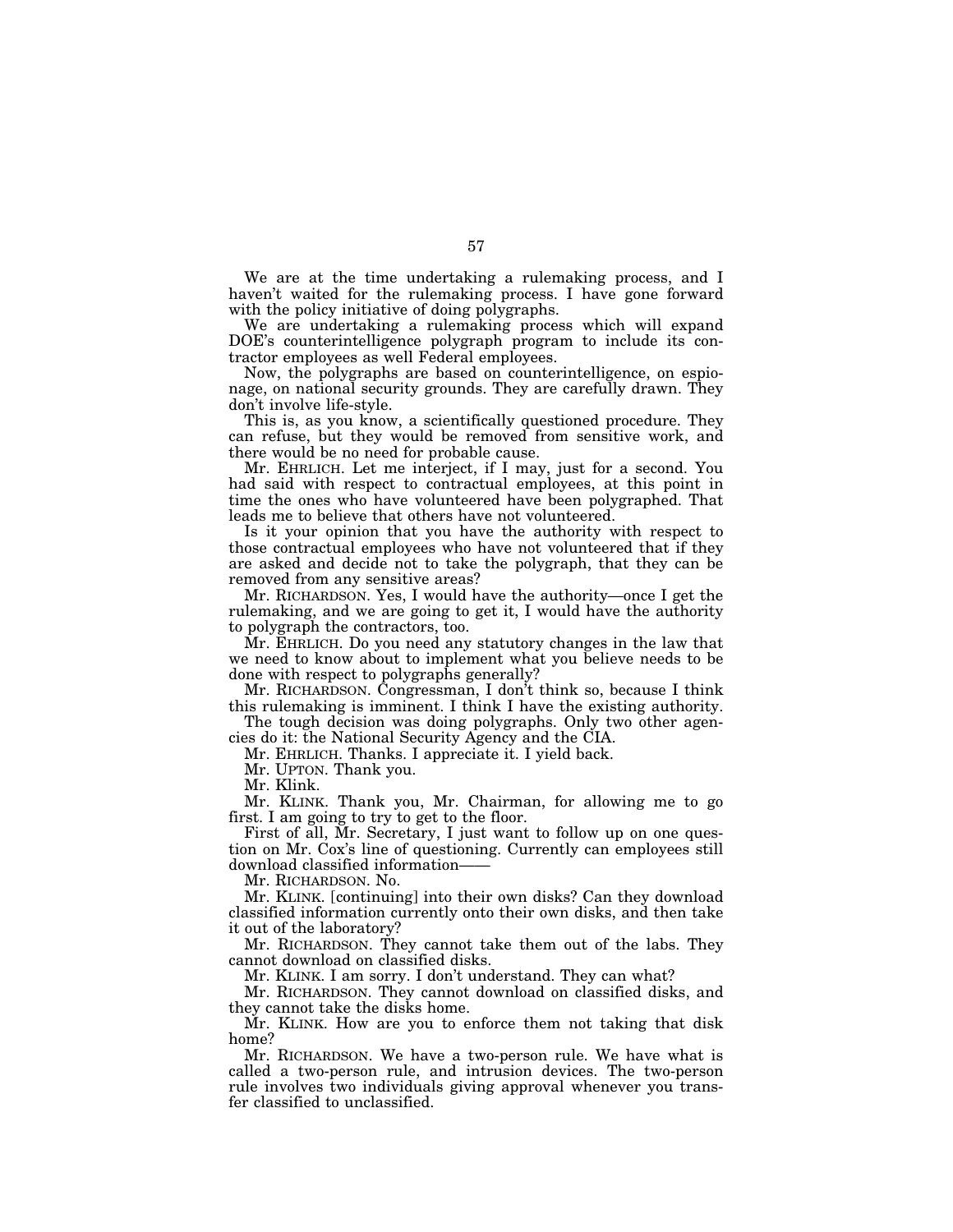Mr. KLINK. So how would you be made aware—without giving up anything secret, give us an idea of how you would be made aware that they were downloading something that was classified.

Mr. RICHARDSON. I can't do that.

Mr. KLINK. But there is a way?

Mr. RICHARDSON. There is a way. I think we have to go into classified session.

Mr. KLINK. I understand. But you are assuring me that there is a way that you would know that something classified was being downloaded?

Mr. RICHARDSON. Yes.

Mr. KLINK. We don't have to go any further than that, Mr. Secretary. I appreciate that.

Senator Rudman, I don't want you to get angry with me with this question, but it is something that needs to be asked, and I have been struggling with it myself. Please don't be insulted. One of the things that has bothered me about the panel that you put together to look at these enormous security problems that surfaced at the weapons labs was that you appointed Dr. Sidney Drell, who I don't know, from the University of California, who has the responsibility of those same laboratories.

Now, he may be a wonderful person, may be an honorable person, but the question is are we not putting somebody in charge of the investigation who is going to be asked to rat out his employer to the President of the United States? That is a very uncomfortable position to ask Dr. Drell to be in. Can you explain that thought process to us?

Mr. RUDMAN. Yes. I thought it was, and that is why I told Sid Drell, that I thought this service was so important to this country that I would like him to resign from his position at the University of California before going on this panel. He did so.

Mr. KLINK. So you didn't see any problems at all with the-

Mr. RUDMAN. Dr. Drell is a man of such unquestioned integrity, but even with that we felt that staying on the UC advisory board would have a terrible appearance, and so we just said, Sid, we need you on this panel.

I had a limited group to pick from. The PFIAB was only about 14 people. He is a world-renowned expert and could answer questions that no one else could, and he decided, after many years, that he would resign.

I might also point out to you that we had another extraordinary person on there named Lou Allen, who you may know, former Chief of Staff of the United States Air Force, former director of the jet propulsion lab, he is on the Sandia board, and thus we felt we could not have him on the panel at all. But we did not have a problem with Dr. Drell, but I did require that resignation, and he did it.

Mr. KLINK. Thank you. You have cleared that up for us.

Now, did your panel review the ramifications of shifting the control—again, I want to get back to environment, safety and health operations. If you are shifting that function away from the Office of Environmental Management to this new autonomous Nuclear Security Administration, what impact would it have on national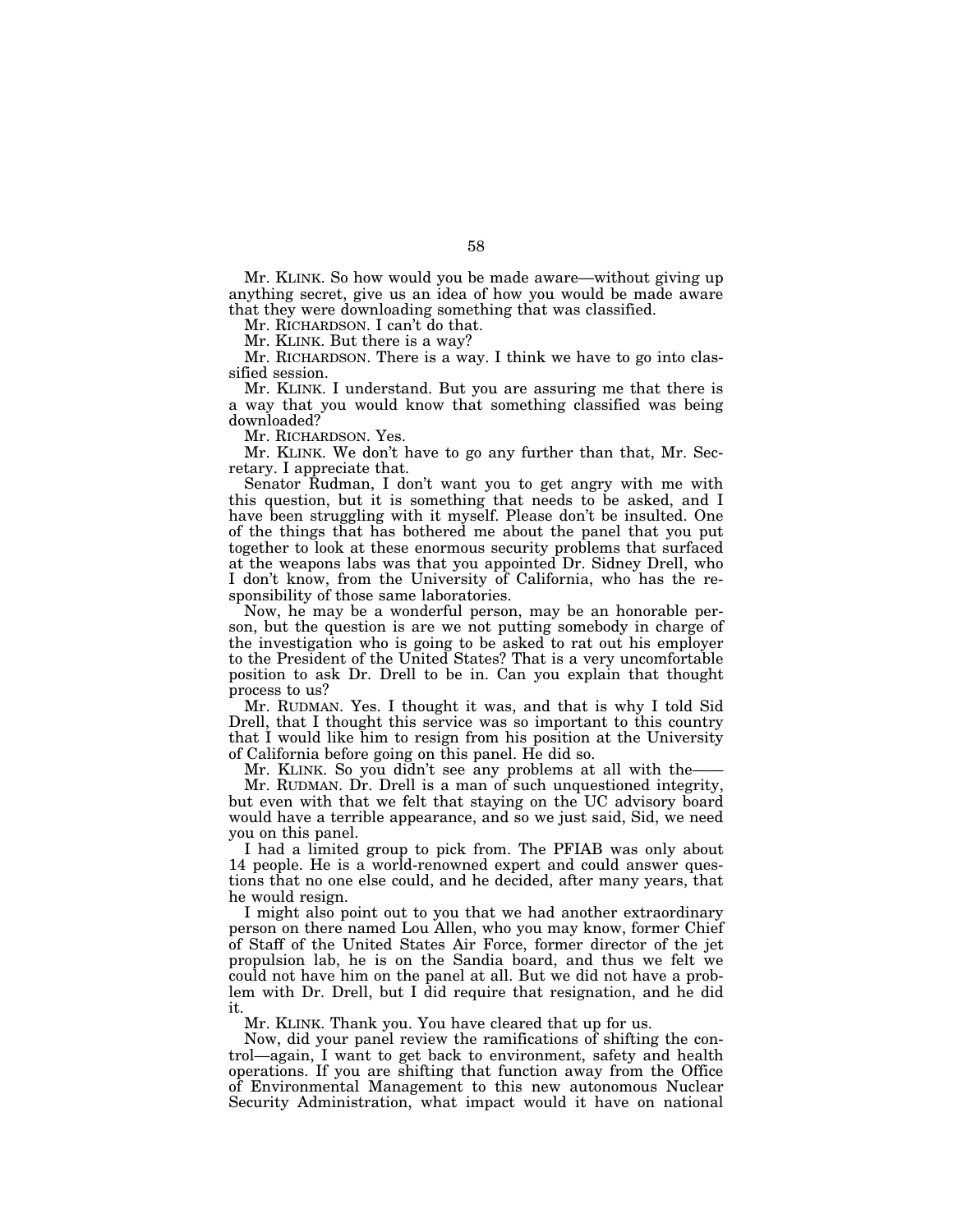laboratories and facilities like Oak Ridge or Savannah River? Is this something that you looked at?

Mr. RUDMAN. Well, I don't think we are doing that. I don't think we are doing that at all.

If you are looking at the chart on page 50, I believe, or 51, we have everything in place, and we leave the Secretary full authority to interface those other parts of his Department, such as environment, health, with the new Agency for Nuclear Stewardship.

We put nonproliferation and arms control, fissile material and naval reactors in there, and these plants, but those other parts of the agency, huge, particularly environmental, we don't touch those.

Mr. KLINK. Then who would be responsible for environment, safety and health operations at the sites that you have listed?

Mr. RUDMAN. Within the Agency for Nuclear Stewardship, it would be the Under Secretary, as it should be.

I mean, you can't have someone—Congressman Klink, let me tell you something. You know, from being out in the private world that I am in, you know, I see people who head up a corporation, and one of their division managers heads up a division with 10,000 people in that division. If anything goes wrong in that division, whether it is production, cost, embezzlement, environment, OSHA, whatever, that person is responsible, and they are gone if something happens they should have prevented.

That is what is wrong here; there is nobody responsible. I mean, you know, if you want to put the person from the environmental part and the health part and all the other parts and say, well, they are going to have jurisdiction over that part of it, then you are going to go back to where we started.

Name a strong leader and make that leader responsible. It works in the private sector. It will work here. It works at NASA. It works as NOAA. It works at DARPA, and it works at NSA.

Mr. KLINK. So, Senator, what you are saying is you are setting up a parallel structure, one within DOE and one within this autonomous?

Mr. RUDMAN. The difference is it is just a—this is a division of DOE, if you will, a part of it; like NSA is a part of the Department of Defense.

Obviously, the Secretary will have at his level a much bigger environmental organization than they will have, but they will have to have people who look after environmental issues.

Mr. KLINK. What if there is a disagreement then between what DOE thinks and what this semiautonomous or this autonomous group thinks?

Mr. RUDMAN. I have been trying to figure that out now for 72 hours because I like Bill Richardson, and we have talked. We have had discussions. But he has a block that he has placed someplace that says, I will do this all with some changes, but don't call it an agency, don't call it an administration; just don't call it anything.

We believe that to insulate this, not isolate it but to insulate this, from the rest of the bureaucracy, which we have plenty of evidence has not contributed to the solution but is part of the problem, we want this to be called an agency or administration responsible directly to him.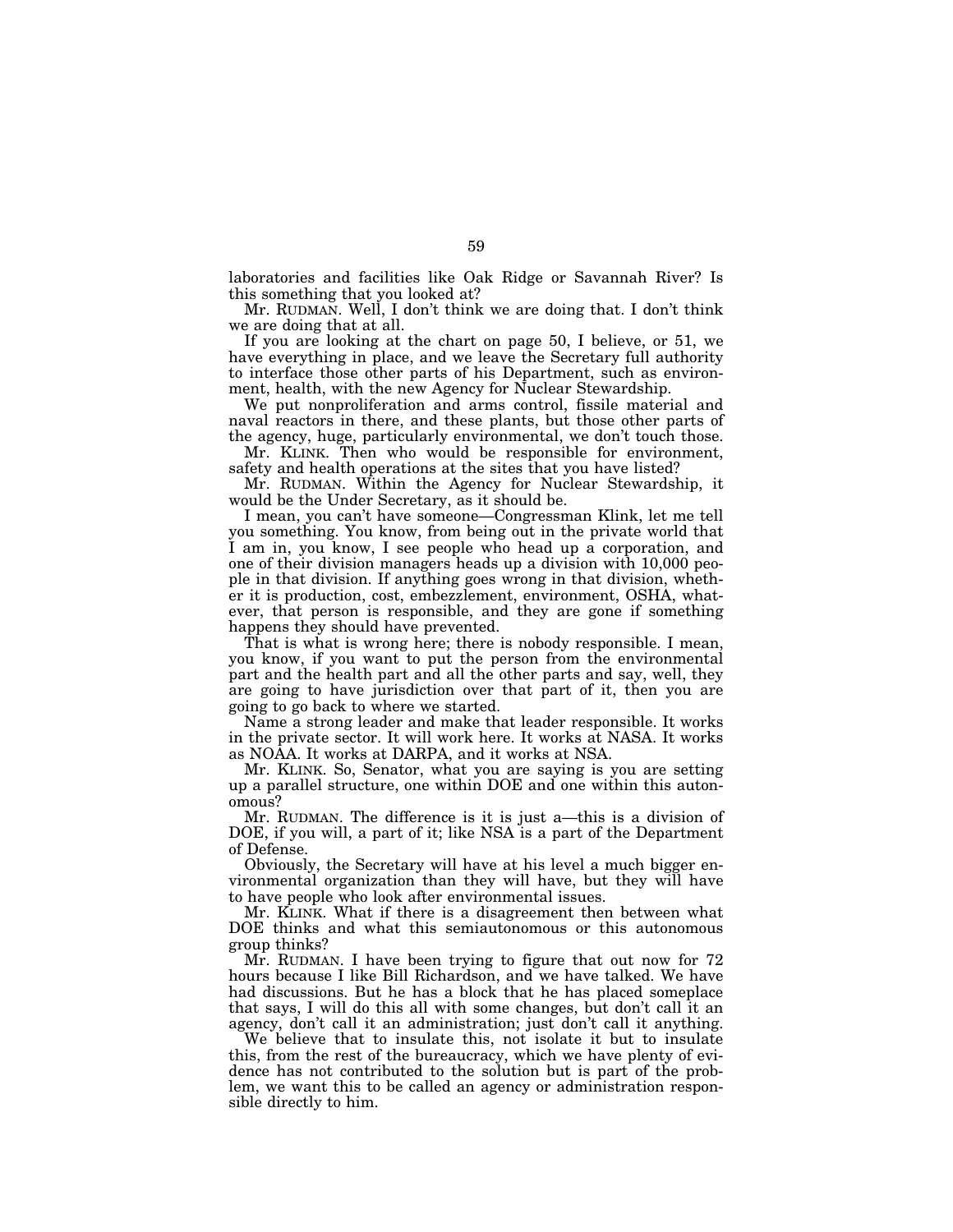Mr. KLINK. If there is a different interpretation between what DOE thinks how something should be done or interpreted and this autonomous agency thinks something differently, who overrides whom?

Mr. RUDMAN. The Secretary is in charge. The statutory language I read here this morning. There is no question. Let me give an example. The National Security Agency located out in Maryland, suburban Maryland, an extraordinarily important agency, does very important things. They have a Director who happens to be a military officer. Anything that the Secretary of Defense is unhappy with at NSA, it goes through the chain of command; it is fixed. True also of DARPA, true of NOAA and Commerce. The Secretary, under our reorganization plan, if people will just read it, not just look at the chart, says to the Secretary, you are in charge of these weapons programs ultimately, and this is the fellow or the woman who is going to run them. It is in this box down here. We call it an agency, because we are worried about what happens after this current group leaves. I am very concerned about that.

Why? Because we looked at transitions over the last 20 years, and you wouldn't believe what we found.

Mr. KLINK. Thank you for being so forthright.

Mr. Secretary, I thank you also.

Mr. RICHARDSON. Congressman, I hope you will let me use 1 minute or so to respond to an unsubstantiated charge which Congressman Stearns didn't have the courtesy of letting me respond to.

To say that the stand-down of 2 weeks ago that we ordered because of the security concerns raised by so many in cybersecurity that you raised, and to say that the 2-day stand-down that we have done, where we are training employees, where we are looking at all the cybersecurity changes, where we are testing, putting ourselves under scrutiny, is an exercise that is not worth doing, and 20 percent of the employees—of the managers have not attended is a totally baseless charge.

It is now in New Mexico 1:30, and I find Congressman Stearns' results already tabulated before we have finished the exercise rather skillful manipulation.

So these are necessary exercises. I think that to do a stand-down at a national laboratory, a nuclear lab, is one of the most drastic actions you can take. You are actually stopping work to make sure that counterintelligence security are being observed. That is never happened before.

I did it for 2 weeks. I didn't tell them when I would stop it until I was satisfied. I am doing it now for 2 days, after reading further concerns that some in the Rudman Commission and others in the Congress had. And I may do this again, but to say this is not a worthy exercise when you are asking me to test our labs, to go out and make them uncomfortable, which this does, is something that I am rather flabbergasted at this claim that this is an exercise that we shouldn't do.

Mr. UPTON. The time has expired.

Gentlemen, thank you, again, for coming up. I know that members of the committee are going to have additional questions later for you. I know that Mr. Klink and I are going to be cooperating and having probably additional hearings on this topic as well.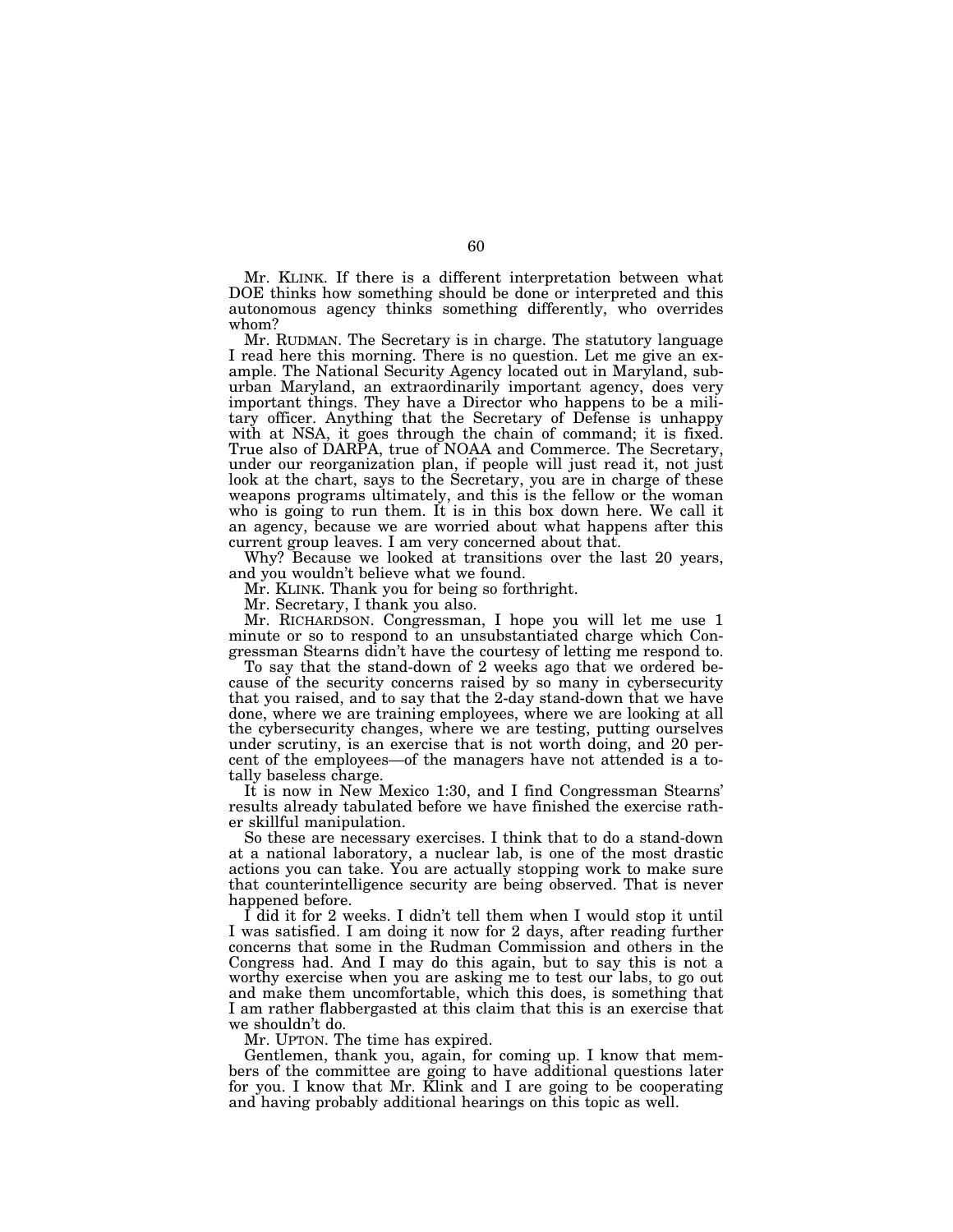Mr. MARKEY. Mr. Chairman, I apologize. I was just sitting over here. I thought you were going to go a second round.

Mr. UPTON. We are now starting a second round. Actually, I yielded to Mr. Klink to start the second round because he has an amendment on the floor. I am going to just take a minute or 2. I am going to go yield to Mr. Dingell. We will come back to Mr. Shimkus, and then we will take you.

In any case, I have one question that remains unanswered, as I listened to the many questions that are here now, and that is the banning of foreign visitors. We had an amendment on the floor a couple of weeks ago offered by our colleague Jim Ryun from Kansas. As I recall, the amendment failed, but he did ban foreign visitors, with the feeling that the background checks were not in place.

Mr. Secretary—Senator Rudman, as we listened to you, you indicate that even if everything was taken into account, the GAO reports, your study that you so carefully prepared, it would still take a minimum of 3 years before that was going to be in place.

Mr. RUDMAN. Well, if you look at the number of people there are to go through the clearance process, if we believe it wasn't done properly before, if you look at the amount of polygraphing, and that is a tough issue, I mean, I am going to predict there will be lawsuits on this issue, I think you may have long delays. You know, it is a very tough issue with arguments on both side.

If you look at the foreign business program, which I understand the policy for that is being promulgated, the regulations, I think, in the next week or so to formalize it, that is what we are told, I mean, that takes time. This is nothing you can do overnight.

I am pleased to see these efforts undergoing, but I will guarantee you they won't all be in place when Secretary Richardson is off cruising the Caribbean after working on it all these years and somebody else will be there. And I don't want to sound like a broken record, but, you know, Congressman Dingell can tell you better than I can tell you what happened in every transition of DOE going back to 1978. We have looked at it, and things which were considered so important just dropped through the cracks. They just left. Why? Because people had other priorities. So I would say that it is going to take time.

Mr. UPTON. Shouldn't we have that barn door shut on some of these foreign visitors from countries like China and other places until these reforms are actually in place and they are working?

Mr. RUDMAN. I would err on the side of being safe rather than the side of being sorry, given the choice, if I were running this program.

Mr. UPTON. Thank you.

Mr. Dingell.

Mr. DINGELL. Thank you, Mr. Chairman.

Mr. Secretary, if you have a director of a laboratory who you think is not doing a good job, or you have an employee at the laboratory that you don't think is doing a good job in terms of security or something of that sort, what can you do about them?

Mr. RICHARDSON. I can fire them. I can fire a lab director.

Mr. DINGELL. Can you fire the employee of a contractor?

Mr. RICHARDSON. Yes.

Mr. DINGELL. You can fire an employee of a contractor?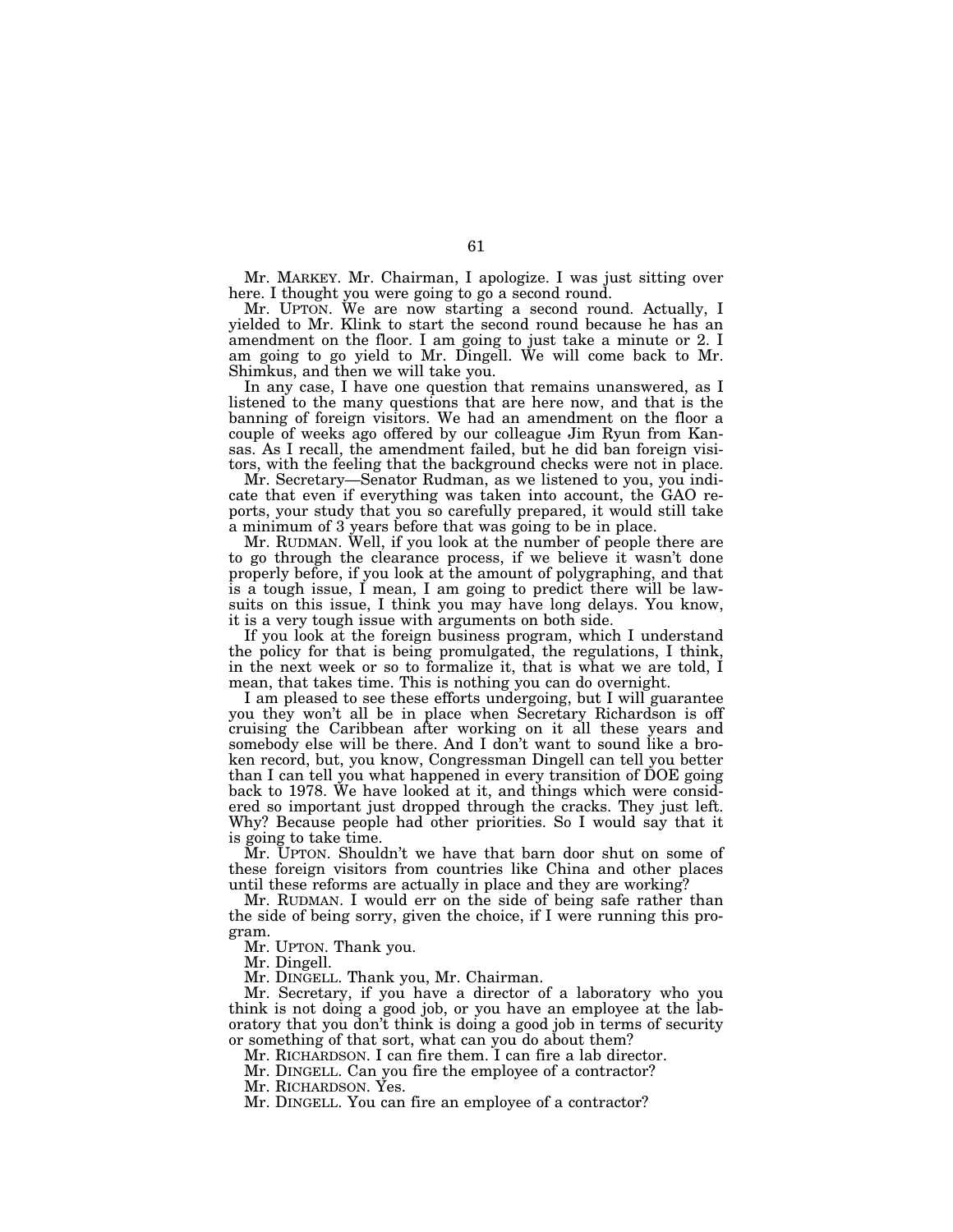Mr. RICHARDSON. Yes. I have to consult with the lab director, but, in essence, I am going to do that.

Mr. DINGELL. Supposing the lab director doesn't want them fired, what then?

Mr. RICHARDSON. Then I fire the lab director.

Mr. DINGELL. I have always been told that Secretaries couldn't address this problem. You are telling me that you can?

Mr. RICHARDSON. I can, and I will.

Mr. DINGELL. I am going to watch very closely, Mr. Secretary, and I know you are not going to disappoint me, because we are going to be quoting those remarks.

Now, Mr. Secretary, how do you expect to control this through an independent agency?

Mr. RICHARDSON. Well, Congressman Dingell, I have indicated my preference, which is to have an Under Secretary for Nuclear Weapons with a security czar, and a Director of Intelligence on these separate tracks.

Senator Rudman and I differ a little bit about the semiautonomous agency. I am willing to work with him and others in the Congress, but I think the reorganization I have done with the security czar, with this very distinguished general that has nuclear weapons background and security background and military and management background, I think we can do that better.

Mr. DINGELL. All right. Now, did all of the employees of the contractors show up to this stand-down that you put on out there?

Mr. RICHARDSON. Well, they are all required to, yes.

Mr. DINGELL. Did they?

Mr. RICHARDSON. Well, it is not over, Mr. Chairman. It is going to be over today at 5 p.m.

Mr. DINGELL. But, beloved friend, I assume that they were supposed to show up. Did they? Did they all show up?

Mr. RICHARDSON. Well-

Mr. DINGELL. Mr. Secretary, they showed or they didn't show. Which is the case?

Mr. RICHARDSON. Well, they showed, but it is not over yet.

Mr. DINGELL. So some of them did not show?

Mr. RICHARDSON. No, no, I didn't say that.

Mr. DINGELL. Well, did they all show?

Mr. RICHARDSON. I will know at 5 p.m. Today. This is a very serious exercise.

Mr. DINGELL. If they didn't show, what will you tell this committee?

Mr. RICHARDSON. Well, anybody that did not take it seriously, I will let you know.

Mr. DINGELL. I am informed that a large number of them did not appear. Is that a true statement?

Mr. RICHARDSON. Well, I don't know how those reports have come in when the exercise isn't even over.

Mr. DINGELL. Well, if they haven't showed, they haven't showed. They were supposed to, though, were they not?

Mr. RICHARDSON. Well, I don't have that. That is information that I don't have.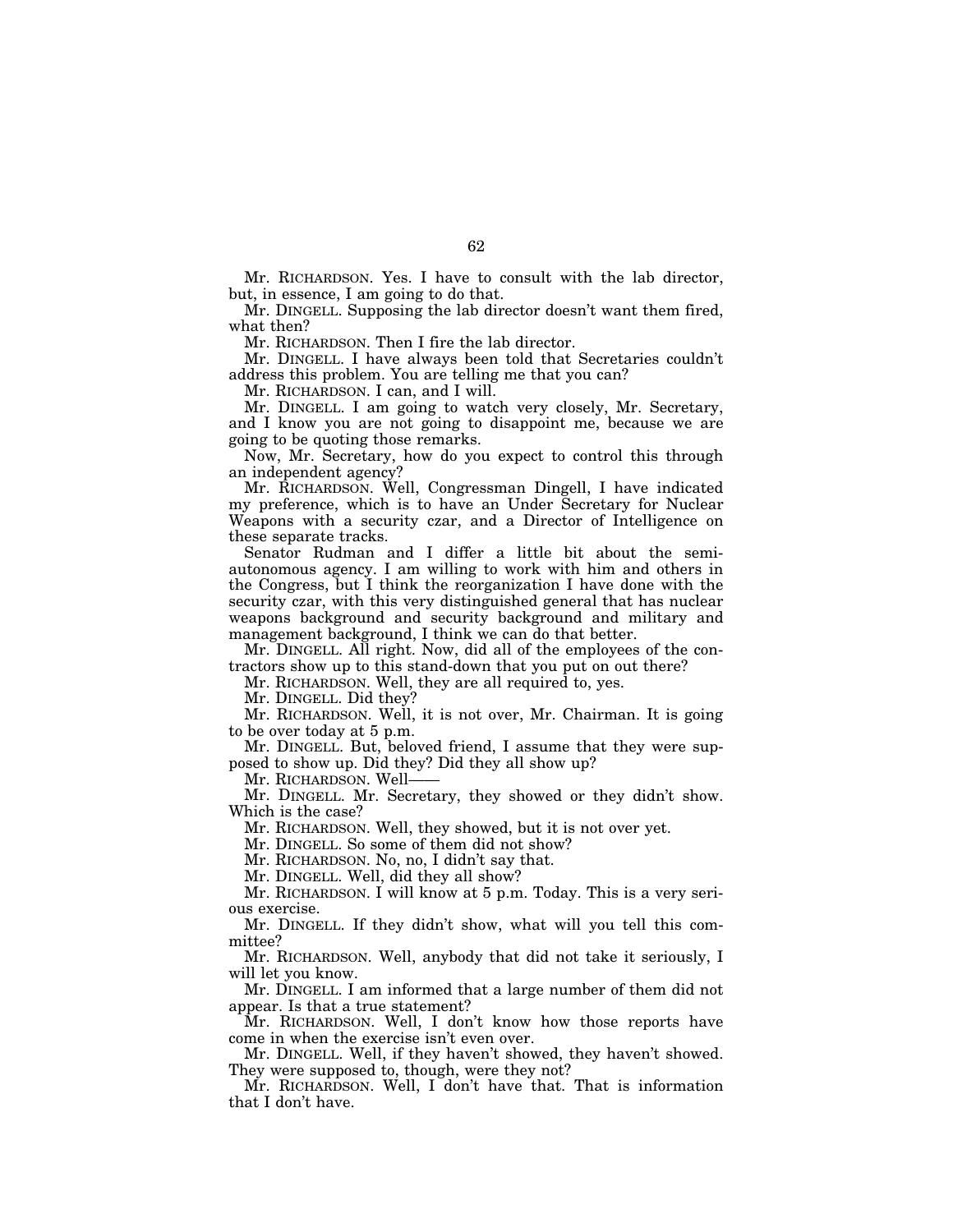Mr. DINGELL. But if they are not showing when you have a stand-down, they are not complying with your orders; isn't that right?

Mr. RICHARDSON. That is correct.

Mr. DINGELL. All right. I want a full written report on this matter, and I want to have it inserted into the record because I think that should be.

[The following was received for the record:]

Recent inquiries indicate that participation in the Security Immersion Program conducted at the three Nuclear Defense National Laboratories on June 21-22 was high. The Sandia National Laboratories reports that 93% of their personnel attended and the Los Alamos National Laboratory reports a 90% attendance. Those which did not attend were on previously scheduled vacations, official travel that could not be rescheduled, ill or excused for legitimate personal reasons, or in jobs which must be staffed at all times. The Lawrence Livermore National Laboratory did not keep centralized attendance records for the two days of training, but there is no reason to believe their training was not just as well attended.

On June 24, 1999, Dr. Reis, Assistant Secretary for Defense Programs, submitted an information memorandum to the Secretary summarizing the two-day security stand-down training. A copy of that memorandum follows.

> DEPARTMENT OF ENERGY WASHINGTON, DC 20585 *June 24, 1999*

MEMORANDUM FOR THE SECRETARY

THROUGH: Ernest J. Moniz, Under Secretary

FROM: Victor H. Reis, Assistant Secretary for Defense Programs

SUBJECT: INFO MEMO: Security Immersion Program

In response to your June 16 directive, the three Nuclear Defense National Laboratories—Los Alamos, Lawrence Livermore, and Sandia—underwent a two-day Security Immersion Program standdown on June 21-22. During the standdown, all normal operations ceased and employees were required to participate in mandatory intensive reviews of personal responsibility for security, counterintelligence, and cyber-security.

Following are the missions that were accomplished by the Security Immersion Program at the laboratories:

Personal responsibilities were reviewed with all employees to enforce and respect effective counterintelligence, security, and cyber-security procedures.

Historical problems related to the laboratories' culture of resistance to effective security and counterintelligence were reviewed with all employees.

The status of implementation of previous counterintelligence, security, and cyber-security improvements underway by prior directives was reviewed with all employees.

Cyber-security actions being taken at the laboratories, especially those associated with personal responsibility for personal computer use and e-mail, were explained to all employees.

The Zero Tolerance Security Policy was fully discussed to assure a complete understanding by all employees.

Senior management at all laboratories was actively involved in planning for the Security Immersion Program at their respective sites and participated fully in the program. With very few Director-approved exceptions, all employees and contractors, either in person or through video links, attended the full two-day sessions with their supervisors and managers present and participating. Those employees absent from work, off-shift, or not able to attend will be required to attend make-up sessions.

In general, contents of the program sessions included:

Laboratory commitments to security Document control Export control Counterintelligence Cost of espionage Foreign interactions, visits, assignments, travel Cyber-security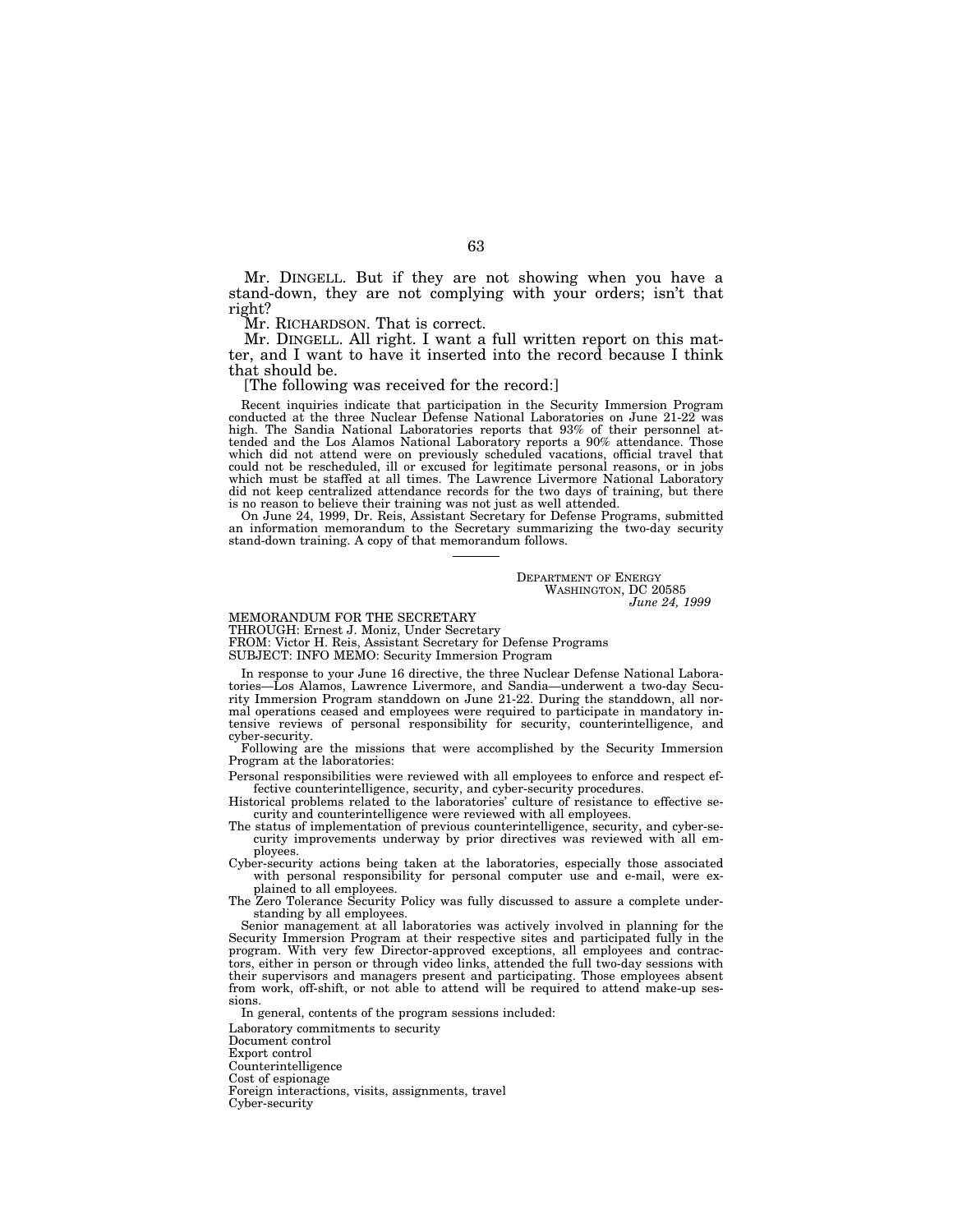Information management

The Security Immersion Program at all three laboratories was determined to be a success. All sessions were well attended, with active question and answer periods that went beyond scheduled times. Interest focused on understanding, guidance, and additional information rather than rejection. Feedback from employees and managers has been constructive and positive.

If you have any questions or require further information, I would be pleased to meet with you at your convenience.

Attachments

#### SUMMARY OF SECURITY STANDDOWN ACTIVITIES

### LOS ALAMOS NATIONAL LABORATORY—JUNE 21-22, 1999

Los Alamos National Laboratory completed its two-day security standdown at the close of business on Tuesday, June 22, 1999. All Laboratory operations, except those necessary to maintain the safety, security, and compliance posture of the site, were suspended so that University of California and Department of Energy (LAAO) employees and subcontractors could devote all of their attention to an intensive review of personal responsibility for security, counterintelligence, and cybersecurity.

The two-day event featured an opening presentation by Director John Browne with a question and answer session, presentations by guest and internal speakers on a variety of security topics, and meetings of line organizations led by line managers. The presentations were delivered in two large auditoriums (600- and 900-seat capacity) and transmitted live on closed-circuit television to a large number of offices and conference rooms around the Los Alamos site. In addition, the presentations were made available through an internal web server.

The principal speakers and topics were as follows:

Opening Remarks, John Browne, Director, Los Alamos National Laboratory

Questions and Answers, William Frazer, Interim Chairman, University of California, President's Council

Nuclear Weapons, Stephen Younger, Associate Laboratory Director for Nuclear Weapons

Cybersecurity, Scott Larson, FBI—National Infrastructure Protection Center

Espionage/Information Security, H.T. Hawkins, Director of Nonproliferation and International Security

Strategic Counterintelligence, Rusty Capps, Center for Counterintelligence and Security Studies (former FBI)

Employee Responsibility/Accountability for Security, John Hopson, Senior Technical Staff Member

The line organization meetings were held at the "group" (10-100 people) level on both Monday and Tuesday for a total of  $2\frac{1}{2}$  hours. The purpose of these meetings was to obtain feedback on the presentations, develop individual group plans on addressing the five points in the Secretary of Energy's Security Immersion Program, and to engage employees in addressing any other security issues that might need attention. A telephone ''help'' line and e-mail address were manned by Laboratory security resource experts during the two-day standdown to assist organizations in developing their individual plans. A total of 68 inquiries was received and responded to by the expert assistance team during the standdown.

At the end of the second day of the standdown, group leaders met with their Division Directors (next line management level) to begin rolling up their group-level plans into Division-level plans. Director Browne has scheduled a meeting with all Division Director-level management for June 24 to roll up Division-level plans to ensure that the points in the Secretary's Security Immersion Program have been addressed.

All of the speaker's presentations were videotaped. Because some employees and contractors could not attend all of the sessions, makeup sessions for viewing the videotapes are being scheduled. Attendance was taken during the standdown and will also be recorded for the makeup sessions. At this time, we estimate that approxi-mately 80% of the more than 10,000 Laboratory employees and subcontractors participated in standdown activities. We are collecting attendance information from Laboratory organizations to obtain a better estimate of actual participation. Makeup sessions will be conducted until all employees and contractors have viewed these sessions.

Questions and feedback from employees both during and subsequent to the presentations and meetings has been constructive and positive.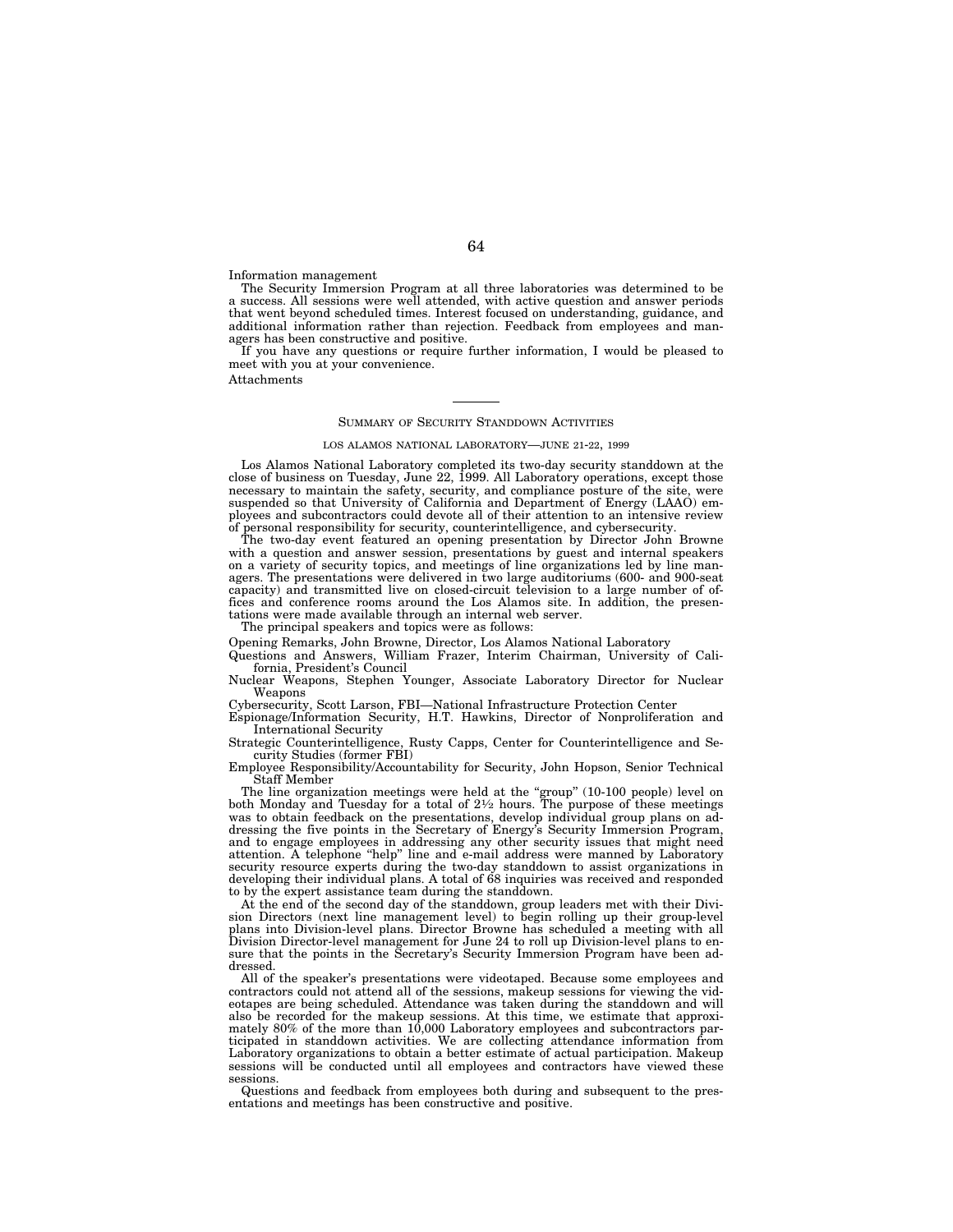*June 22, 1999*

Vic—

We thought you would be interested in LLNL's activities in support of the Secretary's two-day Security Immersion Program. I WILL IMPROVE ON THIS TO-MORROW, BUT I AM SENDING A DRAFT VERSION TONIGHT AS I DON'T KNOW WHEN YOU MIGHT NEED THIS. I have also faxed you some supplemental material.

*Content:* We created and tailored a full day of video presentations for all employees to view, which clarified security concerns, instructed in LLNL security policies and practices, and educated as to outside perceptions of security problems at the weapons labs.

We followed that with a half-day designed for employees to read and discuss specific security-related materials relevant to their workplace and activities.

Lastly, we concluded with a half-day of discussion in the workplace between employees and supervisors to apply what they've learned to their specific workplace and activities.

We are now rolling up the output of these discussions to a Laboratory-wide compilation of issues, resolutions and lessons learned.

*Process:* Two special meetings were held on Thursday and Friday of last week, with all senior managers to explain and design the program.

With very few Director-approved exceptions, all work was stopped at the Laboratory. All employees were required to participate in the full two-days at their normal workplace with their supervisors and managers present and participating.

Phone conversations between the Deputy Director for Operations and each senior manager (26) or principal assistant were held Tuesday morning to assess progress and ensure successful implementation.

Videos were rebroadcast continuously during the immersion program for make-up and off-shift viewers. Video tapes will be provided to employees who were unable to view them during the immersion program

*Preliminary results:* Preliminary feedback has been positive. Rusty Capps with his espionage talk captivated viewers and set the stage for stimulating participation in the remaining day and a half.

Phone calls to our hot-line indicated high employee interest—mostly seeking answers to questions or additional guidance to material or information.

I hope this is of interest and assistance to you. As our rollup is completed, we will provide additional results and conclusions. This will take a few days. If you need any additional information or help, please let me know.

BOB

### LLNL SECURITY IMMERSION PROGRAM

### **Monday, June 21, 1999**

8:30 am *Director Tarter address to all Laboratory employees*

Bruce discussed the importance of, and our commitment to security. He explained the reasons for and the details of the Secretary's Security Immersion Program. He provided a hot-line number for employees to call if they had input or questions.

Bruce then introduced the next speaker.

(This was conducted live in the Laboratory auditorium with ∼200 people present. It was televised live to all Laboratory employees. With a few director-approved exceptions, all work was stopped and all employees watched the broadcast from their workplaces.)

## 9:00 am to 12:00 pm *The High Cost of Espionage*

Presentation by Rusty Capps, former FBI agent, to all Laboratory employees.

(This hour presentation was conducted live in the auditorium to ∼200 employees and broadcast live to all employees over Lab-wide television. With a few Directorapproved exceptions, all employees viewed the presentation from their workplaces.)

1:00 pm *Current LLNL Practices, Foreign Visits and Assignments and Foreign Trav-el*

Presentation by Bill Dunlop, Program Leader for Proliferation Prevention and Arms Control Program at LLNL to all Laboratory employees.

(This is a 30-minute video recorded specifically for this immersion program. It was broadcast on Lab-wide television. With a few Director-approved exceptions, all employees viewed the video from their workplaces.)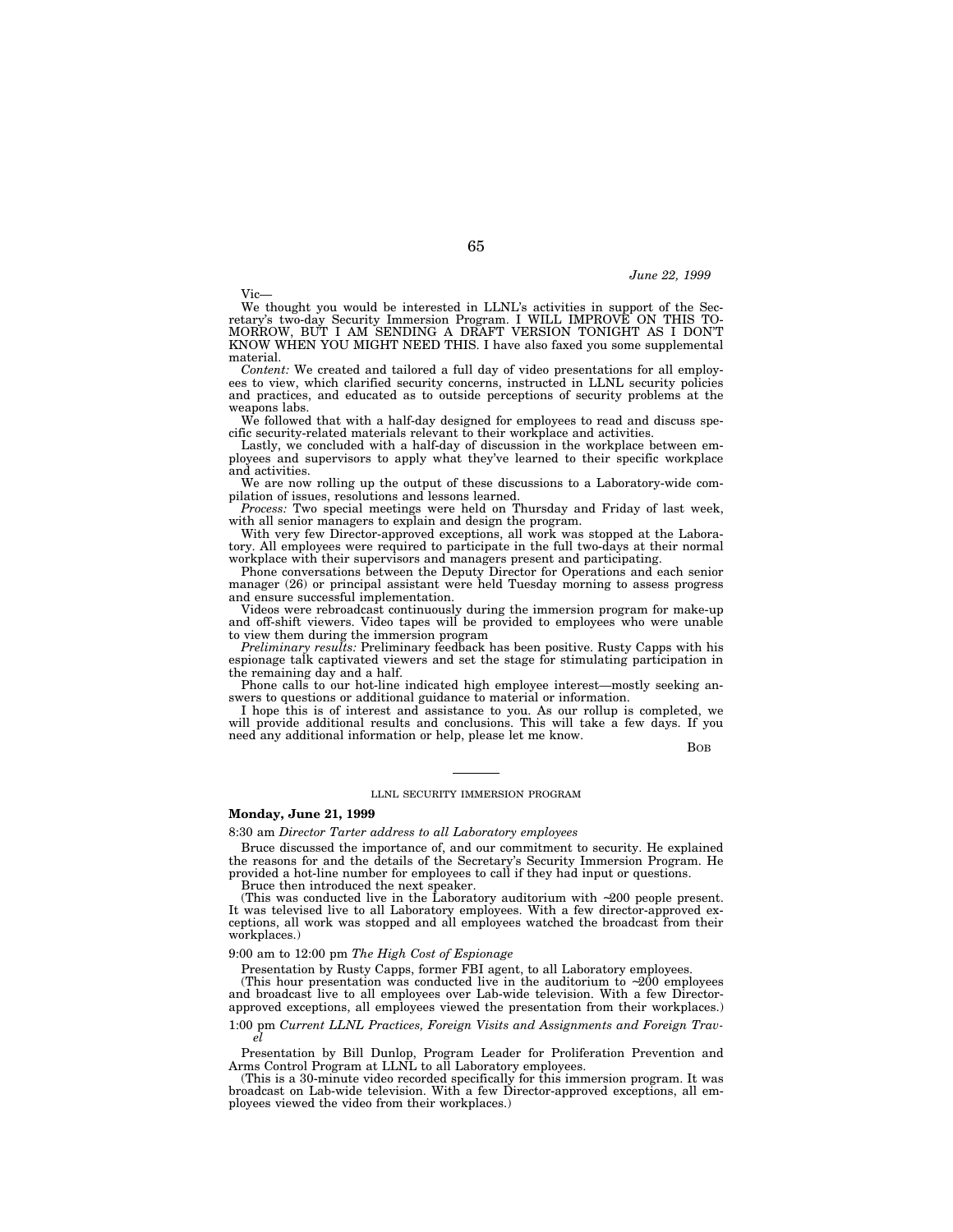### 1:30 pm *Export Control at LLNL*

Presentation by Bill Bollinger, LLNL Classification and Export Control Advisor, to all laboratory employees.

(This is a 30-minute video recorded specifically for this immersion program. It was broadcast on Lab-wide television. With a few Director-approved exceptions, all employees viewed the video from their workplaces.)

## 2:15 pm *Cyber Security at LLNL*

Presentation by Joe Brandt, Principal Deputy Associate Director for Compensation Directorate and Information Security Program Leader, Office of the Chief Information Officer.

(This was a 45-minute video presentation recorded specifically for this immersion program and broadcast via Lab-wide television to all employees. With a few Director-approved exceptions, all employees viewed this presentation from their workplaces.)

### 3:15 pm *Laboratory Directors' Testimony*

(This one and one-half hour video is a compilation of the recent testimony on security by the three nuclear weapons Laboratory Directors. This tape was created specifically for this immersion program and televised to all employees via lab-wide television. With a few Director-approved exceptions, all employees viewed the video from their workplaces.)

### 4:45 pm *Security-related TV Clips*

(This one hour video was a compendium of various security-related video clips from various recent television news programs. It was created specifically for this immersion program and broadcast on Lab-wide television.)

#### **Tuesday, June 22, 1999**

8:00 am to 12:00 n—All employees gathered in their work areas and read and discussed selected materials from the following:

1) US. National Security and Military/Commercial Concerns with the Peoples Republic of China

2) Report of President's Foreign Intelligence Advisory Board (PFIAB)

3) Director of Central Intelligence George J. Tenet's April 21, 1999, statement on the implications of China's acquisition of U.S. nuclear weapons information

4) Report of the Secretary of Energy Advisory Board Working Group on Foreign Visits and Assignments (June 8, 1999)

5) and other related materials, as appropriate

1:00 pm to 5:00 pm—Employees gathered in their workplaces and discussed with supervisors the application of the information viewed and read, to their group activities and their workplaces. This information will then be rolled up and aggregated at increasing levels until a full Laboratory roll-up is accomplished by the Deputy Director for Operations. This will then be used for further Lab-wide communication and actions concerning security. Employees and supervisors will also immediately implement local security improvement measures identified in the two-day program.

The classes listed below were optional for those departments who believe these topics are relevant to work-specific projects being performed by employees in their organization:

|  | UNCLASSIFIED Presentations for Security Immersion Program |  |  |  |  |
|--|-----------------------------------------------------------|--|--|--|--|
|--|-----------------------------------------------------------|--|--|--|--|

| Time | Topic | Speaker |  |  |
|------|-------|---------|--|--|
|      |       |         |  |  |

Attendance at these meetings was high both in the Schiff Auditorium and in the video linked areas. Question and answer periods were active with questions going beyond the scheduled time. Videotapes are being made available to all Sandia organizations for make-up sessions and for those who were double scheduled and wanted to review the session that they missed.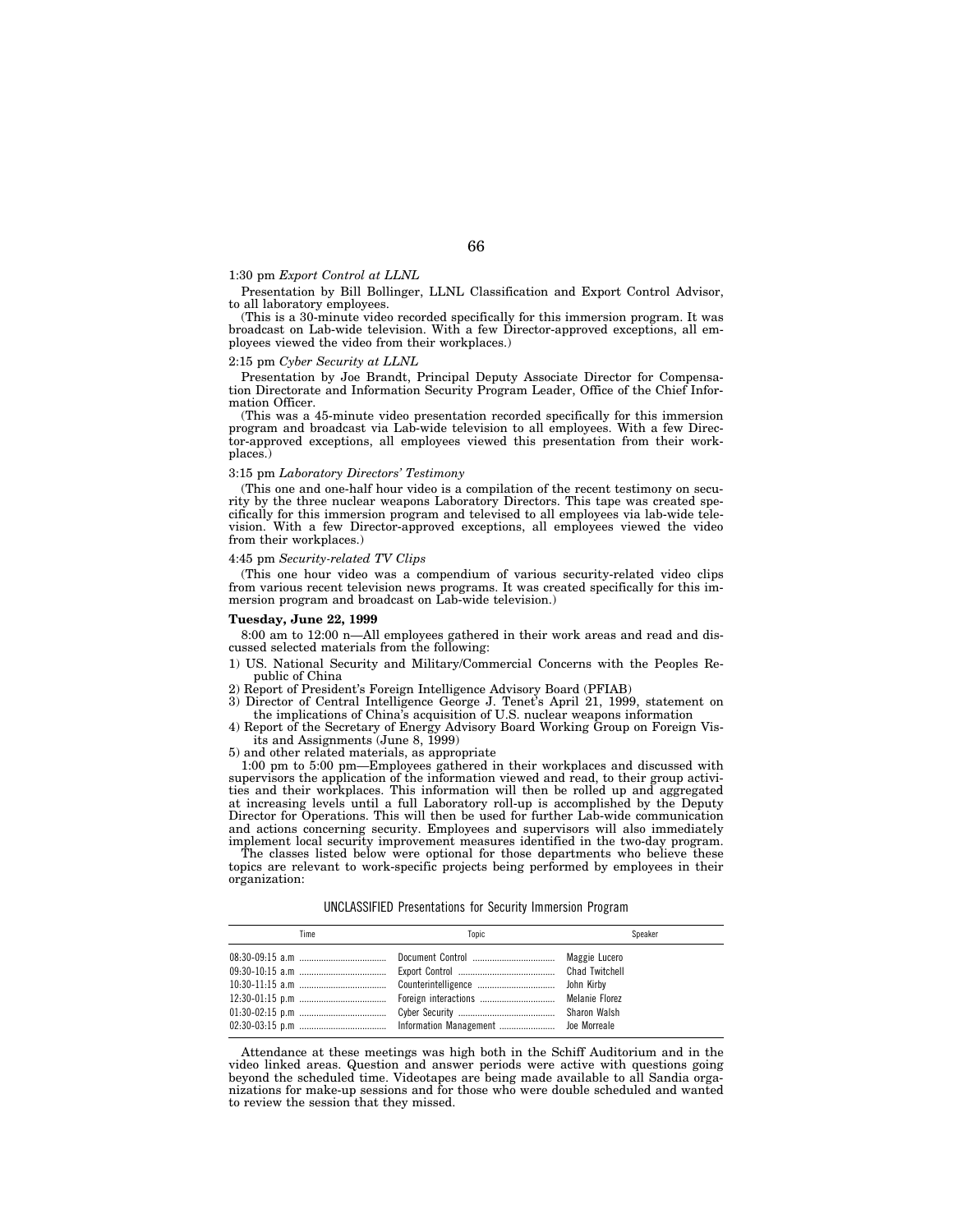### *General Observations*

The staff at Sandia took the request to focus on security during these two days with an intensity that was surprising and pleasing even to those of us who knew that they would do a good job. Questions concerning zero tolerance and polygraphs were related to understanding rather than rejection of the concept. A great deal of this success is due to the planning sessions that Paul Robinson and the Laboratory Vice presidents conducted on June 17 and 18 and the training materials prepared by Lynn Jones and staff over the weekend. This material gave each organization a wide range of materials to cascade the initial Monday meetings down to the staff.

#### SECURITY IMMERSION MEETINGS AT SANDIA NATIONAL LABORATORIES—JUNE 21-22, 1999

# MONDAY, JUNE 21, 1999

08:00-09:30—Half of managers attended an address by Paul Robinson, labs Director and a review of core presentation by Vice President Lynn Jones. Both speakers emphasized the five points in Secretary Richardson's request and personalized these points to the Laboratories.

09:30-11:30—Second half of management staff attended the above presentation. The above were video taped for use in required make-up for employees and videolinked to our California site.

Vice Presidents met with their center and department groups for the remainder of Monday morning. The intent of these meetings was to cascade the messages presented by Paul Robinson and Lynn Jones to each employee. The challenges presented to all Sandians are to emphasize security responsibilities and think of ways to improve security in our operation. A quick estimate of the number of these cascade meetings is 60 center-level meetings plus 1 per department (approximately 600 total meetings). Many of these were multiple session and are continuing on Monday afternoon.

Source material was provided to every Sandian via the web site (see attached Security Immersion Program Official Use Only page). Sandians were automatically linked to this page when they logged onto the internal web page on Monday, June 21, 1999.

#### TUESDAY, JUNE 22, 1999

On June 22, these cascade meetings continued plus special meetings for those holding SCI clearances were conducted. These meetings progressed far beyond information gathering into discussions of operation in specific organizations and how to improve on a detailed level. Direct involvement of the Vice Presidents was clearly a plus for the staff. This involvement ranged from teaching classes to joining classes to answer questions.

General training sessions were held in our largest auditorium and were video broadcast to many smaller meeting rooms. These special sessions were conducted every hour from 8:30 a.m. to 3:30 p.m. Each session was planned for a 30-minute presentation with a 15-minute Q&A period following.

Mr. DINGELL. Now, the Cox report stated that the labs were penetrated by spies. Is that true? And he stated—it said today by spies. Is that true?

Mr. RICHARDSON. Mr. Chairman, there are three cases: in the 1970's, a neutron bomb case; the Tiger Trap case in 1984/1985 and from 1984 to 1988, we have alleged espionage. Right now, in the present case involving the suspect from Los Alamos there is no law enforcement case for espionage.

Mr. DINGELL. Has anyone been punished for what happened at Los Alamos?

Mr. RICHARDSON. I will, in 2 weeks, be issuing a report on who has been punished, and that will be based on an inspector general report, and individuals at Los Alamos and DOE will be punished or disciplined.

Mr. DINGELL. Will anybody be punished?

Mr. RICHARDSON. Yes.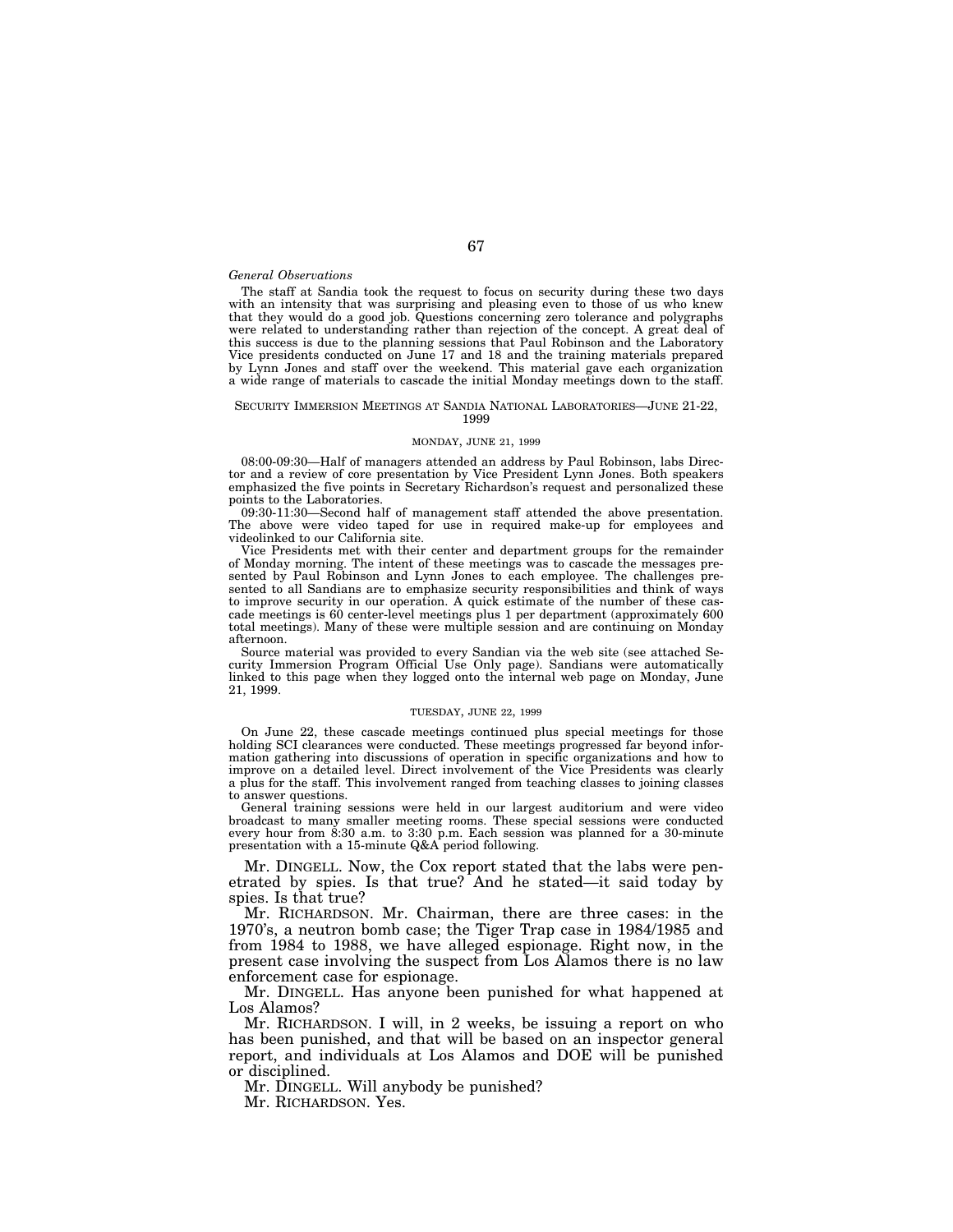Mr. DINGELL. They will? And this report will be forwarded, I know, Mr. Secretary, to the committee?

Mr. RICHARDSON. Yes, it will.

Mr. DINGELL. Very good. So that we may be informed of the actions which will be taken.

Under your proposal, who would have—Senator, under your proposal, who would administer the authority to impose civil penalties on contractors for violation of health and safety rules which the Congress granted DOE—when it renewed the Price-Anderson Act in 1987?

Mr. RUDMAN. Congressman Dingell, it would be the Secretary. I want to make it very clear again that this is a semi, and I emphasize the word semi, autonomous agency. There are two models in the report. One is a NASA-type model, which is totally autonomous. This is an agency reporting to the Secretary with his final control and his ability to do anything he wishes in terms of those issues.

Those issues particularly reside in the Secretary's office and in his other departments. He has full authority to impose whatever he wishes on this independent, semiautonomous group.

Mr. DINGELL. Will this require renegotiation of the contract with the contractors?

Mr. RUDMAN. We would not think so.

Mr. DINGELL. Mr. Secretary, do you know this?

Mr. RICHARDSON. There are environmental and safety and health provisions in the contract. I don't think you need to renegotiate.

Mr. DINGELL. You don't think you have to renegotiate them so you have full control over the behavior of the contractor, including hiring and firing, things of that kind?

Mr. RICHARDSON. Any-

Mr. DINGELL. Would you request your counsel to give us an opinion on that particular matter?

Mr. RICHARDSON. Yes.

[The following was received for the record:]

The Department's management and operating (M&O) contract is a contract characterized both by its purpose (i.e., the operation, maintenance, or support of Government-owned or controlled research, development, special production or testing facilities) and the special relationship it creates between the Government and the contractor. See Federal Acquisition Regulation (FAR) 17.601 and 17.604, One of the indicia of an M&O contract is the close relationship with the contractor and its personnel in a number of important areas, including safety, security, cost control and site conditions. FAR 17.604 (b). Through the uniquely structured M&O contract vehicle, the Department retains a large measure of control over the contractor's internal management activities, generally beyond that found in other government contracts. Through the M&O contract, the Department also possesses a number of remedies in the event of deficient performance.

Notwithstanding the close relationship and control established under the M&O contract, however, the M&O contract is not considered to be an employment contract or personal services contract with the contractor and its employees. As a result, the Department does not have full control over all aspects of the behavior of the contractor, including the hiring and firing of contractor employees, and it would be necessary to renegotiate the M&O contracts should the Department (or Congress) determine that the Secretary should possess complete control.

Using the LANL contract for illustrative purposes (Contract No. W-7405-ENG-36, effective October 1, 1997), the following is a general description of some of the contract's principal control measures and remedies available to improve performance. The discussion below also touches upon some of the legal issues, risks and liabilities which should be considered.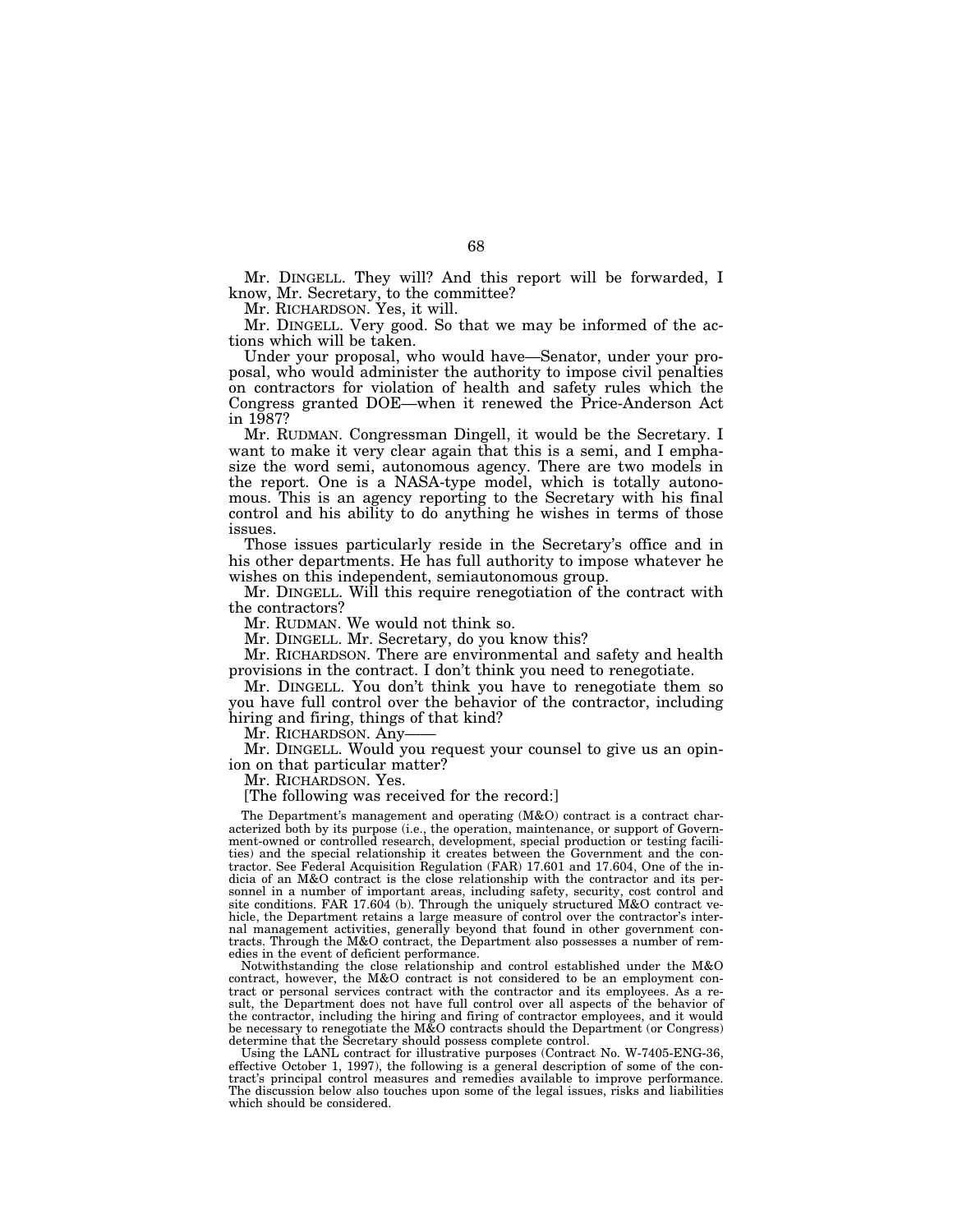#### *Personnel*

The University of California is charged under the contract with providing the necessary intellectual leadership and management expertise to manage, operate and staff the Los Alamos National Laboratory. While the contractor has the overall responsibility for hiring the personnel necessary to perform the contract, the contract addresses a number of specific personnel-related matters. For example, the selection of ''Key Personnel'' (the Laboratory Director and Deputy Laboratory Director(s)) must be approved by the DOE Contracting Officer and cannot be removed or reassigned (except for disciplinary reasons) without prior consultation with the Con-tracting Officer (clause 5.8). However, subject to the Key Personnel clause, the University retains the authority to terminate senior management from University employment (Appendix A, Section III (f)(4)). Additionally, in Clause 6.4, the Laboratory Director is to be a competent full-time resident supervisory representative of the contractor ''satisfactory to the Contracting Officer'' in charge of all work under the contract, the contractor is made responsible for maintaining satisfactory standards of employee competency, conduct, and integrity; for taking disciplinary action with respect to its employees as may be necessary, and for establishing standards and procedures, to be approved by the Contracting Officer, as are necessary to effectively implement DOE's regulations relating to contractor employee standards of conduct,

acceptance of gratuities, and outside employment. The contract also contains Appendix A, ''Personnel Costs and Related Expenses, which is an advance understanding between the University and the Department on allowable personnel costs and related terms and expenses. This Appendix addresses, among other things, compensation standards, vacation time, training, travel and so forth. Appendix  $\tilde{A}$  also establishes that the evaluation of the contractor's performance in science and technology and operation and administration is the basis for determining the contractor's senior management's salary increases ''authorization mul-tiplier.'' (Personnel Appendix A, Section III (f)(8)).

Thus, while in general the Department cannot contractually direct the University's hiring and firing decisions, DOE has a wide range of controls and review functions in the M&O contract to assure that highly qualified individuals are employed by the University of California in the performance of the contract and that they perform well in the operation of the Laboratory. As a result, DOE may exert substantial influence over the selection, performance appraisal and retention of contractor employees, particularly those in senior management positions.

The oversight controls and mechanisms discussed provide the Department with the ability to direct, evaluate and monitor contract performance, but at the same time to avoid creating what might be viewed as an "agency" or "employer-employee' relationship which could arise if the Department had full control over the behavior of the contractor, including all hiring and firing. If DOE had direct control over employees of the University of California, such control might raise legal questions by giving the appearance that DOE was hiring a personal services contractor rather than an independent management and operating contractor. For example, the Federal Acquisition Regulation provides that obtaining personal services by contract, rather than direct hire, circumvents civil service laws unless Congress has specifically authorized acquisition of the services by contract (FAR 37.104). The Federal Acquisition Regulation describes the characteristics of an employee-employer relationship as including situations where contractor personnel are subject to the relatively continuous supervision and control of a Government officer or employee. Thus, in view of the fact that the University of California is intended to have contractual responsibility for managing and operating the Los Alamos National Laboratory and is not intended to be essentially a personal services contractor, it would not be appropriate for DOE to exercise relatively continuous supervision and control over individual contractor employees.

Other legal issues could also arise in the event full control over laboratory employees was obtained such that an employer-employee relationship is created and the employees were considered to be agents of the Government. These issues include whether the Government could be held directly liable for the tortious conduct of the employees, whether the contractor would enjoy the Government's sovereign immunity from state taxation, and whether subcontractors could assert claims directly against the Government.

#### *Security*

Through a number of contract clauses, DOE has the authority to require the contractor to fulfill extensive responsibilities in the security area. For example, the contractor is required to establish appropriate controls for nuclear materials pursuant to DOE directives (Clause 10.1), safeguard classified information and special nuclear material and protect against sabotage and espionage, and conform to all DOE secu-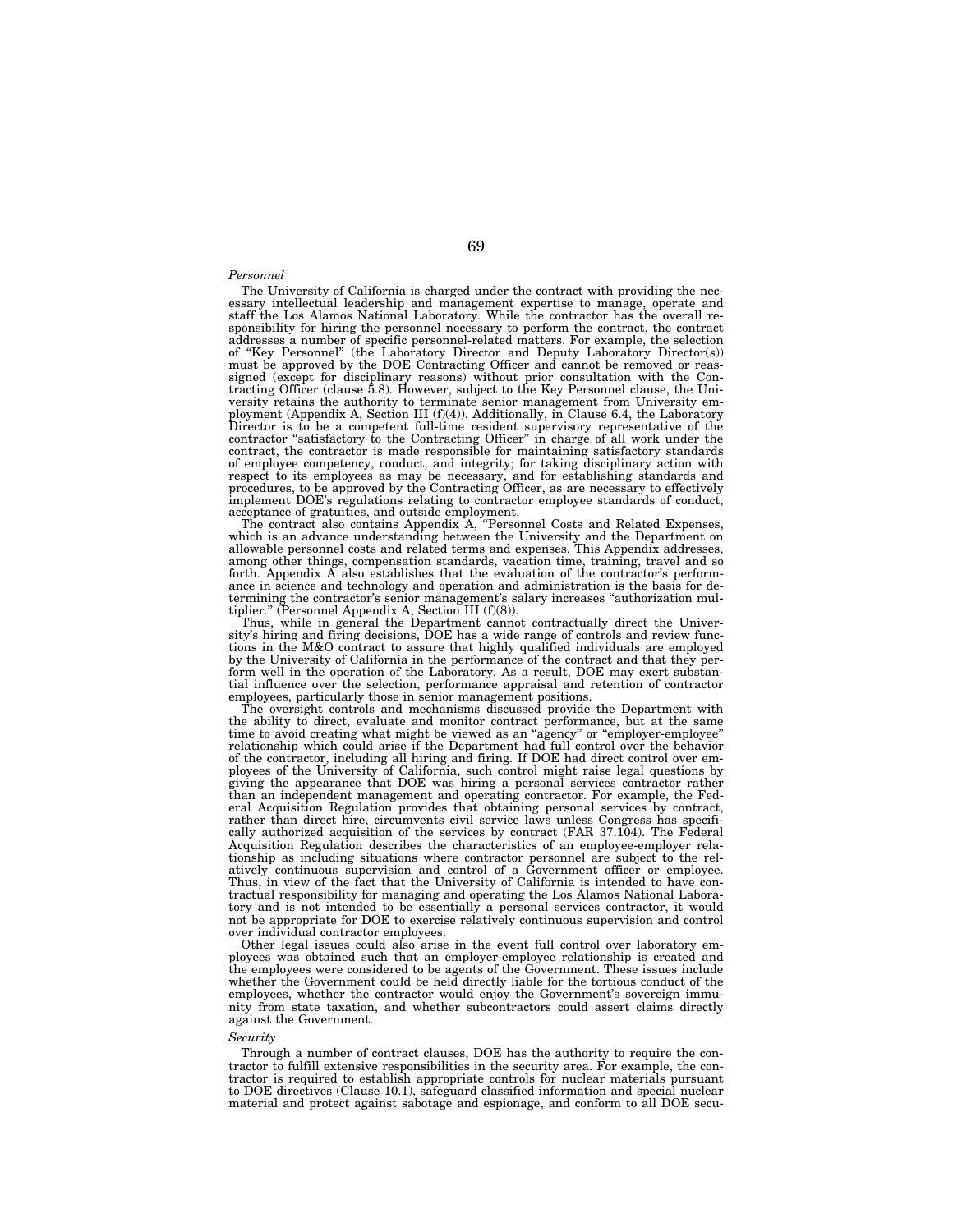rity regulations and requirements (Clause 10.3), ensure that all information and equipment generated under the contract in a potentially classified subject area is reviewed by an appropriate classifier in accordance with classification regulations or directives (Clause 10.4), protect certain unclassified controlled information in accordance with DOE regulations and directives (Clause 10.5), and protect DOE programs, technology, unclassified sensitive information, classified matters, etc. from foreign intelligence threats (Clause 10.6). Among the powers and authorities DOE has in the security area is the right to determine whether an authorization of access to classified information or special nuclear material shall be denied to or revoked for an individual. Possible grounds for denial or revocation of an access authorization include failure to protect classified matter or disclosure of classified information to a person unauthorized to receive such information (10 C.F.R. Ch. 111, section 710.8(g)(1999)).

#### *Environment, Safety and Health*

The general environment, safety and health clause in the contract provides broad general requirements for the contractor and rights for DOE to be closely involved in assuring that the contractor properly performs its responsibilities in the areas of environmental, safety and health protection (Clause 6.7). For example, the contractor is required to manage and perform work in accordance with a documented Safety Management System, and the contractor must submit to the Contracting Officer documentation of its system for review and approval. The contractor must also comply with all applicable laws, regulations, and DOE directives; and if, at any time, the contractor's action or failure to act cause substantial harm or an imminent danger to the environment, or health and safety of employees or the public, the Contracting Officer may issue an order stopping work in whole or in part.

#### *Performance Appraisal*

As a performance-based management contract, the contract provides an extensive system for appraisal and evaluation of the contractor's performance in two overarching areas: (a) Science and Technology, and (b) Operations and Administrative performance (Clause 2.6; Appendix F). Detailed performance objectives, criteria and measures are provided in areas which include, among others, safeguards and security, and environment, safety and health, and financial management. The amount of the program performance fee awarded to the contractor depends upon the ratings the contractor is given in the performance areas described (Clause 5.3).

#### *Termination*

Under the Termination clause in the contract (Clause 13.2), the Contracting Officer may terminate the contract for certain specified reasons (e.g., certain illegal activities), or ''whenever, for any reason, the Contracting Officer shall determine any such termination is for the best interest of the Government.'' The right to terminate a contract for convenience ''for the best interest of the Government'' has been given great deference and generally will not be disturbed, absent a finding of bad faith or abuse of discretion by the Government. *Krygoski Construction Company, Inc. v. United States,* 94 F.3rd 1537 (Fed. Cir. 1996).

#### *Conclusion*

It is clear that DOE has broad authority to set standards and impose requirements over many areas of contractor performance in the operation of the Los Alamos National Laboratory. And, although the M&O contract is not an employment or personal services contract providing DOE with full control over contractor behavior, including the ability to directly fire and hire all individual contractor employees, DOE does have numerous mechanisms available, such as the right to approve a satisfactory laboratory director, the right to evaluate contractor performance and thus affect the contractor's fee, and ultimately the right to terminate the contract, so that it can effectively assure that the work is being performed in accordance with the contract's performance standards.

Mr. DINGELL. I notice my time has expired, but one quick question, Senator. You talked about the NRO. That is an agency that built a building without ever telling the Congress?

Mr. RUDMAN. As a matter of fact, they built the building and told the Congress, but everybody ignored it.

Mr. DINGELL. Is that what happened?

Mr. RUDMAN. That is exactly what happened. That is not what the press said, but that is what happened.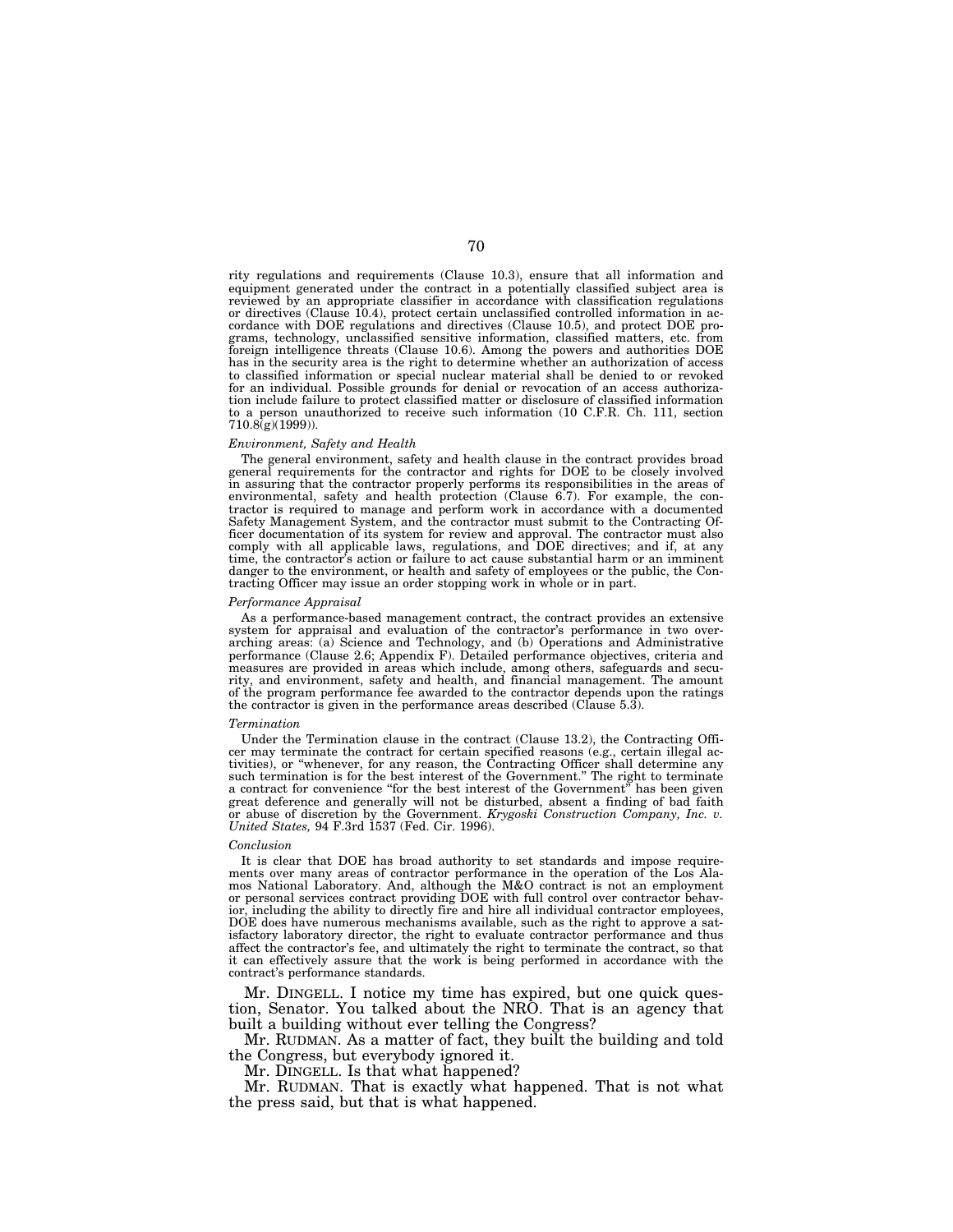But let me say that they have a lovely headquarters out there, which I was here when we appropriated the money for that. I was on the Intelligence Committee, and it is rather palatial. I think some people up here are a bit jealous of it, but the fact is that the work that they do is extraordinary, and I commend it to this committee to look at.

Mr. DINGELL. And they spent money, I gather, very genteelly.

Mr. RUDMAN. They spend a lot of money, but we tend to appropriate it for them up here.

Mr. DINGELL. Thank you, Mr. Chairman.

Mr. UPTON. The building is like the B-2 bomber, you weren't supposed to see it.

Mr. Shimkus.

Mr. SHIMKUS. Thank you, Mr. Chairman.

Mr. Secretary, you probably thought you were getting a break coming to the DOE versus the U.N. It seems like the firing is a little more intense on this end.

Senator, I am a former Army officer, and I think there is another agency that holds people accountable for what the unit does or fails to do, and that is the military. That is why I think we see a proliferation of retired generals coming into the Federal bureaucracy to help us rein in and keep people accountable, and I, as a veteran and as a Reservist, I applaud that portion of our Federal Government that still holds a line on some accountability.

I want to kind of follow up on our last line of conversation to try to understand, Senator, the line you drew between the facilities and functions that would be transferred to the new semiautonomous, independent organizations and those that would remain in DOE.

Your report recommends transferring three labs, Lawrence Livermore, Los Alamos and DN; four facilities, Kansas City, Pantex, Y-12 and the Nevada test site.

These three labs each conduct a significant amount of nonweapons work, so that the basic question is: What do we do with those parts of those labs that are not doing weapons-type research? Do we keep them there? Do we move them? Do we move the personnel? What would you do given that problem?

Mr. RUDMAN. Congressman, your question is addressed in some detail in our written report.

Let me point out to you that the reason that we believe that even though we gave you two alternatives, that the alternative keeping it under the Secretary of Energy's control, even though it is a semiautonomous agency, is for that very reason. You will note on page 50 of our report, we show the Assistant Secretary for Science and Energy who has a direct line going into the Deputy Director of Defense programs. You would still have the authority going up to the Deputy Director and all the way up, if you will, to the Under Secretary, but we believe that all of that science should be kept at the Department of Energy.

It should be done at those laboratories, and the Secretary has enormous power under their enabling statute to do anything he wishes to effectuate that. What we don't want to happen is to have all of these other folks who have some lines of authority over this weapons agency. That is where we think the trouble starts.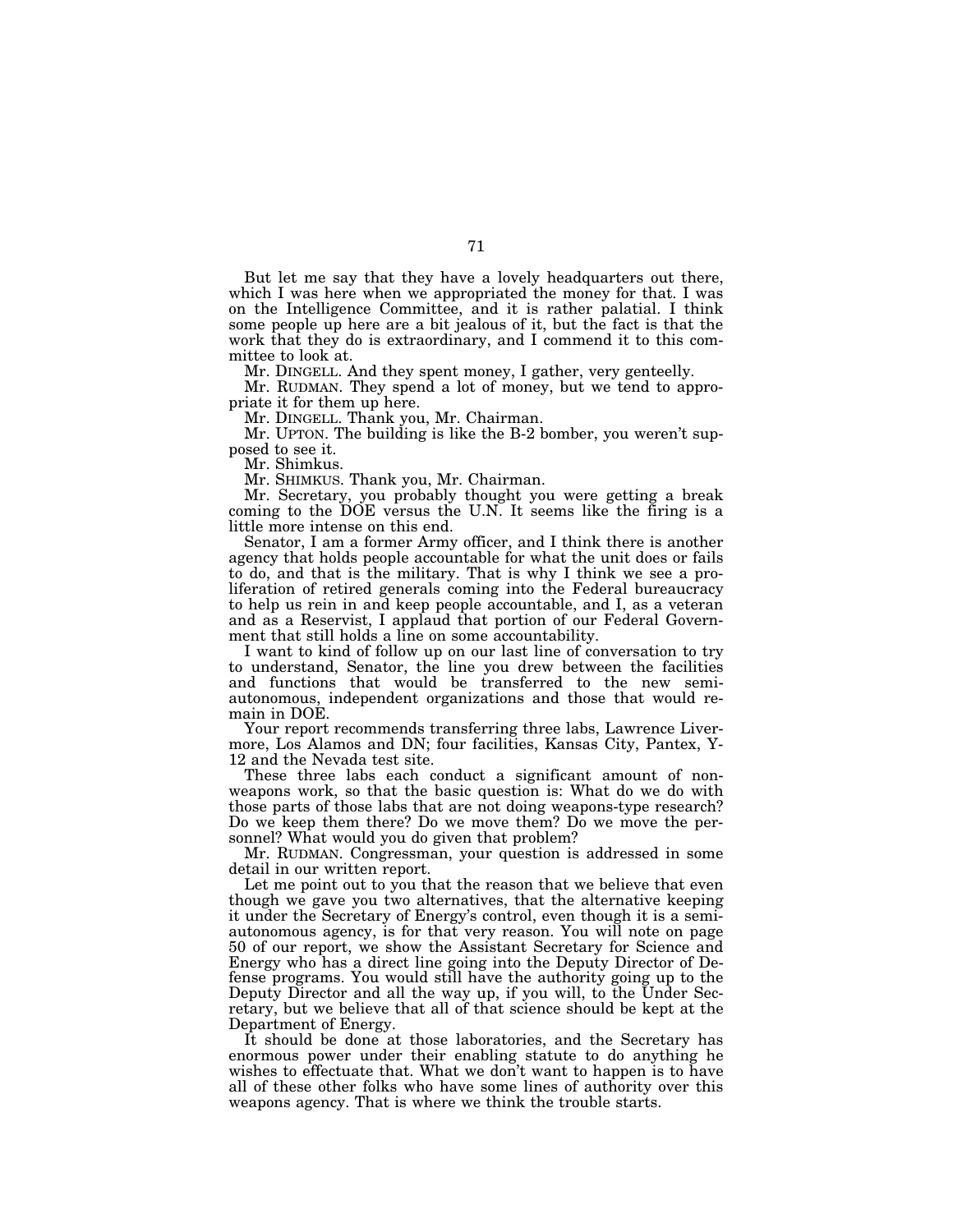It also starts in the field operations, which we strongly say ought to be stripped away and then put back in place to the extent that they are needed.

Mr. SHIMKUS. Am I correct in stating that at Savannah there is some weapons research done there also; do you know?

Mr. RUDMAN. Yes. That is production of tritium, right; I knew that, right.

Mr. SHIMKUS. So I guess the same—I guess the same follow-up question continues with what do we do—Savannah is not really specifically mentioned in the report, as far as I have reviewed. How do we respond with Savannah?

Mr. RUDMAN. The Secretary can correct me on this because he has more knowledge of it, but my understanding is that that is in the process of a very careful long-term shutdown, if I am not mistaken.

Mr. RICHARDSON. Savannah deals with tritium. Savannah has many components. We are not shutting Savannah down.

Mr. RUDMAN. Part of it is being shut down, correct?

Mr. RICHARDSON. The tritium extraction facility is going to be built there.

Now, I guess-

Mr. SHIMKUS. You see, the problem is when we are trying to merge and have a separate entity, and I kind of tend to agree with the Senator on the report, the question is these facilities that have other activities that are civilian-related, how do you break them apart? I don't know if we have thought that through.

Mr. RUDMAN. We don't break them apart. We say there are certain of these facilities which should not be a part of this agency for nuclear stewardship. We say that the problem now is that you have got too much in too many places.

Look, I showed this organization to the CEO of I guess it is the ninth largest U.S. Corporation. He got hysterical looking at it. He said it is impossible to run anything like this. He says what you would do is you would break it into smaller units. That was after we had done our report.

I mean, I agree with some of these comments. You bring in a ruthless CEO, and let me tell you, it would be yes, sir, and no, sir, march off to the right. The trouble in the body politic is we don't operate that way, although I think the Secretary may find in the coming 18 months of his term that he may have to get very tough with people, because my sense is there are a lot of folks out there who are still resisting in spite of every good effort.

Mr. SHIMKUS. I think the Secretary can take support from the fact that there are a lot of Members of Congress who would support activities that the Secretary does in moving aggressively.

I yield back my time.

Mr. UPTON. Thank you.

The gentleman from Massachusetts, Mr. Markey.

Mr. MARKEY. Thank you, Mr. Chairman, very much.

Mr. Secretary, as a long-time veteran of this committee, you remember, I am sure, back in the 1980's, the battle days when DOE production was everything, and there was a severe lack of environmental compliance, health compliance, safety compliance, dozens of hearings held in this committee trying to get the Department of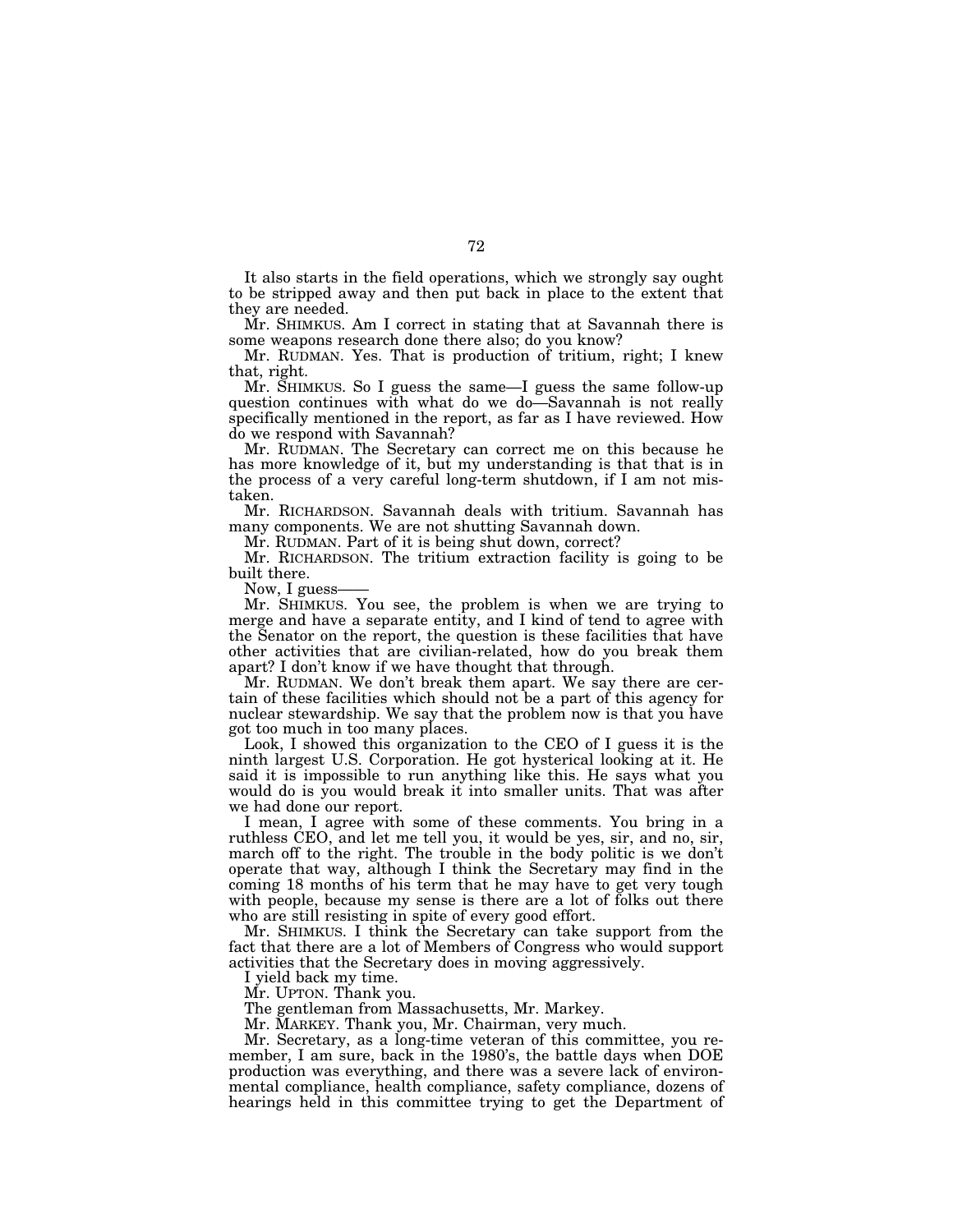Energy to measure up on issues that were clearly of great importance to American families, American workers and the environment in our country.

At that time, the defense nuclear complex, this thing that coexists with DOE, the same operators who created the massive contamination of these facilities, was in charge of the environment, of the safety, of the health function.

Now, in 1989, after countless investigations and GAO reports, the environment, health and safety function was given to the Office of Environmental Management. Will you oppose any legislative effort, such as the Kyl amendment in the Senate, that effectively puts the environment, safety and health function back in the defense nuclear complex, whether in the form of a semiautonomous entity or otherwise?

Mr. RICHARDSON. Yes. Although Senator Kyl has changed his amendment several times, I can't keep track of it, but, yes, I think that environment, health, safety oversight should be in a separate entity that reports directly to me, and I think the nuclear weapons component should abide with safety and health provisions and should not be immune from being scrutinized in these areas.

Mr. MARKEY. Senator Rudman, no one holds you in higher regard than I do, and you have done an excellent job in diagnosing the problem here. We just want to make sure that we make the referral to the right doctor for each one of the problems. The health, the safety, and environmental issues have always been very troublesome in terms of the handling by the defense establishment.

Would you support the Kyl amendment?

Mr. RUDMAN. Oh, absolutely not. I told him that. In fact, they have withdrawn it. They have essentially adopted our formulation. And we were very careful because, you know, we heard a lot of testimony from a lot of people. We looked at all of the reports from this committee. We had—how many reports from this committee did we look at? Probably 30, 35 reports over the last 20 years. We got them all from both minority and majority staff.

We do not believe that any—that the environment, the health issues should be stripped out from where they are and put down within this unit. We believe they ought to stay where they ought to stay, with the Secretary. So we didn't do that, and I would not support that kind of a change, because I know what we all went through back during the 1980's.

Mr. MARKEY. Now, do you think that it is impossible to construct an entity such as the Secretary is recommending, that is within the existing structure of DOE, to solve these problems, that would satisfy the concerns which your report has identified? Do you think he just can't accomplish this under any circumstances, or are you just kind of trying to propose the perfect, but the good could still be accomplished under the Secretary's formulation?

Mr. RUDMAN. It would certainly be an improvement, but let me just make an observation, Congressman Markey.

The only essential difference, if you take the boxes of the staff offices and say to the Secretary, what don't you think ought to be there, and say, okay, we will move that around, we won't have an IG, we won't have a general counsel, we will move that back up, we will have a representative there, you get that all done, the only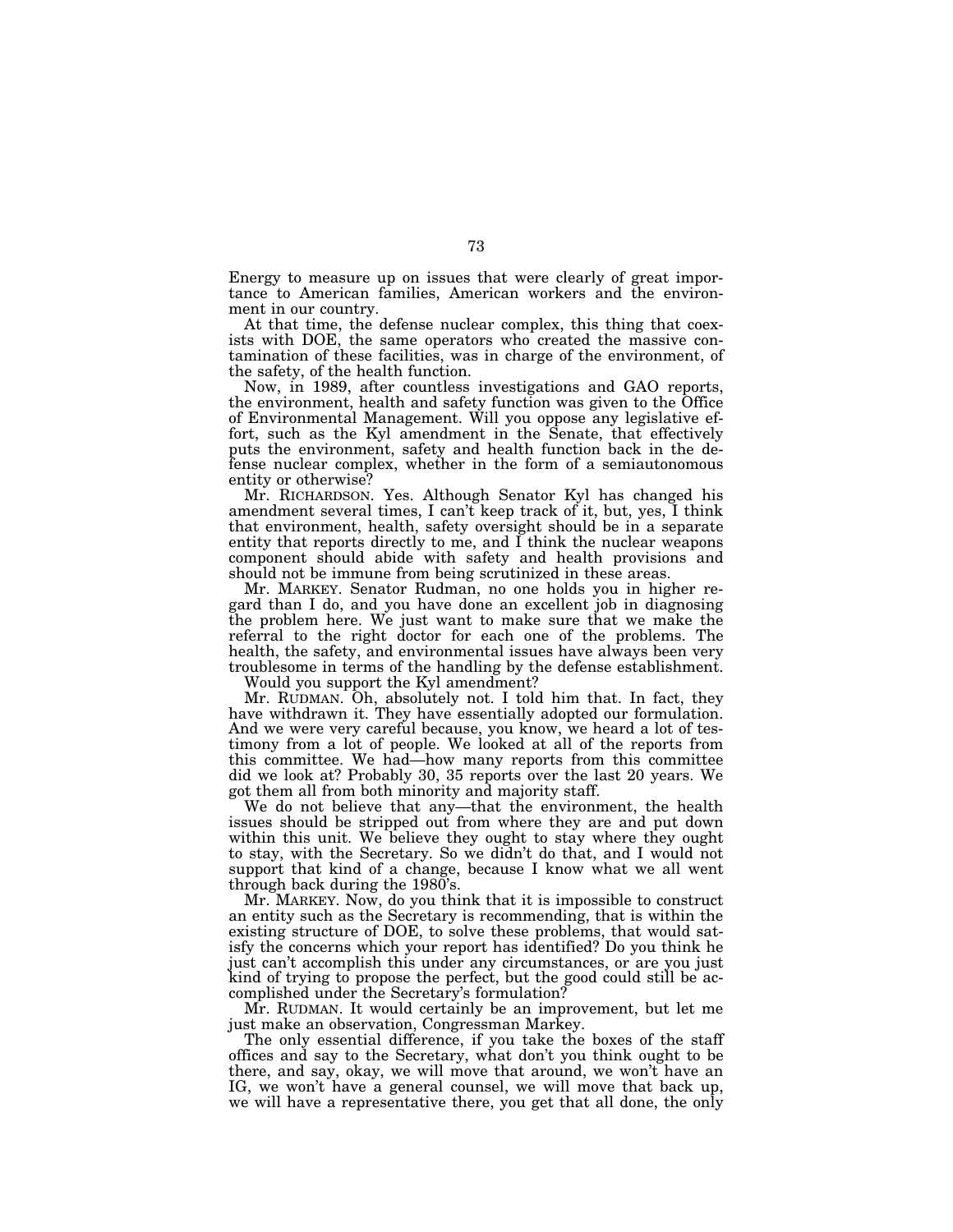lasting—the only difference that is left between our proposal and his proposal is whether or not you refer to this in the statute as the Agency for Nuclear Stewardship or the Nuclear Stewardship Administration, directly responsible to the Secretary. That is the only difference. There is no difference.

I have been trying to figure out now for going on 7 hours—and I am usually not that slow, but I am pretty slow today.

Mr. MARKEY. You went to an excellent law school, Senator. I just want to compliment you.

Mr. RUDMAN. That is right.

I can't figure out for the life of me if everybody is willing to say to the Secretary, we will put the boxes the way you want them, this persons is directly responsible to you and all of that, he has some sort of a block against the word ''agency'' or ''administration,'' and maybe you can help get him over that.

Mr. MARKEY. Mr. Secretary, is there a bridgeable gulf? Is there another word in the thesaurus that we could look to that could solve the problem?

The Senator says that there really is not a substantive difference of opinion here; that it is now on the nomenclature that is dividing you.

Mr. RICHARDSON. I think that we are—hopefully we will merge these differences.

Congressman, I also want to preserve the rights in the House of my old committee, your oversight responsibilities, that you are now conducting. So I want to put that on the table.

No. 2, I think it is important that we do this right because we are going to codify it, and we don't want to create a monster that doesn't have proper oversight by anybody else, as imperfect as it may be.

I will repeat again, I don't think Senator Rudman and I are very far apart. I worry about some of the drafting that is going on in the other body that has all the right rhetoric, but if you look at the boxes that Senator Rudman and I can agree on, that there are some that want to, for instance, deal with safety and health separately and not make them a part of the charter of this new entity.

I don't think it is right. I think everybody should be accountable for safety and health and security, and I think my plan achieves this. I think we are coming closer as the hours go by.

Mr. MARKEY. Senator Rudman and I are both alumni of Boston College Law School, but you and I are both alumni of this committee, and I am very sensitive to your concern about our committee's jurisdiction.

At the bottom of all of this is really a problem of contractors and how we make them accountable, and if we move the people who used to be responsible for \$800 toilet seats and now put them in charge of this, and we take the people who used to be in charge of our secrets at the labs and move them over here to the toilet seat area, that doesn't really do anything.

Moving around the boxes isn't going to solve this. Accountability of contractors, no matter how we design it at the end of the day, is really going to determine whether this is a success or not. And I think that our committee's record in identifying and highlighting these issues over the years is unsurpassed in Congress.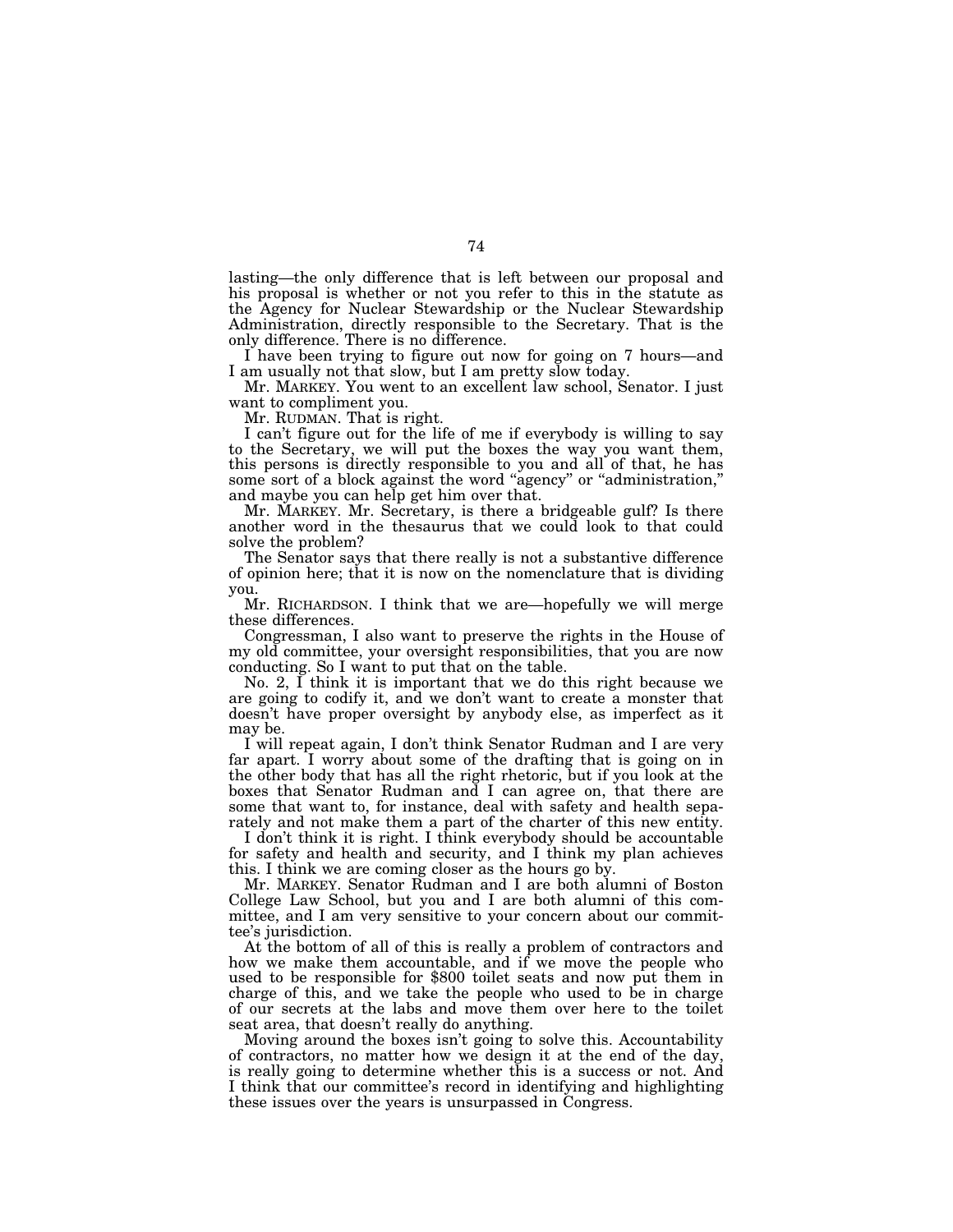As a matter of fact, I think you largely have had to rely upon the reports of this committee, and I think in the same way that while the Banking Committee might have had their scandals with the S&L industry, we never had the counterpart in the securities industry. The same thing can be said here, and I would just hope that there would be some respectful attention paid to the legitimate concerns raised by the Secretary.

Mr. RUDMAN. I just want to respond, if I may, Mr. Chairman, in 30 seconds.

Mr. UPTON. Go ahead.

Mr. RUDMAN. I think that it is essential that this be done carefully, methodically. I don't know what the Senate will do. It may pass something in the next several days. I think this ought to be looked at very carefully, but I just want you to understand where I am coming from, Congressman Markey. I said it before you got here. I am deeply concerned about what happens after Secretary Richardson is no longer Secretary of Energy, and his top people are now gone, and somebody comes in with different priorities. That is why we think the semiautonomous agency or administration, structured with the right people, stands the greatest chance of maintaining accountability.

This is all about accountability. That is what it is really about, and I think you have said that.

Mr. MARKEY. Thank you, Senator, very much.

Mr. UPTON. The gentleman from Texas, Mr. Barton.

Mr. BARTON. Thank you, Chairman Upton.

I want to first welcome Congressman Markey's better half, Dr. Susan Markey, in the hearing room. She was smiling broadly as you spoke, nodding her head aggressively on occasion. So we are glad to have her here.

I have just three questions, and I know you have got to catch a plane, and I know Secretary Richardson has a busy schedule.

My first question is to you, Mr. Secretary. When I gave my opening statement, I said that we ought to terminate the contract with the University of California immediately, if possible. Do you see any cultural conflicts in having an academic institution, which tends to seek openness and dialog, in charge of a weapons complex where a paramount concern is just the opposite, which is security and classified information?

Mr. RICHARDSON. Congressman, I don't see a conflict. I think whoever your contractor might be, if you have strong stipulations on security and counterintelligence, as there should be—I think that the labs have benefited in their science, in their research, from being associated with world-class institutions like the university. I am talking about the science side. We have labs associated with MIT, with Princeton, with the University of Chicago. That is good for science. That is good for us.

We have some relationships with your universities that are good for the Department of Energy.

Mr. BARTON. Why hasn't the University of California then, if it is good for the weapons complex, why haven't they aggressively acted on the recommendations that you have made and other Secretaries before you have made? Why does it take a congressional oversight hearing and a national scandal to get their attention?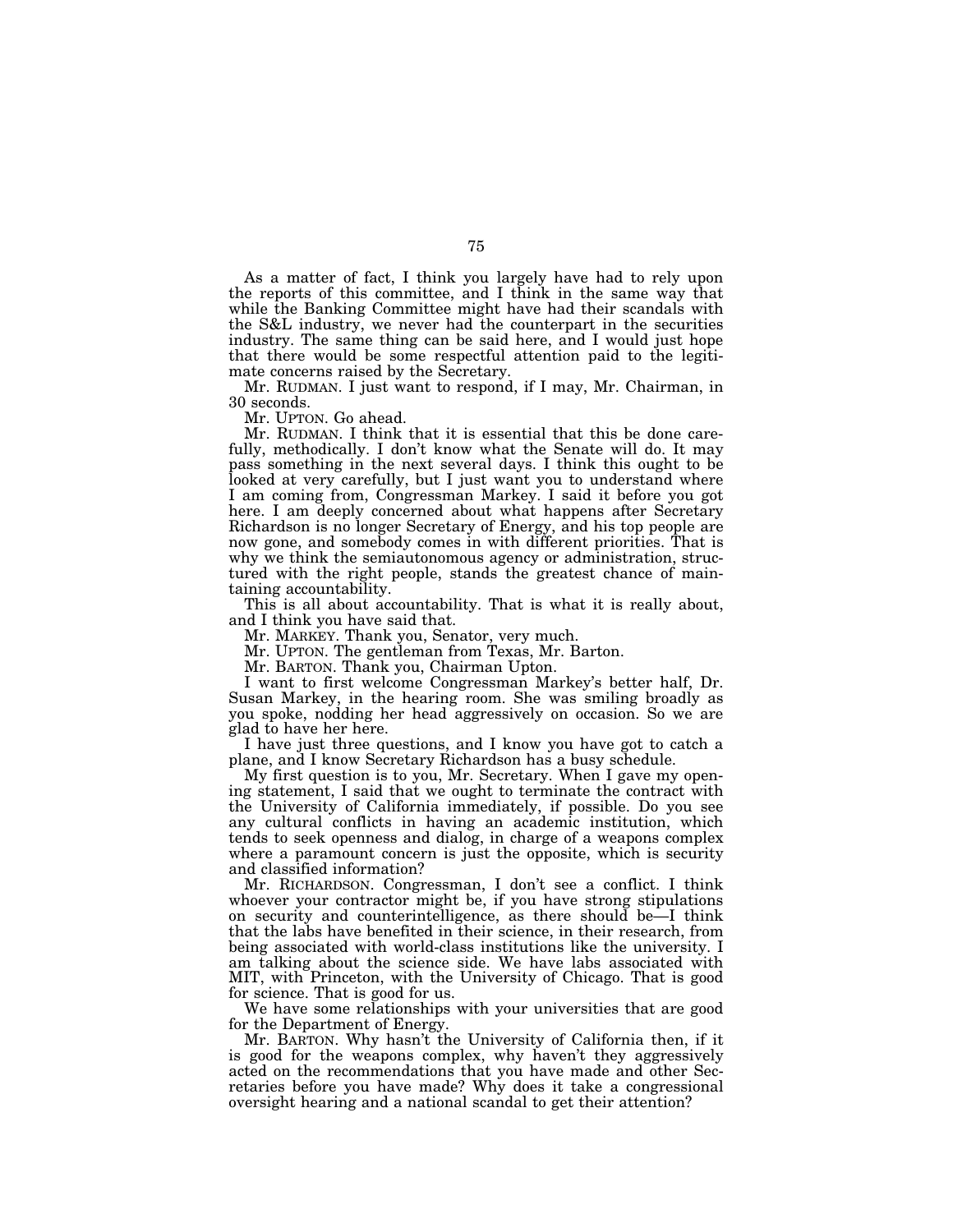I could point out that when Chairman Dingell was chairman of the full committee, his oversight subcommittee uncovered a number of scandals in the contract that the University of California was then administering. So how many scandals and how long does it take, Mr. Secretary?

Mr. RICHARDSON. Well, there shouldn't be any more. There shouldn't be any more.

Mr. BARTON. Well, I think we agree on that.

Mr. RICHARDSON. There should be statutory language to prevent ingrained problems. We are moving in that direction, but I am not going to blame the University of California for all the security lapses at the lab.

Mr. BARTON. Well, they are the contractor.

Mr. RICHARDSON. Well, it is-

Mr. BARTON. You either blame the contractor, or you blame people above them in your chain of command. There has to be accountability.

Mr. RICHARDSON. I am blaming the people above them. I am blaming the Department of Energy. I am blaming past White Houses. We could have a collective responsibility. You can't just blame the contractor. We change the culture of the lab employees.

Mr. BARTON. Well, I think you can hold them accountable.

Mr. RICHARDSON. I am blaming the Congress, too. You know, we shouldn't have—my staff is yelling no.

Mr. BARTON. No, that is okay. I won't disassociate myself with that.

Mr. RICHARDSON. We briefed a lot of committees about these problems, and there were times when my counterintelligence chief didn't get the funding that he requested from the Congress.

Mr. BARTON. I have got two more questions. I know that you can filibuster with the best in the other body when you want to.

Senator Rudman's report has a part of it in the section entitled Trouble Ahead, where it talks about that foreign nationals were able to have remote dial-up access to unclassified networks without any monitoring by the lab. Is that true, yes or no?

Mr. RICHARDSON. There will be monitoring soon.

Mr. BARTON. No, it is not true. So Senator Rudman's report is wrong? Well, we will come back to that.

Mr. RICHARDSON. No, Senator Rudman has got a very good, strong report.

Mr. BARTON. Okay. It goes on to say that the labs have begun to monitor outgoing e-mails for classified materials, that you personally ordered that in April, but that one lab took the minimal action necessary. It began monitoring e-mails but did not monitor the files attached to the e-mails. What is your reaction to that?

Does that indicate to you that they are taking seriously these concerns?

Mr. RICHARDSON. Well, no, no, no. Every lab has been strong, some stronger than others. There are some that should have been stronger. There were some technology problems related to cybersecurity. This is why I ordered this computer stand-down.

Mr. BARTON. My high school junior daughter knows that if you are supposed to monitor an e-mail, you also have to monitor the file attached to it, Mr. Secretary. That doesn't take a rocket sci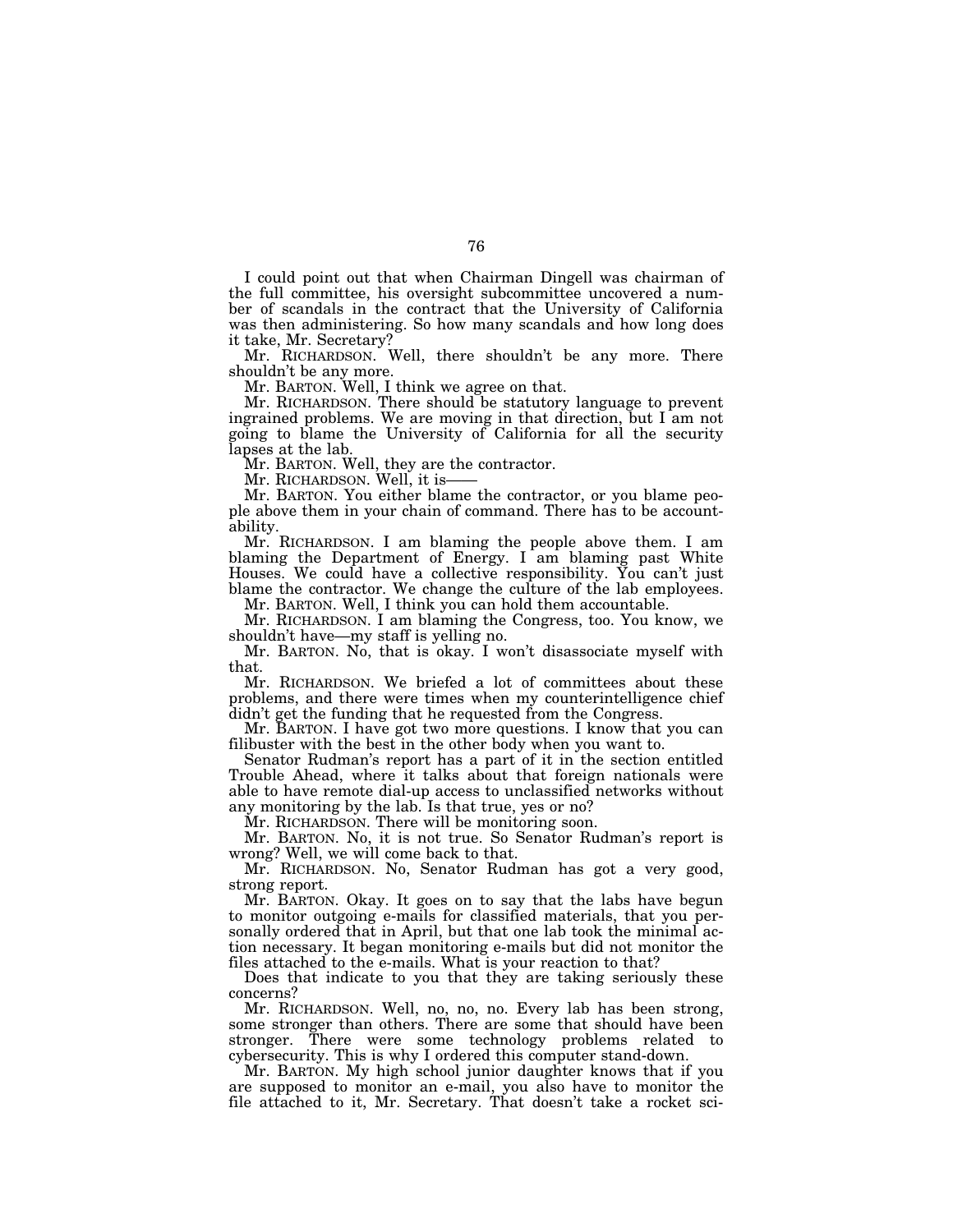entist at a weapons laboratory. I mean, that is kind of honoring the spirit of your direct request.

Mr. RICHARDSON. We are doing that.

Mr. BARTON. But not doing what is totally required.

Mr. RICHARDSON. What we are doing, we are monitoring e-mail. There are such explosive changes in technology. This is why in cybersecurity you need constant testing. That is what is happening today in the stand-down.

Mr. BARTON. So can I depend upon you today directly to go back and send out another directive that in addition to monitoring the e-mails, they also monitor the files attached to the e-mails?

Mr. RICHARDSON. They are working on that.

Mr. BARTON. Do I need to give you a definition of what a file attachment is? I mean, how many levels down do we have to go before you begin to take this seriously?

Mr. RICHARDSON. You know, Congressman, I am—this is what I mean. I marvel at the sources of information that you have that I apparently don't have.

Mr. BARTON. Our source is sitting right next to you.

Mr. RICHARDSON. Well, you have—in the last second, 2 minutes, you have come up with two claims that I am unaware of.

Mr. BARTON. I am not even the Secretary of Energy. I am just a lowly midranking Congressman trying to just bask in the reflected glory of your stewardship at the Department of Energy.

I have got one final question for Senator Rudman.

When Secretary Richardson ordered the computer shutdowns at the three laboratories back in April, the Department stated that the computers would not be allowed back on until each lab undertook certain security upgrades to prevent the downloading there, we have that word again, or transfer of classified files and to scan its unclassified systems and outgoing e-mails for classified data.

Mr. Secretary—I mean, former Senator, what did your panel find with respect to these initiatives? Were the computers allowed back on despite the failure to achieve these upgrades? And if so, why so?

Mr. RUDMAN. We started drafting this report in early May. We had a chance to observe much of what went on. We believe the stand-down was a good idea. We think something was achieved by it. We do not have the level of confidence of the Secretary or some of his people that we are quite where we want to be. As a matter of fact, in fairness, it is not just DOE. It is the entire government. Some of the firewalls that people think that have existed at DOE and other places don't exist.

The PFIAB does not talk about its work publicly, but let me simply say parenthetically we do a great deal of work and have been doing it, obviously, in the area of the Intelligence Community and cybersecurity. So I think we probably know a little bit more about that than most folks out there.

I have no high level of confidence, but I am not even sure the Secretary has a high level of confidence. I think they have done what current technology will give them, but there is a lot more to be done.

Mr. BARTON. Is there a protocol, now that your report is public, that prevents your staff that helped in the advisory board to com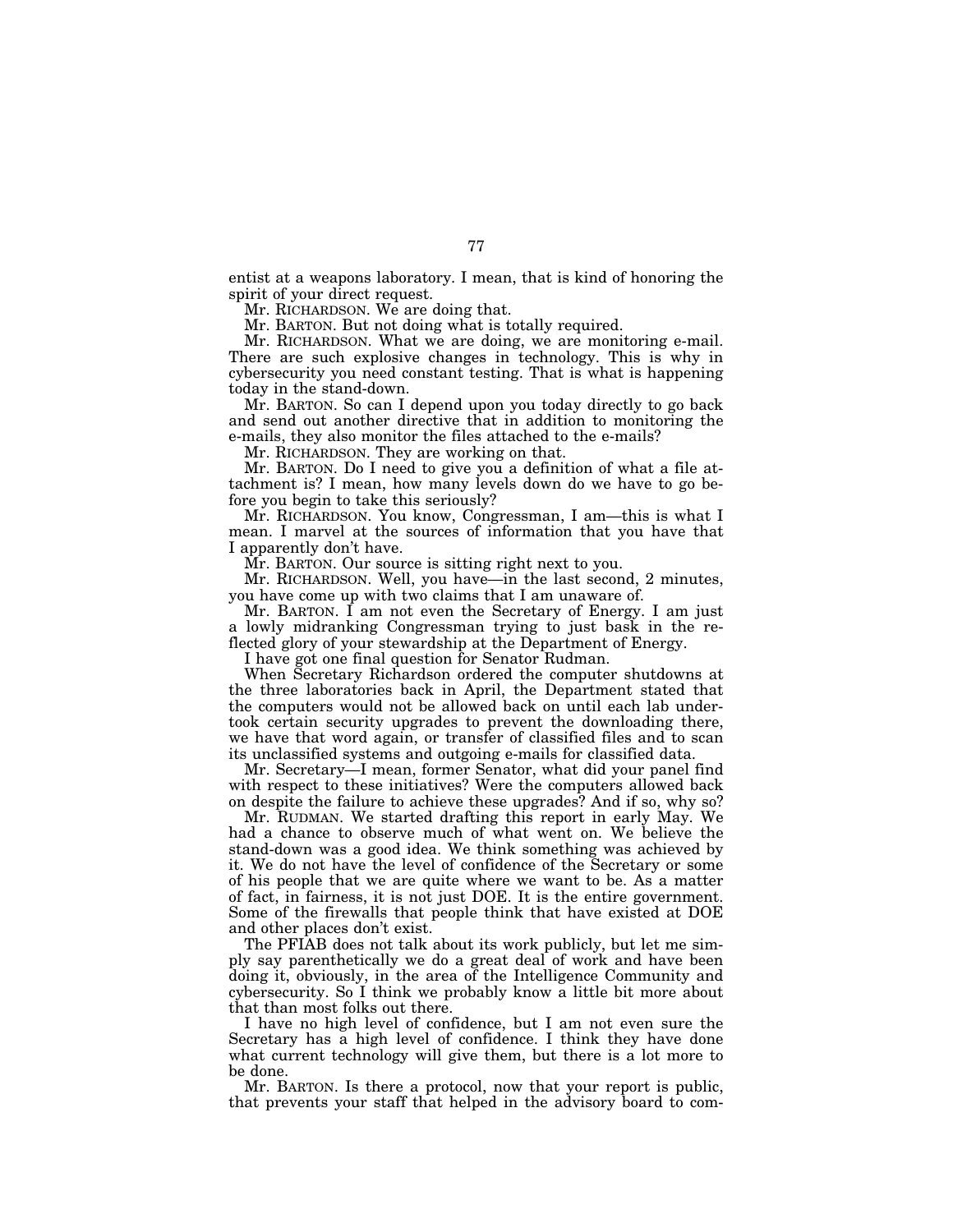pile this report from talking to the Secretary of Energy's designee on some of these issues? Is that allowed or not allowed?

Mr. RUDMAN. It is allowed. The PFIAB is an independent group, but nonetheless part of the Executive Office of the President, bipartisan. It can work with any agency that has a component of intelligence or counterintelligence. So certainly we don't have a problem talking about it.

Mr. BARTON. The Secretary seems perplexed that sources of our information are not available to he and his staff, so I would encourage you to provide them what you have provided the committee.

Mr. RUDMAN. Well, we are not the original source, but we will be happy to direct him to the best source in the government for that information.

Mr. BARTON. Mr. Chairman, in closing, if we take legislative action on this issue, and I hope we do, it will come before my subcommittee, and I pledge to the Secretary and to the Senator that we will work together to try to come up with something that everyone can support.

I want to tell my good friend, the Secretary, that I want to be more proactive on this and think outside the box a lot more than I gather that you do based on your testimony today, but I will work with you on it.

Thank you, Mr. Chairman.

Mr. UPTON. Thank you, Mr. Barton.

Again, to my two friends, personal and certainly professional, we appreciate your fine work and your willingness to spend a number of hours with us this afternoon. We look forward to working with you in the days ahead. Thanks very much.

[Whereupon, at 4 p.m., the committee was adjourned.]

[Additional material submitted for the record follows:]

## RESPONSES FOR THE RECORD OF HON. BILL RICHARDSON, SECRETARY OF ENERGY

## QUESTIONS FROM THE HOUSE COMMERCE COMMITTEE

*Question 2.* Do you believe that giving the labs more independence will change their culture or improve security? What do you recommend as the most effective step you can take to change the laboratory culture, from the lab director down through the ranks, so well described in the Rudman report concerning the significance of security and safety issues?

Answer 2. Improving security at the labs depends on factors including Headquarters and laboratory management commitment; employee training; the recognition by each employee that security is their individual responsibility; and financial incentives for the laboratories to strive for the highest level of performance in safeguards and security. Each of these important areas is being addressed.

Defense Programs has initiated measures that will institutionalize each of these factors. Field managers have been directed by Defense Programs Management to provide immediate, detailed information to headquarters for management assessment of all security incidents as well as their corrective actions. Defense Programs is currently tracking to closure all deficiencies so that sites will attain a satisfactory rating by the end of calendar year 1999. A laboratory stand-down was conducted in April 1999, and a 9-point INFOSEC Action Plan for all classified computer professionals and administrative users was instituted. A security Immersion Program for all federal and contractor field and headquarters personnel was conducted in order to provide training in Information Security policies and procedures and to insure that each individual understands that security is his/her responsibility. Finally, Defense Programs is working to assure a more consistent process for determining safeguards and security Performance Objectives, Criteria and Measurements (POCM's) for the laboratories in FY 2000. The new performance evaluation criteria will be based on safeguards and security results from oversight reviews. Award fees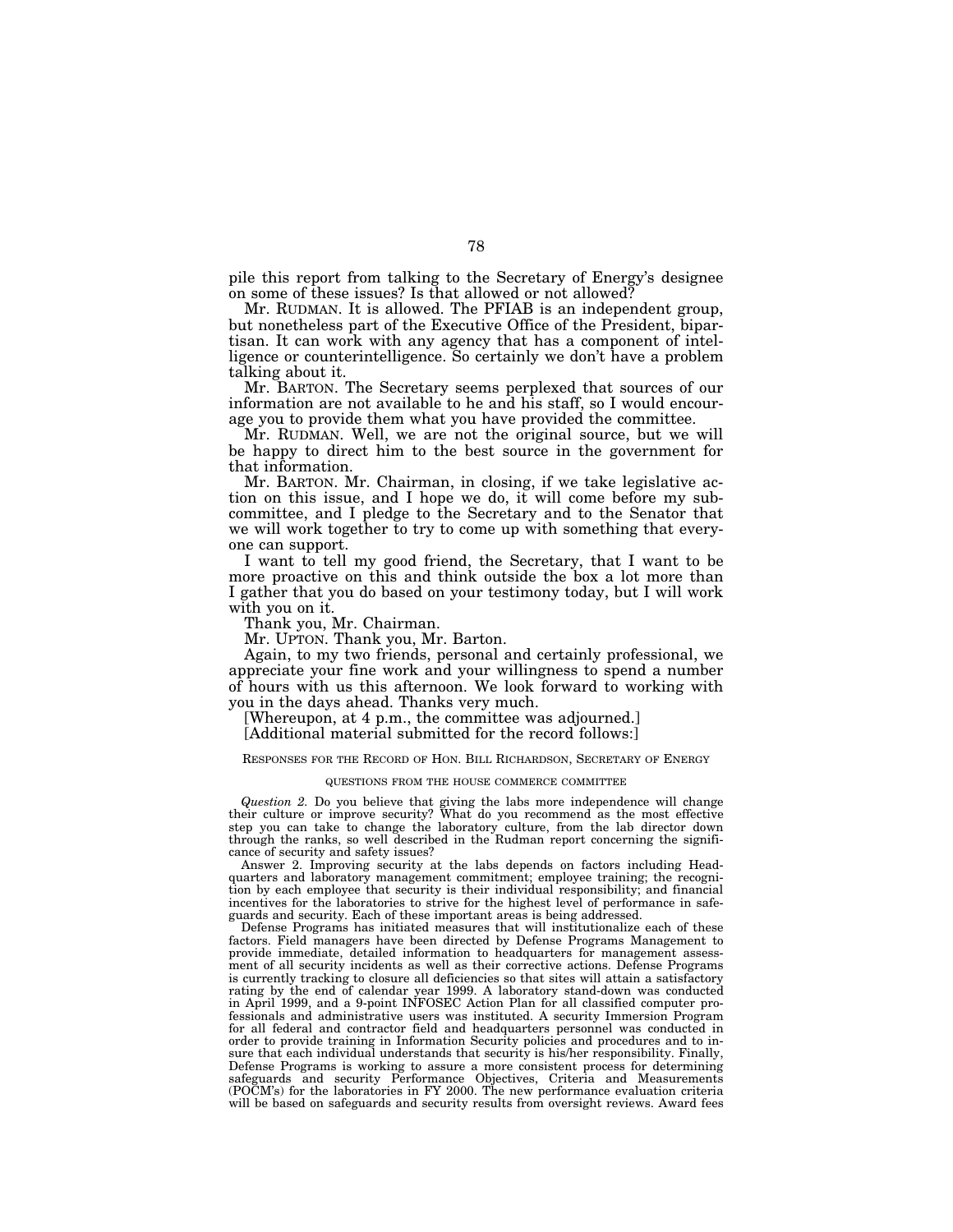will be determined in conformity with the laboratories' performance and their accountability for individual protection programs.

The revised POCMs will provide an incentive for the laboratories to achieve a satisfactory rating in their programs. Defense Programs management accountability and sustained attention to its safeguards and security programs will promote a cultural change and superior performance in these areas.

#### QUESTIONS FROM CONGRESSMAN DINGELL

*Question 3.* Who do you think should enforce environmental, health and safety requirements at the DOE weapons facilities? Under a quasi-independent agency as proposed, how would these requirements be imposed?

Answer 3. I believe the soundest approach to enforcement of environment, health and safety requirements in the DOE defense complex is one in which line management bears responsibility for safe and compliant operations, with a robust independent oversight and enforcement regime outside the operational chain of command. This ensures that all the Department's expertise can help assure safe and compliant operations. It is well to remember that the DOE defense complex must conduct its operations using potentially extremely hazardous materials in esoteric processes, and therefore assuring worker and public health and safety is an objective whose importance cannot be overstated.

Under the recently-adopted National Nuclear Security Administration Act the Administrator is expressly charged by statute with responsibility for environment, safety and health regarding operation of the Department's defense complex. Other provisions of the legislation, in particular its unusual limitations on the Secretary's direct management and delegation authorities, likely will compel changes in the independent environment, safety and health enforcement regime within the Department with respect to the defense complex. Specifically, for example, the legislation would effectively terminate the emergency ''shutdown'' authority that since 1988 has been delegated to the Assistant Secretary for Environment, Safety and Health. We anticipate seeking clarifying legislation bearing on this question, and in any event will provide the Department's implementation plan in the report the statute requires the Secretary to submit by January 1, 2000.

*Question 4:* The Rudman panel is very taken by the operations of the National Reconnaissance Office (NRO) which is responsible for the awarding and managing the contracts that provide the nation's surveillance satellites. The report indicated that DOE should be modeled after the NRO. Is this an appropriate agency to compare to the Department of Energy. Why or why not?

Answer 4: The NRO's charter, which is a Department of Defense Directive rather than a statute, makes clear that the entire NRO is ''under the direction and supervision of the Secretary of Defense," and is headed by a Director who manages the NRO ''in accordance with policy guidance and decisions of the Secretary of Defense.'' DoD Dir. 5105.23, §§ 1&2. The Secretary of Defense, in turn, may "exercise any of<br>his powers" of supervision of the NRO "through, or with the aid of such persons in, or organizations of, the Department of Defense as he may designate.'' 10 U.S.C. 113(d). Thus the Secretary of Defense retains both direct supervisory authority over the NRO itself and the ability to delegate that authority to any person or entity within the entire Department of Defense.

These Secretarial management authorities over the NRO were rejected in the legislation establishing the National Nuclear Security Administration. Instead that legislation enacted ''firewalls'' immunizing NNSA personnel from any outside supervision, including by the Secretary himself, and limited the Secretary's ability to delegate his sole supervisory authority—over just the head of the NNSA—only to the Deputy Secretary. These are major deficiencies of the legislation, which conflicted in this respect with the models of semi-autonomous agencies cited in the Rudman Report recommendations.

*Question 5:* Does the NRO have any non-military scientific missions? Is it expected to go out and find unclassified work in the private sector to keep its contractors busy?

Answer 5: While it is possible that the NRO has non-defense scientific missions, the Department is not aware of any such missions and there is no evidence of any such missions in the publicly available documents on the NRO.

The Department of Defense Directive which created the NRO describes the NRO's ''Organization and Responsibility'' as follows: ''The Director [of the NRO] will be responsible for the consolidation of all Department of Defense satellite air vehicle overflight projects for intelligence, geodesy and mapping photography [deleted material] into a single program, defined as the [deleted material] National Reconnaissance Program..." DoD Dir. 5105.23, § 2 (March 27, 1964). The NRO's mission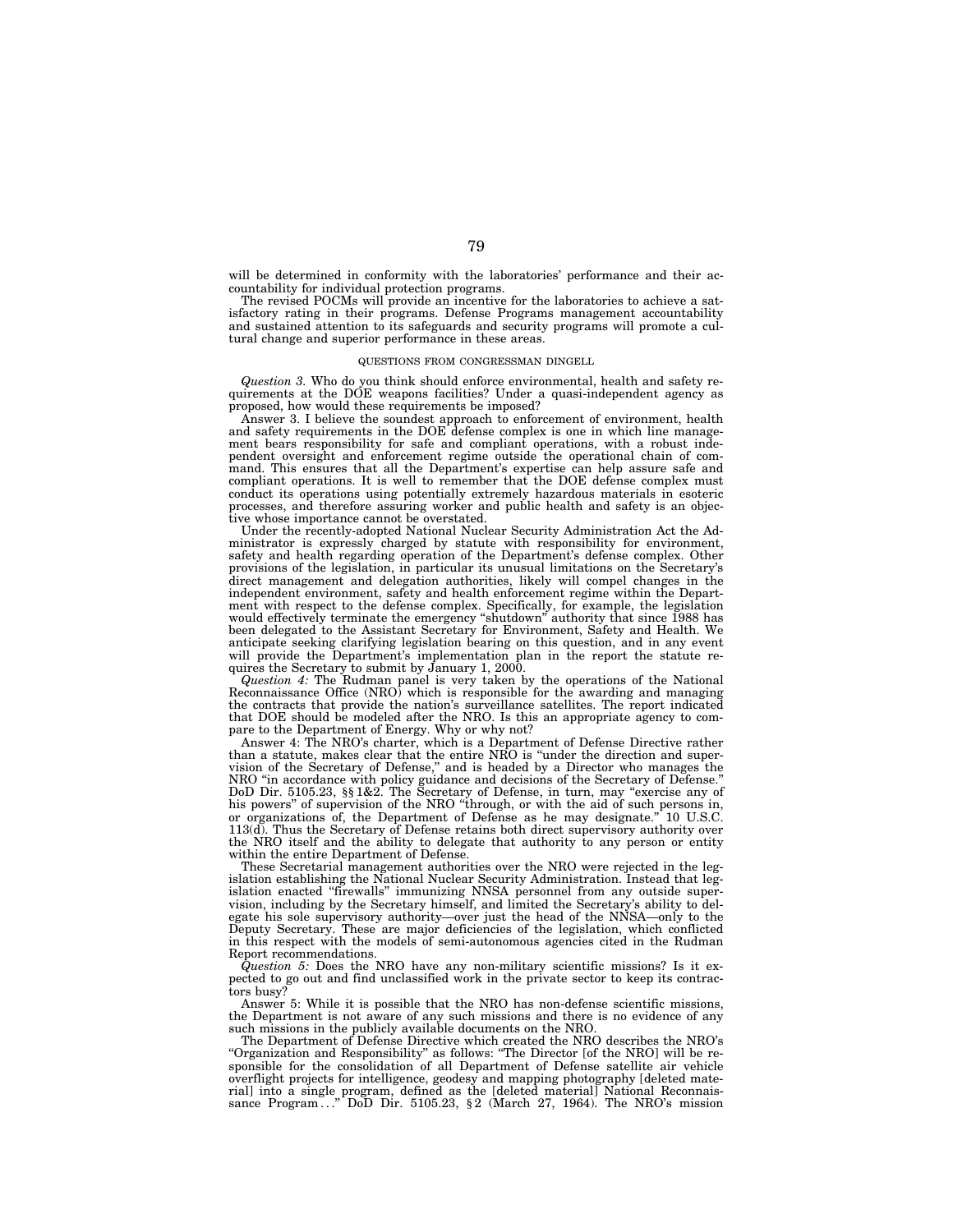statement as it appears on the NRO's official website reads as follows: ''The mission of the National Reconnaissance Office is to enable U.S. global information superiority, during peace through war [sic]. The NRO is responsible for the unique and innovative technology, large-scale systems engineering, development and acquisition, and operation of space reconnaissance systems and related intelligence activities needed to support global information superiority.''

The Department similarly has no direct familiarity with the NRO's policies and procedures governing its contractors and their work.

The Department will have to defer to the NRO regarding additional information on both of these matters.

*Question 6.* The complicated organization chart in the Rudman report does not describe your recent changes, but is there more to be done/ For example, should the field offices be eliminated or significantly reduced?

Answer: The ''complicated organization chart'' to which you refer was drawn to make the point that the lines of authority and accountability within the Department were unclear. While the chart was somewhat overdrawn, I agree with the point. That is why I chartered a Management Review of the roles and responsibilities and lines of authority and accountability at Headquarters and the field. In recent testimony before the Congress on these issues, I presented the attached chart showing how we had clarified the Department's program responsibilities.

We are continuing to implement the changes to the Departmental structure that I proposed in April as a result of my Management Review. These changes will eliminate multiple reporting channels and improve lines of communication, direction and accountability.

Regarding the field offices, I continue to believe they play an indispensable role. As you know, our laboratories and production sites are primarily government owned, contractor operated, facilities. These sites need a Federal presence nearby for contractor oversight, liaison with Headquarters and the continuing task of representing the Federal government to the surrounding communities, local political institutions, and regulators. We have reduced the Department's Federal field staff by an average of 25% since 1996 and we continue to look for more efficient ways to do our work in the field.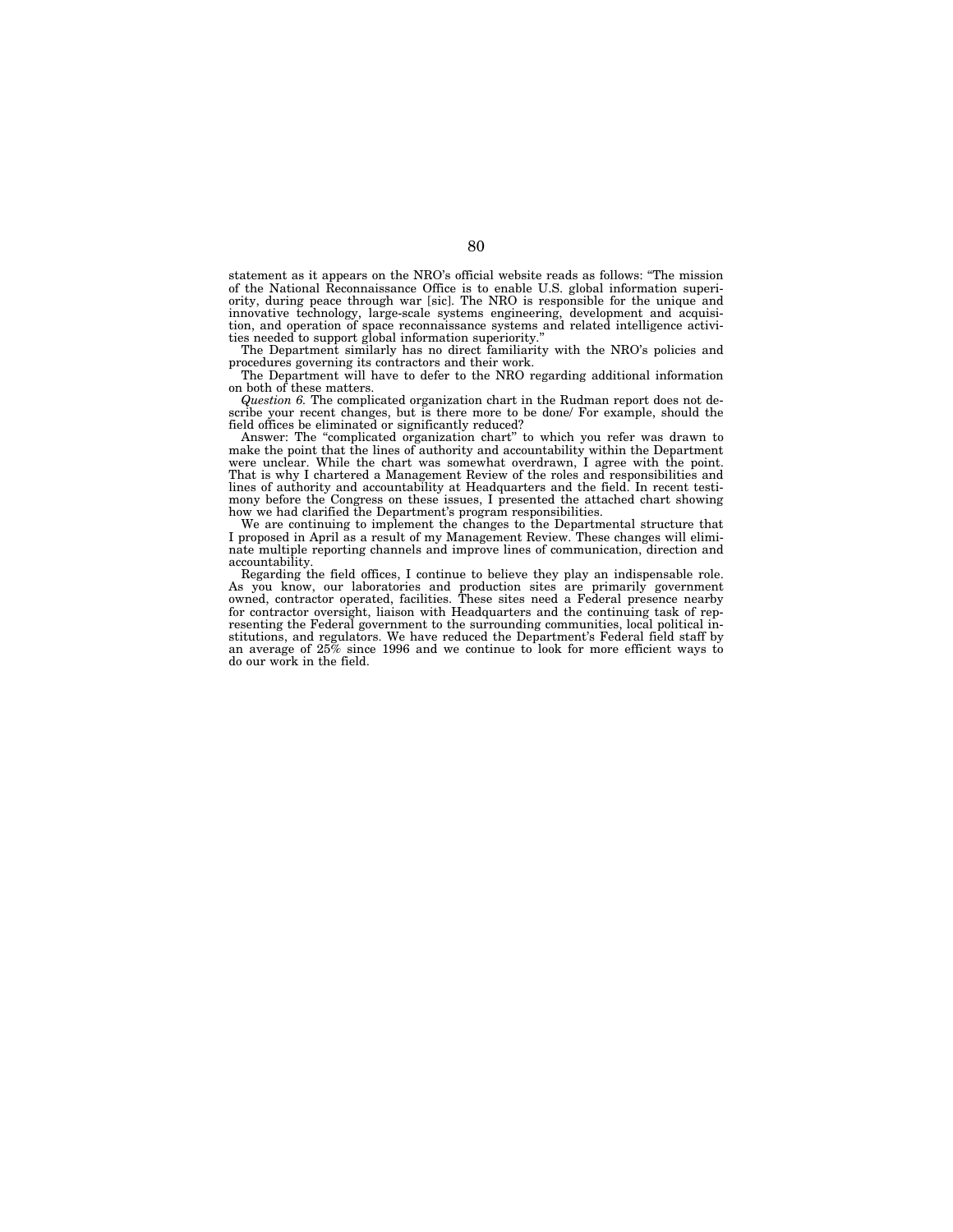# Program Responsibilities\* Department of Energy



\* Accountable for program policy, direction, and implementation, including FS&H and Security.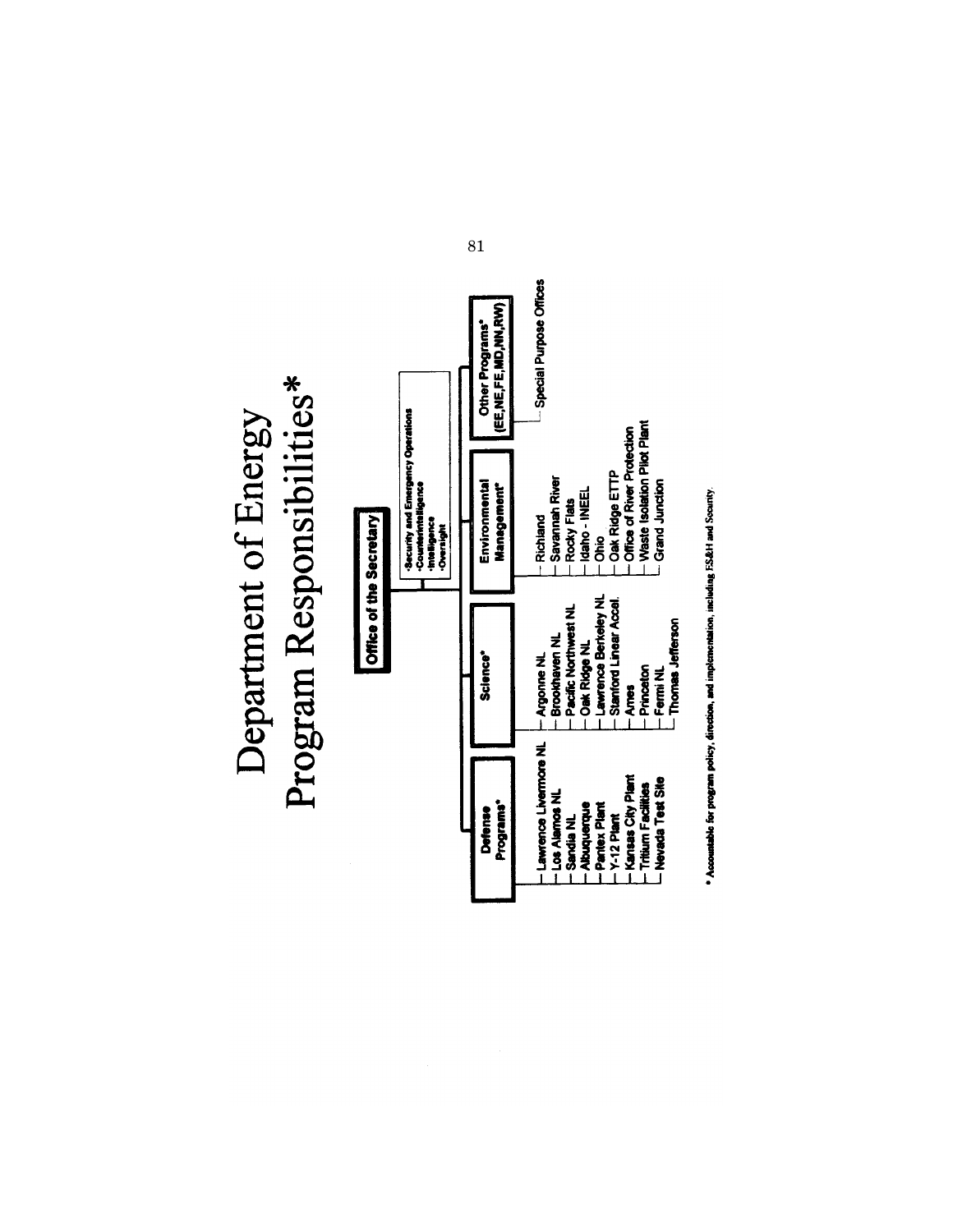*Question 7.* Would you oppose a requirement that all lab management contracts which have not been rebid in the last five years should be rebid at their next expiration? Why or why not?

Answer 7. Consistent with the Competition in Contracting Act of 1984 (CICA), DOE policy establishes competition as the norm for its contracts for the management and operation of its major sites and facilities, including its laboratory management contracts. DOE's competition policy also preserves the benefits of long term relationships by permitting contract terms for up to 10 years for these contracts. I support that policy and believe that there are significant benefits to competition. During this Administration, DOE has competed numerous site and facility contracts (both laboratory and non-laboratory), e.g., Brookhaven National Laboratory, Idaho National Engineering and Environmental Laboratory, Bettis Atomic Power Laboratory, National Renewable Energy Laboratory, Hanford Site, Rocky Flats Environmental Technology Site, Savannah River Plant, the Oak Ridge environmental program, and Mound Site. Notwithstanding this impressive track record of competition,<br>I would onnose a statutowy position of the simplessive track record of competition, would oppose a statutory requirement to compete laboratory management contracts which have not been competed in the last five years. Such a requirement would be contrary to established law and regulatory policy, could adversely affect the accomplishment of critical Departmental missions, and would ignore circumstances which would rationally support a noncompetitive action.

Consistent with current law and regulations applicable to other Federal agencies, DOE's competition policy provides that contracts for the management and operation of DOE sites and facilities, including laboratories, will be competed, unless a noncompetitive procurement is justified in accordance with criteria contained in CICA. CICA recognizes the need for contractual latitude in addressing the needs of the United States Government by providing seven specific exceptions to the requirement to compete, e.g. only one responsible source; unusual and compelling urgency; industrial mobilization or essential engineering, development, or research capability provided by educational or nonprofit institutions, or Federally Funded Research and Development Centers (FFRDCs); and national security. Moreover, the Federal Acquisition Regulation (FAR), under Part 35.017, encourages long-term relationships between the Government and FFRDCs in order to provide the continuity that will attract high-quality personnel to the FFRDC, permit special long-term research or development needs to be met, and accomplish tasks that are integral to the mission and operation of the sponsoring agency. Flexibility under special circumstances is an important management tool in order for DOE to meet mission needs and retain excellent R&D laboratory contractors.

The ability to engage in prudent decision-making provided by CICA and the recognition of the value of special long term relationships found in the FAR are critical to the successful conduct of DOE missions. DOE missions are broad and varied, critical to the national security of the United States, and the national laboratories are an important cornerstone in the accomplishment of these missions. However, this does not mean that DOE mechanically applies the exceptions allowed by CICA or the flexibility of the FAR. DOE's exercise of the discretion authorized by statute and regulation is, in fact, more rigorous than what is found in most, if not all, other Federal agencies. Any decision to extend rather than compete a management and operating contract requires an extensive analysis of the basis for non-competition, consensus of DOE's senior management, Secretarial authorization, and Congressional notification. Pursuant to the Energy and Water Appropriations Act of 1999, none of the funds appropriated by that Act may be used to award a management and operating contract unless such contract is awarded using competitive procedures or the Secretary of Energy grants a waiver to the requirement. Also under this Act, the Secretary must notify Congress of any waiver at least 60 days before contract award. Furthermore, DOE is the only agency that routinely reviews its FFRDC laboratory contracts for competition even though one CICA exception expressly covers FFRDCs. Over the last five years DOE competed, or is in the process of competing, six FFRDCs. No other agency has demonstrated such a track record.

#### QUESTIONS FROM THE HOUSE COMMERCE COMMITTEE

*Question 8.* The security function at DOE has always included the nuclear materials accountability responsibility. There are large amounts of nuclear materials stored at sites, such as Rocky Flats, that would not be part of the new agency as proposed by Senator Rudman and others. Do you believe that this is a workable and efficient arrangement.,

Answer 8. The Department is committed to assure that nuclear material accountability responsibilities at DOE sites both within and outside the purview of the new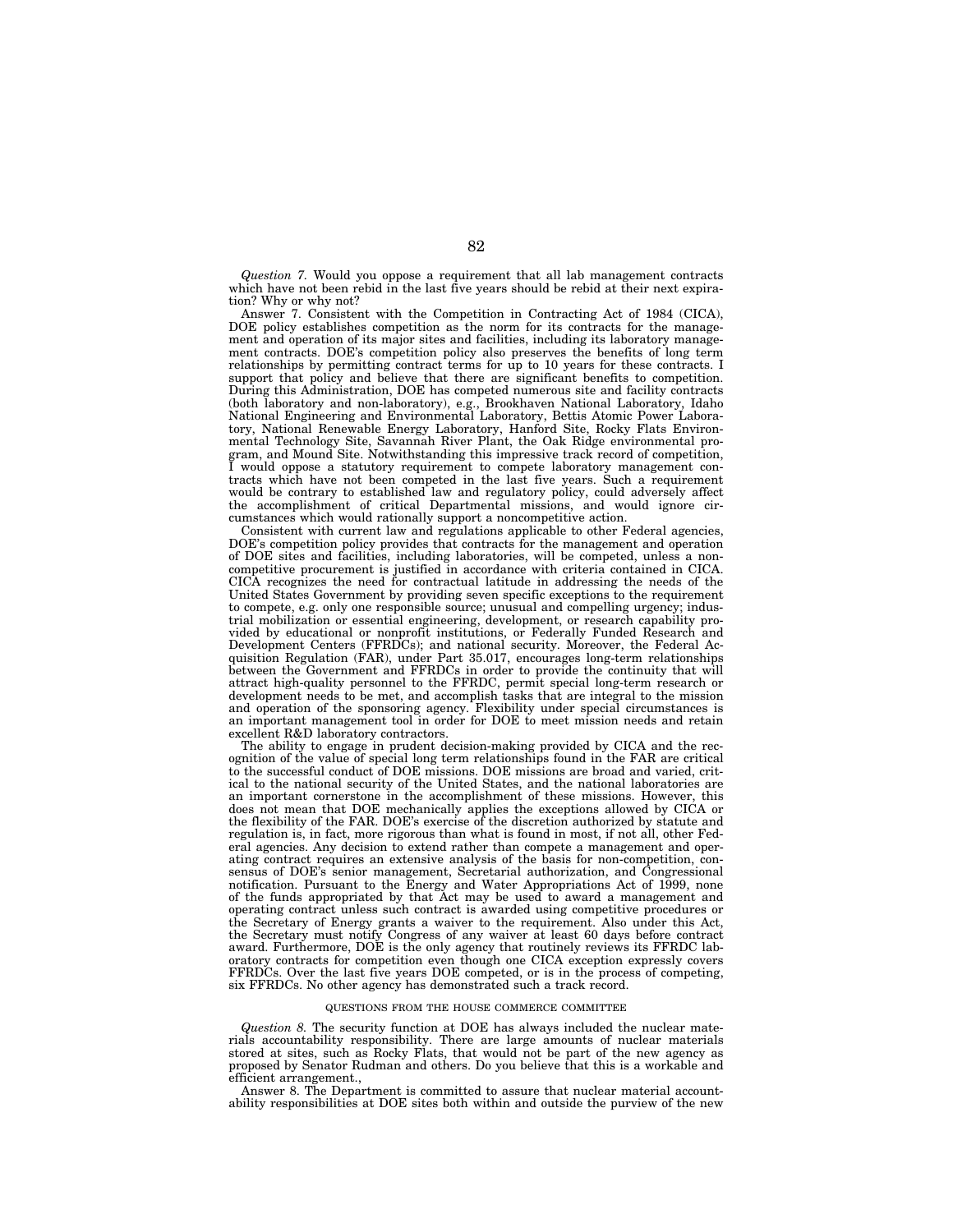administration will be coordinated in order to ensure proper accountability for these materials.

The Department has convened a Task Force to develop a plan for implementation of the National Nuclear Security Administration. Details of the plan will be included in the report required by the National Defense Authorization Act for Fiscal Year 2000.

*Question 9.* Under the Rudman proposal, who would be responsible for security at the other DOE weapons sites and its other facilities? Who would be responsible at Savannah River, Hanford, and Oak Ridge? Would there be a parallel structure for the non-weapons and weapons sites?

Answer 9. The Department has convened a Task Force to develop an implementation plan for the National Nuclear Security Administration. Details of the plan will be included in the report required by the National Defense Authorization Act for Fiscal Year 2000.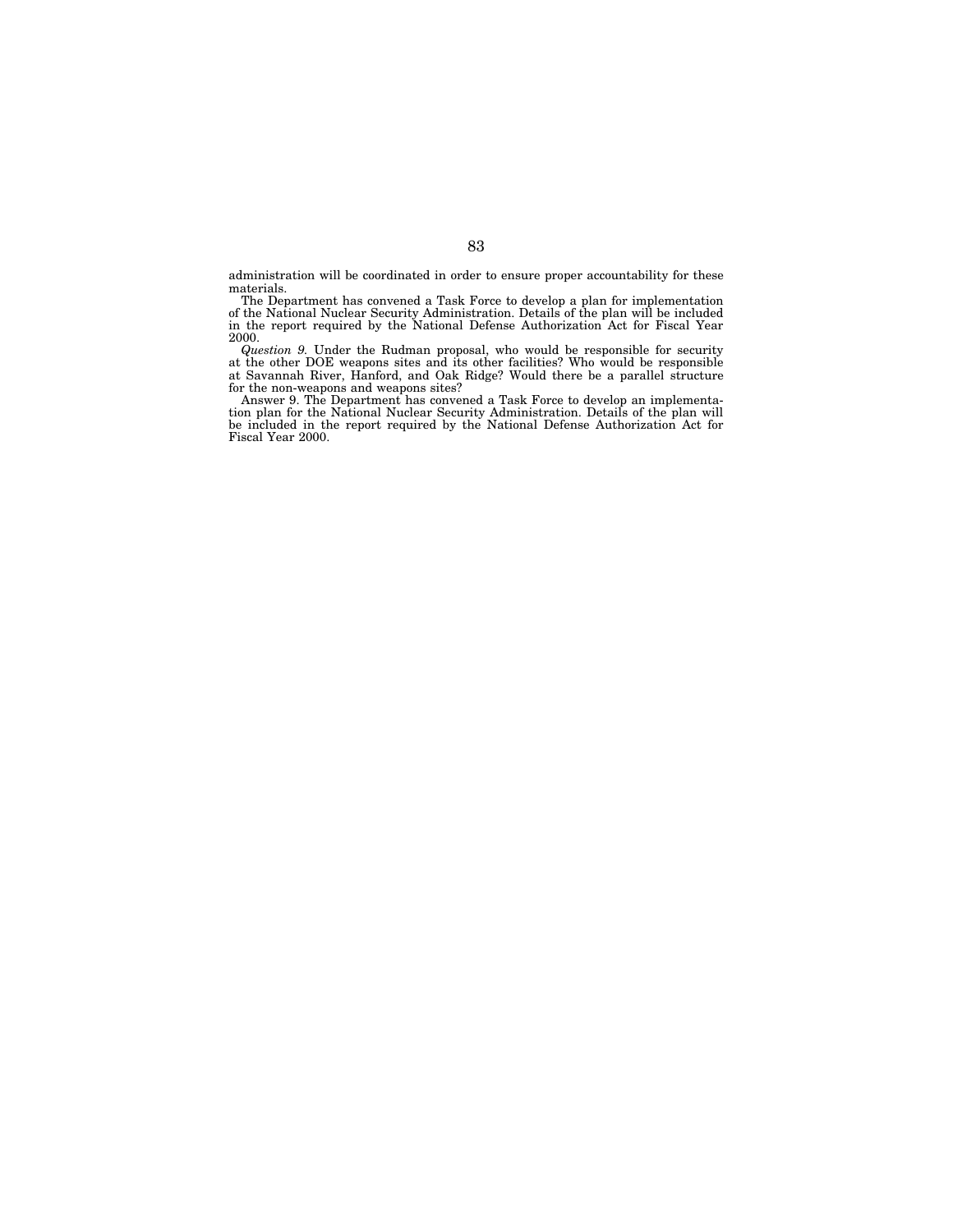**TO SIXTH COI** 

| TOM BLILEY, VIRGINIA, CHAIRMAN                                                                                                                                                                                                                                                                                                                                                                                                                                                                                                                                                                                                                                                                                                                                                                              |                                                                                                                                                                                                                                                                                                                                                                                                                                                                                                                                                                                                                                                                                                 |
|-------------------------------------------------------------------------------------------------------------------------------------------------------------------------------------------------------------------------------------------------------------------------------------------------------------------------------------------------------------------------------------------------------------------------------------------------------------------------------------------------------------------------------------------------------------------------------------------------------------------------------------------------------------------------------------------------------------------------------------------------------------------------------------------------------------|-------------------------------------------------------------------------------------------------------------------------------------------------------------------------------------------------------------------------------------------------------------------------------------------------------------------------------------------------------------------------------------------------------------------------------------------------------------------------------------------------------------------------------------------------------------------------------------------------------------------------------------------------------------------------------------------------|
| W.J. "BILLY" TAUZIN, LOUISIANA<br>MICHAEL G. OXLEY, OHIO<br>MICHAEL BILIRAKIS, FLORIDA<br>JOE BARTON, TEXAS<br>FRED UPTON, MICHIGAN<br>CLIFF STEARING, FLORIDA<br>PAUL E. GILLMOR, OHIO<br>JAMES C. GREENWOOD, PENKSYLVANIA<br>CHRISTOPHER COX. CALIFORNIA<br>NATHAN DEAL GEORGIA<br>STEVE LARGENT, OKLANDMA<br>RICHARD BURR, HORTH CAROLINA<br>BRIAN P. BILBRAY, CALIFORNIA<br>ED WHITEFILD, KENTUCKY<br>GREG GANSKE, IOWA<br>CHARLIE NORWOOD, GEORGIA<br>TOM A COINER OKLAHOMA<br>RICK LAZIO, NEW YORK<br><b>BARRARA CURIN, WYOMING</b><br>JAMES E, ROGAN, CALIFORNIA<br><b>JOHN SHIMKUS, KLINOIS</b><br>HEATHER WILSON, NEW MEXICO<br>JOHN 8. SHADEGG, ARCONA<br>CHARLES W. "CHIP" PICKERING, MISSISSIPPI<br><b>WTO FOREFILL A NEW YORK</b><br><b>ROY BLUNT, MISSOURI</b><br><b>ED BRYANT, TENNESSEE</b> | JOHN O. DINGELL MICHIGAN<br>HENRY A WAXMAN, CALIFORNIA<br>FUNARD J. MARIEV. MASSACHUSETTS<br><b>RALPH M. HALL, TEXAS</b><br>RICK BOUCHER, VIRGINIA<br>FOOLPHUS TOWNS, NEW YORK<br>FRANK PALLONE. JR. NEW JERSEY<br>SHERROD BROWN, OHIO<br><b>RART GORDON, TENNESSEE</b><br>PETER DEUTSCH, FLORIDA<br>BOBBY L-RUSH SLINOIS<br>ANNA G. ESHOO, CALIFORNIA<br>RON KLINK, PENNSYLVANIA<br><b>BART STUPAK, MICHIGAN</b><br>FLICIT I . ENGEL . NEW YORK<br>THOMAS C. SAWYER, OHIO<br>ALBERT R. WYNN, MARYLAND<br>GENE GREEN, TEXAS<br>KAREN MCCARTIVY, MISSOURI<br>TED STREET AND, CHIC<br>DIANA DEGETTE, COLORADO<br>THOMAS M. BARRETT, WISCONSIN<br>BILL LUTHER, MINNESOTA<br>LOIS CAPPS, CALIFORNIA |
| ROBERT L. EHRLICH, IR., MARYLAND                                                                                                                                                                                                                                                                                                                                                                                                                                                                                                                                                                                                                                                                                                                                                                            |                                                                                                                                                                                                                                                                                                                                                                                                                                                                                                                                                                                                                                                                                                 |

JAMES E. DERDERIAN, CHIEF OF STAFF

**U.S. House of Representatibes** Committee on Commerce Room 2125, Rayburn House Office Puilding **Wlashington, DC** 20515-6115

June 25, 1999

The Honorable Warren B. Rudman Chairman President's Foreign Intelligence Advisory Board Room 340, Old Executive Office Building Washington, D.C. 20502

Dear Senator Rudman:

Thank you for your hard work on the Report on Security Problems at the U.S. Department of Energy (DOE), and for your testimony before this Committee on June 22<sup>nd</sup>. Your panel's factual determinations appear very sensible; the recommendations appear less so.

I am greatly concerned that under these proposals DOE will revert to a previous structure -- which was notably unsuccessful -- under which the Office of Defense Programs is almost totally independent of any control by DOE. That structure led to the General Accounting Office finding in 1988 found that "DOE has not given sufficient emphasis to environment, safety and health protection at DOE's nuclear defense complex." All of these problems continue to this day.

The panel pointed with great approval to the organization of the National Reconnaissance Office, the Defense Department, and the National Aeronautics and Space Administration for dealing with defense contracts. However, in the nuclear defense complex, the Federal government owns the facilities in which its contractors work and is directly responsible for each of these sites, as well as the health and safety of its contractors' workers. It appears that your panel made its recommendations for restructuring without directly addressing the Department's ongoing responsibility for these facilities and workers.

As we address your restructuring proposals, therefore, it would be very helpful to have your response to the following questions:

By law, the nuclear operations of the DOE are not subject to external health,  $\mathbf{1}$ . industrial, and radiation safety by the Nuclear Regulatory Commission or the Occupational Safety and Health Administration. These activities are currently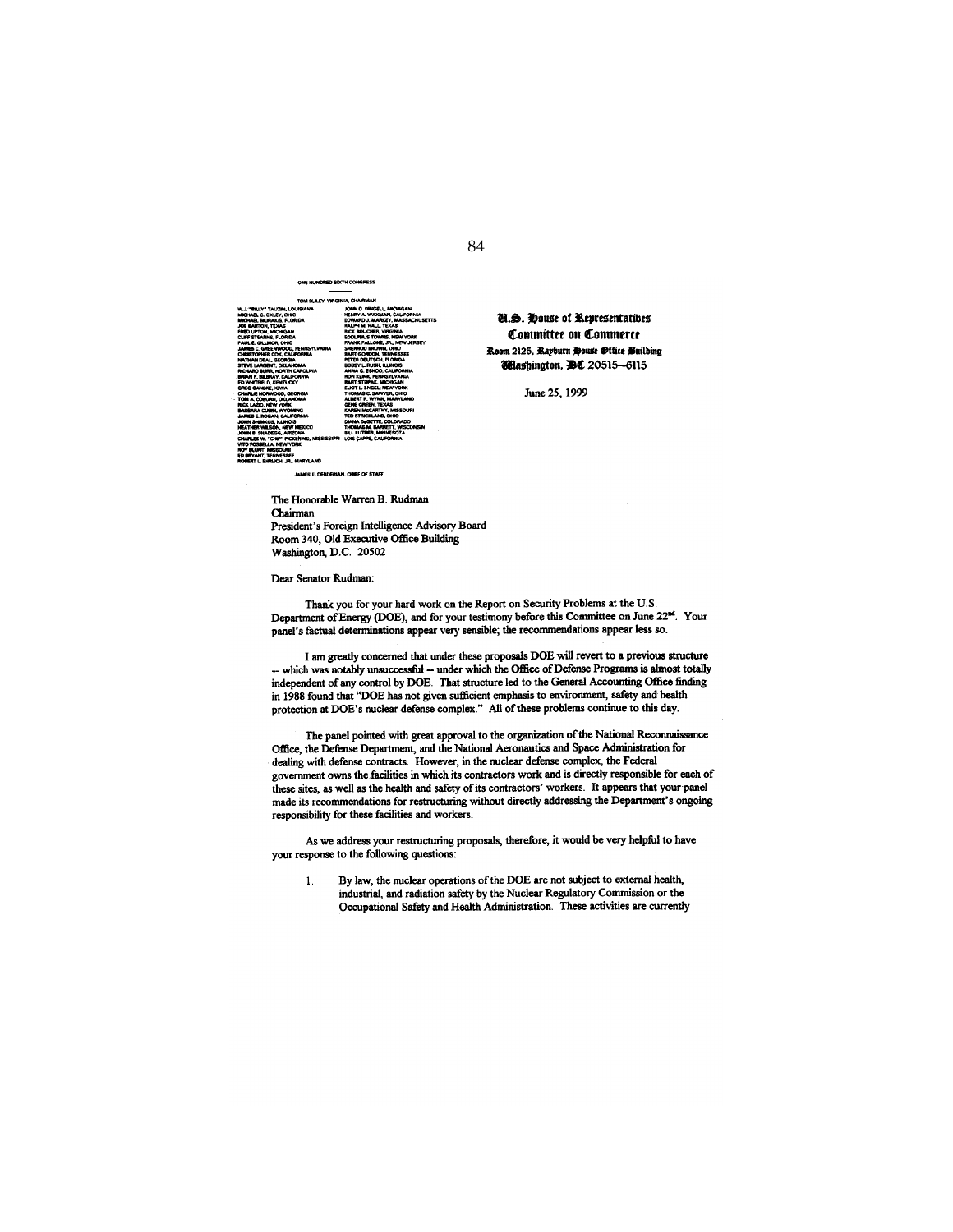The Honorable Warren B. Rudman Page 2

> regulated by the DOE itself. Under the panel's proposal for an independent agency or a semi-autonomous administration, who would have the authority to enforce federal health and safety standards in the new agency's facilities?

- Did your panel study which federal regulatory bodies could take on the  $2.$ environmental, safety and health responsibilities for this new agency?
- Did the panel examine in any detail the likely consequences of putting the same  $3.$ contractors and staff who caused massive and costly environmental pollution at their sites in charge of managing future waste production safely and cleaning up past pollution according to state and federal law?
- In its June 1998 report entitled "Accelerating Cleanup", the DOE described its 4. new systems which link planning, performance measurement, and the budget formulation to accelerate cleanup. In the panel's proposal, did it anticipate the setting up of a parallel environmental, health and safety structure in the new agency to take on these responsibilities or leaving that authority within the DOE? How would you would expect either system to work?
- Almost all of the defense facilities are on the Superfund National Priorities List and  $5.$ have entered into inter-agency agreements with the states and the Environmental Protection Agency. These agreements set firm dates for clean-up events to occur. DOE has been fined several times for failing to meet these deadlines. Would a new agency accept legal responsibility for these cleanup agreements and possible fines?
- Did the panel examine how much delay in cleanup might occur if the environment, 6. health and safety responsibilities are shifted to a new entity?
- Does the panel recommend that responsibility for sites such as Savannah River and 7. Oak Ridge be split up between the new agency and the DOE? If so, will there be two separate contractors and two DOE managers for each of these "dual" sites?
- In 1989, this Committee established the Defense Nuclear Facilities Safety Board to 8. provide independent advice to the Secretary on contractors' compliance with departmental safety and environmental rules. Under the panel's proposals, will the Defense Board continue to exist and will it have jurisdiction over the new agency? If not, who will provide independent health and safety advice regarding these facilities? For example, who would provide the Secretary with independent advice regarding the safe design and operation of a new tritium production facility?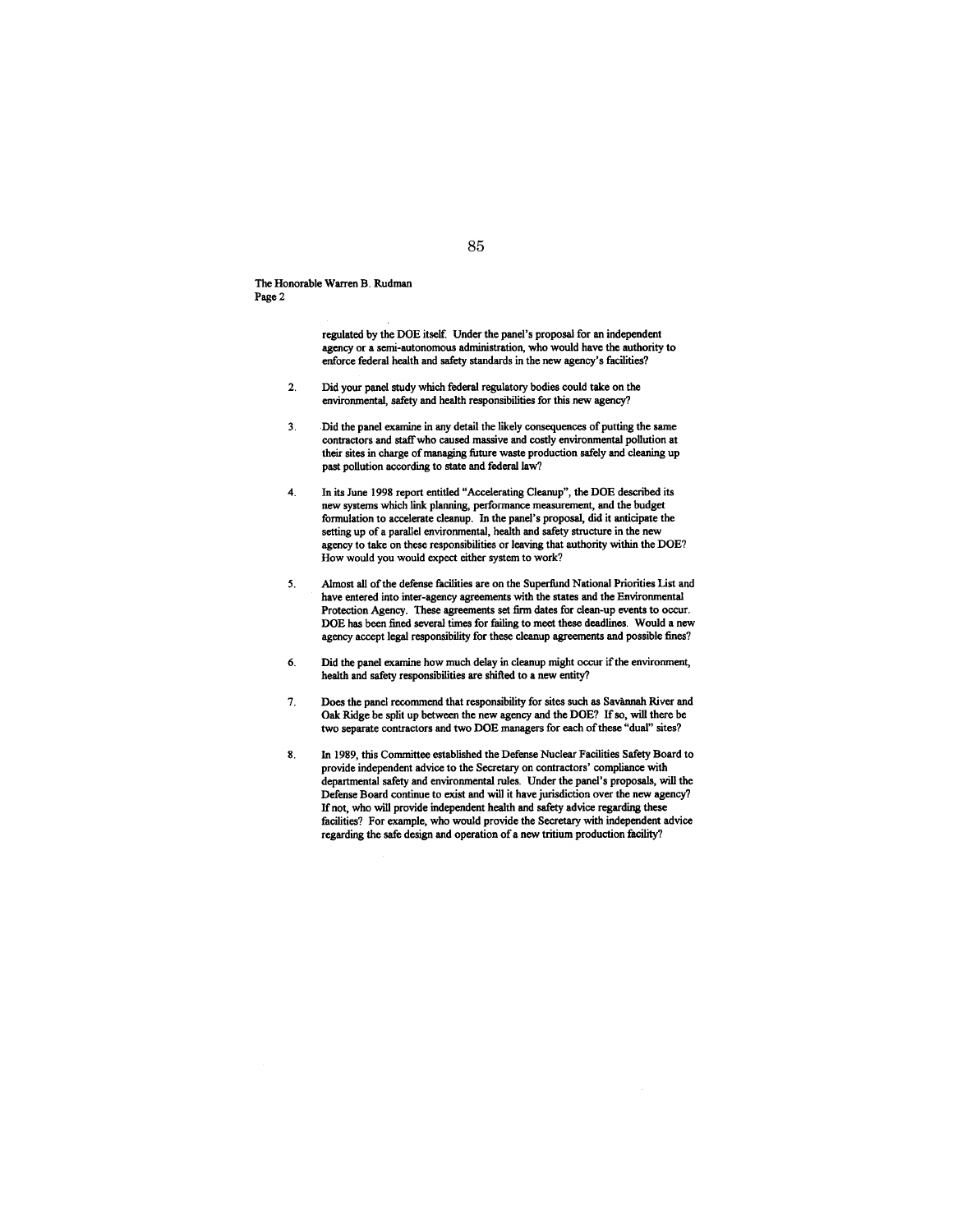The Honorable Warren B. Rudman Page 3

- The panel's report stated that defense programs and laboratory officials remain 9, "unconvinced of Presidential authority" as expressed in Presidential decision<br>directives. We anticipate that few of these people will leave their positions, regardless of how DOE is restructured. How does the panel propose to change the culture to convince these people of the validity of "Presidential authority"?
- 10. The panel has suggested an independent oversight board to monitor the agency performance and compliance with its own policies. What authority would this board have? Will it do studies and make recommendations? We have seen plenty of studies and recommendations already, and they haven't been very effective. Why does the panel expect this board to be more effective?
- Would this board provide independent oversight of the entire operations of the 11. new agency, including contract management, environment, safety and health, or just its security, intelligence and counterintelligence functions?
- Under the Kyl and Thornberry amendments, a nuclear security administration 12. would be created within DOE with an administrator appointed by the President. This administrator would report to no one within the Department. In fact, the Secretary is directed to give the administrator all the support and facilities he requests. Budget requests would go to Congress without administration review. Under such a system, do you believe that there would be adequate oversight to make sure that the new administration carried out its functions, including meeting environmental, safety and health responsibilities?
- 13. Should the Secretary have the authority to fire lab contract employees without receiving the approval of the lab manager?

Thank you for your attention to these questions. Because of legislation action on the panel's recommendation may occur in the near future, I would appreciate a response by Friday, July 9, 1999. If you have any questions concerning this matter, please call me or have your staff contact Edith Holleman of the minority staff at 202-226-3400.

Sincerely άΛλ JOHN D. DINGELL **RANKING MEMBER** 

The Honorable Tom Bliley, Chairman cc: Committee on Commerce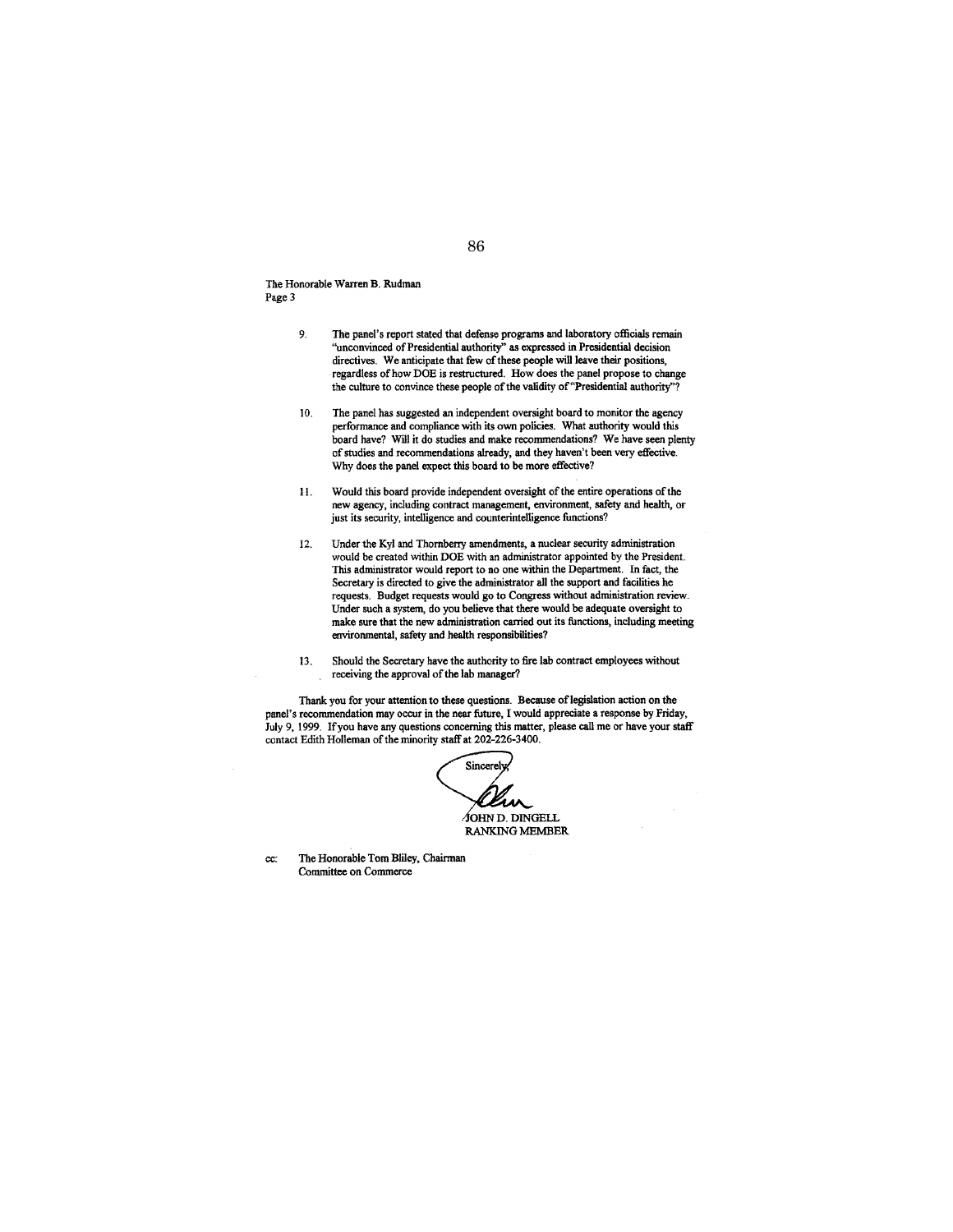THE WHITE HOUSE **WASHINGTON** 

President's Foreign Intelligence Advisory Board

June 30, 1999

## **MEMORANDUM OF CLARIFICATION**

## RE: PFIAB REPORT ON DOE SECURITY PROBLEMS

On June 14, 1999 this Board released a report to the President on security and counterintelligence problems at the DOE weapons labs. Subsequently, questions have been posed by the Department of Energy and interested committees of Congress regarding our recommendations. Our core recommendation is the creation of a semiautonomous agency within the Department of Energy to manage the weapons labs and all other national security activities conducted by DOE. This memo is intended to clarify the issues raised concerning that recommended agency.

## Security and Counterintelligence Chiefs and the Energy Secretary's Authorities

There clearly must be solid CI, intelligence and security programs within the new Agency. To achieve this, the Agency Director must have sufficient staff assigned directly to him/her to advise on the implementation of CI, security and intelligence policy as promulgated by the Secretary. To be sure, the Agency Director (dual hatted as an Under Secretary) is responsible and held accountable for ensuring complete and faithful implementation of the Secretary's security, CI and intelligence policies within the new Agency.

In this Board's view, the creation of these CI, Intelligence and Security "Chiefs" inside the new Agency as part of the Agency Director's staff in no way undermines, subverts or supercedes the authority of the Secretary. The Secretary is still responsible for developing and promulgating DOE-wide policy on these matters, and it makes sense to us that a Secretary would want advisers on his/her immediate staff to assist in that vein. We understand that is why Secretary Richardson recently created DOE-wide "czars" to advise him on security and CI.

# Other Vital Staff Functions Attached to the Agency Director

For the new Agency to function efficiently and effectively, there must be resident within it certain vital organizational functions, including oversight, legal advice and human resource management. We never stated or implied in our report that these functions should be removed from the Secretary level. What we are insisting is that these functions specifically reside at the agency level -- on the staff of the new Agency Director. This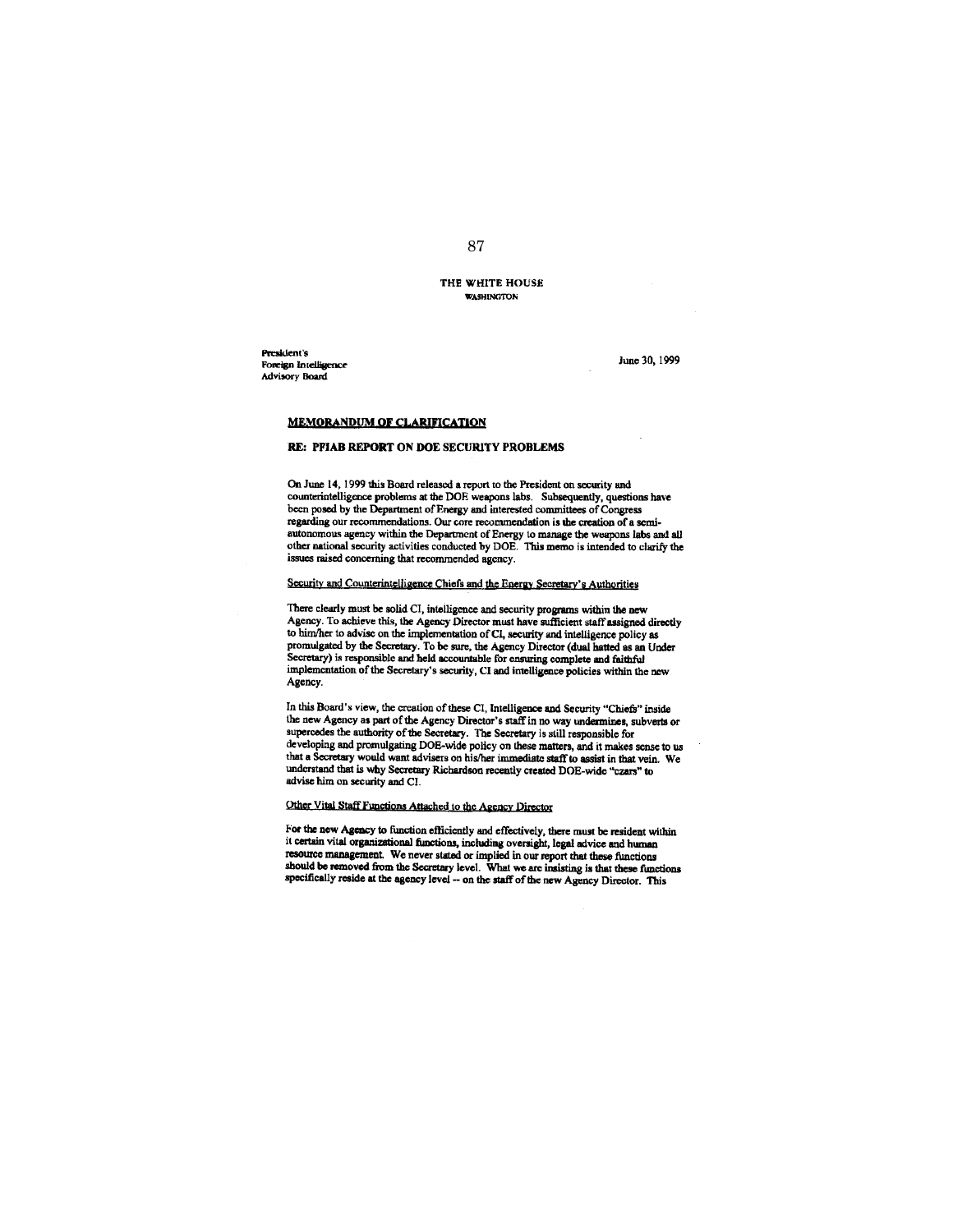can be achieved either by creating independent entities on the Agency Director's staff or<br>by detailing sections of these departmental functions to the Agency Director's staff. That said, the Secretary must not remove flexibility at the agency level with regard to the possible special needs of the agency -- for example, a tailored, agency-specific personnel system. Also, these functions must not be fulfilled by departmental sections still residing at the department level - they must be detailed to the new Agency.

#### Authorities of the Secretary

We fully and unconditionally agree that the Secretary must have complete authority over the new Agency -- through the Agency Director. We have even offered (repeatedly) language to that effect: "Notwithstanding other provisions of this Act, the Director [of the new Agency], who also shall serve as an Under Secretary of Energy, shall report directly to and shall be responsible directly to the Secretary of Energy, who shall be the Director's immediate supervisor. The Secretary shall retain full management and policy authority over the entire department, including the Agency through the Director of the Agency. The Director of the Agency may establish agency specific policies so long as they are fully consistent with the departmental policies established by the Secretary."

## DOE/Weapons Labs Reporting Channels

The fundamental intent of our entire series of recommendations is to provide the kind of management structure and reporting chain that will ensure personal accountability on security, counterintelligence and other critical management responsibilities. On this issue we stand absolutely firm.

A clear chain of command between the Weapons Labs and the government manager is essential. We believe our semi-autonomous agency model achieves this by delineating only one reporting channel for the Weapons Labs into the DOE hierarchy -- through the Deputy Director for Defense Programs. It is crucial that the Weapons Lab Directors fully comprehend that they must report directly to and will be held accountable by the Deputy Director for Defense Programs on all lab management responsibilities, including security and counterintelligence. The Deputy Director for Defense Programs, of course, is accountable to the Agency Director, who, in turn, is accountable to the Secretary. This direct reporting responsibility on the part of the contractor to the government manager is axiomatic -- and absolutely necessary for the proper management of all contracts.

We further streamline the reporting chain in our model by abolishing all Weapons Lab ties with DOE field offices, which, because of their layers of bureaucracy, are inimical, we believe, to the efficient and effective operation of the labs. To help ensure that this streamlining takes place, the following language should be added to the pending legislation: "On January 1, 2000, the Secretary of Energy shall report to the President and the Congress on a reorganization plan of the DOE field and area offices to significantly reduce the layers of non-headquarters bureaucracy that have seriously inhibited the efficient and effective management of DOE activities, including contract management at the national weapons laboratories."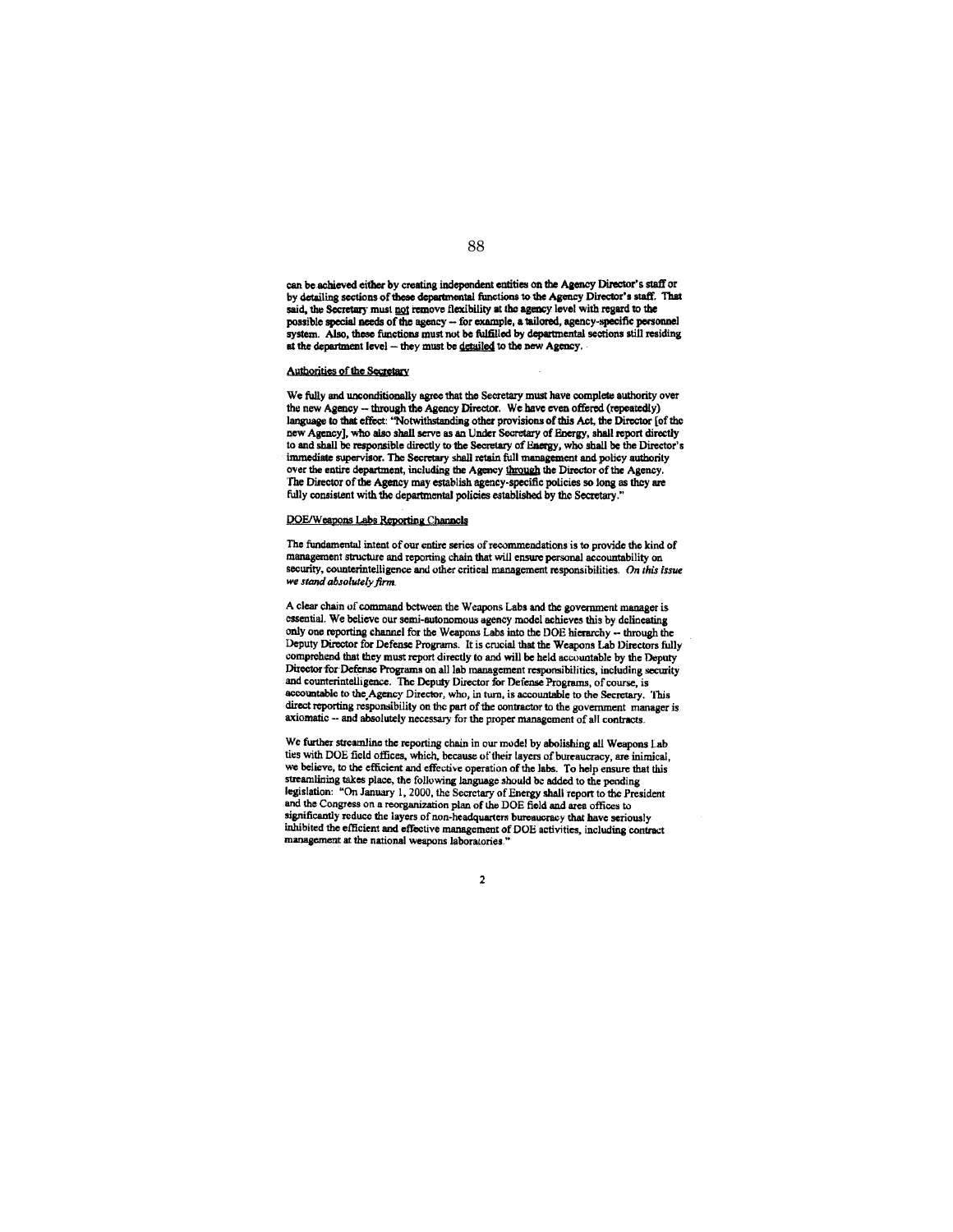Finally, we categorically reject the insinuation made by some that DOE science will runary, we causgo nearly report we wanted management structure featured in our semi-<br>somehow be harmed by the streamlined management structure featured in our semi-<br>autonomous agency model. We make clear in our report that conduct non-weapons science and that their contacts with the non-weapons labs will not be impeded. Indeed, we hold the Secretary responsible for ensuring that lab-to-lab scientific interaction continues to flourish. And, we clearly show that all DOE and US Government entities wanting to continue R&D contracting with the Weapons Labs will do so, but those contracts will be coordinated through the Deputy Director for Defense Programs. If management issues over such contracts arise, they may be referred for resolution to the Agency Director or ultimately to the Secretary.

## Qualifications of the Agency Director

There have been questions raised regarding the constitutionality of legislation prescribing certain criteria for the selection of the Agency Director. As we explain in our report, we strongly believe that the successful ca in at least two of three critical areas: management; national security; and science. Such background should be obtained from years of in-depth experience in government, the armed forces and/or private industry.

We seriously doubt that delineating such qualifications in legislation is unconstitutional. There are statutes already in force that prescribe qualifications for senior US Government officials, such as the Secretary of Defense. We recommend that such judgments be left to the competent governmental authorities: the Counsel to the President, the appropriate Congressional committees, and, ultimately, the Supreme Court.

ren B. Rudman

Chairman

Distribution:

Deputy National Security Adviser Senior Director for Intelligence Programs, NSC Secretary of Energy Chairman, Senate Select Committee on Intelligence Vice Chairman, Senate Select Committee on Intelligence Chairman, Senate Armed Services Committee Ranking Minority Member, Senate Armed Services Committee Chairman, Senate Energy Committee Ranking Minority Member, Senate Energy Committee Chairman, Senate Governmental Affairs Committee Ranking Minority Member, Governmental Affairs Committee Chairman, House Armed Services Committee Ranking Minority Member, House Armed Services Committee Chairman, House Commerce Committee, Ranking Minority Member, House Commerce Committee Chairman, House Science Committee Ranking Minority Member, House Science Committee